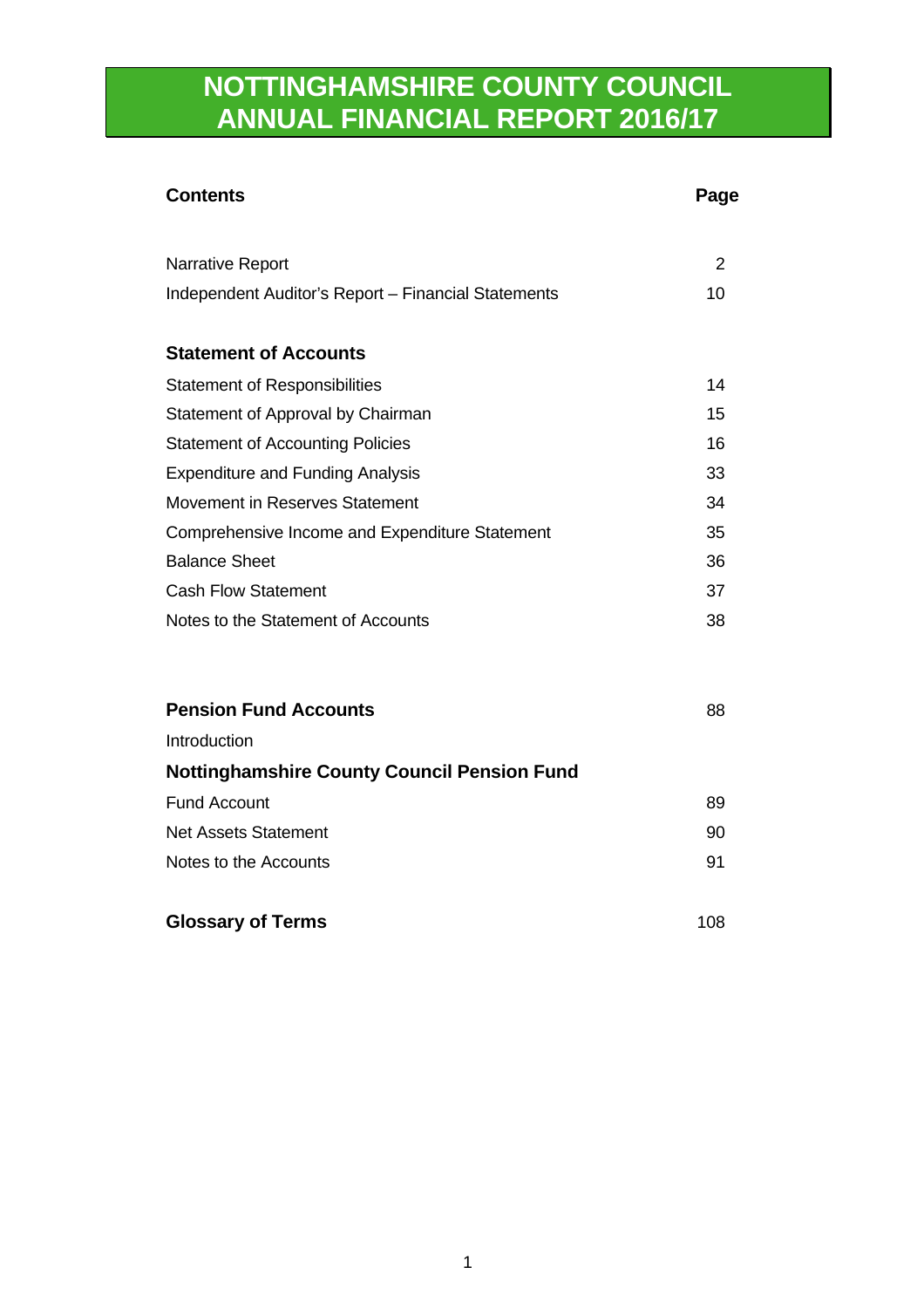## **Introduction**

- 1. The Authority's Statement of Accounts for the year 2016/17 is set out on the following pages. It is prepared in accordance with the Code of Practice on Local Authority Accounting in the United Kingdom 2016/17 (the Code) issued by CIPFA. The statements also comply with appropriate guidance notes issued by CIPFA covering International Financial Reporting Standards (IFRS), International Accounting Standards (IAS) and interpretations of the Standing Interpretations Committee (SIC) and IFRS Interpretations Committee (IFRIC) as they apply to local authorities.
	- 2. The Statement of Accounts aims to provide information so that interested parties can:
		- Understand the overarching financial position of the Authority and the outturn for 2016/17;
		- Have confidence that the public money with which the Authority has been entrusted has been used and accounted for in an appropriate manner; and
		- Be assured that the financial position of the Authority is sound and secure.

The style and format of the accounts complies with CIPFA standards and has been updated from previous years to include additional / revised statements (Expenditure and Funding Analysis and Movement in Reserves Statement). In order to assist users the content has been reviewed and improved where possible.

### 3. **Narrative Report**

This Narrative Report provides information on key issues affecting the County Council and its' accounts.

### 4. **Annual Governance Statement**

Alongside the Statement of Accounts the Authority publishes an Annual Governance Statement which sets out the Authority's responsibility for internal control and describes both the purpose of internal control and the internal control environment. The Statement also summarises the Authority's review of the effectiveness of internal control and highlights significant internal control issues and the actions to be taken in order to address these. The 2016/17 Statement has been reported to Governance and Ethics Committee.

### 5. **Other Statements**

The Statement of Accounts is supported by the Statement of Responsibilities, the Statement of Accounting Policies and the Notes which follow the core financial statements. In addition, the Authority publishes the Pension Fund Accounts and a glossary of financial terms.

### 6. **Expenditure and Funding Analysis**

The Expenditure and Funding Analysis (EFA) brings together Local Authority performance reported on the basis of expenditure measured under proper accounting practices with statutorily defined charges to the General Fund. The Expenditure and Funding Analysis promotes accountability and stewardship by providing a more direct link with the annual decision making process of the authority and its budget.

#### 7. **Movement in Reserves Statement**

This statement shows the movement in the year on the different reserves held by the Authority, analysed into usable reserves (i.e. those that can be applied to fund expenditure or reduce local taxation) and unusable reserves. The surplus / deficit on the provision of services line shows the true economic cost of providing the Authority's services, more details of which are shown in the Comprehensive Income and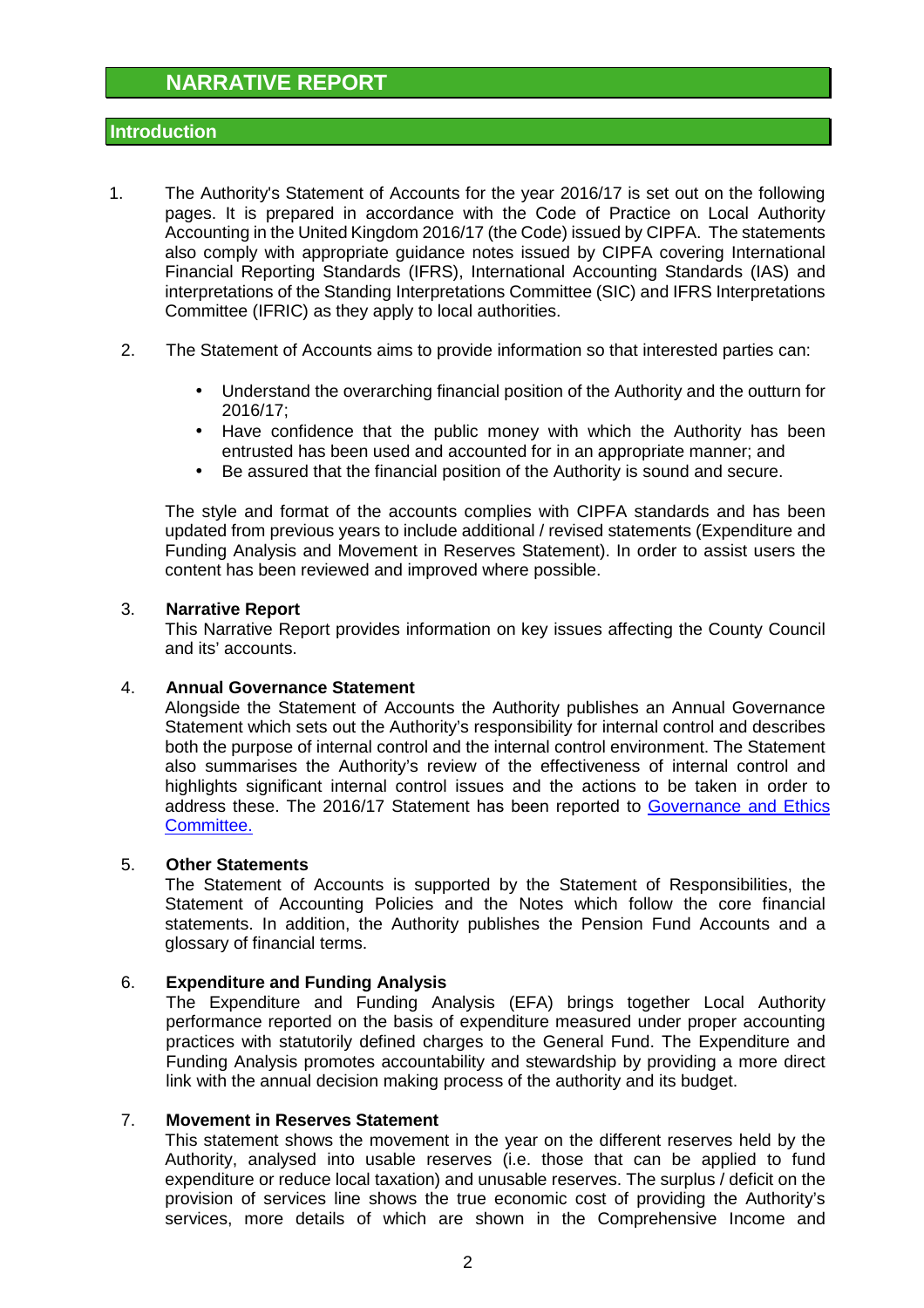Expenditure Statement. These are different from the statutory amounts required to be charged to the General Fund Balance for Council Tax setting purposes.

#### 8. **Comprehensive Income and Expenditure Statement**

This statement shows the accounting cost in the year of providing services in accordance with generally accepted accounting practices, rather than the amount to be funded from taxation. Authorities raise taxation to cover expenditure in accordance with regulations; this may be different from the accounting cost. The taxation position is shown in the EFA and Movement in Reserves Statement.

#### 9. **Balance Sheet**

The Balance Sheet shows the value of the assets and liabilities recognised by the Authority. The net assets of the Authority (assets less liabilities) are matched by the reserves held by the Authority. Reserves are reported in two categories. The first category of reserves is usable reserves, i.e. those reserves that the Authority may use to provide services, subject to the need to maintain a prudent level of reserves and any statutory limitations on their use. The second category of reserves are unusable reserves with which the Authority is not able to use to provide services. This category of reserves includes reserves that hold unrealised gains and losses (for example the Revaluation Reserve), where amounts would only become available to provide services if the assets were sold; and reserves that hold timing differences shown in the Movement in Reserves Statement line 'Adjustments between accounting basis and funding basis under regulation'.

#### 10. **Cash Flow Statement**

The Cash Flow Statement shows the changes in cash and cash equivalents of the Authority during the reporting period. The statement shows how the Authority generates and uses cash and cash equivalents by classifying cash flows as operating, investing and financing activities. The amount of net cash flows arising from operating activities is a key indicator of the extent to which the operations of the Authority are funded by way of taxation and grant income or from the recipients of services provided by the Authority. Investing activities represent the extent to which cash outflows have been made for resources which are intended to contribute to the Authority's future service delivery. Cash flows arising from financing activities are useful in predicting claims on future cash flows by providers of capital (i.e. borrowing) to the Authority.

#### 11. **Pension Fund Accounts**

This Statement shows the income and expenditure relating to the Local Government Pension Scheme (LGPS) administered by Nottinghamshire County Council.

#### 12. **Pension Net Assets Statement**

This Statement shows the net current assets and liabilities arising from the operation of the Authority's Pension Scheme (LGPS). This Statement does not take account of liabilities to pay pensions and other benefits after the period end. Such liabilities are shown in the Balance Sheet.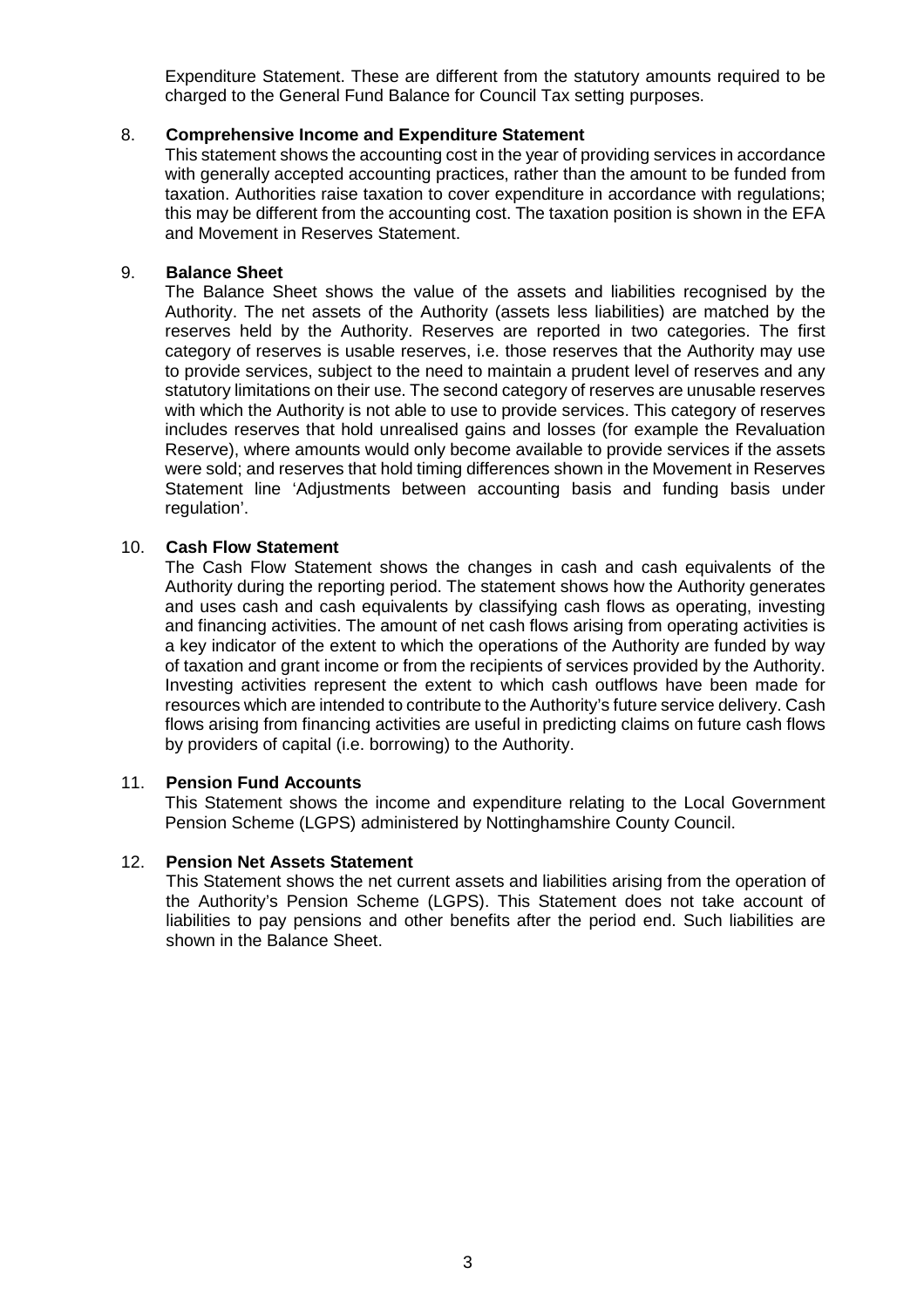#### **Revenue Expenditure**

13. The original budget estimated that there would be a £3.7 million contribution from General Fund balances. The final accounts show that there was an increase of £3.7 million in balances.

|                                             | Original<br><b>Budget</b><br>£m | Actual<br>£m | <b>Variance</b><br>from<br><b>Budget</b><br>£m |
|---------------------------------------------|---------------------------------|--------------|------------------------------------------------|
| <b>INCOME</b>                               |                                 |              |                                                |
| Income raised from taxation:                |                                 |              |                                                |
| Precept Income (Council Tax)                | (314.7)                         | (314.7)      |                                                |
| Non Domestic Rate Income                    | (101.0)                         | (102.5)      | (1.5)                                          |
| <b>Revenue Support Grant</b>                | (63.2)                          | (63.2)       |                                                |
|                                             | (478.9)                         | (480.4)      | (1.5)                                          |
| <b>NET EXPENDITURE (inc appropriations)</b> | 482.6                           | 476.7        | (5.9)                                          |
| <b>Contribution (to)/from General</b>       |                                 |              |                                                |
| <b>Fund Balances</b>                        | 3.7                             | (3.7)        |                                                |

The main variations to net expenditure were:



14. The Authority's Medium Term Financial Strategy (MTFS) has identified the need for further significant savings. Budget reductions of £14.9 million were approved in February 2017 with a further £62.9 million required by 2020/21. All savings are monitored with a status update included in the monthly report to Finance and Property Committee. Detailed quarterly monitoring is reported to Policy Committee.

### **Capital Expenditure and Financing**

- 15. The Authority's capital expenditure in 2016/17 was £83.2 million including amounts counted as capital expenditure for control purposes. The external capital financing costs amounted to £34.7 million, which included interest on PFI schemes.
- 16. The Authority's borrowings, used to finance the past acquisitions of assets, were £573.2 million at 31 March 2017. This includes long term borrowings, loans to be repaid within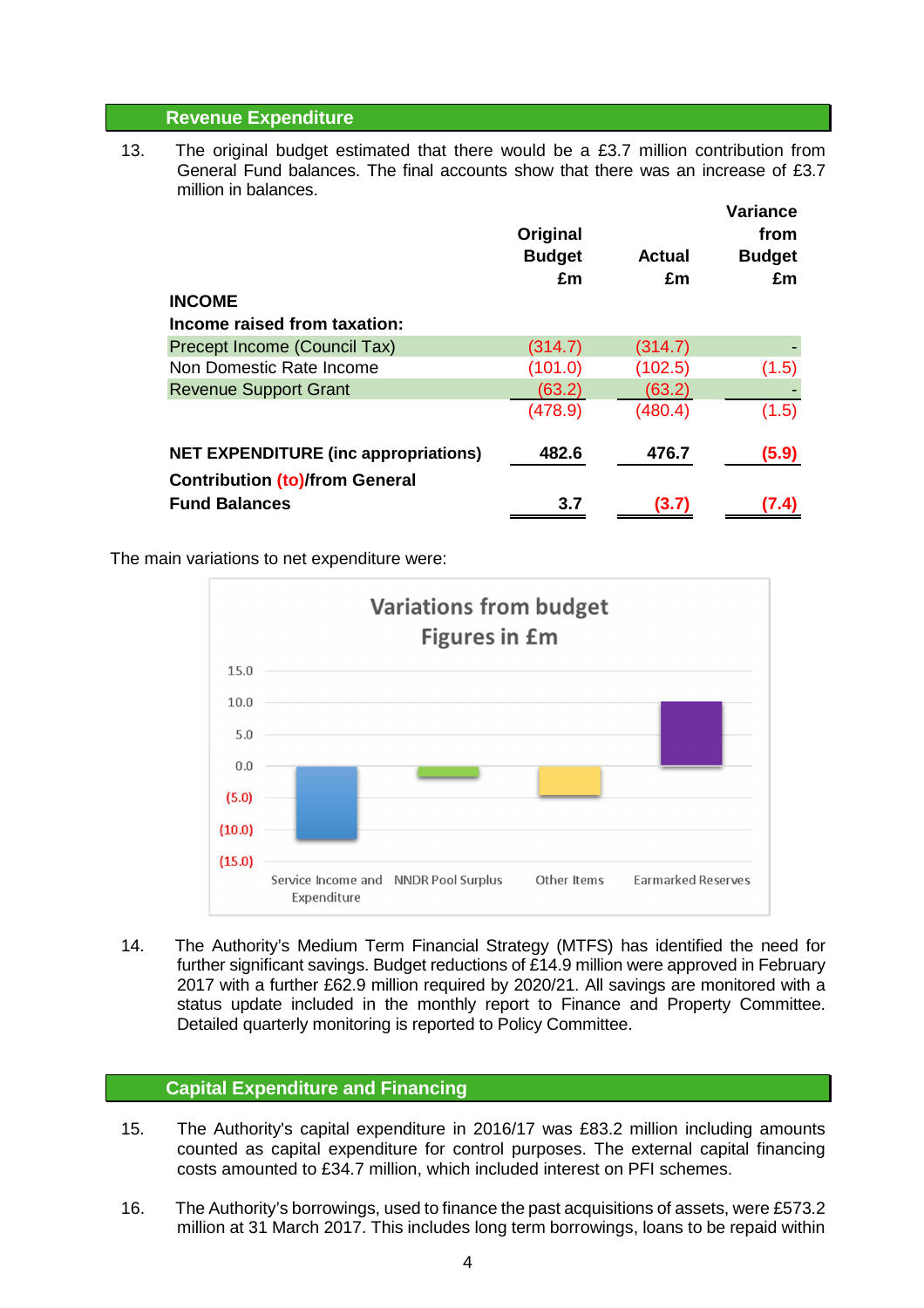one year, deferred liabilities and finance leases related to PFI schemes. The Authority makes use of financial instruments called Lenders' Option Borrowers' Option (LOBOs) which offer attractive borrowing rates of interest as well as greater flexibility. At 31 March 2017 the amount owed of these type of borrowings was £105.0 million.

- 17. The Authority has entered into Private Finance Initiative (PFI) partnerships. The major schemes are as follows:
	- The provision of schools at East Leake. Service commenced during 2003/04
	- The provision of schools and leisure facilities in Bassetlaw which commenced during 2007/08
	- Waste recycling and energy recovery facilities. The waste recycling facility became operational in 2007/08.

Further details of all PFI contracts are set out in Note 13 to the Accounts.

### **Trends**

- 18. People living in Nottinghamshire today are fortunate to be living in a peaceful, prosperous and safe environment. They are wealthier, healthier, better educated and living longer lives than at any previous point in history with significant improvements over the last few decades.
	- Nottinghamshire is a large county covering 805 square miles (2,085 sq. km). There are three distinct areas: the relatively affluent suburbs surrounding the City of Nottingham; the towns and villages in the north-west which grew out of the textile and coal industries; and the rural areas to the east and south characterised by prosperous market towns and villages in the Trent Valley.
	- Towns and villages in the north and west that were the heartland of heavy industry now offer opportunities for service and manufacturing sector industries, with a major concentration of logistics and distribution companies on the M1 and A1 corridors.
	- Rural communities to the east and south, outside of the main market towns, act largely as commuter belt for conurbations including Nottingham, Lincoln, Leicester and London. These also have significant agricultural economies with market towns such as Newark and Retford offering more diverse opportunities.
	- The population of Nottinghamshire increased by 5% between the census in 2001 and that in 2011 and currently stands at 805,800. The total population of Nottinghamshire is expected to increase by 76,600 over the next 15 years to 2032 and will then be 882,400. Projections estimate that this is due primarily to an increase in net migration of people from both other areas of the UK and abroad, and an increase in life expectancy.
	- The population of Nottinghamshire is slightly older than the national average, with 19% aged 65+ in 2011 compared with 17% in England and this is due to continue over the next 15 years with the number of 65-84 year olds increasing by more than 32% to reach 187,500 by 2032.
	- The health of the average person in Nottinghamshire has improved greatly over the last fifty years with people now living longer and healthier lives. We are lucky to live in a period when life expectancy has increased to 79.5 years for men and 83 years for women and the average Nottinghamshire resident is expected to live in good health until the age of almost 63 which is more than 75% of their lives.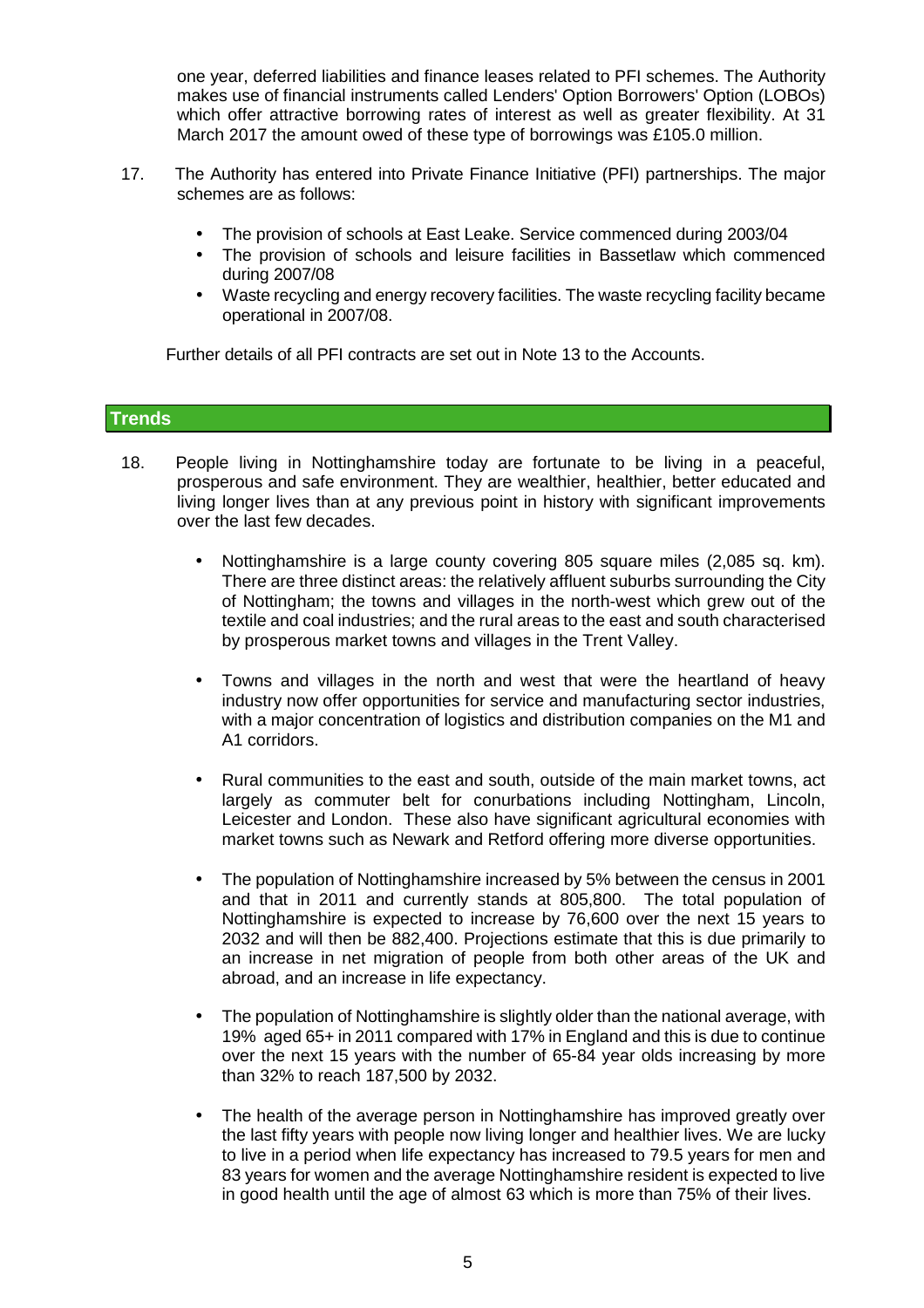- It is anticipated that the number of older people in Nottinghamshire who will in future live alone will increase by 41% by 2030 and our aging and increasingly isolated population has implications for future planning and delivery of services in order to meet their health and wellbeing needs.
- Whilst the average annual earnings of full-time workers in Nottinghamshire at £33,344 are below the national level of £35,002 house prices are much more affordable with the average house price in Nottinghamshire in 2016 being £185,400 compared to £281,800 in England & Wales.
- At Key Stage 4, Nottinghamshire children and young people do as well or better than those in similar places elsewhere. Educational attainment levels in Nottinghamshire's schools have improved considerably with children and young people achieving levels that are higher than the national average.
- People in Nottinghamshire generally feel safe within their communities with 79% of respondents in the 2016 Residents Survey stating they were satisfied with their local area as a place to live.
- In Nottinghamshire just under 90% of households are within 15 minutes travel time of a GP Surgery/health centre by public transport and 98% of households within 30 minutes travelling time.
- Nottinghamshire is on track to have one of the best digital infrastructures in the country. As at March 2016, more than 95% of premises in Nottinghamshire have access to superfast broadband. By March 2018, this figure is expected to exceed 98%, with some districts in the county reaching near 100% coverage.
- Important visitor hubs include Rufford Abbey, the National Civil War Centre in Newark and Sherwood Forest. Plans are well advanced for a new visitor centre at Sherwood Forest and for further historical interpretation facilities to recognise the County's place in the history of the Pilgrim Fathers.

## **Risks and Uncertainties**

- 19. The Risk, Safety and Emergency Management Board (RSEMB) has the lead role in creating and maintaining the County Council's capacity to respond to emergencies in the community and for internal resilience to the effects of significant business interruptions. The RSEMB is chaired by the Adult Social Care Health and Public Protection Service Director for South Nottinghamshire and Public Protection and comprises of departmental representatives plus specialist officers from emergency planning, health and safety, risk and insurance, facilities management, property and ICT.
- 20. The Corporate Risk Register provides a summary scorecard of the main risks to the County Council at a strategic level, and assesses these in terms of their likelihood and potential impact were they to occur. It identifies measures in place to mitigate these risks and further measures that are planned for the future. Progress is monitored as part of the regular meetings of the RSEMB.

### **Environmental**

21. Nottinghamshire is a unique county with a heritage and countryside that we all want to protect and promote. We will ensure our environment is well managed and our countryside is protected. We need road and transport systems that are fit for purpose and help companies to invest in Nottinghamshire. We will provide a reliable transport system which supports a growing economy whilst encouraging sustainable and healthy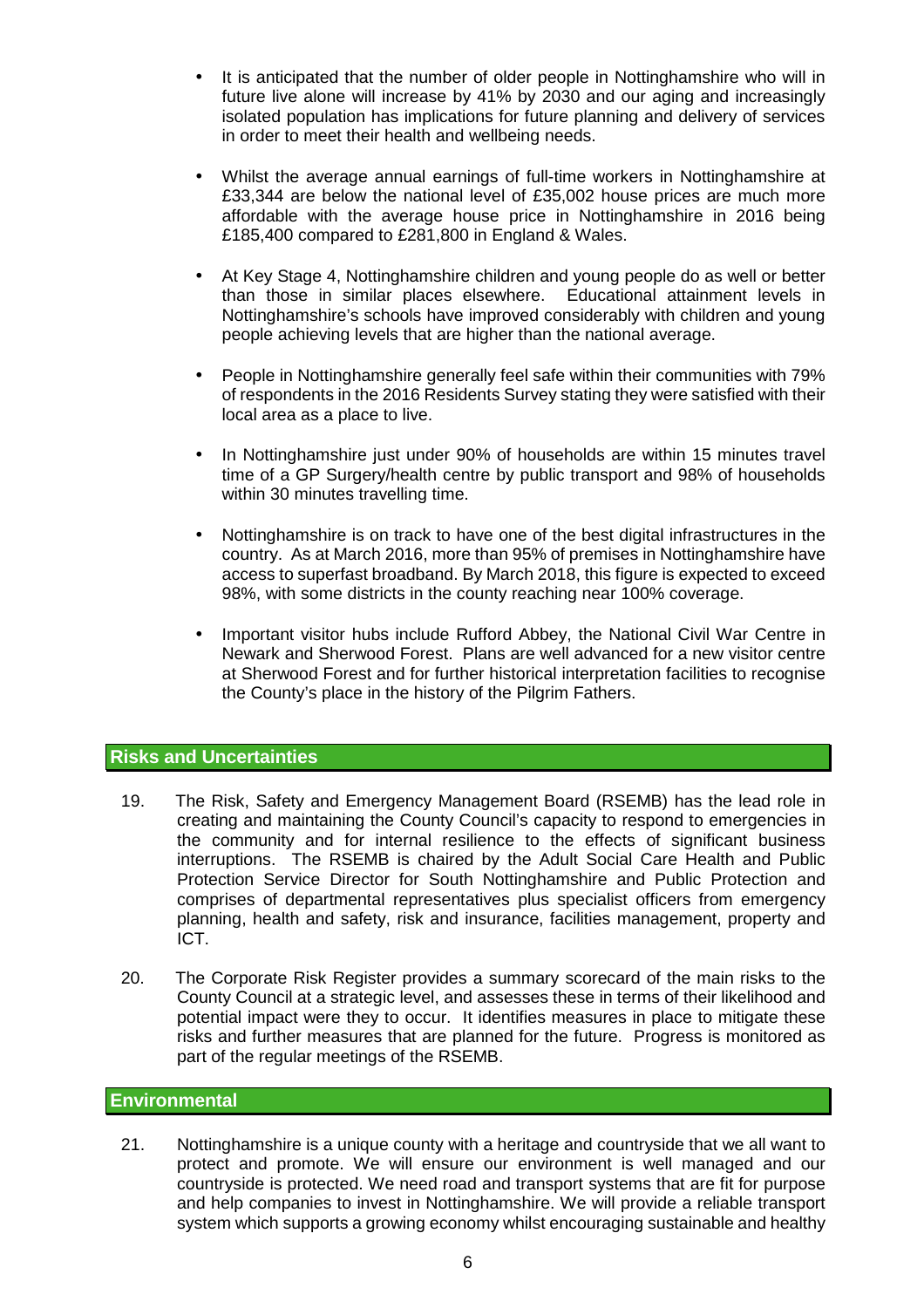travel. We will ensure we are well prepared during severe weather by gritting major roads and bus routes to help both residents and businesses carry on as normal. In addition the Authority will:-

- Work with partners to act as a champion protecting the environment within Nottinghamshire
- Work in partnership with district councils and the private sector to provide waste management facilities and encourage changes in behaviour
- Act as a community leader, by using the resources and expertise of the Authority to reduce our environmental impact
- Deliver a road and transport infrastructure that seeks to meet the needs of our residents and businesses
- Work in partnership with bus companies and community transport providers to improve usage of public transport

#### **People**

- 22. The Authority is the largest employer in the County with a headcount of 7,528 directly employed permanent and temporary staff, as at 31st December 2016 (excluding those in schools), a significant proportion of whom directly provide a range of around 440 statutory and discretionary services to the people of Nottinghamshire.
- 23. Detailed workforce profile information is produced annually by the County Council and the most recent published information for 2016 is available here:

#### **Social and Community**

24. Our vision is to make Nottinghamshire a better place to live, work and visit.

### **Our Values**

- 25. To deliver our plan we want to help staff utilise their skills and experience to find innovative and creative approaches and new ways of working.
- 26. Our plan will be built on the three values as follows:-

#### **Treating people fairly**

- 27. We will:
	- create a culture which treats people fairly and where resources are targeted to meet the needs of the most vulnerable and disadvantaged
	- make sure that we focus on improving the lives of those least able to help themselves – the most vulnerable children, young people and adults in our communities
	- make sure that those who need the most support get it so that everyone gets the opportunity to fulfil their potential
	- deliver high standards of customer care and respond to what we hear from our customers.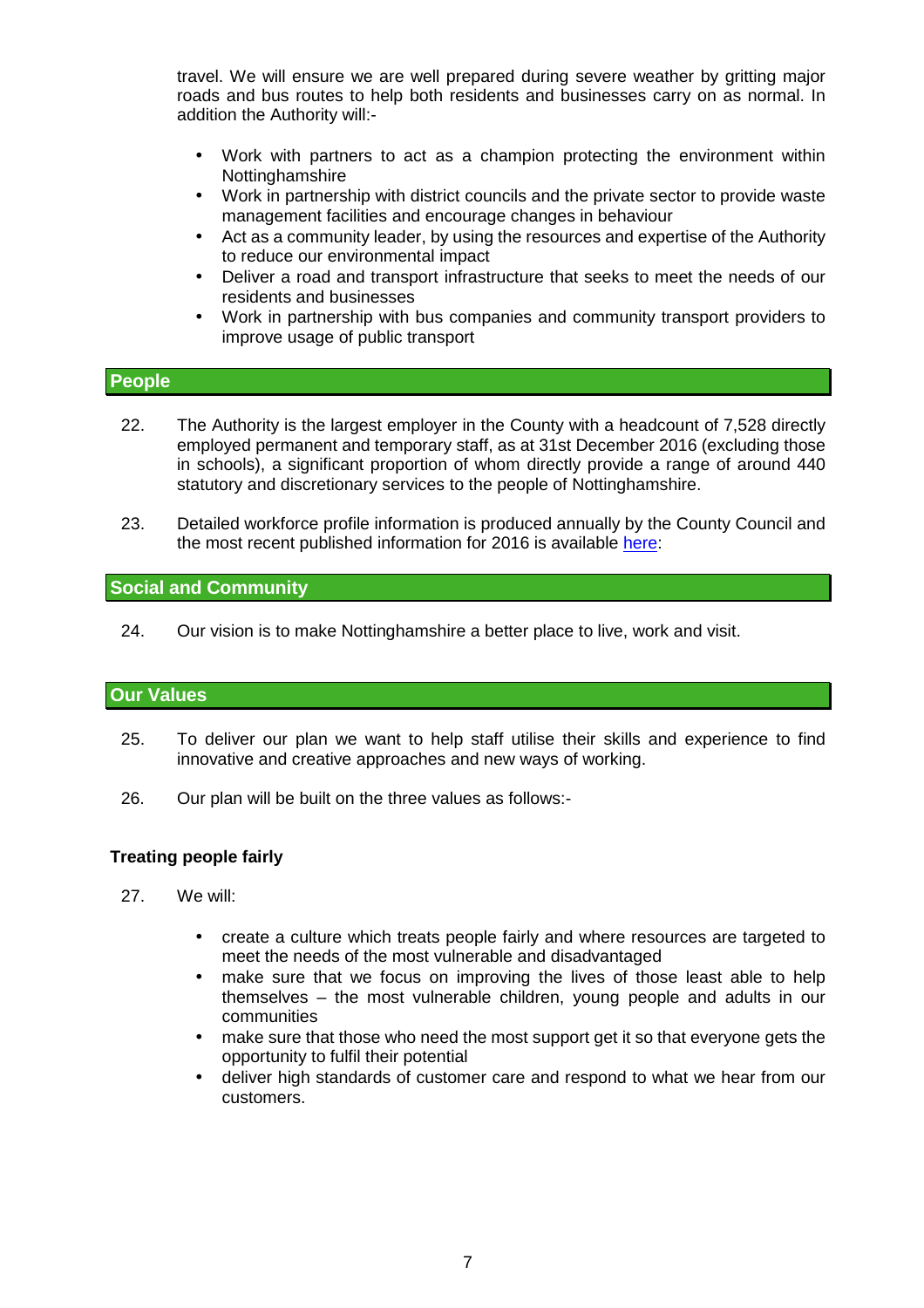### **Value for money**

- 28. The amount of money we have to spend will reduce considerably. In order to protect front-line services as much as we can, we will need to make sure that we:
	- spend every penny wisely and effectively
	- live within our means
	- continue to make sure that all spend is cost effective.

#### **Working together**

- 29. We act as a community leader for Nottinghamshire and we will work with our partners and residents to ensure we:
	- prioritise resources to get the best for our communities
	- make choices only once we have listened to what communities want and need.
- 30. To be more efficient we will work more closely with our partners across the public, business and voluntary sector. By joining forces with others we can make sure we deliver improved outcomes.

We will use these values to guide our decision making through the years ahead.

### **Performance**

- 31. The Strategic Plan 2014 2018 was agreed by County Council in January 2014 and provides a clear statement of the Authority's vision, values and priorities. The five priorities set out a number of outcomes that the Authority is seeking to achieve or influence over the four years of the Plan. These outcomes as well as measures of service quality provide the framework that the Authority's performance is assessed against.
- 32. Nottinghamshire continues to be a high performing Authority comparing well with statistical neighbours across a range of these benchmarked measures. The Authority proactively manages performance with Members and senior officers regularly reviewing performance information to identify and manage emerging challenges.
- 33. Key highlights from across the strategic priorities in 2016/17 include:
	- Better Broadband for Nottinghamshire (BBfN) continues to deliver with 10,514 additional premises passed by fibre optic broadband this financial year, taking the total to over 70,000 for the lifetime of the programme.
	- The number of people killed or seriously injured in road traffic accidents remains low with a 38% reduction compared with the 2005-9 average. This is consistent with performance in 2015/16.The Authority continues to be on target to meet the 40% reduction required by 2020.
	- The introduction of a cluster model and care co-ordinators in Nottinghamshire hospitals has resulted in a reduction in the number of delayed transfers of care attributable or partially attributable to Nottinghamshire County Council adult social care. In December 2016, Nottinghamshire was responsible for just 65 days delay compared to 456 days average nationally.
	- Nottinghamshire continues to ensure stability for children in care with 78.1% of looked after children remaining in a long term placements this financial year. This is ten percentage points higher than the latest National average and is due to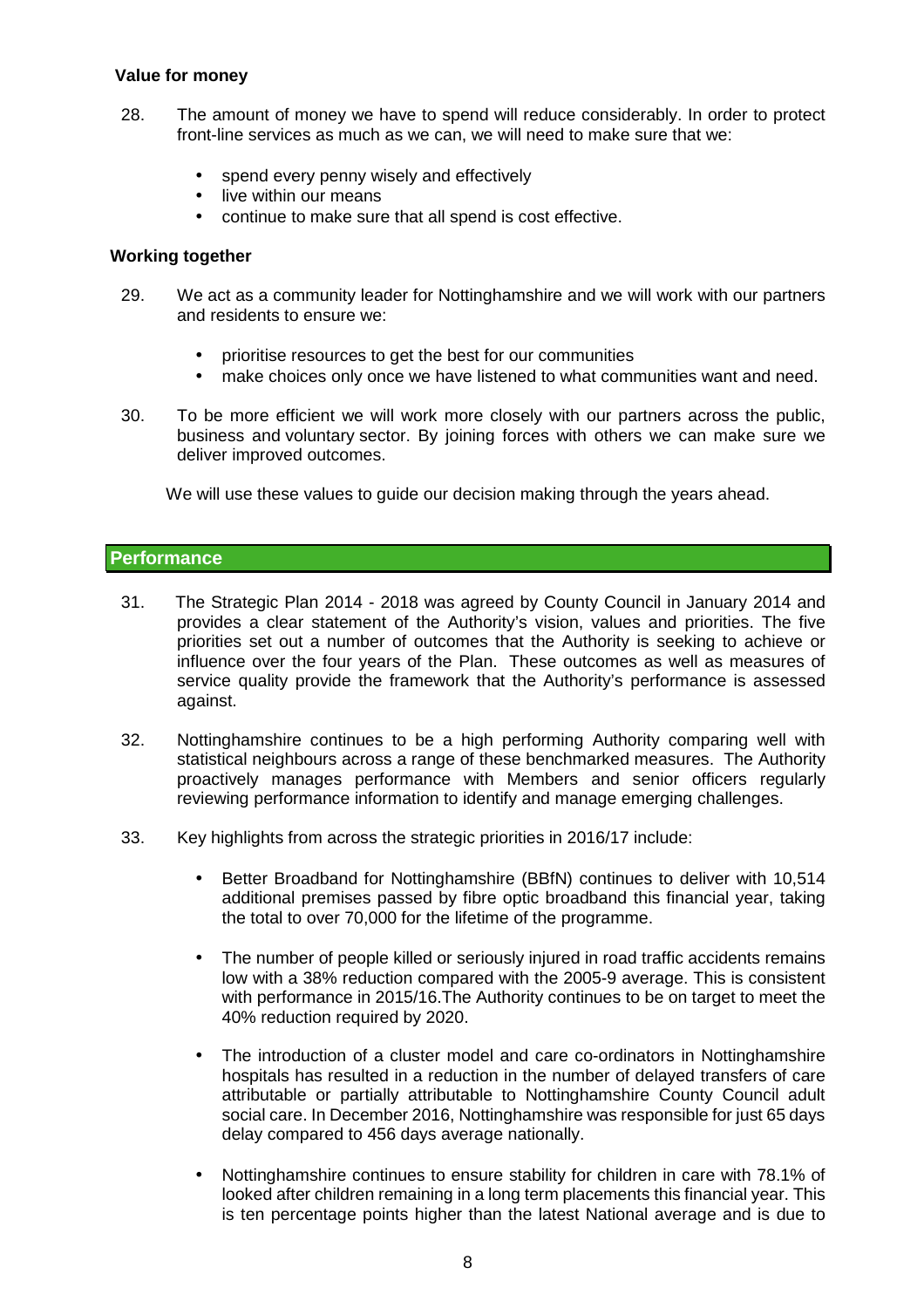Nottinghamshire having a higher rate of children placed for adoption and longterm fostering placements compared to other local authorities.

- Headline measures for Key Stage 4 (for pupils typically aged 16) show that 65.9% of Nottinghamshire pupils achieved A\*- C in English and Mathematics which is better than the 63.3% average in state funded schools nationally.
- 34. The Authority has also identified a number of key challenges and pressures that may affect performance over 2017/18 and will seek to assess and pro-actively manage these through the coming year.

#### **Summary**

- 35. The Authority will continue to seek savings and, as an example, has developed a number of Alternative Service Delivery Models (ASDMs) with the aim of maintaining or improving service delivery whilst reducing the costs to the Authority. Three of these commenced early in 2016/17 as follows:
	- **Culture, Leisure & Libraries (Midlands) (Inspire)** A community benefit society, with charitable status, giving people a greater stake in the running of their local Library and other cultural and learning services, which commenced operations on 1 April 2016. Inspire delivers public libraries, archives, arts, Instrumental Music Teaching in schools, Community Learning and Skills Service, Nottinghamshire Music Hub and the Education Library Service on behalf of the Authority.
	- Arc Property Services Partnership Ltd (Arc) A partnership with Scape Group to deliver property design and operations functions to the Authority commenced on 1 June 2016.
	- **Via East Midlands Ltd (Via)** Set up through a partnership between the Authority and Corserv (Cornwall Council), which provides highways and fleet management services in Nottinghamshire and became operational in July 2016.
- 36. Overall the financial position remains challenging, however the Authority continues to deliver good financial and non-financial performance. The Authority will continue to respond to change and to deliver the savings required to meet the budget requirements. Robust financial management and ongoing risk management processes will ensure the Authority continues to deliver good value to the people of Nottinghamshire and ensure we make Nottinghamshire a better place to live, work and visit.

**Nigel Stevenson Service Director (Finance, Procurement & Improvement), Resources Department**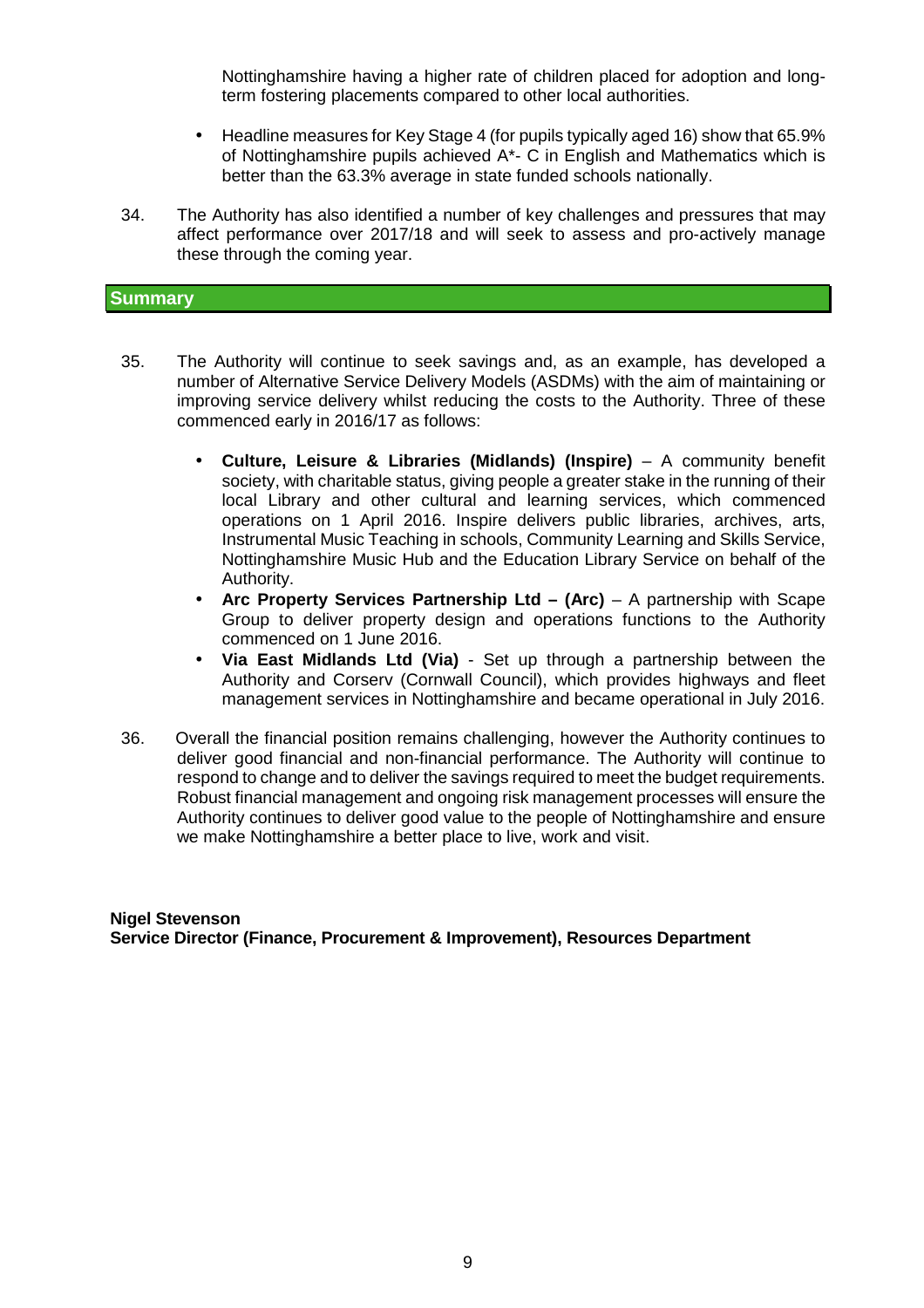## **INDEPENDENT AUDITOR'S REPORT TO THE MEMBERS OF NOTTINGHAMSHIRE COUNTY COUNCIL**

We have audited the financial statements of Nottinghamshire County Council for the year ended 31 March 2017 on pages 16 to 107. The financial reporting framework that has been applied in their preparation is applicable law and the CIPFA/LASAAC Code of Practice on Local Authority Accounting in the United Kingdom 2016/17.

This report is made solely to the members of the Authority, as a body, in accordance with Part 5 of the Local Audit and Accountability Act 2014. Our audit work has been undertaken so that we might state to the members of the Authority, as a body, those matters we are required to state to them in an auditor's report and for no other purpose. To the fullest extent permitted by law, we do not accept or assume responsibility to anyone other than the members of the Authority, as a body, for our audit work, for this report, or for the opinions we have formed.

## **Respective responsibilities of the Service Director (Finance, Procurement & Improvement), Resources Department and auditor**

As explained more fully in the Statement of the Service Director (Finance, Procurement & Improvement), Resources Department Responsibilities, the Service Director (Finance, Procurement & Improvement), Resources Department is responsible for the preparation of the Statement of Accounts, which includes the financial statements, in accordance with proper practices as set out in the CIPFA/LASAAC Code of Practice on Local Authority Accounting in the United Kingdom, and for being satisfied that the financial statements give a true and fair view. Our responsibility is to audit, and express an opinion on, the financial statements in accordance with applicable law and International Standards on Auditing (UK and Ireland). Those standards require us to comply with the Auditing Practices Board's Ethical Standards for Auditors.

### **Scope of the audit of the financial statements**

An audit involves obtaining evidence about the amounts and disclosures in the financial statements sufficient to give reasonable assurance that the financial statements are free from material misstatement, whether caused by fraud or error. This includes an assessment of whether the accounting policies are appropriate to the Authority's and the Pension Fund's circumstances and have been consistently applied and adequately disclosed; the reasonableness of significant accounting estimates made by the Service Director (Finance, Procurement & Improvement), Resources Department; and the overall presentation of the financial statements.

In addition, we read all the financial and non-financial information in the Narrative Statement and the Annual Report to identify material inconsistencies with the audited financial statements and to identify any information that is apparently materially incorrect based on, or materially inconsistent with, the knowledge acquired by us in the course of performing the audit. If we become aware of any apparent material misstatements or inconsistencies we consider the implications for our report.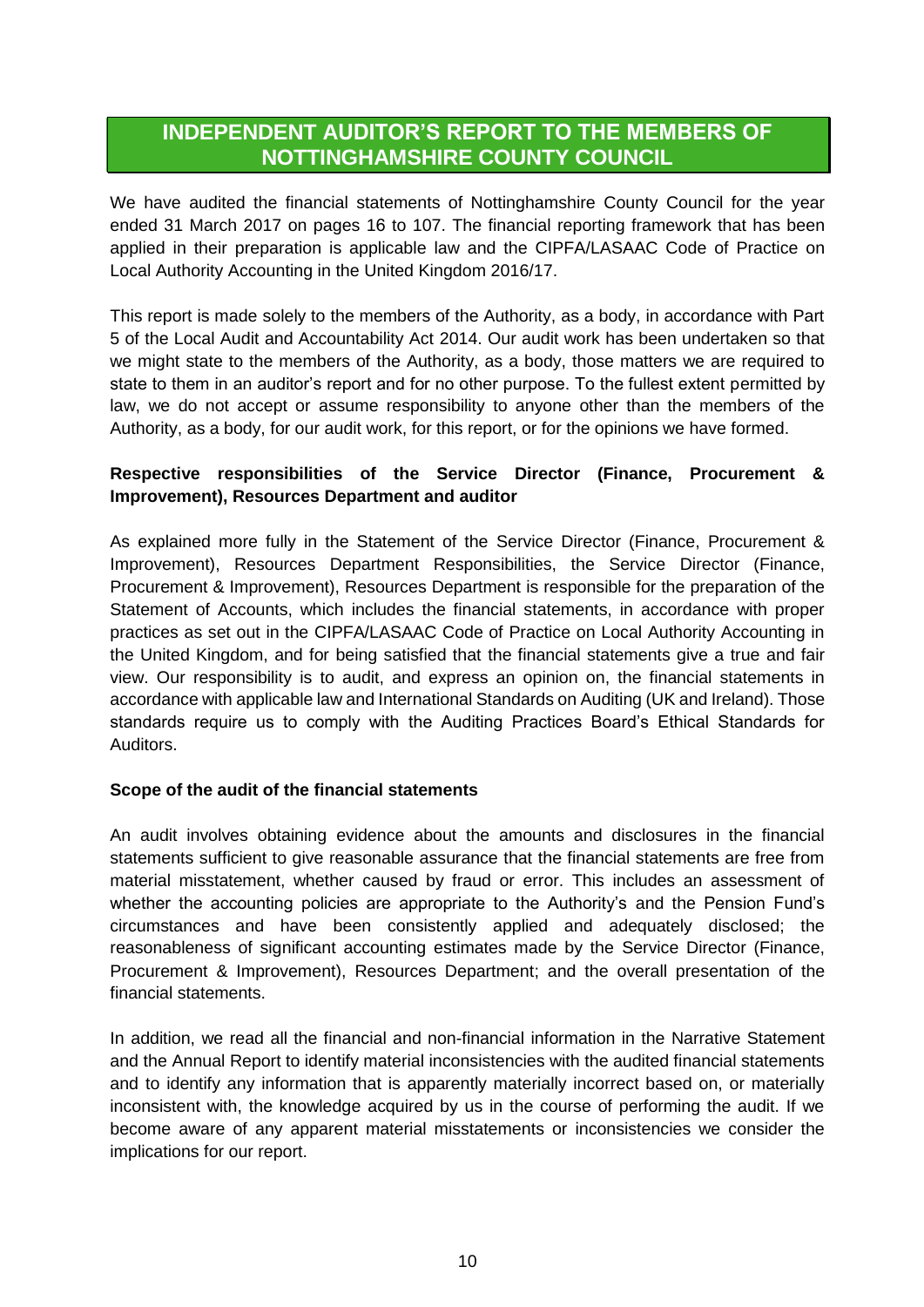#### **Opinion on financial statements**

In our opinion the financial statements:

- give a true and fair view of the financial position of the Authority as at 31 March 2017 and of the Authority's expenditure and income for the year then ended;
- give a true and fair view of the financial transactions of the Pension Fund during the year ended 31 March 2017 and the amount and disposition of the Fund's assets and liabilities as at 31 March 2017; and
- have been properly prepared in accordance with the CIPFA/LASAAC Code of Practice on Local Authority Accounting in the United Kingdom 2016/17.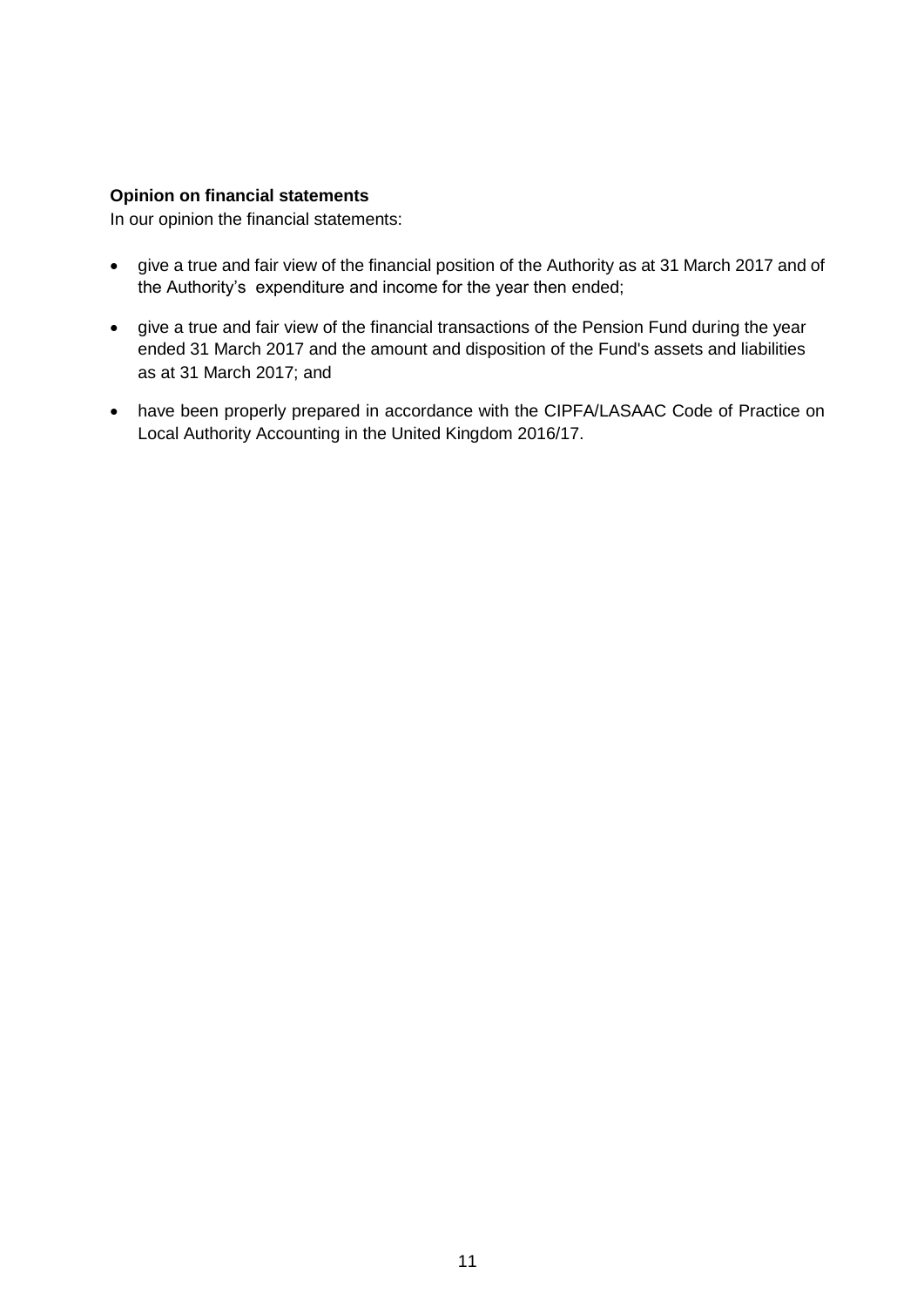## **Matters on which we are required to report by exception**

The Code of Audit Practice requires us to report to you if:

- the Annual Governance Statement which accompanies the financial statements does not reflect compliance with 'Delivering Good Governance in Local Government: a Framework' (CIPFA/SOLACE 2016 Edition); or
- the information given in the Narrative Statement and the content of the Annual Report for the financial year for which the financial statements are prepared is not consistent with the financial statements; or
- any matters have been reported in the public interest under Section 24 of the Local Audit and Accountability Act 2014 in the course of, or at the conclusion of, the audit; or
- any recommendations have been made under Section 24 of the Local Audit and Accountability Act 2014; or
- any other special powers of the auditor have been exercised under the Local Audit and Accountability Act 2014.

We have nothing to report in respect of these matters.

## **Conclusion on Nottinghamshire County Council's arrangements for securing economy, efficiency and effectiveness in its use of resources**

### **Authority's responsibilities**

The Authority is responsible for putting in place proper arrangements to secure economy, efficiency and effectiveness in its use of resources, to ensure proper stewardship and governance, and to review regularly the adequacy and effectiveness of these arrangements.

### **Auditor's responsibilities**

We are required under Section 20(1) (c) of the Local Audit and Accountability Act 2014 to satisfy ourselves that the Authority has made proper arrangements for securing economy, efficiency and effectiveness in its use of resources. The Code of Audit Practice issued by the Comptroller and Auditor General (C&AG) requires us to report to you our conclusion relating to proper arrangements.

We report if significant matters have come to our attention which prevent us from concluding that the Authority has put in place proper arrangements for securing economy, efficiency and effectiveness in its use of resources. We are not required to consider, nor have we considered, whether all aspects of the Authority's arrangements for securing economy, efficiency and effectiveness in its use of resources are operating effectively.

## **Scope of the review of arrangements for securing economy, efficiency and effectiveness in the use of resources**

We have undertaken our review in accordance with the Code of Audit Practice, having regard to the guidance on the specified criterion issued by C&AG in November 2016, as to whether Nottinghamshire County Council had proper arrangements to ensure it took properly informed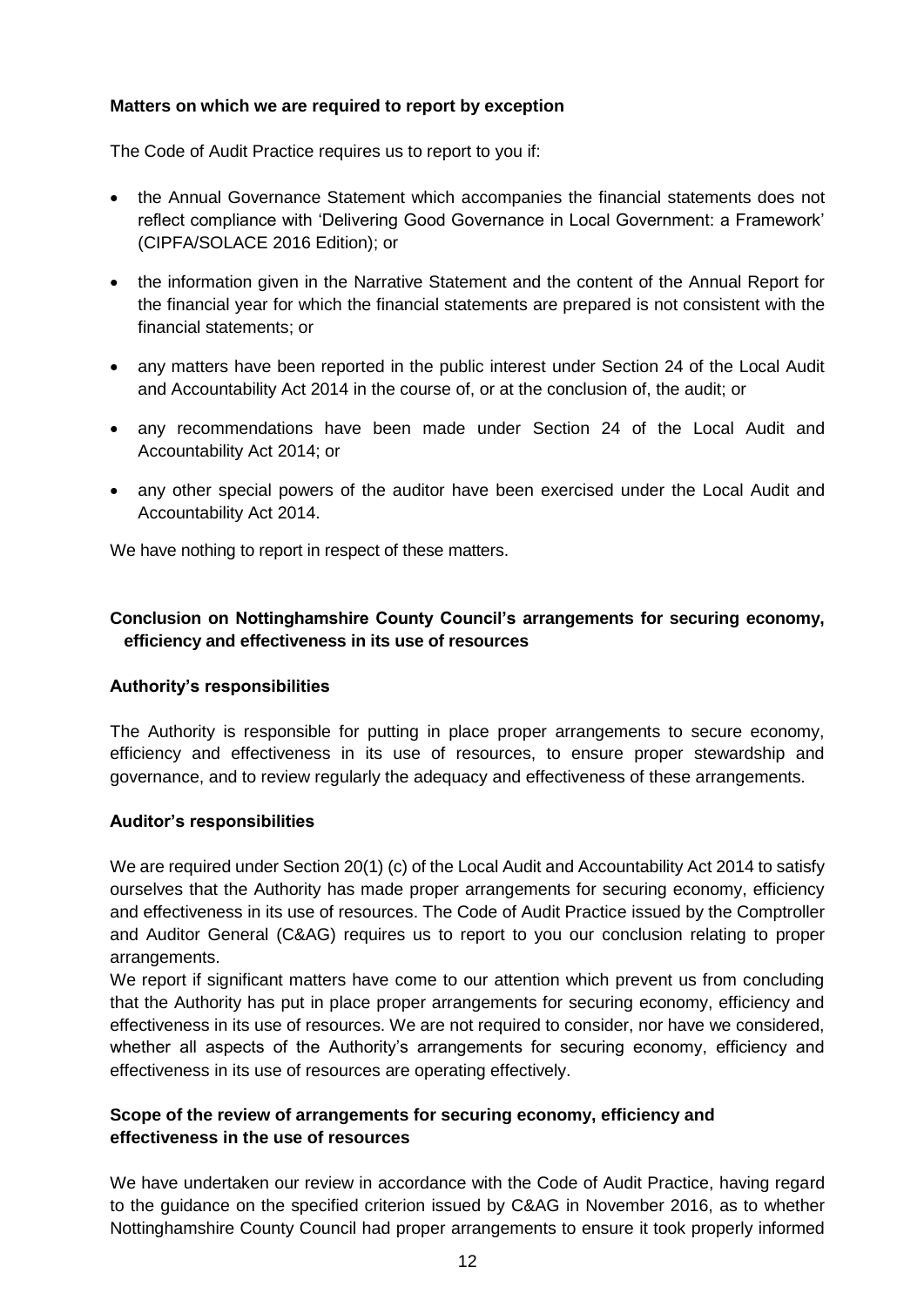decisions and deployed resources to achieve planned and sustainable outcomes for taxpayers and local people. The C&AG determined this criterion as that necessary for us to consider under the Code of Audit Practice in satisfying ourselves whether Nottinghamshire County Council put in place proper arrangements for securing economy, efficiency and effectiveness in its use of resources for the year ended 31 March 2017.

We planned our work in accordance with the Code of Audit Practice. Based on our risk assessment, we undertook such work as we considered necessary to form a view on whether, in all significant respects, Nottinghamshire County Council had put in place proper arrangements to secure economy, efficiency and effectiveness in its use of resources.

## **Conclusion**

On the basis of our work, having regard to the guidance issued by the C&AG in November 2016, we are satisfied that, in all significant respects, Nottinghamshire County Council put in place proper arrangements to secure economy, efficiency and effectiveness in its use of resources for the year ended 31 March 2017.

## **Delay in certification of completion of the audit**

We cannot formally conclude the audit and issue an audit certificate until we have completed our consideration of matters brought to our attention by a local authority elector relating to 2015/16. We are satisfied that this work does not have a material effect on the financial statements or on our value for money conclusion.

**Tony Crawley For and on behalf of KPMG LLP, Statutory Auditor** *Chartered Accountants* St Nicholas House Park Row Nottingham NG1 6FQ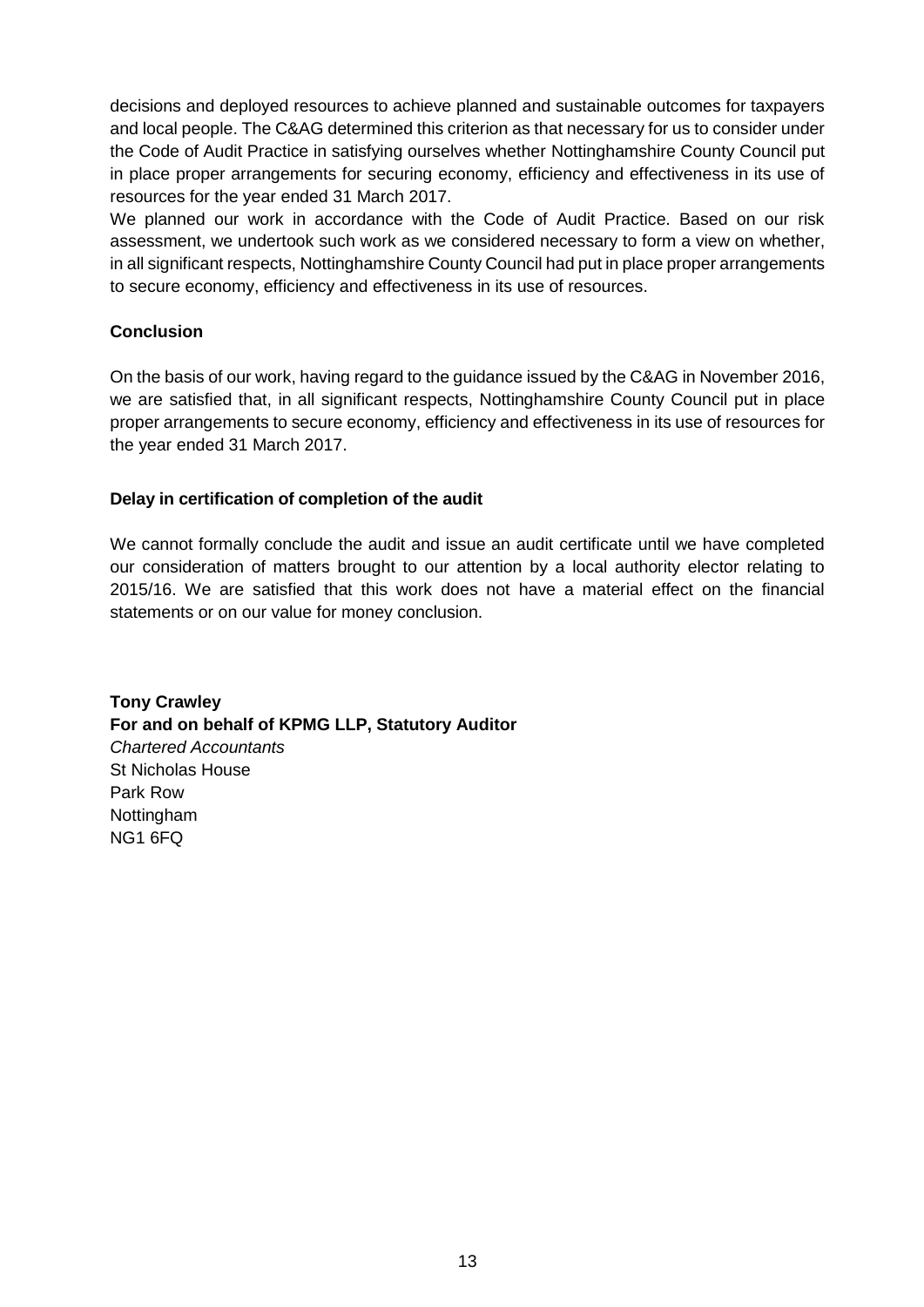## **STATEMENT OF RESPONSIBILITIES FOR THE STATEMENT OF ACCOUNTS**

## **The Authority's Responsibilities**

The Authority is required:

- to make arrangements for the proper administration of its financial affairs and to ensure that one of its officers has the responsibility for the administration of those affairs. The Service Director (Finance, Procurement & Improvement) is the responsible officer;
- to manage its affairs to secure economic, efficient and effective use of resources and safeguard its assets;
- to prepare and publish a Statement of Accounts in accordance with the Accounts and Audit (England) Regulations 2015 ("the Regulations").

## **Responsibilities of the Service Director (Finance, Procurement & Improvement)**

The Service Director (Finance, Procurement & Improvement) is responsible for the preparation of the Authority's Statement of Accounts, in accordance with the appropriate CIPFA/LASAAC Code of Practice on Local Authority Accounting in the United Kingdom (the Code).

In preparing this Statement of Accounts, the Service Director (Finance, Procurement & Improvement) has:

- selected suitable accounting policies and then applied them consistently;
- made judgements and estimates that were reasonable and prudent;
- complied with the Code and the Regulations.

The Service Director (Finance, Procurement & Improvement) has also:

- kept proper accounting records which were up to date;
- taken reasonable steps for the prevention and detection of fraud and other irregularities.

I certify that the accounts present a true and fair view of the financial position at the accounting date and its income and expenditure for the year ended on that date.

**Nigel Stevenson Service Director (Finance, Procurement & Improvement), Resources Department 01 June 2017**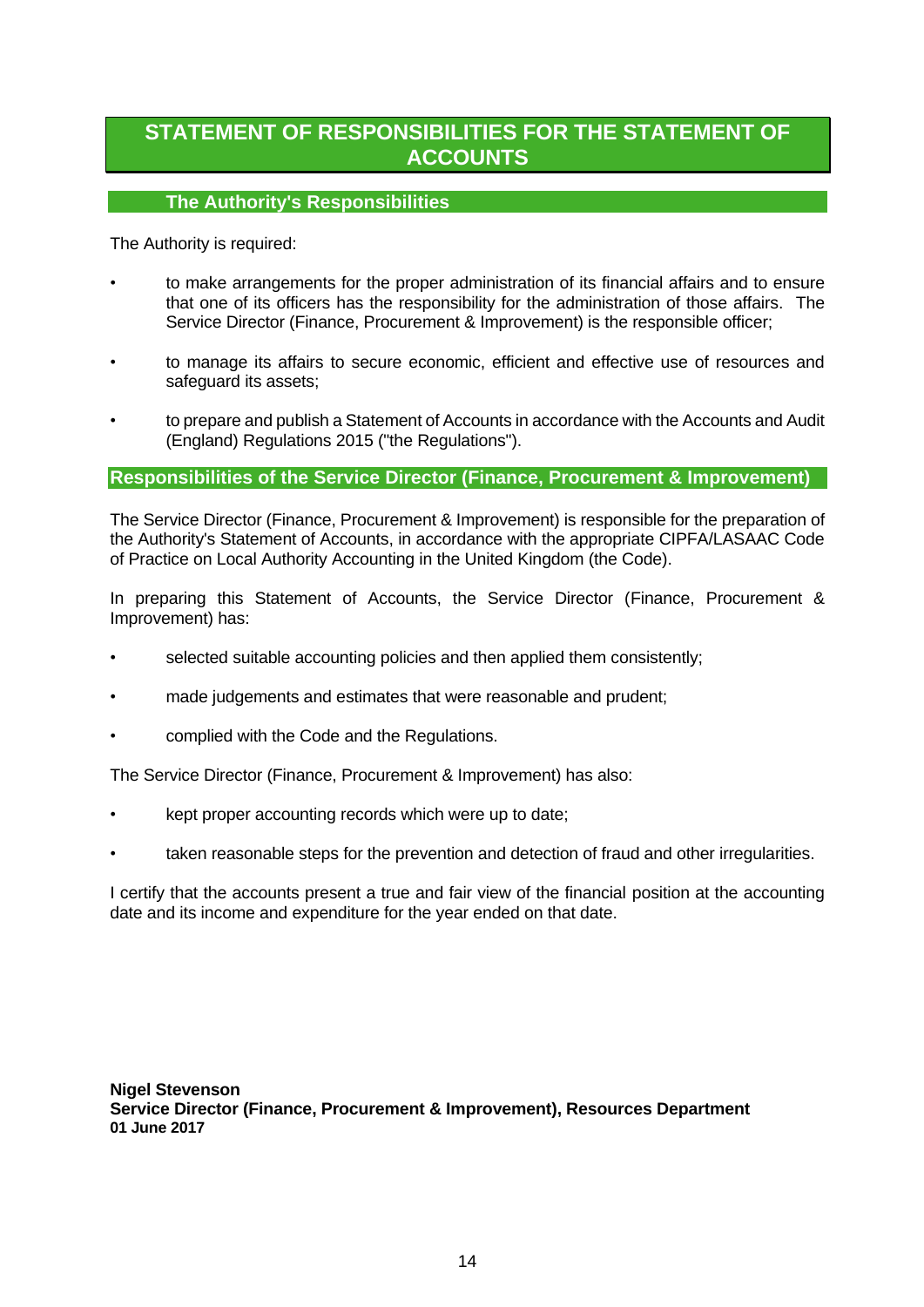## **STATEMENT OF APPROVAL OF THE STATEMENT OF ACCOUNTS**

The Statement of Accounts were approved by a meeting of the Governance and Ethics Committee on 27 September 2017. The Service Director (Finance, Procurement & Improvement) is satisfied with the position set out in the Statement of Accounts. As Chairman of the Governance and Ethics Committee, I am satisfied that the approval process for the Statement of Accounts has now been completed satisfactorily and that the Statement of Accounts may now be issued.

**Councillor Bruce Laughton Chairman of the Governance and Ethics Committee 27 September 2017**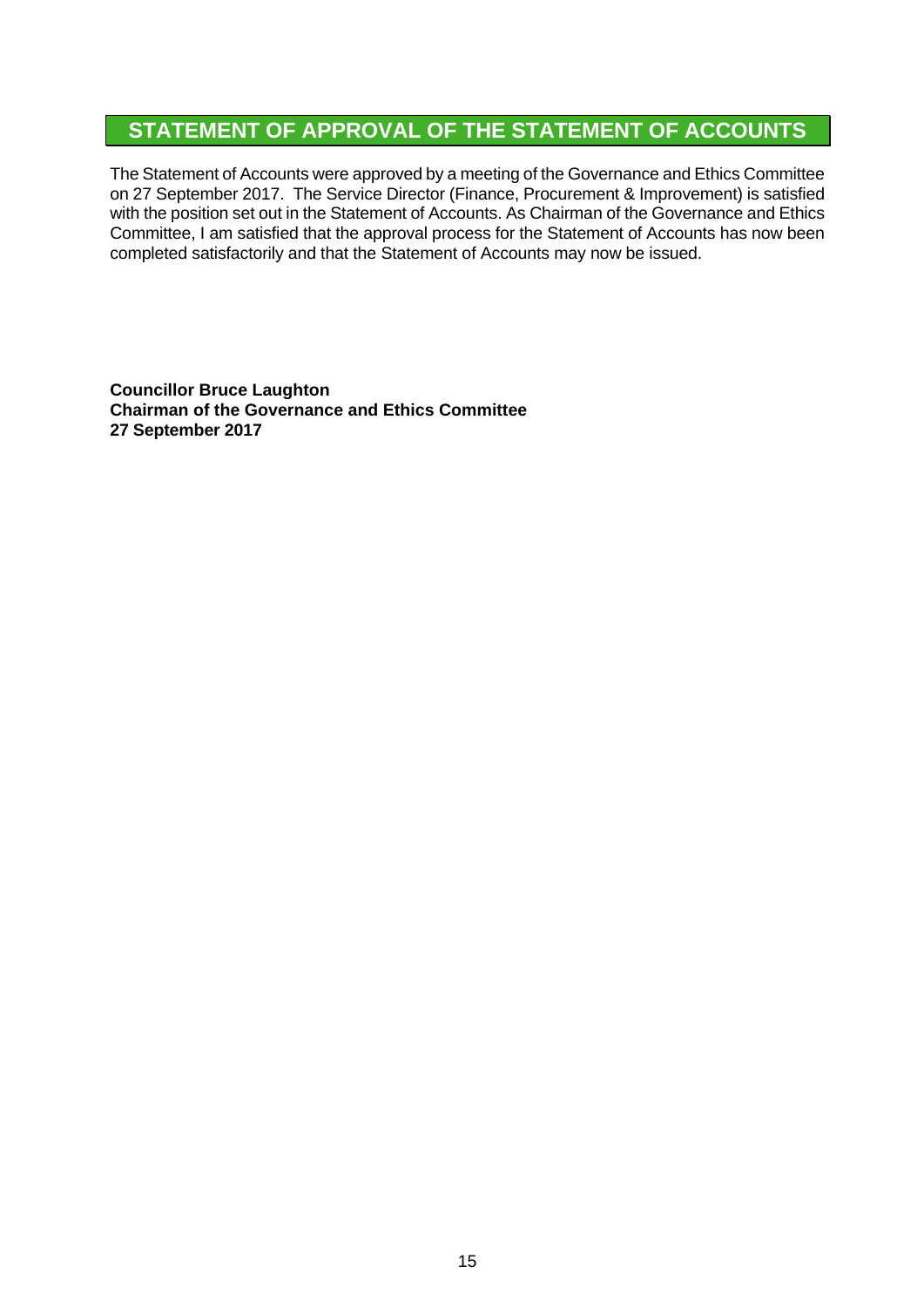## **STATEMENT OF ACCOUNTING POLICIES**

## **1. General Policies**

The Statement of Accounts summarises the Authority's transactions for the 2016/17 financial year and its position at the year-end of 31 March 2017. The Authority is required to prepare an annual Statement of Accounts by the Accounts and Audit (England) Regulations 2015, which require them to be prepared in accordance with proper accounting practices. These practices primarily comprise the Code of Practice on Local Authority Accounting in the United Kingdom 2016/17 and the Service Reporting Code of Practice 2016/17, supported by International Financial Reporting Standards (IFRS).

The accounting convention adopted in the Statement of Accounts is principally historical cost, modified by the revaluation of certain categories of non-current assets and financial instruments.

## **2. Exceptional Items**

When items of income and expense are material, their nature and amount is disclosed separately, either on the face of the Comprehensive Income and Expenditure Statement or in the notes to the accounts, depending on how significant the items are to an understanding of the Authority's financial performance.

## **3. Prior Period Adjustments, Changes in Accounting Policies, Estimates and Errors**

Prior period adjustments may arise as a result of a change in accounting policies or to correct a material error. Changes in accounting estimates are accounted for prospectively, i.e. in the current and future years affected by the change and do not give rise to a prior period adjustment.

Changes in accounting policies are only made when required by proper accounting practices or the change provides more reliable or relevant information about the effect of transactions, other events and conditions on the Authority's financial position or financial performance. Where a change is made, it is applied retrospectively (unless stated otherwise) by adjusting opening balances and comparative amounts for the prior period as if the new policy had always been applied.

Material errors discovered in prior period figures are corrected retrospectively by amending opening balances and comparative amounts for the prior period.

### **4. Charges to Revenue for Non-Current Assets**

Services, support services and trading accounts are debited with the following amounts to record the cost of holding non-current assets during the year:

- depreciation attributable to the assets used by the relevant service
- revaluation and impairment losses on assets used by the service where there are no accumulated gains in the Revaluation Reserve against which the losses can be written off
- amortisation of intangible non-current assets attributable to the service.

The Authority is not required to raise Council Tax to fund depreciation, revaluation and impairment losses or amortisation. However, it is required to make an annual contribution from revenue towards the reduction in its overall borrowing requirement equal to an amount calculated on a prudent basis determined by the Authority in accordance with statutory guidance.

Depreciation, revaluation and impairment losses and amortisation are therefore replaced by the contribution in the General Fund Balance (Minimum Revenue Provision), by way of an adjusting transaction with the Capital Adjustment Account in the Movement in Reserves Statement for the difference between the two.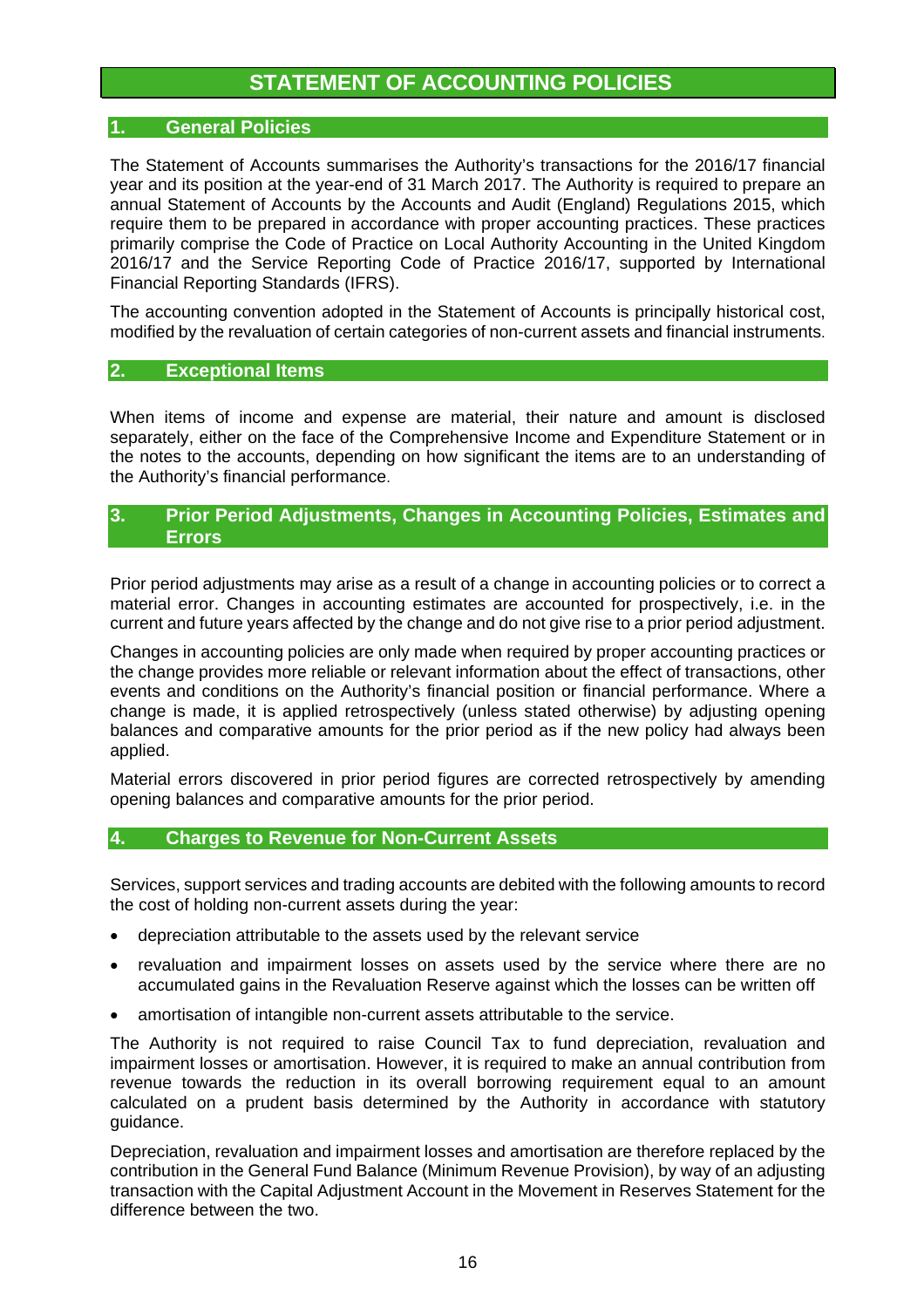## **5. Costs of Support Services**

The Code no longer requires main statements to be prepared in accordance with the Service Reporting Code of Practice (SERCOP). There is no absolute requirement therefore to apportion support service overheads to services. The treatment of overheads within the main statements will be consistent with the Authority's arrangements for reporting accountability and financial performance.

## **6. Employee Benefits and Pensions**

#### **Benefits Payable During Employment**

Short-term employee benefits are those due to be settled within 12 months of the year-end. They include such benefits as wages and salaries, paid annual leave and paid sick leave, bonuses and non-monetary benefits (e.g. cars) for current employees and are recognised as an expense for services in the year in which employees render service to the Authority. An accrual is made for the cost of holiday entitlements (or any form of leave, e.g. time off in lieu) earned by employees but not taken before the year-end which employees can carry forward into the next financial year. The accrual is made at the wage and salary rates applicable in the following accounting year, being the period in which the employee takes the benefit. The accrual is charged to Surplus or Deficit on the Provision of Services, but then reversed out through the Movement in Reserves Statement so that holiday benefits are charged to revenue in the financial year in which the holiday absence occurs.

#### **Termination Benefits**

Termination benefits are amounts payable as a result of a decision by the Authority to terminate an officer's employment before the normal retirement date or an officer's decision to accept voluntary redundancy and are charged on an accruals basis to the relevant service line (or discontinued operations) in the Comprehensive Income and Expenditure Statement when the Authority is demonstrably committed to the termination of the employment of an officer or group of officers or making an offer to encourage voluntary redundancy.

Where termination benefits involve the enhancement of pensions, statutory provisions require the General Fund balance to be charged with the amount payable by the Authority to the pension fund or pensioner in the year, not the amount calculated according to the relevant accounting standards. In the Movement in Reserves Statement, appropriations are required to and from the Pensions Reserve to remove the notional debits and credits for pension enhancement termination benefits and replace them with debits for the cash paid to the pension fund and pensioners and any such amounts payable but unpaid at the year-end.

### **Post-Employment Benefits**

Employees of the Authority are members of two separate pension schemes:

- The Teachers' Pension Scheme, administered by Capita Teachers' Pensions on behalf of the Department for Education (DfE)
- The Local Government Pension Scheme, administered by Nottinghamshire County Council.

Both schemes provide defined benefits to members (retirement lump sums and pensions), earned as employees work for the Authority. However, the arrangements for the teachers' scheme mean that liabilities for these benefits cannot ordinarily be identified specifically to the Authority. The scheme is therefore accounted for as if it were a defined contribution scheme and no liability for future payments of benefits is recognised in the Balance Sheet. The Children and Young People and Schools line in the Comprehensive Income and Expenditure Statement is charged with the employer's contributions payable to Teachers' Pensions in the year.

### **The Local Government Pension Scheme (LGPS)**

The Scheme is accounted for as a defined benefits scheme:

 The liabilities of the pension fund attributable to the Authority are included in the Balance Sheet on an actuarial basis using the projected unit method – i.e. an assessment of the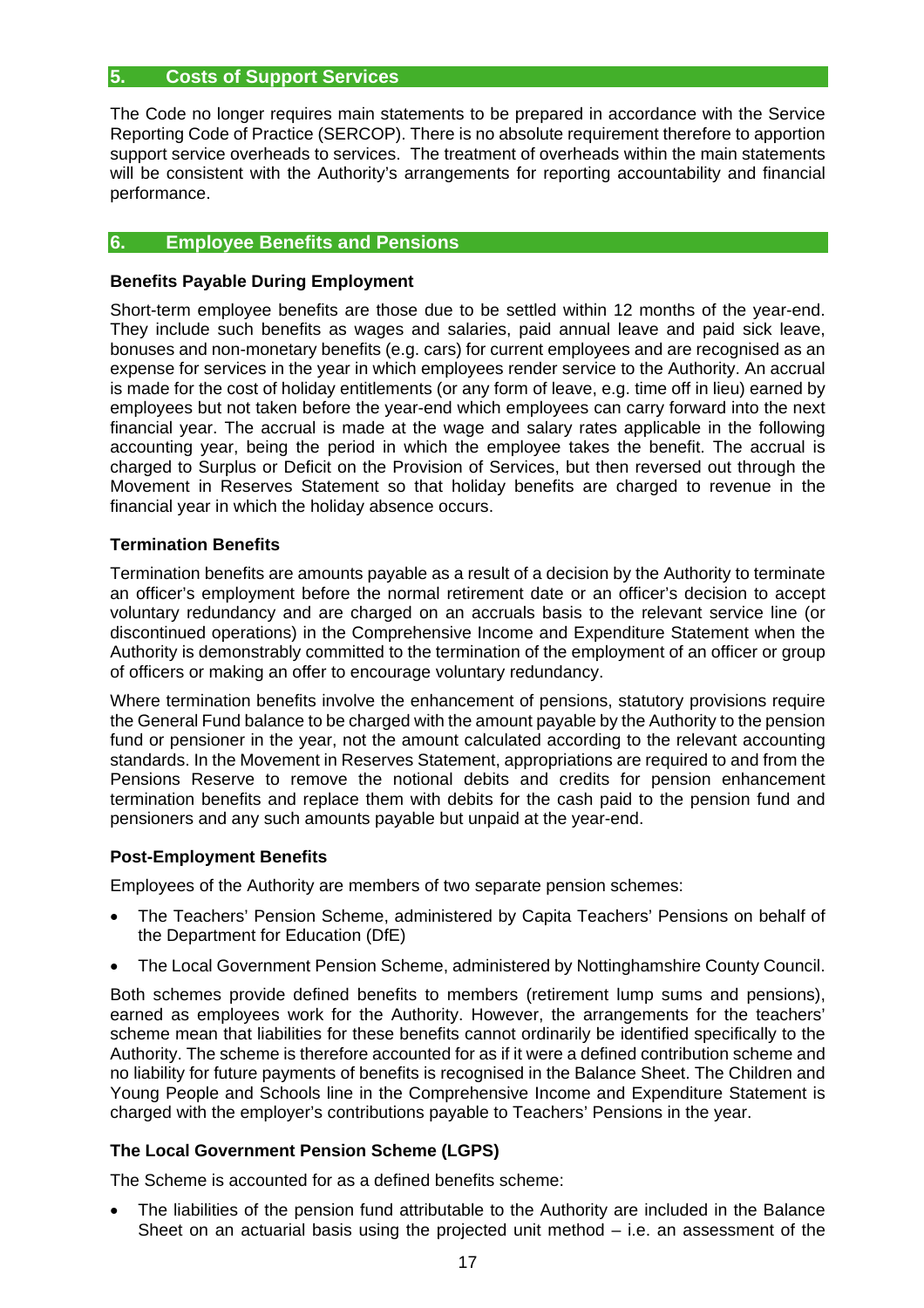future payments that will be made in relation to retirement benefits earned to date by employees, based on assumptions about mortality rates, employee turnover rates etc. and projections of projected earnings for current employees. In assessing these liabilities at 31 March 2017 for the 2016/17 Statement of Accounts, the actuary made a number of changes in the assumptions underlying the present value of the scheme liabilities. These include a change in the assumed pensions increases and inflation. Application of these revised assumptions has resulted in an increase in liabilities measured at the balance sheet date of £1,248.0 million (£1,137.0 million LGPS, £111.0 million Teachers).

- The assets of the pension fund attributable to the Authority are included in the Balance Sheet at their fair value:
	- quoted securities current bid price
	- unquoted securities professional estimate
	- unitised securities current bid price
	- property market value.
- The change in the net pensions liability is analysed into several components:
	- current service cost / gain the change in liabilities as a result of years of service earned this year – allocated in the Comprehensive Income and Expenditure Statement to the services for which the employees worked
	- past service cost the increase in liabilities arising from current year decisions whose effect relates to years of service earned in earlier years – debited to the Surplus or Deficit on the Provision of Services in the Comprehensive Income and Expenditure Statement as part of Non Distributed Costs
	- interest cost the expected increase in the present value of liabilities during the vear as they move one year closer to being paid – debited to the Financing and Investment Income and Expenditure line in the Comprehensive Income and Expenditure Statement
	- expected return on scheme assets the annual investment return on the fund assets attributable to the Authority, based on an average of the expected long-term return – credited to the Financing and Investment Income and Expenditure line in the Comprehensive Income and Expenditure Statement
	- gains or losses on settlements and curtailments the result of actions to relieve the Authority of liabilities or events that reduce the expected future service or accrual of benefits of employees – debited or credited to the Surplus or Deficit on the Provision of Services in the Comprehensive Income and Expenditure Statement as part of Non Distributed Costs
	- actuarial gains and losses changes in the net pensions liability that arise because events have not coincided with assumptions made at the last actuarial valuation or because the actuaries have updated their assumptions – credited/debited to the Pensions Reserve
	- contributions paid to the pension fund cash paid as employer's contributions to the pension fund in settlement of liabilities; not accounted for as an expense.

In relation to retirement benefits, statutory provisions require the General Fund balance to be charged with the amount payable by the Authority to the pension fund or directly to pensioners in the year, not the amount calculated according to the relevant accounting standards. In the Movement in Reserves Statement, this means that there are appropriations to and from the Pensions Reserve to remove the notional debits and credits for retirement benefits and replace them with debits for the cash paid to the pension fund and pensioners and any such amounts payable but unpaid at the year-end. The negative balance that arises on the Pensions Reserve thereby measures the beneficial impact to the General Fund of being required to account for retirement benefits on the basis of cash flows rather than as benefits are earned by employees.

### **Discretionary Benefits**

The Authority also has restricted powers to make discretionary awards of retirement benefits in the event of early retirements. Any liabilities estimated to arise as a result of an award to any member of staff (including teachers) are accrued in the year of the decision to make the award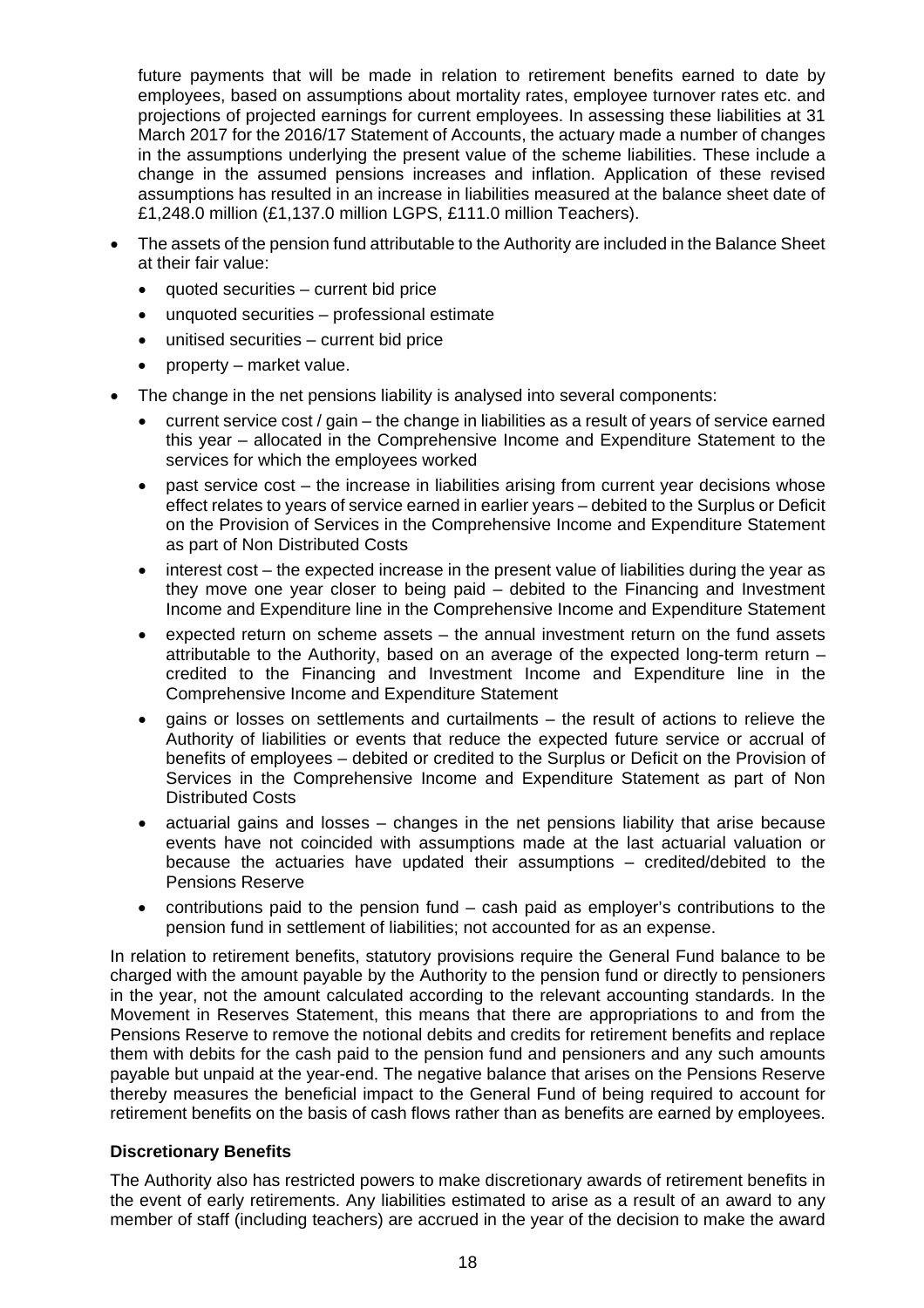and accounted for using the same policies as are applied to the Local Government Pension Scheme.

### **7. Revenue Expenditure Financed from Capital Under Statute**

Expenditure incurred during the year that may be capitalised under statutory provisions but that does not result in the creation of a non-current asset has been charged as expenditure to the relevant service in the Comprehensive Income and Expenditure Statement in the year. Where the Authority has determined to meet the cost of this expenditure from existing capital resources or by borrowing, a transfer in the Movement in Reserves Statement from the General Fund Balance to the Capital Adjustment Account then reverses out the amounts charged so that there is no impact on the level of Council Tax.

Capital grants made to other bodies are written off to the appropriate Service revenue account during the financial year because they do not represent value for money to the Authority beyond the end of the financial year. This includes grants made to bodies for which the Authority is the accountable body and exercises control over grant distribution.

## **8. Property, Plant and Equipment**

Assets that have physical substance and are held for use in the production or supply of goods or services, for rental to others, or for administrative purposes and that are expected to be used during more than one financial year are classified as Property, Plant and Equipment.

#### **Recognition**

Expenditure on the acquisition, creation or enhancement of Property, Plant and Equipment is capitalised on an accruals basis, provided that it is probable that the future economic benefits or service potential associated with the item will flow to the Authority and the cost of the item can be measured reliably. Expenditure that maintains but does not add to an asset's potential to deliver future economic benefits or service potential (i.e. repairs and maintenance) is charged as an expense when it is incurred.

Assets are, however, only recognised when they exceed the de-minimus levels for 2016/17 set out below:

| <b>Asset Type</b>                        | De minimus |
|------------------------------------------|------------|
|                                          |            |
| Land and Buildings                       | £0         |
| <b>Community Assets</b>                  | £10,000    |
| Infrastructure Assets                    | £0         |
| <b>Assets under Construction</b>         | £0         |
| <b>Heritage Assets</b>                   | £10,000    |
| Vehicles, Plant, Furniture and Equipment | £6,000     |
| Other assets                             | £6,000     |

#### **Measurement**

Assets are initially measured at cost, comprising:

- the purchase price
- any costs attributable to bringing the asset to the location and condition necessary for it to be capable of operating in the manner intended by management
- an initial estimate of the costs of dismantling and removing the item and restoring the site on which it is located.

The Authority does not capitalise borrowing costs incurred whilst assets are under construction.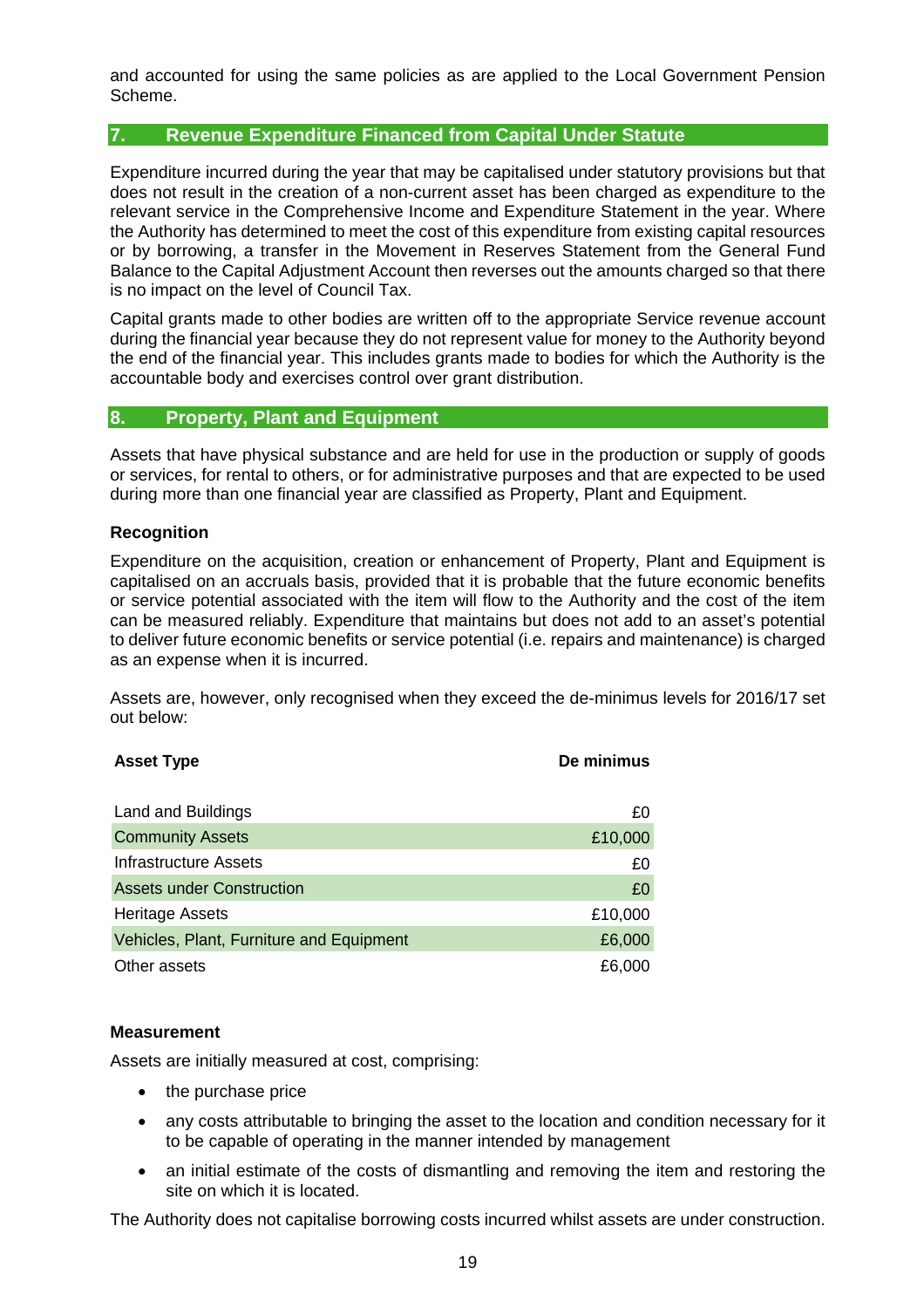The cost of assets acquired other than by purchase is deemed to be its fair value, unless the acquisition does not have commercial substance (i.e. it will not lead to a variation in the cash flows of the Authority). In the latter case, where an asset is acquired via an exchange, the cost of the acquisition is the carrying amount of the asset given up by the Authority.

Donated assets are measured initially at fair value. The difference between fair value and any consideration paid is credited to the Taxation and Non-Specific Grant Income line of the Comprehensive Income and Expenditure Statement, unless the donation has been made conditionally. Until conditions are satisfied, the gain is held in the Donated Assets Account. Where gains are credited to the Comprehensive Income and Expenditure Statement, they are reversed out of the General Fund Balance to the Capital Adjustment Account in the Movement in Reserves Statement.

Assets are then carried in the Balance Sheet using the following measurement bases:

- Infrastructure, Community Assets and Assets under Construction depreciated historical cost
- Heritage Assets held at valuation or, under certain conditions, historical cost (depreciated where appropriate)
- Operational assets current value, determined as the amount that would be paid for the asset in its existing use (existing use value – EUV).
- Non-Operational Assets (i.e. not providing service potential to the Authority) fair value as per the requirements of IFRS13 using the principle of "highest and best use" from a market participants perspective.

Where there is no market-based evidence of current value because of the specialist nature of an asset (e.g. school buildings), depreciated replacement cost (DRC) is used as an estimate of current value.

Where non-property assets have short useful lives or low values (or both), depreciated historical cost basis is used as a proxy for current value.

The current land and building values used in the Statement of Accounts are based upon a certificate as at 31 March 2017 issued by Mr I Brearley MRICS, Team Manager – Property and Strategy Management from the Authority's Property Division on 25<sup>th</sup> May 2017. A rolling 5 year revaluation programme is in place to maintain the accuracy of the valuations. When significant changes occur in any year they are included in the revaluation schedule undertaken during that year.

Increases in valuations are matched by credits to the Revaluation Reserve to recognise unrealised gains. Exceptionally, gains might be credited to the Comprehensive Income and Expenditure Statement where they arise from the reversal of a loss previously charged to a service.

Where decreases in value are identified, they are accounted for by:

- where there is a balance of revaluation gains for the asset in the Revaluation Reserve, the carrying amount of the asset is written down against that balance (up to the amount of the accumulated gains)
- where there is no balance in the Revaluation Reserve or an insufficient balance, the carrying amount of the asset is written down against the relevant service line(s) in the Comprehensive Income and Expenditure Statement.

The Revaluation Reserve contains revaluation gains recognised since 1 April 2007 only, the date of its formal implementation. Gains arising before that date have been consolidated into the Capital Adjustment Account.

### **Impairment**

Assets are assessed at each year-end as to whether there is any indication that they may be impaired. Where indications exist and any possible differences are estimated to be material, the recoverable amount of the asset is estimated and, where this is less than the carrying amount of the asset, an impairment loss is recognised for the shortfall.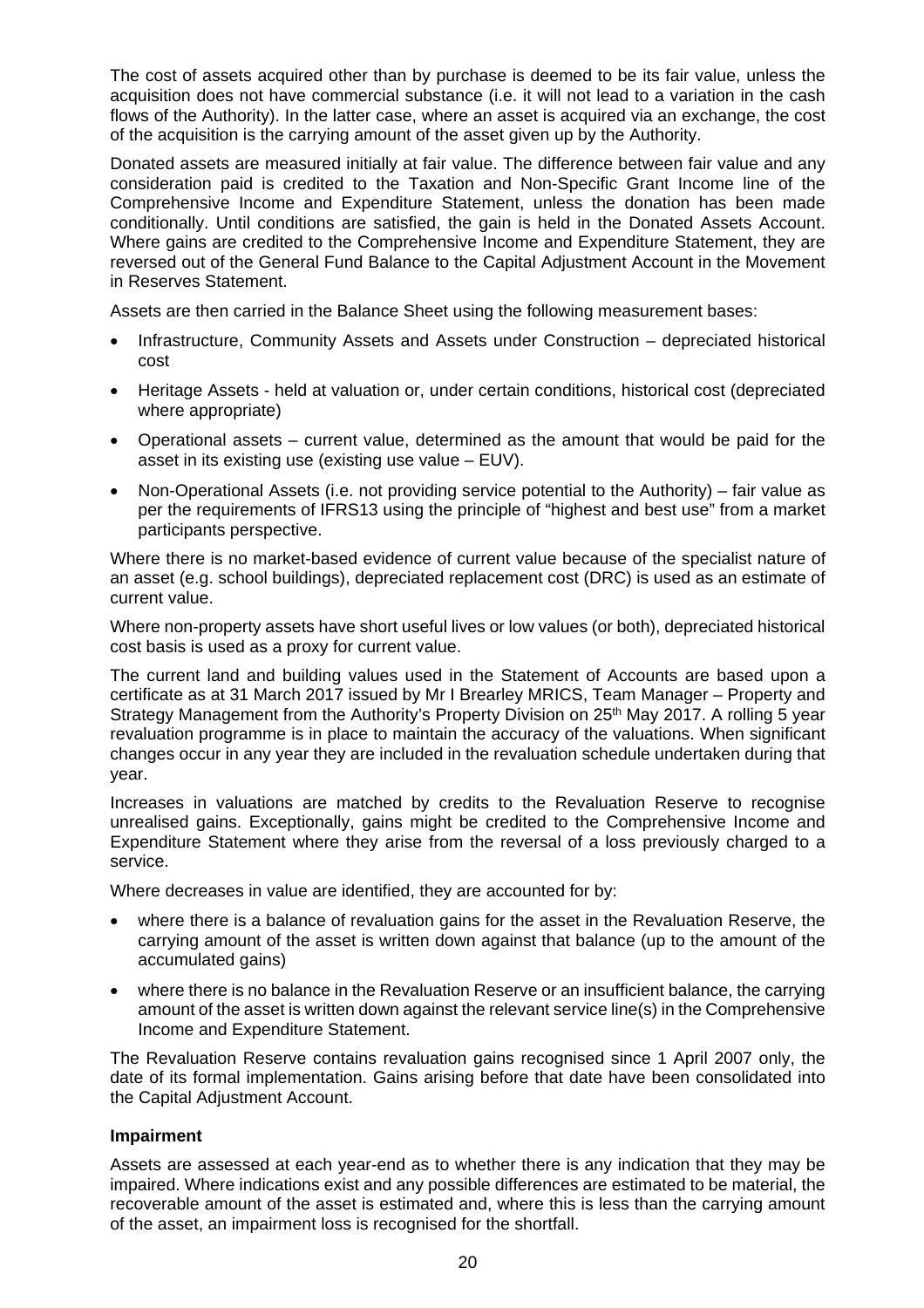Where impairment losses are identified, they are accounted for by:

- where there is a balance of revaluation gains for the asset in the Revaluation Reserve, the carrying amount of the asset is written down against that balance (up to the amount of the accumulated gains)
- where there is no balance in the Revaluation Reserve or an insufficient balance, the carrying amount of the asset is written down against the relevant service line(s) in the Comprehensive Income and Expenditure Statement.

Where an impairment loss is reversed subsequently, the reversal is credited to the relevant service line(s) in the Comprehensive Income and Expenditure Statement, up to the amount of the original loss, adjusted for depreciation that would have been charged if the loss had not been recognised.

### **Depreciation**

Depreciation is provided for on all Property, Plant and Equipment assets by the systematic allocation of their depreciable amounts over their useful lives. An exception is made for assets without a determinable finite useful life (i.e. freehold land and certain Community Assets) and assets that are not yet available for use (i.e. assets under construction).

Depreciation is charged in the year after acquisition or construction. Where depreciation is provided for, assets are depreciated using the straight line method. The lives of the assets vary and fall within the following ranges:

| <b>Asset Type</b>             | <b>Useful Life</b><br>(In Years) |
|-------------------------------|----------------------------------|
| <b>Buildings</b>              | $1 - 50$                         |
| Vehicles and plant            | $1 - 20$                         |
| Infrastructure                | 40                               |
| IT and other equipment        | $3 - 5$                          |
| Intangibles                   | $3 - 5$                          |
| <b>Furniture and Fittings</b> | $5 - 15$                         |

Where an item of Property, Plant and Equipment has major components whose costs are at least 20% of the total cost of the item, the components are depreciated separately. A review was carried out for all items over a de-minimus of £0.5 million. For the 2016/17 Statement of Accounts, the Authority has not identified any components to be depreciated separately.

Revaluation gains are also depreciated, with an amount equal to the difference between current value depreciation charged on assets and the depreciation that would have been chargeable based on their historical cost being transferred each year from the Revaluation Reserve to the Capital Adjustment Account.

#### **Disposals and Non-current Assets Held for Sale**

When it becomes probable that the carrying amount of an asset will be recovered principally through a sale transaction, rather than through its continuing use, it is reclassified as an Asset Held for Sale. The asset is revalued immediately before reclassification and then carried at the lower of this amount and fair value less costs to sell. Where there is a subsequent decrease to fair value less costs to sell, the loss is posted to the Other Operating Expenditure line in the Comprehensive Income and Expenditure Statement. Gains in fair value are recognised only up to the amount of any losses previously recognised in the Surplus or Deficit on Provision of Services. Depreciation is not charged on Assets Held for Sale.

If assets no longer meet the criteria to be classified as Assets Held for Sale, they are reclassified back to non-current assets and valued at the lower of their carrying amount before they were classified as Held for Sale; adjusted for depreciation, amortisation or revaluations that would have been recognised had they not been classified as Held for Sale, and their recoverable amount at the date of the decision not to sell.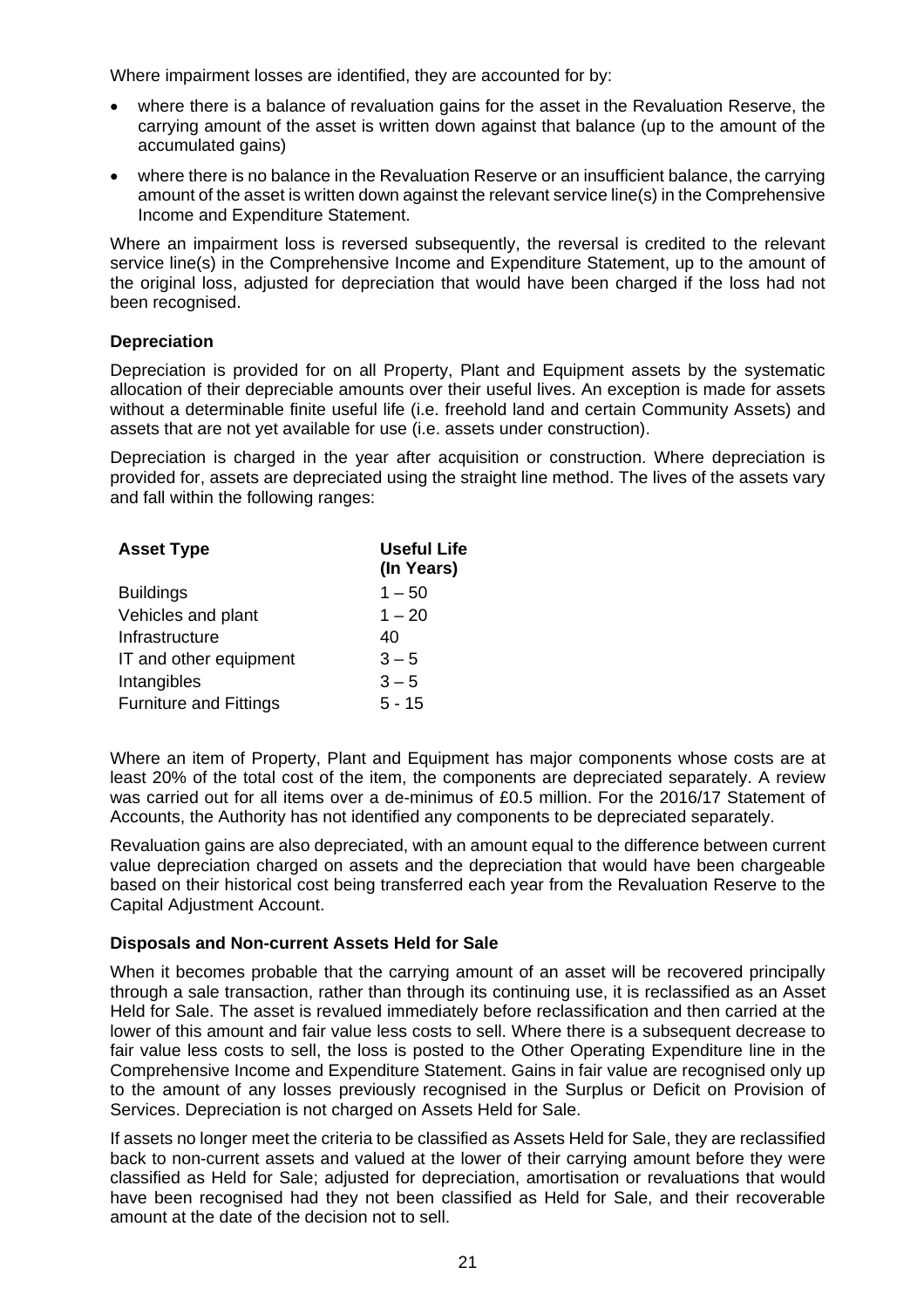Assets that are to be abandoned or scrapped are not reclassified as Assets Held for Sale.

When an asset is disposed of or decommissioned, the carrying amount of the asset in the Balance Sheet (whether Property, Plant and Equipment or Assets Held for Sale) is written off to the Other Operating Expenditure line in the Comprehensive Income and Expenditure Statement as part of the gain or loss on disposal. Receipts from disposals (if any) are credited to the same line in the Comprehensive Income and Expenditure Statement also as part of the gain or loss on disposal (i.e. netted off against the carrying value of the asset at the time of disposal). Any revaluation gains accumulated for the asset in the Revaluation Reserve are transferred to the Capital Adjustment Account.

Capital receipts are required to be credited to the Capital Receipts Reserve and can then be used for new capital investment or set aside to reduce the Authority's underlying need to borrow (the capital financing requirement). Also, from April 2016 for a three year period, there is greater flexibility for local authorities to use capital receipts to fund the revenue costs of business transformation. Receipts are appropriated to the Reserve from the General Fund Balance in the Movement in Reserves Statement.

The written-off value of disposals is not a charge against Council Tax, as the cost of non-current assets is fully provided for under separate arrangements for capital financing. Amounts are appropriated to the Capital Adjustment Account from the General Fund Balance in the Movement in Reserves Statement.

#### **9. Financial Assets**

Financial assets are classified into two types:

- loans and receivables assets that have fixed or determinable payments but are not quoted in an active market
- available-for-sale assets assets that have a quoted market price and/or do not have fixed or determinable payments.

#### **Loans and Receivables**

Loans and receivables are recognised on the Balance Sheet when the Authority becomes a party to the contractual provisions of a financial instrument and are initially measured at fair value. They are subsequently measured at their amortised cost. Annual credits to the Financing and Investment Income and Expenditure line in the Comprehensive Income and Expenditure Statement for interest receivable are based on the carrying amount of the asset multiplied by the effective rate of interest for the instrument. For most of the loans that the Authority has made, this means that the amount presented in the Balance Sheet is the outstanding principal receivable (plus accrued interest) and interest credited to the Comprehensive Income and Expenditure Statement is the amount receivable for the year in the loan agreement.

However, the Authority, for policy reasons, can make loans to voluntary organisations at less than market rates (soft loans). When soft loans are made, a loss is recorded in the Comprehensive Income and Expenditure Statement (debited to the appropriate service) for the present value of the interest that will be foregone over the life of the instrument, resulting in a lower amortised cost than the outstanding principal. Interest is credited to the Financing and Investment Income and Expenditure line in the Comprehensive Income and Expenditure Statement at a marginally higher effective rate of interest than the rate receivable from the voluntary organisations, with the difference serving to increase the amortised cost of the loan in the Balance Sheet. Statutory provisions require that the impact of soft loans on the General Fund Balance is the interest receivable for the financial year – the reconciliation of amounts debited and credited to the Comprehensive Income and Expenditure Statement to the net gain required against the General Fund Balance is managed by a transfer to or from the Financial Instruments Adjustment Account in the Movement in Reserves Statement.

Where assets are identified as impaired because of a likelihood arising from a past event that payments due under the contract will not be made, the asset is written down and a charge made to the relevant service (for receivables specific to that service) or the Financing and Investment Income and Expenditure line in the Comprehensive Income and Expenditure Statement. The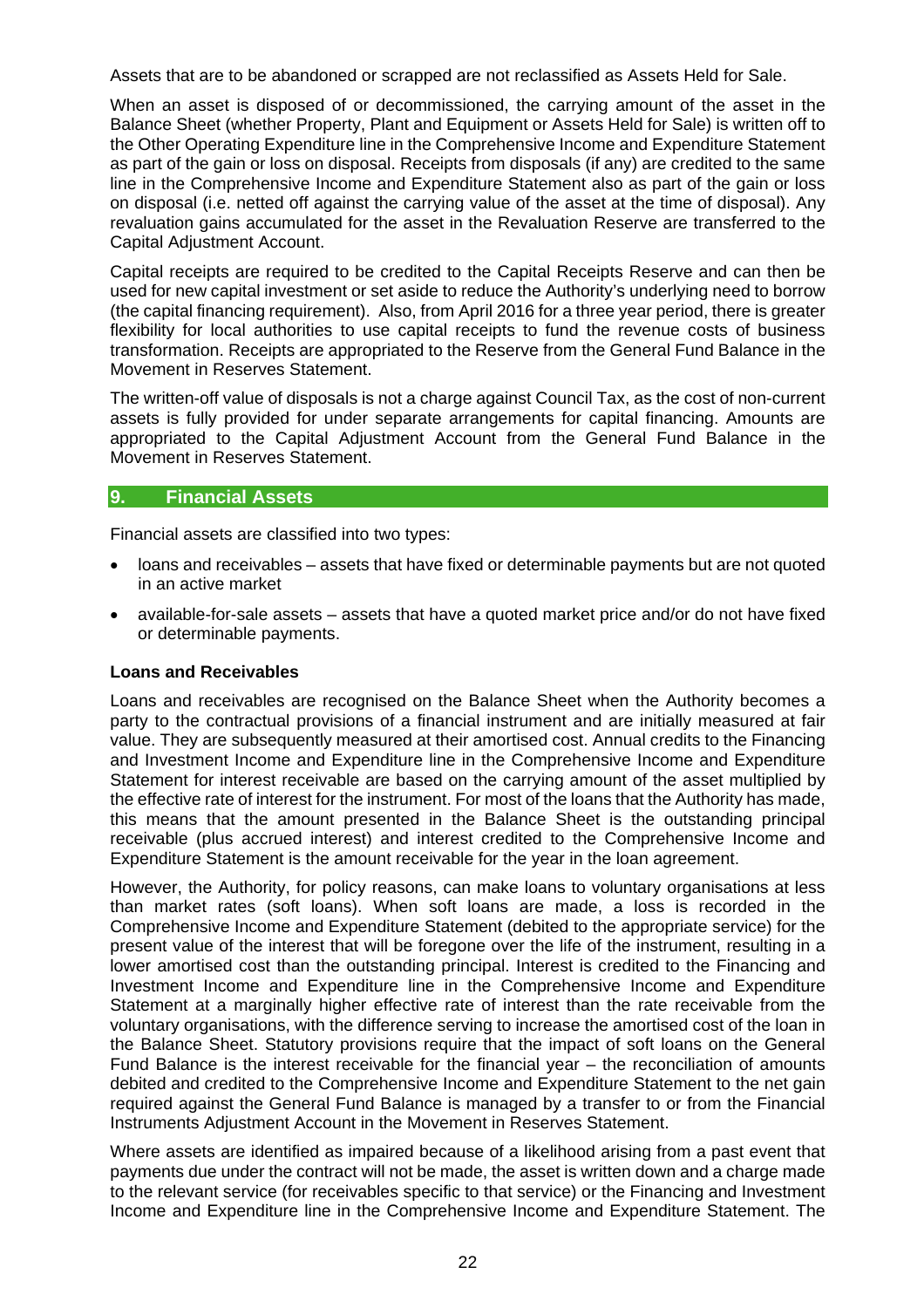impairment loss is measured as the difference between the carrying amount and the present value of the revised future cash flows discounted at the asset's original effective interest rate.

Any gains and losses that arise on the de-recognition of an asset are credited or debited to the Financing and Investment Income and Expenditure line in the Comprehensive Income and Expenditure Statement.

#### **Available for Sale Assets**

Available for Sale assets are recognised on the Balance Sheet when the Authority becomes a party to the contractual provisions of a financial instrument and are initially measured and carried at fair value. Where the asset has fixed or determinable payments, annual credits to the Financing and Investment Income and Expenditure line in the Comprehensive Income and Expenditure Statement for interest receivable are based on the amortised cost of the asset multiplied by the effective rate of interest for the instrument. Where there are no fixed or determinable payments, income (e.g. dividends) is credited to the Comprehensive Income and Expenditure Statement when it becomes receivable by the Authority.

Assets are maintained in the Balance Sheet at fair value. Values are based on the following principles:

- instruments with quoted market prices the market price
- other instruments with fixed and determinable payments discounted cash flow analysis
- equity shares with no quoted market prices independent appraisal of company valuations.

Changes in fair value are balanced by an entry in the Available for Sale Reserve and the gain/loss is recognised in the Surplus or Deficit on Revaluation of Available for Sale Financial Assets. The exception is where impairment losses have been incurred – these are debited to the Financing and Investment Income and Expenditure line in the Comprehensive Income and Expenditure Statement, along with any net gain or loss for the asset accumulated in the Available for Sale Reserve.

Where assets are identified as impaired because of a likelihood arising from a past event that fixed or determinable payments due under the contract will not be made, or fair value falls below cost, the asset is written down and a charge made to the Financing and Investment Income and Expenditure line in the Comprehensive Income and Expenditure Statement. If the asset has fixed or determinable payments, the impairment loss is measured as the difference between the carrying amount and the present value of the revised future cash flows discounted at the asset's original effective interest rate. Otherwise, the impairment loss is measured as any shortfall of fair value against the acquisition cost of the instrument (net of any principal repayment and amortisation).

Any gains and losses that arise on the de-recognition of the asset are credited or debited to the Financing and Investment Income and Expenditure line in the Comprehensive Income and Expenditure Statement, along with any accumulated gains or losses previously recognised in the Available for Sale Reserve.

Where fair value cannot be measured reliably, the instrument is carried at cost (less any impairment losses).

### **10. Cash and Cash Equivalents**

Amounts held in call accounts or money market funds are highly liquid and readily convertible. These can be held for relatively long periods as call account rates are currently attractive. However, these accounts are used to cover short-term cash flow needs and so will be classed as cash equivalents.

Fixed term investments, of whatever duration, are not readily convertible to known amounts of cash. Fixed deals can be broken but only through negotiation with the borrower and at a penalty depending on the fair value of the loan at the time of break. All fixed term investments will not therefore be classed as cash equivalents.

In the Cash Flow Statement, cash and cash equivalents are shown net of bank overdrafts that are repayable on demand and form an integral part of the Authority's cash management.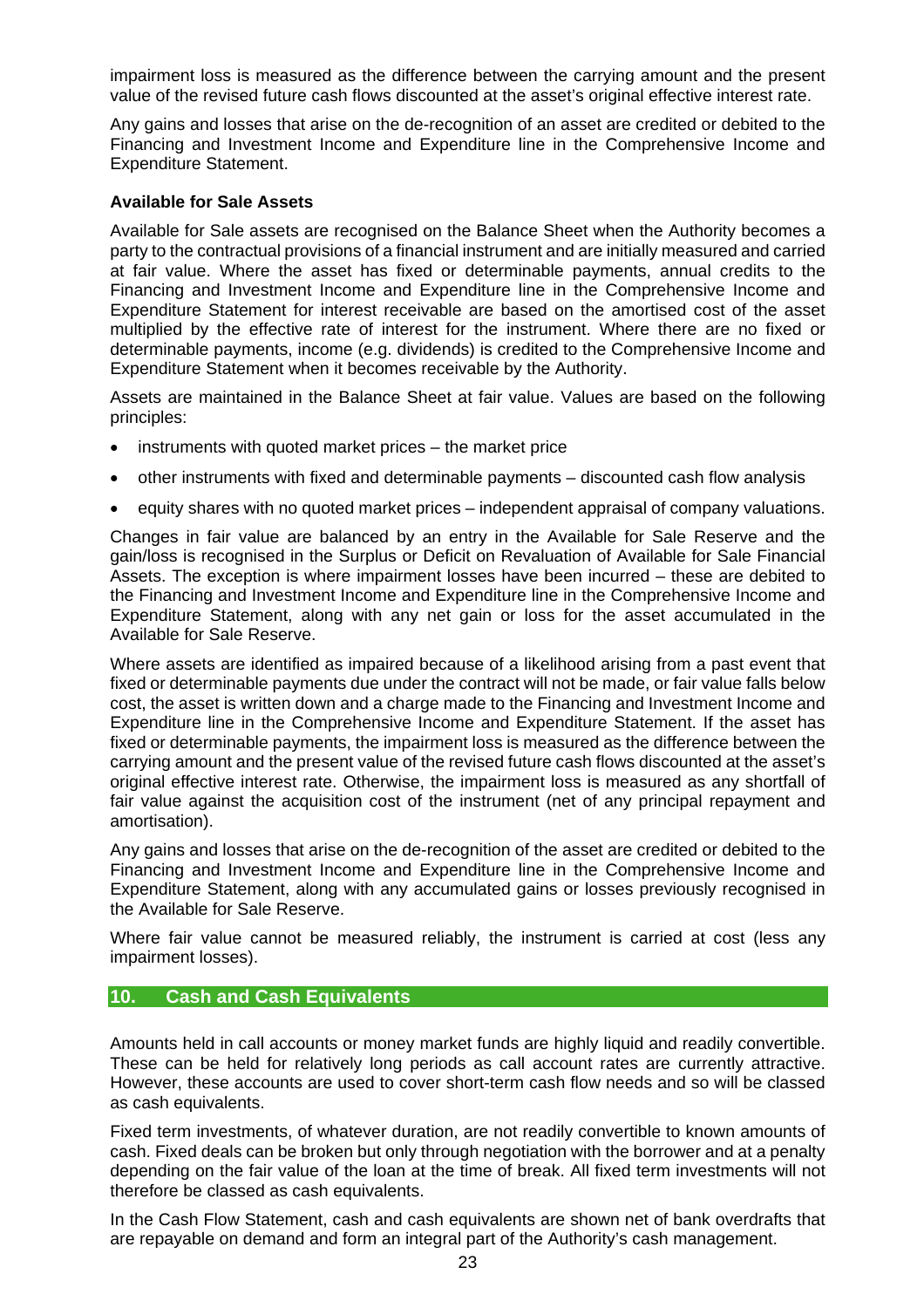#### **Intangible Assets**

Expenditure on non-monetary assets that do not have physical substance but are controlled by the Authority as a result of past events (e.g. software licences) is capitalised when it is expected that future economic benefits or service potential will flow from the intangible asset to the Authority.

Internally generated assets are capitalised where it is demonstrable that the project is technically feasible and is intended to be completed (with adequate resources being available) and the Authority will be able to generate future economic benefits or deliver service potential by being able to sell or use the asset. Expenditure is capitalised where it can be measured reliably as attributable to the asset and is restricted to that incurred during the development phase (research expenditure cannot be capitalised).

Expenditure on the development of websites is not capitalised if the website is solely or primarily intended to promote or advertise the Authority's goods or services.

Intangible assets are measured initially at cost. Amounts are only revalued where the fair value of the assets held by the Authority can be determined by reference to an active market. In practice, no intangible asset held by the Authority meets this criterion, and they are therefore carried at amortised cost. The depreciable amount of an intangible asset is amortised over its useful life to the relevant service line(s) in the Comprehensive Income and Expenditure Statement. An asset is tested for impairment whenever there is an indication that the asset might be impaired – any losses recognised are posted to the relevant service line(s) in the Comprehensive Income and Expenditure Statement. Any gain or loss arising on the disposal or abandonment of an intangible asset is posted to the Other Operating Expenditure line in the Comprehensive Income and Expenditure Statement.

Where expenditure on intangible assets qualifies as capital expenditure for statutory purposes, amortisation, impairment losses and disposal gains and losses are not permitted to have an impact on the General Fund Balance. The gains and losses are therefore reversed out of the General Fund Balance in the Movement in Reserves Statement and posted to the Capital Adjustment Account and the Capital Receipts Reserve.

### **Investment Property**

Investment Properties are those that are used solely to earn rentals and/or for capital appreciation. The definition is not met if the property is used in any way to facilitate the delivery of services or production of goods or is held for sale.

Investment Properties are measured initially at cost and subsequently at fair value as per the requirements of IFRS13. Fair value is based on the amount at which the asset could be sold in an orderly transaction between knowledgeable market participants at the measurement date. As a non-financial asset, an investment property will be measured at its highest and best use. Properties are not depreciated but are revalued annually according to market conditions at the year-end. Gains and losses on revaluation are posted to the Financing and Investment Income and Expenditure line in the Comprehensive Income and Expenditure Statement. The same treatment is applied to gains and losses on disposal.

Rentals received in relation to investment properties are credited to the Financing and Investment Income line and result in a gain for the General Fund Balance. However, revaluation and disposal gains and losses are not permitted by statutory arrangements to have an impact on the General Fund Balance. The gains and losses are therefore reversed out of the General Fund Balance in the Movement in Reserves Statement and posted to the Capital Adjustment Account and the Capital Receipts Reserve.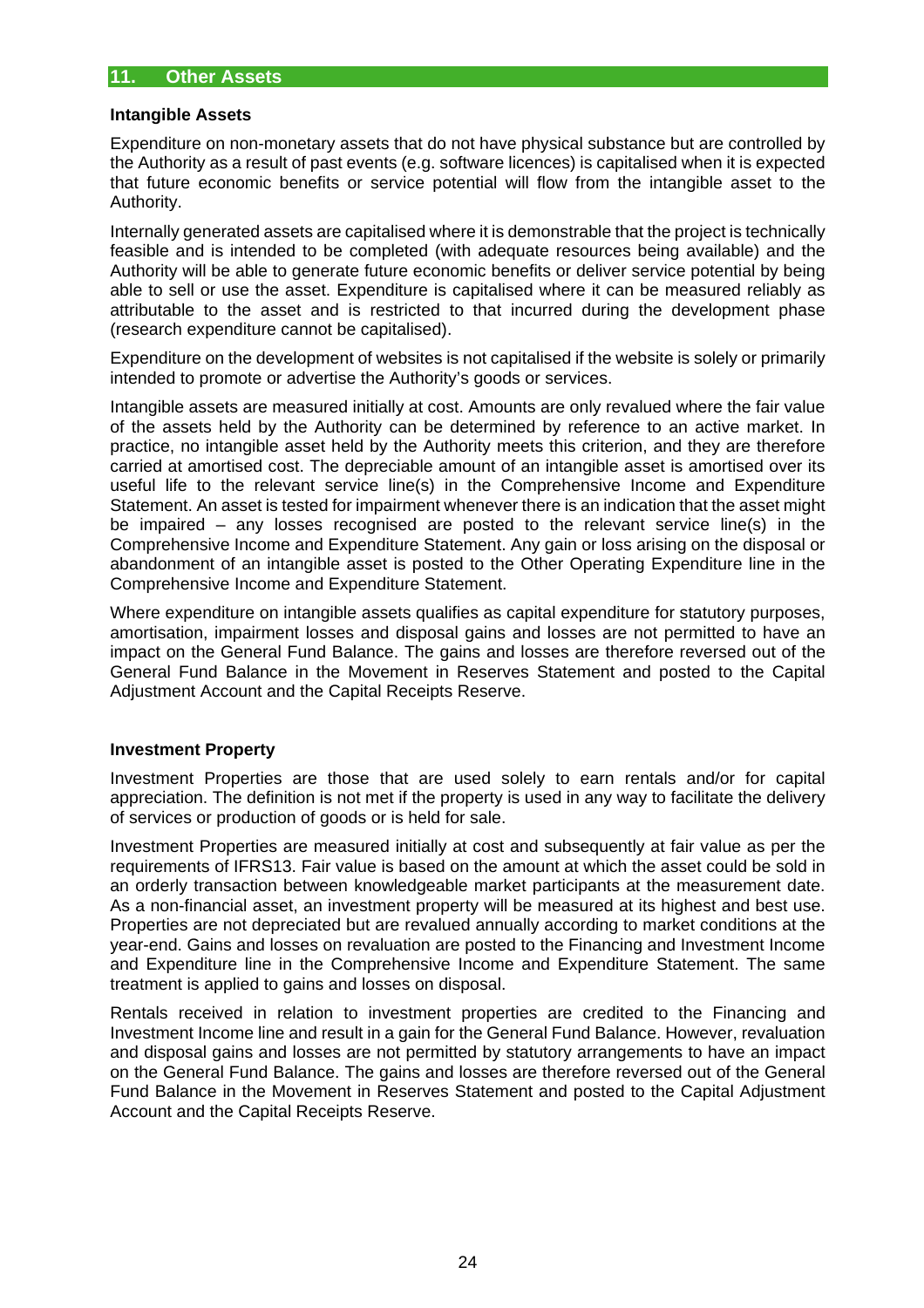#### **12. Fair Value Measurement**

The Authority measures some of its non-financial assets such as surplus assets and investment properties and some of its financial instruments at each reporting date. Fair value is the price that would be received to sell an asset or paid to transfer a liability in an orderly transaction between market participants at the measurement date. The fair value measurement assumes that the transaction to sell the asset or transfer the liability takes place either:

a) in the principal market for the asset or liability, or

b) in the absence of a principal market, in the most advantageous market for the asset or liability

The authority measures the fair value of an asset or liability using the assumptions that market participants would use when pricing the asset or liability, assuming that market participants act in their economic best interest.

When measuring the fair value of a non-financial asset, the authority takes into account a market participant's ability to generate economic benefits by using the asset in its highest and best use or by selling it to another market participant that would use the asset in its highest and best use.

The authority uses valuation techniques that are appropriate in the circumstances and for which sufficient data is available, maximising the use of relevant observable inputs and minimising the use of unobservable inputs.

Inputs to the valuation techniques in respect of assets and liabilities for which fair value is measured or disclosed in the authority's financial statements are categorised within the fair value hierarchy, as follows:

Level 1 – quoted prices (unadjusted) in active markets for identical assets or liabilities

Level 2 – inputs other than quoted prices included within Level 1 that are observable for the asset or liability, either directly or indirectly

Level 3 – unobservable inputs for the asset or liability

#### **13. Inventories**

Inventories are included in the Balance Sheet at the lower of cost and net realisable value.

#### **14. Accruals of Income and Expenditure**

Activity is accounted for in the year that it takes place, not simply when cash payments are made or received. In particular:

- Revenue from the sale of goods is recognised when the Authority transfers the significant risks and rewards of ownership to the purchaser and it is probable that economic benefits or service potential associated with the transaction will flow to the Authority
- Revenue from the provision of services is recognised when the Authority can measure reliably the percentage of completion of the transaction and it is probable that economic benefits or service potential associated with the transaction will flow to the Authority
- Supplies are recorded as expenditure when they are consumed where there is a gap between the date supplies are received and their consumption, they are carried as inventories on the Balance Sheet
- Expenses in relation to services received (including services provided by employees) are recorded as expenditure when the services are received rather than when payments are made
- Interest receivable on investments and payable on borrowings is accounted for respectively as income and expenditure on the basis of the effective interest rate for the relevant financial instrument rather than the cash flows fixed or determined by the contract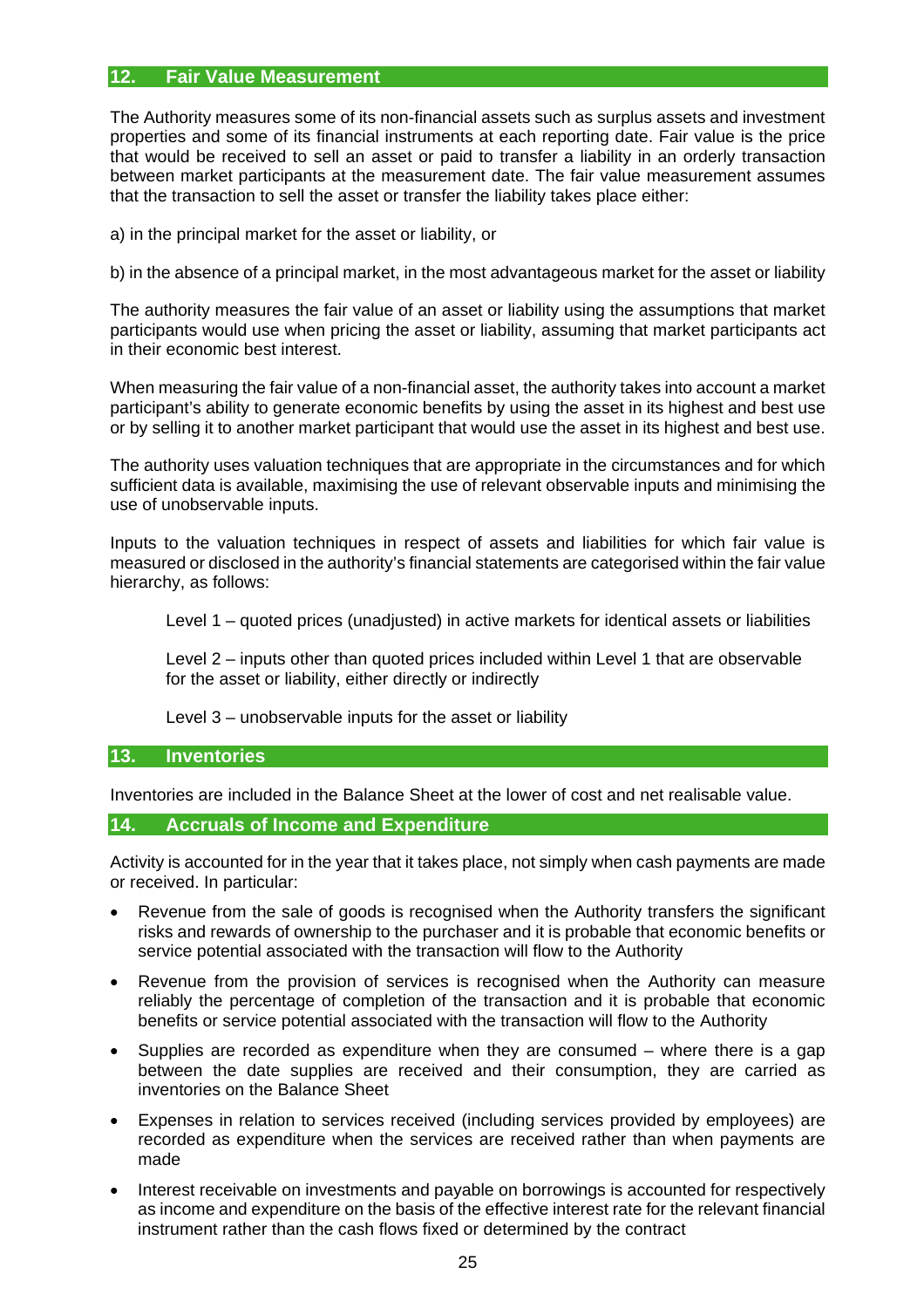- Where revenue and expenditure have been recognised but cash has not been received or paid, a debtor or creditor for the relevant amount is recorded in the Balance Sheet. Where debts may not be settled, the balance of debtors is written down and a charge made to revenue for the income that might not be collected
- Where significant debtors or creditors arise from such items as government grants and pay awards that are not yet finalised, estimates are made on the basis of best information that is currently available.

Accounting instructions require accruals to be raised where amounts are in excess of £5,000. Schools are asked to take responsibility for accruing for employee costs where individual amounts owing are in excess of £5,000.

## **15. Financial Liabilities**

Financial liabilities are recognised on the Balance Sheet when the Authority becomes a party to the contractual provisions of a financial instrument and are initially measured at fair value and are carried at their amortised cost. Annual charges to the Financing and Investment Income and Expenditure line in the Comprehensive Income and Expenditure Statement for interest payable are based on the carrying amount of the liability, multiplied by the effective rate of interest for the instrument. The effective interest rate is the rate that exactly discounts estimated future cash payments over the life of the instrument to the amount at which it was originally recognised.

For most of the borrowings that the Authority has, this means that the amount presented in the Balance Sheet is the outstanding principal repayable (plus accrued interest); and interest charged to the Comprehensive Income and Expenditure Statement is the amount payable for the year according to the loan agreement.

Gains and losses on the repurchase or early settlement of borrowing are credited and debited to the Financing and Investment Income and Expenditure line in the Comprehensive Income and Expenditure Statement in the year of repurchase/settlement. However, where repurchase has taken place as part of a restructuring of the loan portfolio that involves the modification or exchange of existing instruments, the premium or discount is respectively deducted from or added to the amortised cost of the new or modified loan and the write-down to the Comprehensive Income and Expenditure Statement is spread over the life of the loan by an adjustment to the effective interest rate.

Where premiums and discounts have been charged to the Comprehensive Income and Expenditure Statement, regulations allow the impact on the General Fund Balance to be spread over future years. The Authority has a policy of spreading the gain or loss over the term that was remaining on the loan against which the premium was payable or discount receivable when it was repaid. The reconciliation of amounts charged to the Comprehensive Income and Expenditure Statement to the net charge required against the General Fund Balance is managed by a transfer to or from the Financial Instruments Adjustment Account in the Movement in Reserves Statement.

#### **16. Leases**

Leases are classified as finance leases where the terms of the lease transfer substantially all the risks and rewards incidental to ownership of the property, plant or equipment from the lessor to the lessee. All other leases are classified as operating leases.

Where a lease covers both land and buildings, the land and buildings elements are considered separately for classification.

Arrangements that do not have the legal status of a lease but convey a right to use an asset in return for payment are accounted for under this policy where fulfilment of the arrangement is dependent on the use of specific assets.

#### **The Authority as Lessee**

#### **Finance Leases**

Property, Plant and Equipment held under finance leases is recognised on the Balance Sheet at the commencement of the lease at its fair value measured at the lease's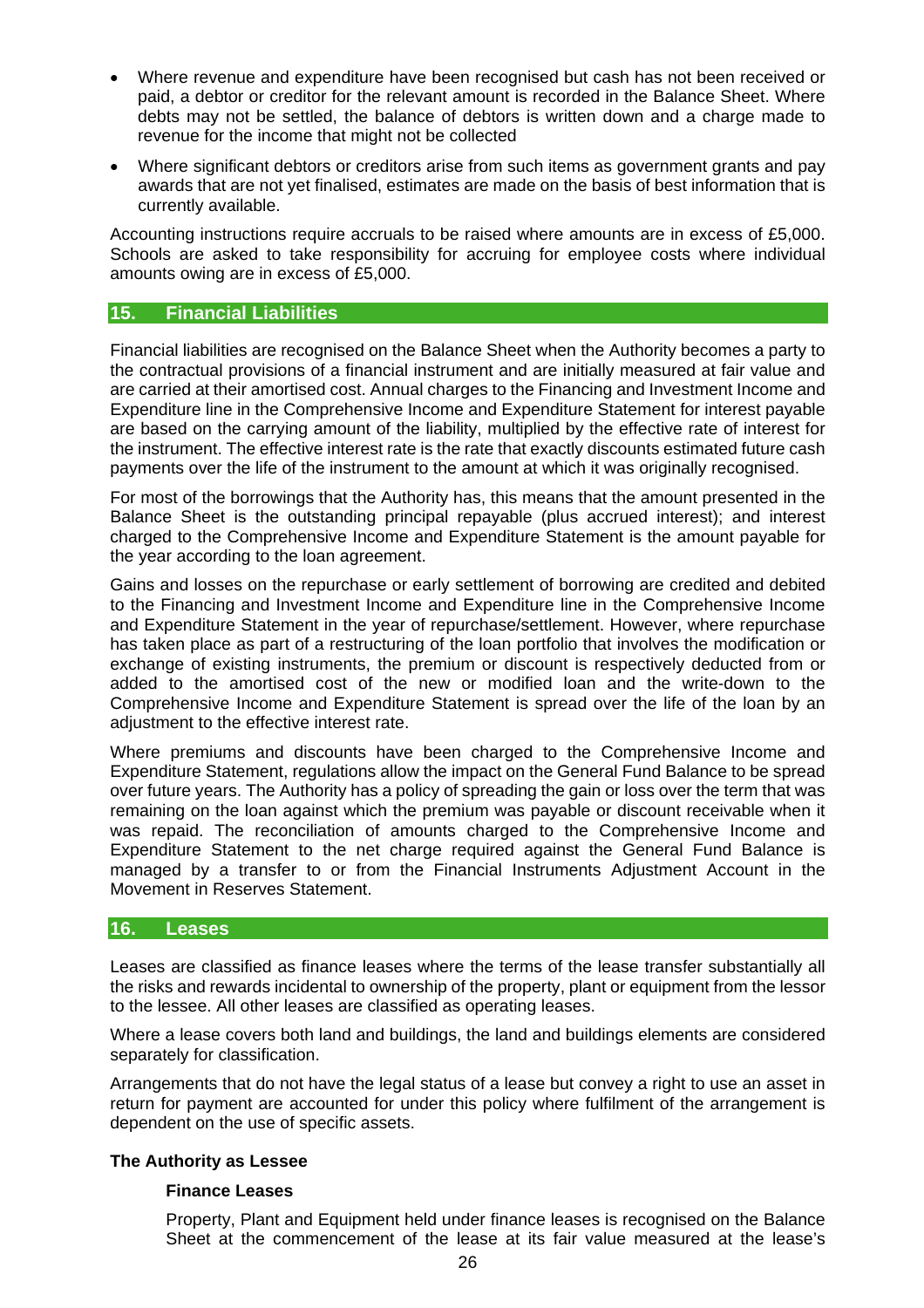inception (or the present value of the minimum lease payments, if lower), where the fair value exceeds the de-minimus limit. The asset recognised is matched by a liability for the obligation to pay the lessor. Initial direct costs of the Authority are added to the carrying amount of the asset. Premiums paid on entry into a lease are applied to write down the lease liability. Where material, contingent rents are charged as expenses in the periods in which they are incurred.

Lease payments are apportioned between:

- a charge for the acquisition of the interest in the property, plant or equipment  $$ applied to write down the lease liability, and
- a finance charge (debited to the Financing and Investment Income and Expenditure line in the Comprehensive Income and Expenditure Statement).

Property, Plant and Equipment recognised under finance leases is accounted for using the policies applied generally to such assets, subject to depreciation being charged over the lease term if this is shorter than the asset's estimated useful life (where ownership of the asset does not transfer to the Authority at the end of the lease period).

The Authority is not required to raise Council Tax to cover depreciation or revaluation and impairment losses arising on leased assets. Instead, a prudent annual contribution is made from revenue funds towards the deemed capital investment in accordance with statutory requirements. Depreciation and revaluation and impairment losses are therefore substituted by a revenue contribution in the General Fund Balance, by way of an adjusting transaction with the Capital Adjustment Account in the Movement in Reserves Statement for the difference between the two.

#### **Operating Leases**

Rentals paid under operating leases are charged to the Comprehensive Income and Expenditure Statement as an expense of the services benefiting from use of the leased Property, Plant or Equipment. Charges are made on a straight-line basis over the life of the lease, even if this does not match the pattern of payments (e.g. there is a rent-free period at the commencement of the lease).

#### **The Authority as Lessor**

#### **Finance Leases**

Where the Authority grants a finance lease over a property or an item of plant or equipment, the relevant asset is written out of the Balance Sheet as a disposal. At the commencement of the lease, the carrying amount of the asset in the Balance Sheet (whether Property, Plant and Equipment or Assets Held for Sale) is written off to the Other Operating Expenditure line in the Comprehensive Income and Expenditure Statement as part of the gain or loss on disposal. A gain, representing the Authority's net investment in the lease, is credited to the same line in the Comprehensive Income and Expenditure Statement also as part of the gain or loss on disposal (i.e. netted off against the carrying value of the asset at the time of disposal), matched by a lease (longterm debtor) asset in the Balance Sheet.

Lease rentals receivable are apportioned between:

- a charge for the acquisition of the interest in the property applied to write down the lease debtor (together with any premiums received), and
- finance income (credited to the Financing and Investment Income and Expenditure line in the Comprehensive Income and Expenditure Statement).

The gain credited to the Comprehensive Income and Expenditure Statement on disposal is not permitted by statute to increase the General Fund Balance and is required to be treated as a capital receipt. Where a premium has been received, this is posted out of the General Fund Balance to the Capital Receipts Reserve in the Movement in Reserves Statement. Where the amount due in relation to the lease asset is to be settled by the payment of rentals in future financial years, this is posted out of the General Fund Balance to the Deferred Capital Receipts Reserve in the Movement in Reserves Statement. When the future rentals are received, the element for the capital receipt for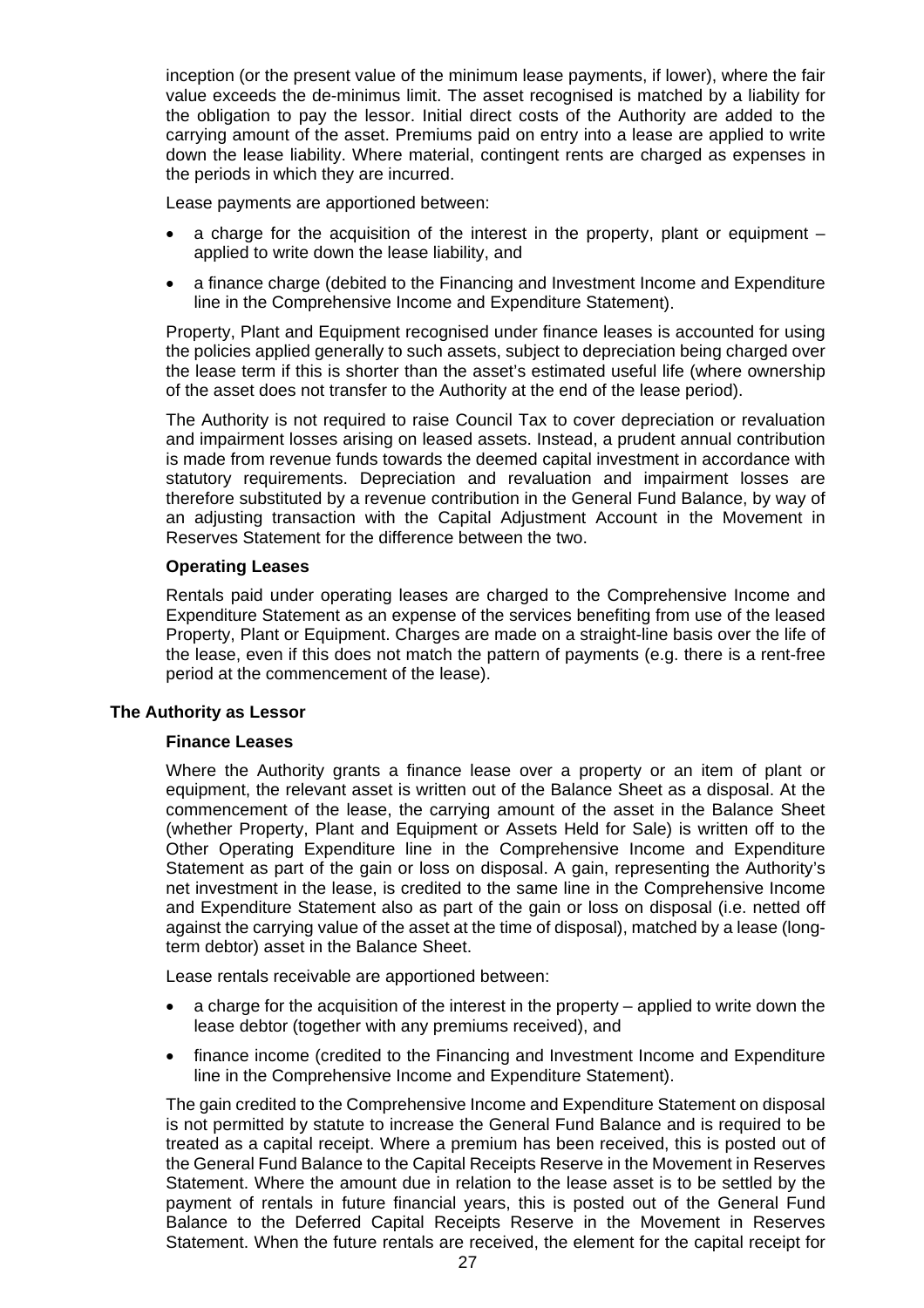the disposal of the asset is used to write down the lease debtor. At this point, the deferred capital receipts are transferred to the Capital Receipts Reserve.

The written-off value of disposals is not a charge against Council Tax, as the cost of noncurrent assets is fully provided for under separate arrangements for capital financing. Amounts are therefore appropriated to the Capital Adjustment Account from the General Fund Balance in the Movement in Reserves Statement.

#### **Operating Leases**

Where the Authority grants an operating lease over a property or an item of plant or equipment, the asset is retained in the Balance Sheet. Rental income is credited to the Other Operating Expenditure line in the Comprehensive Income and Expenditure Statement. Credits are made on a straight-line basis over the life of the lease, even if this does not match the pattern of payments (e.g. there is a premium paid at the commencement of the lease). Initial direct costs incurred in negotiating and arranging the lease are added to the carrying amount of the relevant asset and charged as an expense over the lease term on the same basis as rental income.

## **17. Private Finance Initiative (PFI) and Similar Contracts**

The Authority has entered into a number of Private Finance Initiative contracts. PFI and similar contracts are agreements to receive services, where the responsibility for making available the property, plant and equipment needed to provide the services passes to the PFI contractor. As the Authority is deemed to control the services that are provided under its PFI schemes, and as ownership of the property, plant and equipment will pass to the Authority at the end of the contracts for no additional charge, the Authority carries the assets used under the contracts on its Balance Sheet as part of Property, Plant and Equipment.

The original recognition of these assets at fair value (based on the cost to purchase the property, plant and equipment) was balanced by the recognition of a liability for amounts due to the scheme operator to pay for the capital investment. For the Bassetlaw Schools PFI scheme and East Leake Schools PFI scheme, the liability was written down by initial capital contributions of £9.0 million and £2.9 million respectively.

Non-current assets recognised on the Balance Sheet are revalued and depreciated in the same way as Property, Plant and Equipment owned by the Authority.

The amounts payable to the PFI operators each year are analysed into five elements:

- fair value of the services received during the year debited to the relevant service in the Comprehensive Income and Expenditure Statement
- finance cost an interest charge on the outstanding Balance Sheet liability, debited to the Financing and Investment Income and Expenditure line in the Comprehensive Income and Expenditure Statement
- contingent rent increases in the amount to be paid for the property arising during the contract, debited to the Financing and Investment Income and Expenditure line in the Comprehensive Income and Expenditure Statement
- payment towards liability applied to write down the Balance Sheet liability towards the PFI operator (the profile of write-downs is calculated using the same principles as for a finance lease)
- lifecycle replacement costs charges for ongoing maintenance of the Property, Plant and Equipment debited to the relevant scheme.

### **18. Government Grants and Contributions**

Whether paid on account, by instalments or in arrears, government grants and third party contributions and donations are recognised as due to the Authority when there is reasonable assurance that:

• the Authority will comply with the conditions attached to the payments, and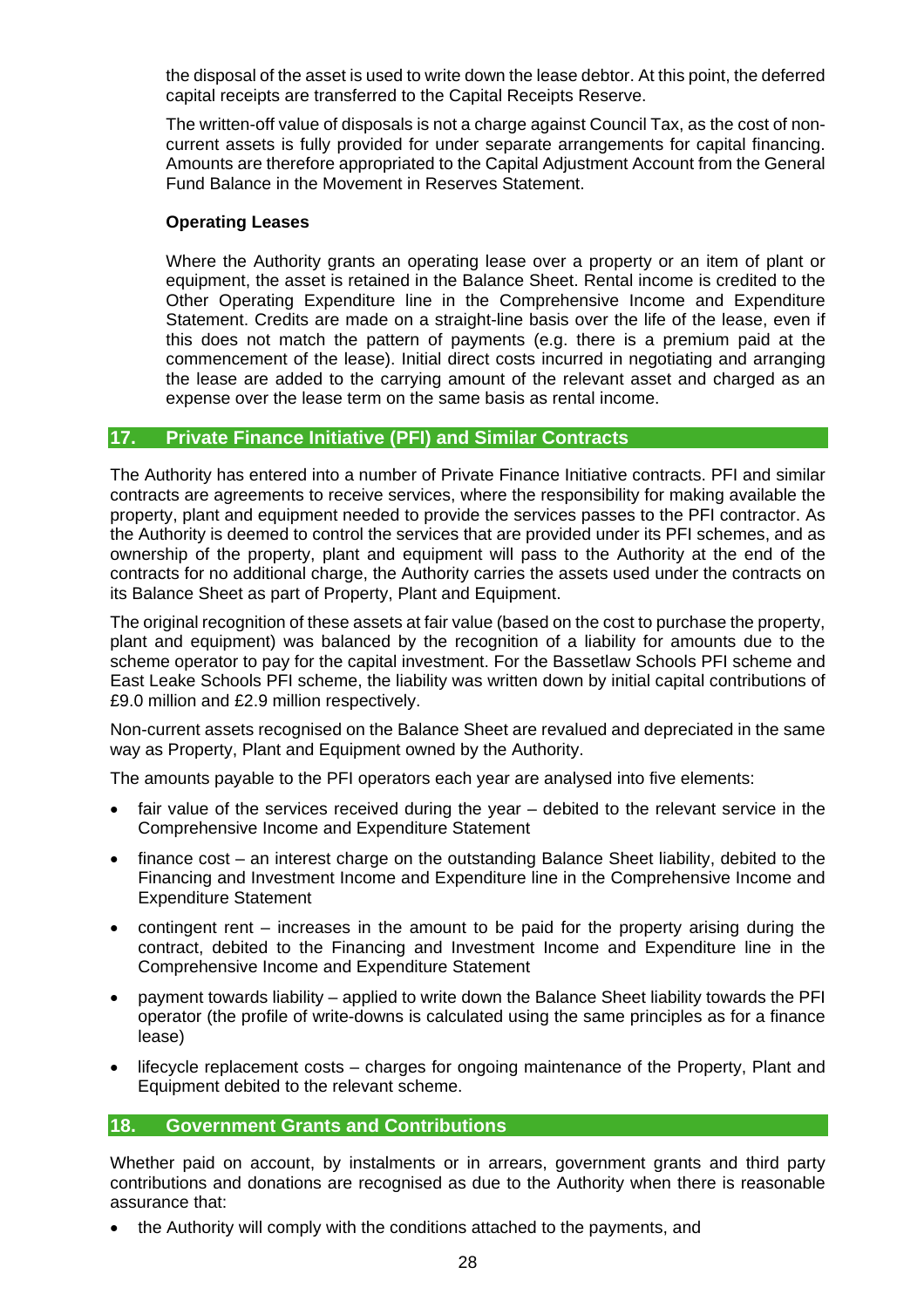the grants or contributions will be received.

Amounts recognised as due to the Council are not credited to the Comprehensive Income and Expenditure Statement until conditions attached to the grant or contribution have been satisfied. Conditions are stipulations that specify that the future economic benefits or service potential embodied in the asset acquired using the grant or contribution are required to be consumed by the recipient as specified, or future economic benefits or service potential must be returned to the transferor.

Monies advanced as grants and contributions for which conditions have not been satisfied are carried in the Balance Sheet as receipts in advance. When conditions are satisfied, the grant or contribution is credited to the relevant service line (attributable revenue grants and contributions) or Taxation and Non-Specific Grant Income (non-ringfenced revenue grants and all capital grants) in the Comprehensive Income and Expenditure Statement.

Where capital grants are credited to the Comprehensive Income and Expenditure Statement, they are reversed out of the General Fund Balance in the Movement in Reserves Statement.

Where the grant has yet to be used to finance capital expenditure, it is posted to the Capital Grants Unapplied reserve. Where it has been applied, it is posted to the Capital Adjustment Account. Amounts in the Capital Grants Unapplied reserve are transferred to the Capital Adjustment Account once they have been applied to fund capital expenditure.

Where the grant has yet to be used to fund the revenue expenditure in relation to the purpose of the grant, it is appropriated into a specific revenue grants reserve. Once the expenditure has been incurred it is appropriated out of the specific revenue grants reserve.

### **19. Provisions**

Provisions are made where an event has taken place that gives the Authority a legal or constructive obligation that probably requires settlement by a transfer of economic benefits or service potential, and a reliable estimate can be made of the amount of the obligation. For instance, the Authority may be involved in a court case that could eventually result in the making of a settlement or the payment of compensation.

Provisions are charged as an expense to the appropriate service line in the Comprehensive Income and Expenditure Statement in the year that the Authority becomes aware of the obligation, and are measured at the best estimate at the Balance Sheet date of the expenditure required to settle the obligation, taking into account relevant risks and uncertainties.

When payments are eventually made, they are charged to the provision carried in the Balance Sheet. Estimated settlements are reviewed at the end of each financial year – where it becomes less than probable that a transfer of economic benefits will now be required (or a lower settlement than anticipated is made), the provision is reversed and credited back to the relevant service.

### **20. Contingent Liabilities**

A contingent liability arises where an event has taken place that gives the Authority a possible obligation whose existence will only be confirmed by the occurrence, or otherwise, of uncertain future events not wholly within the control of the Authority. Contingent liabilities also arise in circumstances where a provision would otherwise be made but either it is not probable that an outflow of resources will be required or the amount of the obligation cannot be measured reliably.

Contingent liabilities are not recognised in the Balance Sheet but are disclosed in a note to the accounts.

### **21. Contingent Assets**

A contingent asset arises where an event has taken place that gives the Authority a possible asset whose existence will only be confirmed by the occurrence, or otherwise, of uncertain future events not wholly within the control of the Authority.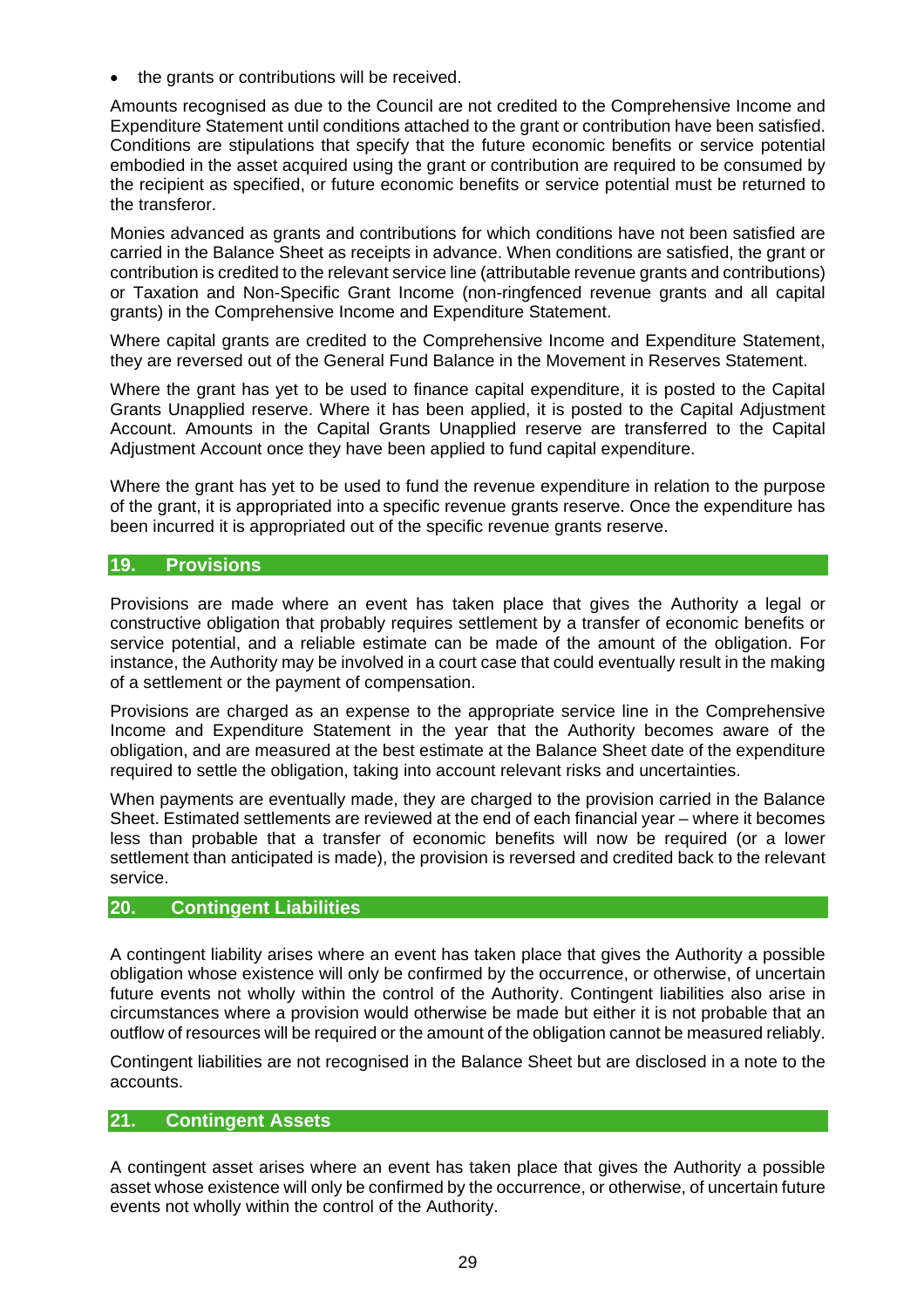Contingent assets are not recognised in the Balance Sheet but are disclosed in a note to the accounts where it is probable that there will be an inflow of economic benefits or service potential.

No contingent assets have been identified for the Authority at 31 March 2017.

#### **22. Reserves**

The Authority sets aside specific amounts as reserves for future policy purposes or to cover contingencies. Reserves are created by appropriating amounts out of the General Fund Balance in the Movement in Reserves Statement. When expenditure to be financed from a reserve is incurred, it is charged to the appropriate service in that year to score against the Surplus or Deficit on the Provision of Services in the Comprehensive Income and Expenditure Statement. The reserve is then appropriated back into the General Fund Balance in the Movement in Reserves Statement so that there is no net charge against Council Tax for the expenditure.

Certain reserves are kept to manage the accounting processes for non-current assets, financial instruments, retirement and employee benefits and do not represent usable resources for the Authority.

#### **23. VAT**

VAT payable is included as an expense only to the extent that it is not recoverable from Her Majesty's Revenue and Customs. VAT receivable is excluded from income.

## **24. Events After the Balance Sheet Date**

Events after the Balance Sheet date are those events, both favourable and unfavourable, that occur between the end of the reporting period and the date when the Statement of Accounts is authorised for issue. Two types of events can be identified:

- those that provide evidence of conditions that existed at the end of the reporting period the Statement of Accounts is adjusted to reflect such events
- those that are indicative of conditions that arose after the reporting period the Statement of Accounts is not adjusted to reflect such events, but where a category of events would have a material effect, disclosure is made in the notes of the nature of the events and their estimated financial effect.

Events taking place after the date of authorisation for issue are not reflected in the Statement of Accounts.

#### **25. Foreign Currency Translation**

Where the Authority has entered into a transaction denominated in a foreign currency, the transaction is converted into sterling at the exchange rate applicable on the date the transaction was effective. Where amounts in foreign currency are outstanding at the year-end, they are reconverted at the spot exchange rate at 31 March. Resulting gains or losses are recognised in the Financing and Investment Income and Expenditure line in the Comprehensive Income and Expenditure Statement.

#### **26. The Carbon Reduction Scheme**

The Authority is required to participate in the Carbon Reduction Commitment Energy Efficiency Scheme. This scheme is currently in its second phase, which ends on 31 March 2019. The Authority is required to purchase allowances, either prospectively or retrospectively, and surrender them on the basis of emissions, i.e. carbon dioxide produced as energy is used. As carbon dioxide is emitted (i.e. as energy is used), a liability and an expense are recognised. The liability will be discharged by surrendering allowances. The liability is measured at the best estimate of the expenditure required to meet the obligation, normally at the current market price of the number of allowances required to meet the liability at the reporting date. The cost to the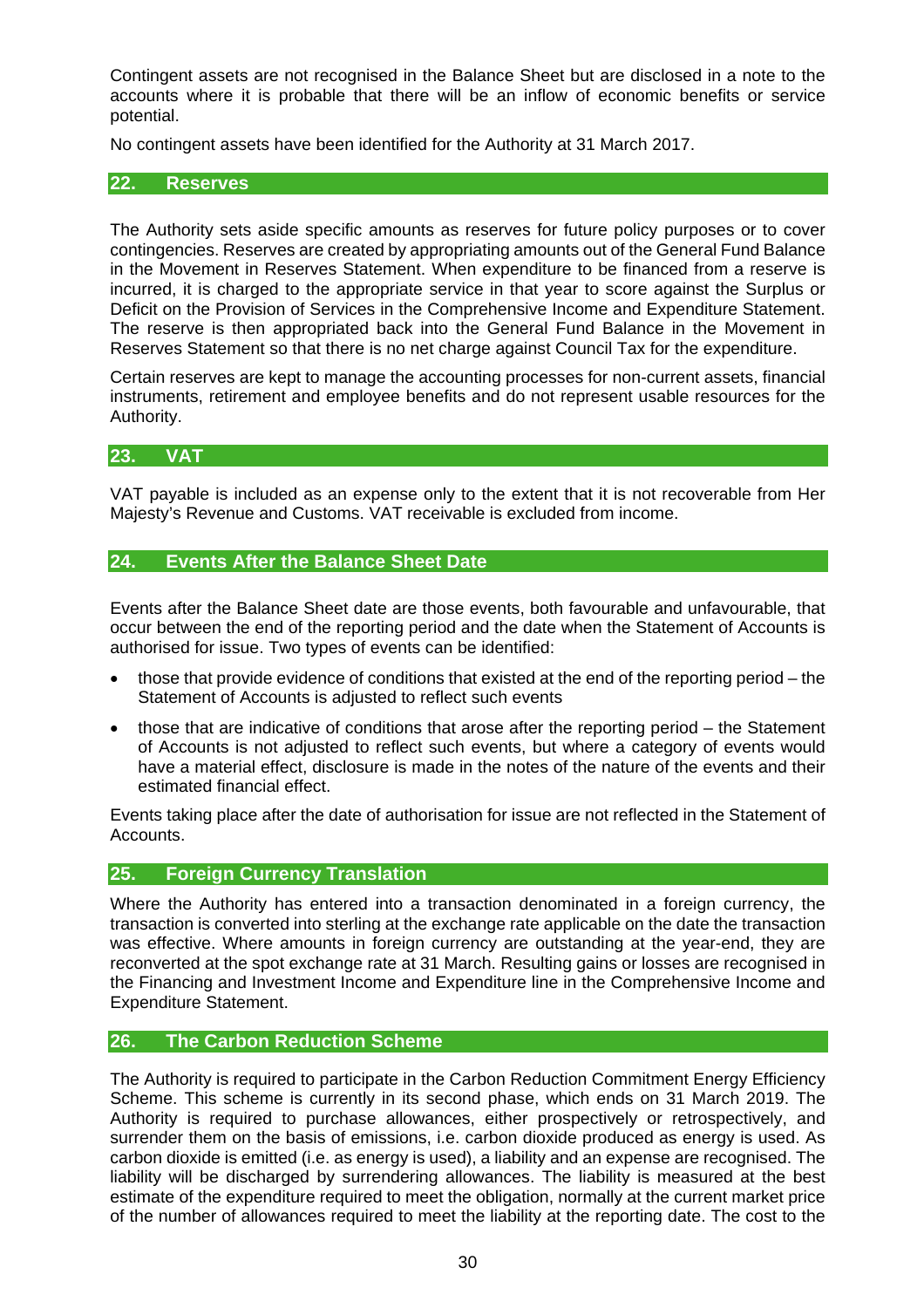Authority is recognised and reported in the costs of the Authority's services and is apportioned to services on the basis of energy consumption.

## **27. Heritage Assets**

#### **Tangible and Intangible Heritage Assets**

The Authority's Heritage Assets are held at County Hall or at the Nottinghamshire Archives. Nottinghamshire Archives has a number of architectural drawings and records relating to Rufford Abbey and the Savile of Rufford Estate. These collections are held in support of the primary objective of the Authority's Archives. In addition, the Authority retains a number of important ceremonial regalia and paintings that are also retained for increasing the knowledge, understanding and appreciation of the Authority's history and local area.

Heritage Assets are recognised and measured (including the treatment of revaluation gains and losses) in accordance with the Authority's accounting policies on Property, Plant and Equipment. However, some of the measurement rules are relaxed in relation to Heritage Assets as detailed below. The accounting policies in relation to Heritage Assets that are deemed to include elements of intangible Heritage Assets are also presented below. The Authority's collections of Heritage Assets are accounted for as follows:

#### **Ceremonial Regalia and Art Collection**

The ceremonial regalia and art collection includes ceremonial items, paintings (both oil and watercolour), sketches, sculptures, glass and silverware and is reported in the Balance Sheet at market value. There is an annual programme of valuations and the items in the collection are valued by an external valuer. These assets are deemed to have indeterminate lives and a high residual value; hence the Authority does not consider it appropriate to charge depreciation. Acquisitions are made by purchase or donation. Acquisitions are initially recognised at cost and donations are recognised at valuation with valuations provided by the external valuers and with reference to appropriate commercial markets for the paintings using the most relevant and recent information from sales at auctions.

### **Architectural Drawings and Records**

The architectural drawings and records relating to the Savile of Rufford Estate are held at Nottinghamshire Archives and are reported in the Balance Sheet at historical cost. Valuation of these items is not readily available and the Authority believes that the benefits of obtaining annual valuations for these items would not justify the cost. These assets are deemed to have indeterminate lives and a high residual value; hence the Authority does not consider it appropriate to charge depreciation. Acquisitions are made by purchase or donation. Acquisitions are initially recognised at cost and donations are recognised at valuation if appropriate with valuations provided by external valuers. Nottinghamshire Archives holds a number of other records (e.g. Lothian of Melbourne records) that are valued at less than £10,000. Consequently, the Authority does not recognise these assets on the Balance Sheet.

#### **Heritage Assets – General**

The carrying amounts of Heritage Assets are reviewed where there is evidence of impairment for Heritage Assets, e.g. where an item has suffered physical deterioration or breakage or where doubts arise as to its authenticity. Any impairment is recognised and measured in accordance with the Authority's general policies on impairment. Where assets are disposed of, the proceeds of such items are accounted for in accordance with the Authority's general provisions relating to the disposal of Property, Plant and Equipment. Disposal proceeds are disclosed separately in the notes to the financial statements and are accounted for in accordance with statutory accounting requirements relating to capital expenditure and capital receipts.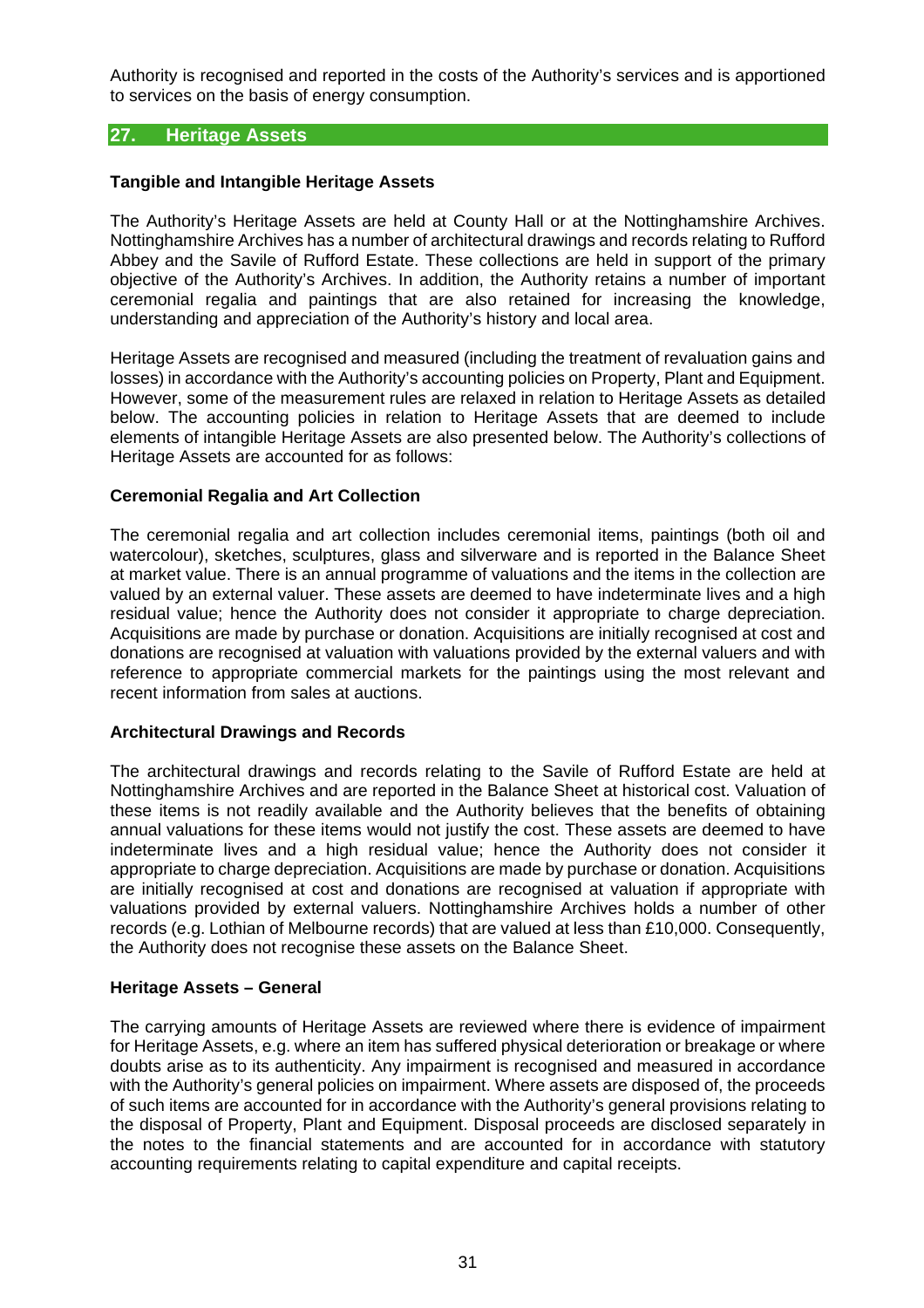### **28. Schools**

The Code of Practice on Local Authority Accounting in the United Kingdom confirms that the balance of control for Local Authority maintained schools (i.e. those categories of school identified in the School Standards and Framework Act 1998, as amended) lies with the Local Authority. The Code also stipulates that those schools' assets, liabilities, reserves and cash flows are recognised in the Local Authority financial statements (and not the Group Accounts). Therefore schools' transactions, cash flows and balances are recognised in each of the financial statements of the Authority as if they were the transactions, cash flows and balances of the Authority.

#### **Accounting for Schools Property, Plant and Equipment**

The Authority has made detailed judgements regarding the control exercised over schools run in a wide variety of ways to determine whether non-current assets should be treated as on or off Balance Sheet. The treatment of all schools has been considered by analysis predicated on the application of tests inherent within the following IFRS adopted by the CIPFA Code (Module 4 – Non Current Assets) – IAS16 – Property, Plant and Equipment, IAS17 – Leases and IFRIC12 – Service Concession Arrangements. This has resulted in the following treatment:

- Academy schools off-Balance Sheet
- Foundation schools on-Balance Sheet
- Voluntary Aided schools off-Balance Sheet
- Voluntary Controlled schools off-Balance Sheet
- Community schools on-Balance Sheet

The assets of those Schools that convert to Academy status are derecognised from the Authority's Balance Sheet at nil proceeds. No impairment is recognised by the Authority prior to disposal.

### **29. Interests in Companies and Other Entities**

An assessment of the Authority's interests has been carried out during the year in accordance with the Code of Practice to determine the group relationships that exist. Inclusion in the group is dependent upon the extent of the Authority's control over the entity demonstrated through ownership, such as a shareholding in an entity or representation on an entity's board of directors.

Joint operations are arrangements where the parties that have joint control have the rights to the assets and obligations for the liabilities relating to the arrangement. The activities undertaken by the Authority in conjunction with other operators involve the use of the assets and resources of those joint operators. In relation to its interest in a joint operation, the Authority as a joint operator recognises, where material:

- its assets, including share of assets held jointly;
- its liabilities, including share of any liabilities incurred jointly;
- its revenue from the sale of its share of the output;
- its share of the revenue from the sale of the output by the joint operation;
- its expenses, including its share of any expenses incurred jointly.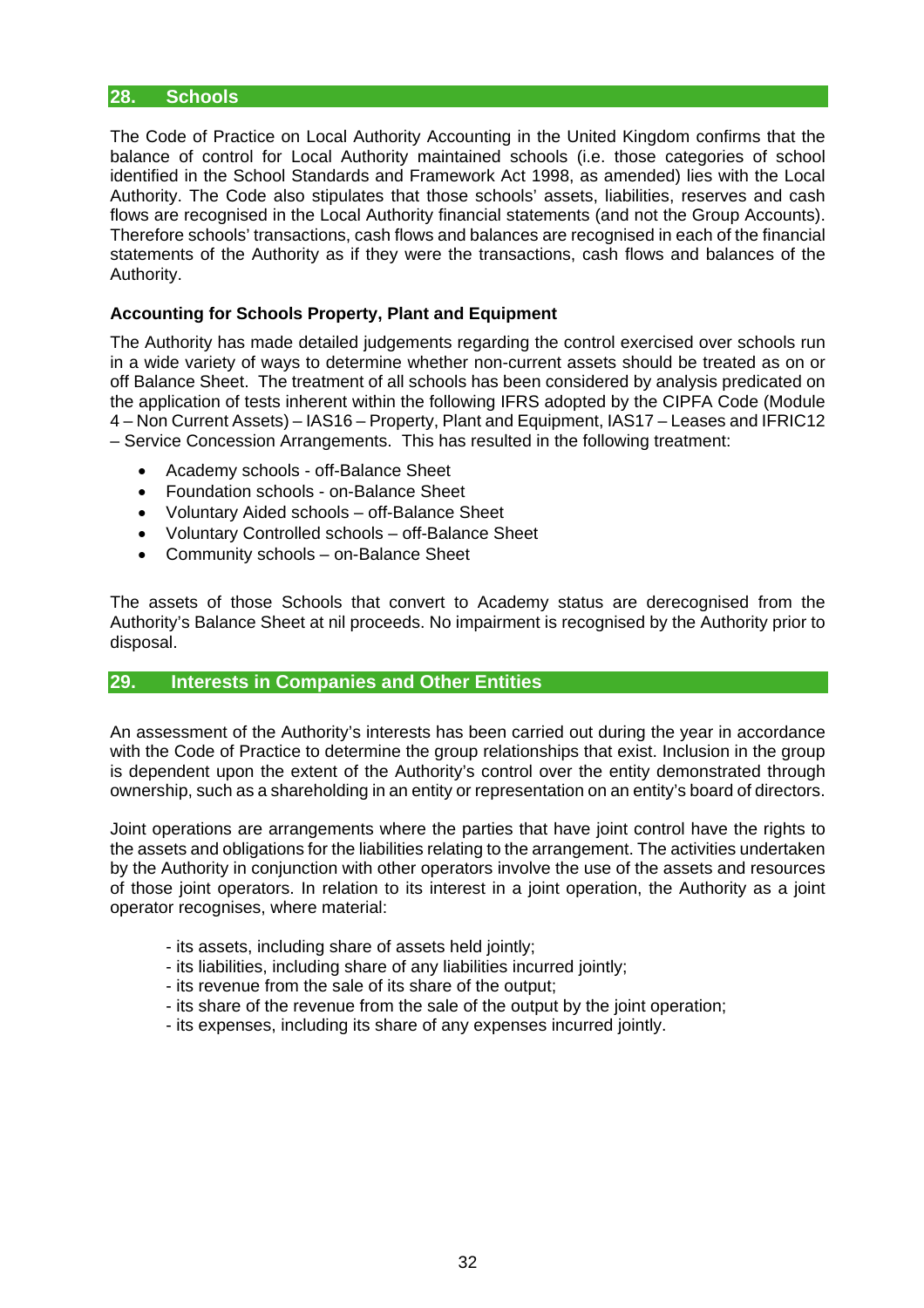## **Expenditure and Funding Analysis 2016/17**

|                                               |                        |                 | <b>Net Expenditure in</b>                  |
|-----------------------------------------------|------------------------|-----------------|--------------------------------------------|
|                                               |                        |                 | <b>Total Adjustments the Comprehensive</b> |
|                                               | <b>Net Expenditure</b> | between Funding | Income and                                 |
|                                               | Chargeable to the      | and Accounting  | <b>Expenditure</b>                         |
|                                               | <b>General Fund</b>    | <b>Basis</b>    | <b>Statement</b>                           |
|                                               | £000                   | £000            | £000                                       |
| Children & Young People                       | 119,762                | 22,977          | 142,739                                    |
| Schools                                       | 5.440                  | (199)           | 5,241                                      |
| <b>Adult Social Care &amp; Health</b>         | 205,395                | 3,573           | 208,968                                    |
| Transport & Highways                          | 40,757                 | 18,689          | 59,446                                     |
| <b>Environment &amp; Sustainability</b>       | 30,349                 | 1,118           | 31,467                                     |
| <b>Community Safety</b>                       | 3,189                  | 179             | 3,368                                      |
| Culture                                       | 11,658                 | 1,774           | 13,432                                     |
| Policy                                        | 20,961                 | 1,850           | 22,811                                     |
| Finance & Property                            | 24,879                 | 5,004           | 29,883                                     |
| Personnel                                     | 10,615                 | 535             | 11,150                                     |
| <b>Economic Development</b>                   | 1.401                  | 20              | 1,421                                      |
| Public Health                                 | 1.166                  | 30              | 1,196                                      |
| <b>Cost of Services</b>                       | 475,572                | 55,550          | 531,122                                    |
| Other Income and Expenditure                  | (465, 304)             | (30, 638)       | (495, 942)                                 |
| (Surplus) or Deficit on Provision of Services | 10,268                 | 24,912          | 35,180                                     |
| <b>Opening Usable Revenue Reserves</b>        | 191,997                |                 |                                            |
| Surplus or (Deficit) on Provision of Services | (10, 268)              |                 |                                            |
| <b>Closing Usable Revenue Reserves</b>        | 181,729                |                 |                                            |

## **Expenditure and Funding Analysis 2015/16**

|                                               | <b>Net Expenditure</b><br>Chargeable to the<br><b>General Fund</b><br>£000 | between Funding<br>and Accounting<br><b>Basis</b><br>£000 | <b>Net Expenditure in</b><br><b>Total Adjustments the Comprehensive</b><br>Income and<br><b>Expenditure</b><br><b>Statement</b><br>£000 |
|-----------------------------------------------|----------------------------------------------------------------------------|-----------------------------------------------------------|-----------------------------------------------------------------------------------------------------------------------------------------|
| Children & Young People                       | 126,016                                                                    | 10,074                                                    | 136,090                                                                                                                                 |
| Schools                                       | (691)                                                                      | 114                                                       | (577)                                                                                                                                   |
| <b>Adult Social Care &amp; Health</b>         | 192,059                                                                    | 4,162                                                     | 196,221                                                                                                                                 |
| Transport & Highways                          | 42,640                                                                     | 17,249                                                    | 59,889                                                                                                                                  |
| <b>Environment &amp; Sustainability</b>       | 28,528                                                                     | 6,495                                                     | 35,023                                                                                                                                  |
| <b>Community Safety</b>                       | 3,074                                                                      | 280                                                       | 3,354                                                                                                                                   |
| Culture                                       | 11.535                                                                     | 4.350                                                     | 15,885                                                                                                                                  |
| Policy                                        | 21,457                                                                     | 3,403                                                     | 24,860                                                                                                                                  |
| <b>Finance &amp; Property</b>                 | 29,318                                                                     | 6,911                                                     | 36,229                                                                                                                                  |
| Personnel                                     | 2,572                                                                      | 218                                                       | 2,790                                                                                                                                   |
| <b>Economic Development</b>                   | 1,220                                                                      | 1,155                                                     | 2,375                                                                                                                                   |
| Public Health                                 | 2,796                                                                      | 47                                                        | 2,843                                                                                                                                   |
| <b>Cost of Services</b>                       | 460,524                                                                    | 54,458                                                    | 514,982                                                                                                                                 |
| Other Income and Expenditure                  | (456, 214)                                                                 | (24, 935)                                                 | (481, 149)                                                                                                                              |
| (Surplus) or Deficit on Provision of Services | 4,310                                                                      | 29,523                                                    | 33,833                                                                                                                                  |
| <b>Opening Usable Revenue Reserves</b>        | 196,307                                                                    |                                                           |                                                                                                                                         |
| Surplus or (Deficit) on Provision of Services | (4,310)                                                                    |                                                           |                                                                                                                                         |
| <b>Closing Usable Revenue Reserves</b>        | 191,997                                                                    |                                                           |                                                                                                                                         |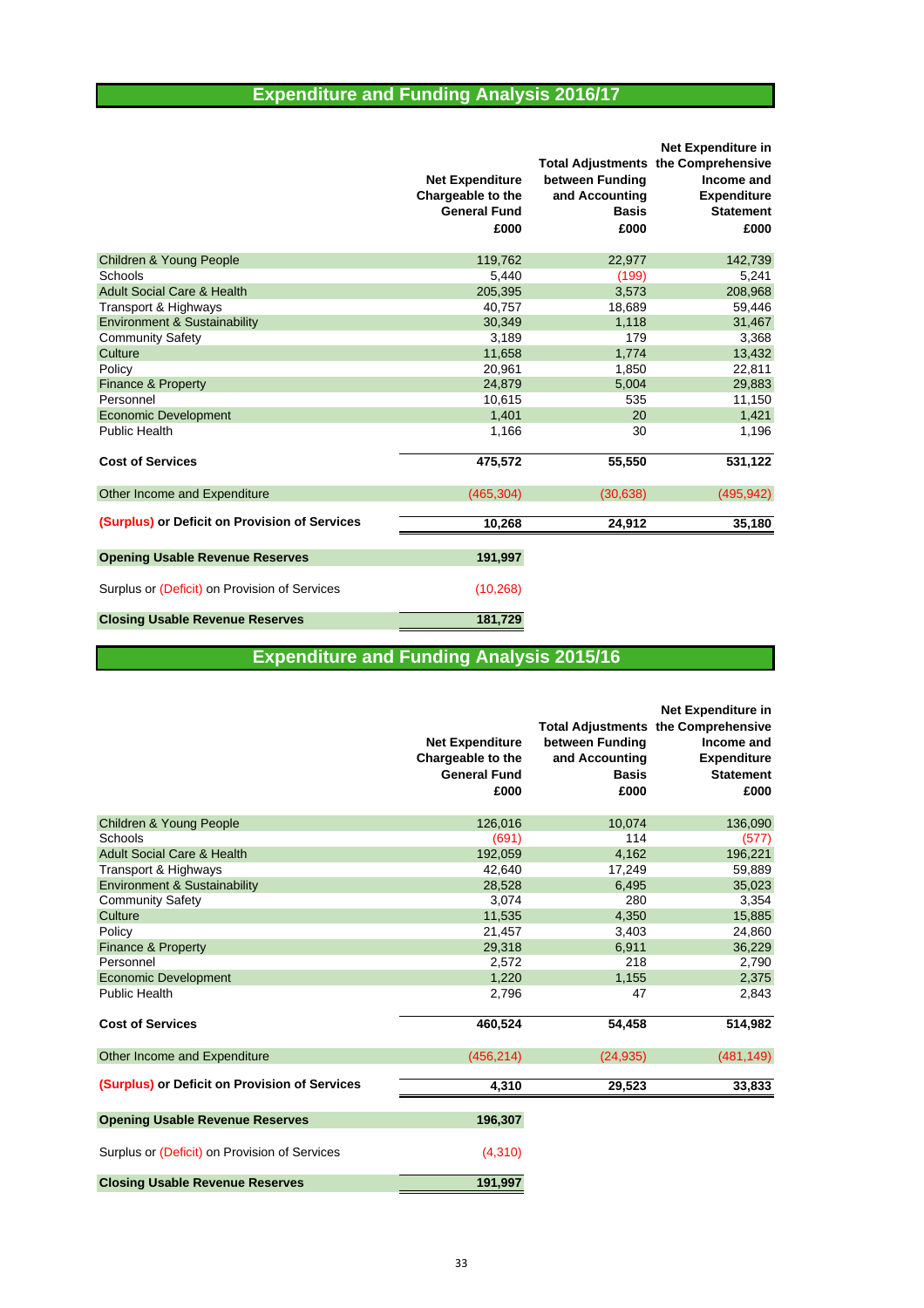#### **Movement in Reserves Statement 2016/17**

| Balance as at 31 March 2016                | <b>Usable</b><br>Revenue<br><b>Reserves</b><br><b>Balance</b><br>£000<br>191.997 | Capital<br><b>Receipts</b><br>and Grants<br>Reserve<br>£000<br>2.984 | <b>Unapplied Total Usable</b><br>Reserves<br>£000<br>194.981 | Total<br>Unusable<br><b>Reserves</b><br>£000<br>(375, 607) | Total<br>Authority<br><b>Reserves</b><br>£000<br>(180, 626) |
|--------------------------------------------|----------------------------------------------------------------------------------|----------------------------------------------------------------------|--------------------------------------------------------------|------------------------------------------------------------|-------------------------------------------------------------|
| Movement in Reserves during 2016/17        |                                                                                  |                                                                      |                                                              |                                                            |                                                             |
| Total Comprehensive Income and Expenditure | (35, 182)                                                                        |                                                                      | (35, 181)                                                    | (315,099)                                                  | (350, 280)                                                  |

Adjustments between accounting and funding basis under regulations

#### **Adjustments to Revenue Resources**

Amounts by which income and expenditure included in the Comprehensive Income and Expenditure Statement are different from revenue for the year calculated in accordance with statutory requirements.

| <b>Pensions Costs</b>                                          | 14.307    |           | 14.307    | (14, 307)  |            |
|----------------------------------------------------------------|-----------|-----------|-----------|------------|------------|
| <b>Financial Instruments</b>                                   | (17)      |           | (17)      | 17         |            |
| Collection Fund Adjustments (Council Tax and NNDR)             | 1,677     | ٠         | 1,677     | (1,677)    |            |
| <b>Employee Benefits</b>                                       | 592       |           | 592       | (592)      |            |
| Reversal of entries included in the Surplus or Deficit on the  |           |           |           |            |            |
| Provision of Services in relation to Capital expenditure       | 78,603    |           | 78,603    | (78,603)   |            |
| <b>Total Adjustments to Revenue Resources</b>                  | 95,162    |           | 95,162    | (95, 162)  |            |
| <b>Adjustments between Revenue and Capital Resources</b>       |           |           |           |            |            |
| Statutory provision for the financing of capital investment    | (8,603)   |           | (8,603)   | 8,603      |            |
| Capital Expenditure Charged in the year to the General Fund    | (6, 917)  |           | (6, 917)  | 6,917      |            |
| <b>Total Adjustments between Revenue and Capital Resources</b> | (15, 520) |           | (15, 520) | 15,520     |            |
| <b>Adjustments to Capital Resources</b>                        |           |           |           |            |            |
| Capital Grants unapplied credited to CI&E                      | (54, 728) | 54,728    |           |            |            |
| Application of grants to capital financing transferred to CAA  |           | (53, 507) | (53, 507) | 53,507     |            |
| Movement in Deferred Capital Receipts                          |           |           |           |            |            |
| <b>Total Adjustments to Capital Resources</b>                  | (54, 728) | 1,221     | (53, 507) | 53,507     |            |
| Increase or (Decrease) in 2016/17                              | (10, 268) | 1,222     | (9,046)   | (341, 234) | (350, 280) |
| Balance at 31 March 2017                                       | 181,729   | 4,206     | 185,935   | (716, 841) | (530, 906) |
|                                                                |           |           |           |            |            |

| <b>Movement in Reserves Statement 2015/16</b> |  |  |  |
|-----------------------------------------------|--|--|--|
|-----------------------------------------------|--|--|--|

|                                                   | Usable                     | Capital<br><b>Receipts</b> |                               |                   |                    |
|---------------------------------------------------|----------------------------|----------------------------|-------------------------------|-------------------|--------------------|
|                                                   | Revenue<br><b>Reserves</b> | and Grants                 | <b>Unapplied Total Usable</b> | Total<br>Unusable | Total<br>Authority |
|                                                   | <b>Balance</b>             | Reserve                    | <b>Reserves</b>               | <b>Reserves</b>   | <b>Reserves</b>    |
|                                                   | £000                       | £000                       | £000                          | £000              | £000               |
| Balance as at 31 March 2015                       | 196.307                    | 1.547                      | 197.854                       | (603, 478)        | (405, 624)         |
| Movement in Reserves during 2015/16               |                            |                            |                               |                   |                    |
| <b>Total Comprehensive Income and Expenditure</b> | (33, 834)                  | ۰                          | (33, 834)                     | 258.832           | 224.998            |

Adjustments between accounting and funding basis under regulations

#### **Adjustments to Revenue Resources**

Amounts by which income and expenditure included in the Comprehensive Income and Expenditure Statement are different from revenue for the year calculated in accordance with statutory requirements.

| <b>Pensions Costs</b>                                          | 44.145    | ٠                        | 44.145    | (44, 145)  |            |
|----------------------------------------------------------------|-----------|--------------------------|-----------|------------|------------|
| <b>Financial Instruments</b>                                   | (20)      | $\overline{\phantom{a}}$ | (20)      | 20         |            |
| Collection Fund Adjustments (Council Tax and NNDR)             | (2,537)   | ٠                        | (2,537)   | 2,537      |            |
| <b>Employee Benefits</b>                                       | 929       | ٠                        | 929       | (929)      |            |
| Reversal of entries included in the Surplus or Deficit on the  |           |                          |           |            |            |
| Provision of Services in relation to Capital expenditure       | 62,909    |                          | 62,909    | (62,909)   |            |
| <b>Total Adjustments to Revenue Resources</b>                  | 105,426   | ۰                        | 105,426   | (105, 426) |            |
| <b>Adjustments between Revenue and Capital Resources</b>       |           |                          |           |            |            |
| Statutory provision for the financing of capital investment    | (24, 411) | ٠                        | (24, 411) | 24,411     |            |
| Capital Expenditure Charged in the year to the General Fund    | (5,989)   |                          | (5,989)   | 5,989      |            |
| <b>Total Adjustments between Revenue and Capital Resources</b> | (30, 400) |                          | (30, 400) | 30,400     |            |
| <b>Adjustments to Capital Resources</b>                        |           |                          |           |            |            |
| Capital Grants unapplied credited to CI&E                      | (43, 747) | 43,747                   | ٠         |            |            |
| Application of grants to capital financing transferred to CAA  |           | (42, 310)                | (42, 310) | 42,310     |            |
| Movement in Deferred Capital Receipts                          | (1,755)   |                          | (1,755)   | 1.755      |            |
| <b>Total Adjustments to Capital Resources</b>                  | (45, 502) | 1,437                    | (44,065)  | 44,065     |            |
| Increase or (Decrease) in 2015/16                              | (4, 310)  | 1,437                    | (2, 873)  | 227,871    | 224,998    |
| Balance at 31 March 2016                                       | 191,997   | 2,984                    | 194,981   | (375, 607) | (180, 626) |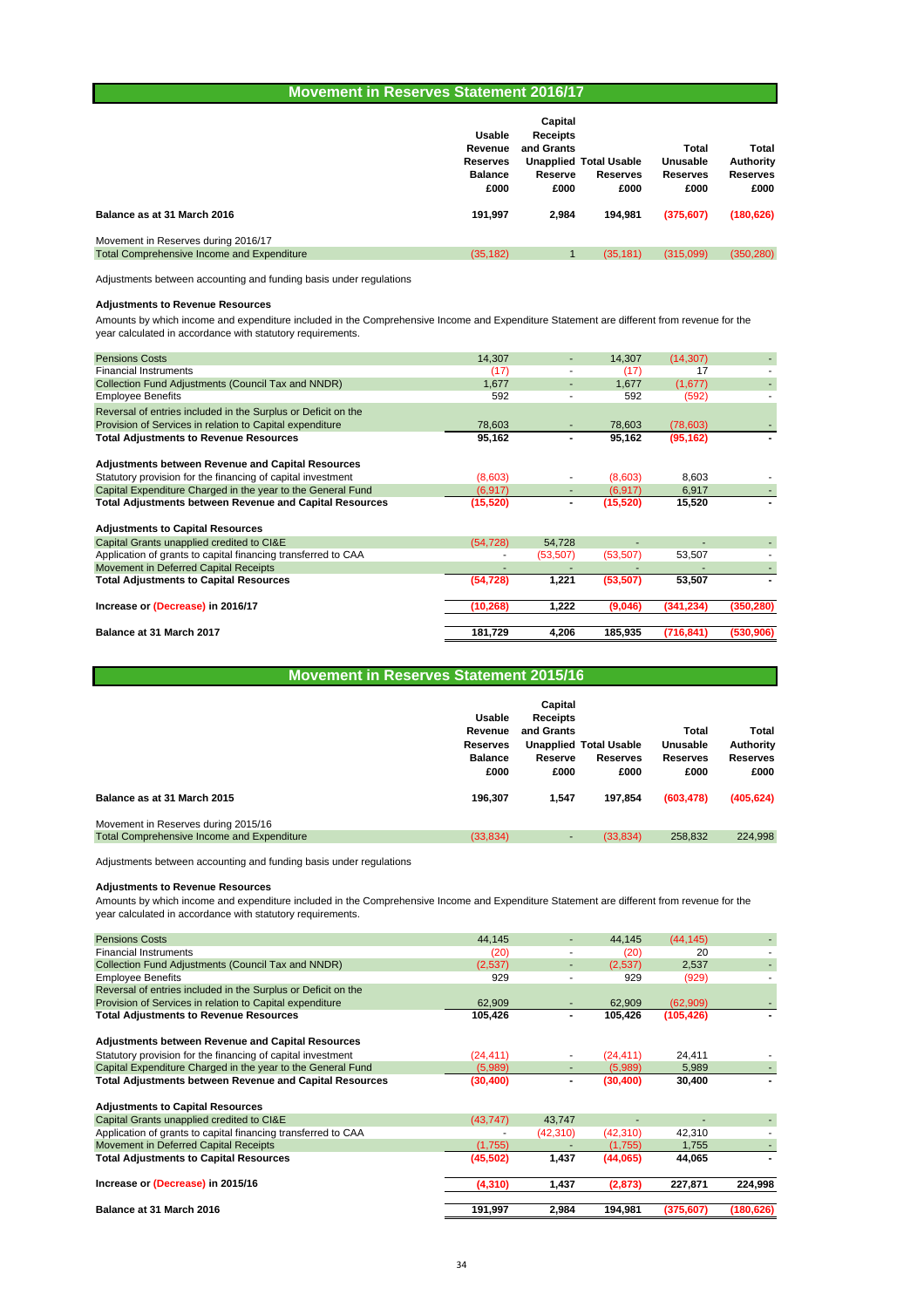#### **COMPREHENSIVE INCOME AND EXPENDITURE STATEMENT**

|                                                                              |    |                           | 2015/16<br><b>As Restated</b> |                           |                             | 2016/17                  |                                  |
|------------------------------------------------------------------------------|----|---------------------------|-------------------------------|---------------------------|-----------------------------|--------------------------|----------------------------------|
|                                                                              |    |                           |                               |                           |                             |                          |                                  |
|                                                                              |    | Gross<br>Note Expenditure |                               | Net<br>Income Expenditure | Gross<br><b>Expenditure</b> |                          | <b>Net</b><br>Income Expenditure |
|                                                                              |    | £000                      | £000                          | £000                      | £000                        | £000                     | £000                             |
| Gross expenditure, gross income and net expenditure of continuing operations |    |                           |                               |                           |                             |                          |                                  |
| <b>Children &amp; Young People</b>                                           |    | 172,863                   | (36, 773)                     | 136,090                   | 169,357                     | (26, 618)                | 142.739                          |
| Schools                                                                      |    | 364,942                   | (365, 519)                    | (577)                     | 360,384                     | (355, 143)               | 5,241                            |
| <b>Adult Social Care &amp; Health</b>                                        |    | 349,494                   | (153, 273)                    | 196,221                   | 326,570                     | (117, 602)               | 208,968                          |
| Transport & Highways                                                         |    | 78,144                    | (18, 255)                     | 59,889                    | 77,658                      | (18, 212)                | 59,446                           |
| <b>Environment &amp; Sustainability</b>                                      |    | 38,032                    | (3,009)                       | 35,023                    | 34,229                      | (2,762)                  | 31,467                           |
| <b>Community Safety</b>                                                      |    | 6,678                     | (3,324)                       | 3,354                     | 6,766                       | (3, 398)                 | 3,368                            |
| Culture                                                                      |    | 25,737                    | (9, 852)                      | 15,885                    | 20,690                      | (7, 258)                 | 13,432                           |
| Policy                                                                       |    | 34,892                    | (10, 032)                     | 24,860                    | 33,265                      | (10, 454)                | 22,811                           |
| Finance & Property                                                           |    | 54,088                    | (17, 859)                     | 36,229                    | 45,337                      | (15, 454)                | 29,883                           |
| Personnel                                                                    |    | 5,805                     | (3,015)                       | 2,790                     | 15,990                      | (4,840)                  | 11,150                           |
| <b>Economic Development</b>                                                  |    | 7,082                     | (4,707)                       | 2,375                     | 6,976                       | (5, 555)                 | 1,421                            |
| Public Health                                                                |    | 44,848                    | (42,005)                      | 2,843                     | 46,716                      | (45, 520)                | 1,196                            |
| Internal Recharges Adjustment                                                |    | (51, 831)                 | 51,831                        | ä,                        | (40, 314)                   | 40,314                   | $\Box$                           |
|                                                                              |    |                           |                               |                           |                             |                          |                                  |
| <b>Cost of services</b>                                                      |    | 1,130,774                 | (615, 792)                    | 514,982                   | 1,103,624                   | (572, 502)               | 531,122                          |
| <b>Other Operating Expenditure</b>                                           |    |                           |                               |                           |                             |                          |                                  |
| Loss on Disposal of non-current assets                                       |    | 14,320                    | $\overline{a}$                | 14,320                    | 39,255                      | $\blacksquare$           | 39,255                           |
| Change in fair value of Assets Held for Sale                                 | 17 | 363                       |                               | 363                       | 743                         | Ξ                        | 743                              |
| Other Operating Income and Expenditure                                       |    | (1,079)                   | (165)                         | (1, 244)                  | (17,035)                    | (346)                    | (17, 381)                        |
| <b>Financing and Investment Income and Expenditure</b>                       |    |                           |                               |                           |                             |                          |                                  |
| <b>Interest Payable</b>                                                      | 29 | 34,000                    |                               | 34,000                    | 34,757                      |                          | 34,757                           |
| Net Interest on the defined liability/(asset)                                | 22 | 34,529                    | $\blacksquare$                | 34,529                    | 31,653                      | $\overline{\phantom{a}}$ | 31,653                           |
| Interest and Investment Income                                               | 29 | ÷,                        | (680)                         | (680)                     | $\overline{a}$              | (1,061)                  | (1,061)                          |
| Income and Expenditure in relation to Investment Properties                  |    |                           |                               |                           |                             |                          |                                  |
| and changes in their fair value                                              | 14 | (3,206)                   | (585)                         | (3,791)                   | 1.696                       | (488)                    | 1,208                            |
| Net (Surplus)/Deficit of Trading Undertakings                                | 33 | 36,994                    | (32,022)                      | 4,972                     | 51,678                      | (50, 486)                | 1,192                            |
| Insurance Revenue                                                            | 35 | (1,750)                   |                               | (1,750)                   | (3, 437)                    | (1, 287)                 | (4, 724)                         |
|                                                                              |    |                           |                               |                           |                             |                          |                                  |
| <b>Taxation and Non-Specific Grant Income</b>                                | 27 |                           |                               |                           |                             |                          | (75, 983)                        |
| Recognised capital grants and contributions<br>Income from Council Tax       |    |                           |                               | (43, 747)                 |                             |                          |                                  |
| <b>General Government Grants</b>                                             | 27 |                           |                               | (298, 667)                |                             |                          | (312, 551)                       |
| National Non-Domestic Rates Distribution                                     |    |                           |                               | (104, 811)<br>(104, 214)  |                             |                          | (77, 182)<br>(103, 813)          |
| New Homes Bonus Scheme                                                       |    |                           |                               | (3,291)                   |                             |                          | (3,774)                          |
| <b>Transition Grant</b>                                                      |    |                           |                               |                           |                             |                          | (1,980)                          |
| <b>Education Services Grant</b>                                              |    |                           |                               | (7, 138)                  |                             |                          | (6, 301)                         |
| (Surplus)/Deficit on Provision of Services                                   |    |                           |                               | 33,833                    |                             |                          | 35,180                           |
| (Surplus)/Deficit on Revaluation of non current assets                       |    |                           |                               | (61, 516)                 |                             |                          | 15.890                           |
|                                                                              | 22 |                           |                               |                           |                             |                          |                                  |
| Actuarial (gains) / losses on pensions assets / liabilities                  |    |                           |                               | (198, 015)                |                             |                          | 298,509                          |
| Any other (gains) and losses                                                 |    |                           |                               | 700                       |                             |                          | 701                              |
| <b>Total Comprehensive Income and Expenditure</b>                            |    |                           |                               | (224.998)                 |                             |                          | 350.280                          |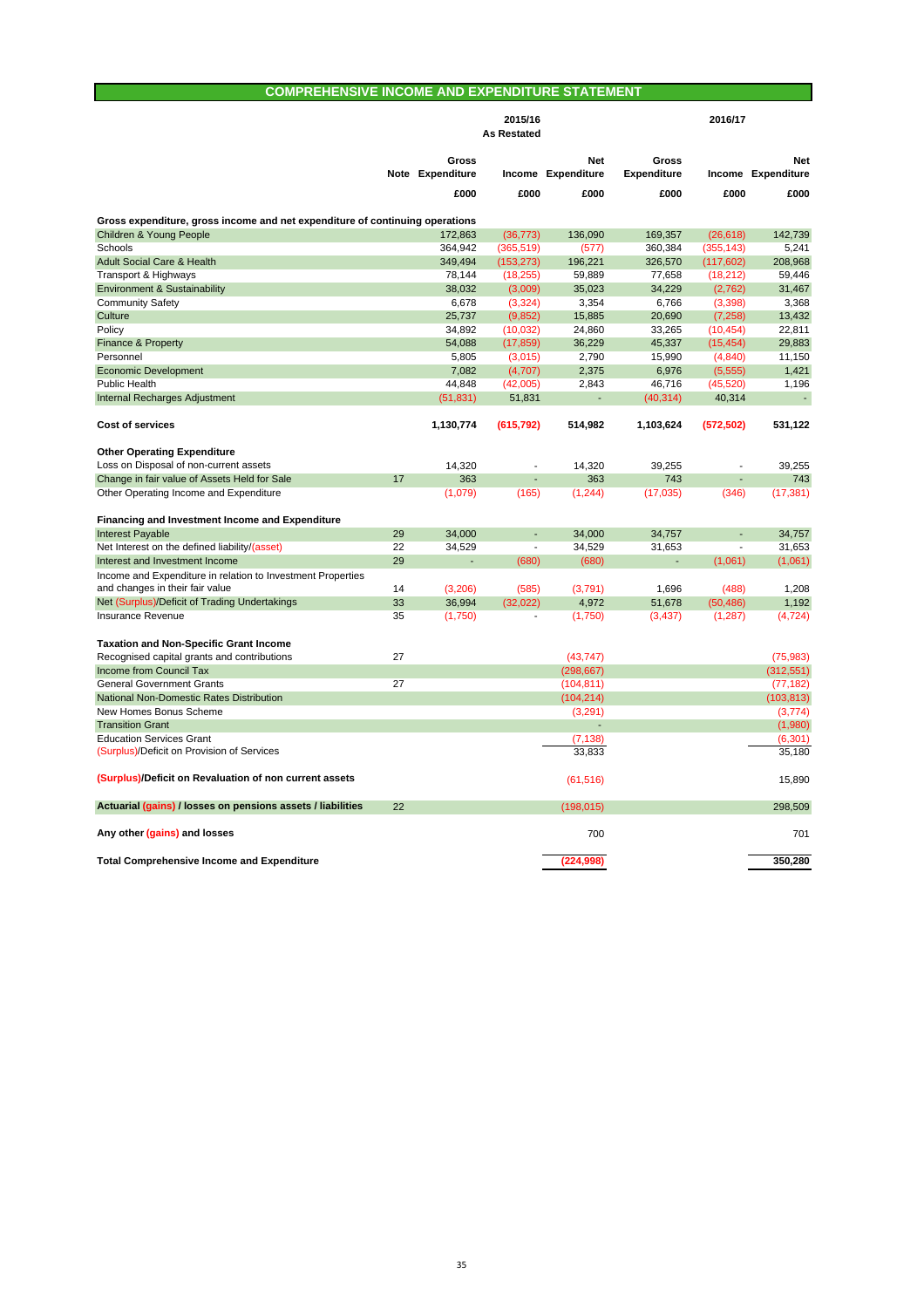| <b>BALANCE SHEET</b>                                            |             |               |            |               |               |
|-----------------------------------------------------------------|-------------|---------------|------------|---------------|---------------|
|                                                                 |             | 31 March 2016 |            | 31 March 2017 |               |
|                                                                 | <b>Note</b> | £000          | £000       | £000          | £000          |
| Property, Plant and Equipment (PPE)                             | 10          |               |            |               |               |
| <b>Land and Buildings</b>                                       |             | 630,252       |            | 606,279       |               |
| Vehicles, Plant, Furniture and Equipment                        |             | 41,791        |            | 40,673        |               |
| <b>Infrastructure Assets</b>                                    |             | 506,110       |            | 523,585       |               |
| <b>Community Assets</b>                                         |             | 30            |            | 30            |               |
| <b>Surplus Assets</b>                                           |             | 72,109        |            | 53,854        |               |
| <b>Assets Under Construction</b>                                |             | 3,919         | 1,254,211  | 10,612        | 1,235,033     |
| <b>Heritage Assets</b>                                          | 16          | 481           |            | 481           |               |
| <b>Investment Property</b>                                      | 14          | 18,004        |            | 16,439        |               |
| Intangible Assets                                               | 15          | 7,319         |            | 5,698         |               |
| Long Term Advances                                              | 28          | 3,150         |            | 3,965         |               |
| Long Term Investments                                           | 28          | 4,520         |            | 2,516         |               |
| Long Term Debtors                                               | 20          | 729           | 34,203     | 511           | 29,610        |
| <b>Total Long Term Assets</b>                                   |             |               | 1,288,414  |               | 1,264,643     |
| <b>Short Term Investments</b>                                   | 28          | 30,039        |            | 32,036        |               |
| <b>Inventories</b>                                              | 19          | 2,740         |            | 1,571         |               |
| <b>Short Term Debtors</b>                                       | 20          | 68,639        |            | 53,427        |               |
| <b>Less Bad Debts Provision</b>                                 | 20          | (5,976)       |            | (6, 246)      |               |
| Cash and Cash Equivalents                                       | 38          | 65,918        |            | 68,396        |               |
| <b>Assets Held for Sale</b>                                     | 17          | 1,523         |            | 1,105         |               |
| <b>Total Current Assets</b>                                     |             |               | 162,883    |               | 150,289       |
| <b>Short Term Creditors</b>                                     | 23          | (97, 907)     |            | (103, 448)    |               |
| <b>Short Term Provisions</b>                                    | 24          | (2,860)       |            | (2, 394)      |               |
| Loans to be repaid within 1 year                                | 28, 31      | (18, 431)     |            | (18,087)      |               |
| Short Term Finance Lease Liability                              | 12, 13, 28  | (5,688)       | (124, 886) | (4, 517)      | (128, 446)    |
|                                                                 |             |               |            |               |               |
| <b>Total Assets less Current Liabilities</b>                    |             |               | 1,326,411  |               | 1,286,486     |
| Long Term Provisions                                            | 24          | (15, 152)     |            | (14,059)      |               |
| Long Term Borrowing                                             | 28, 31      | (428, 454)    |            | (428, 876)    |               |
| Long Term Finance Lease Liability                               | 12, 13, 28  | (120, 402)    |            | (120,600)     |               |
| <b>Deferred Liability</b>                                       | 29          | (1, 234)      |            | (1, 161)      |               |
| Capital Grants Receipts in Advance                              | 27          | (7, 256)      | (572, 498) | (4,641)       | (569, 337)    |
| IAS 19 Pensions Liability                                       | 22          |               | (934, 539) |               | (1, 248, 055) |
|                                                                 |             |               |            |               |               |
| <b>Total Net Assets</b>                                         |             |               | (180, 626) |               | (530, 906)    |
| <b>Usable Reserves</b>                                          | 34          |               |            |               |               |
| Capital Receipts and Grants Unapplied Reserve                   |             | 2,984         |            | 4,206         |               |
| <b>Other Earmarked Reserves</b>                                 |             | 121,716       |            | 111,702       |               |
| General Insurance                                               | 35          | 11,884        |            | 16,285        |               |
| <b>Schools Statutory Reserves</b>                               | 36          | 34,380        |            | 26,036        |               |
| <b>General Fund Balance</b>                                     |             | 24,017        | 194,981    | 27,706        | 185,935       |
|                                                                 |             |               |            |               |               |
| <b>Unusable Reserves</b>                                        | 37          |               |            |               |               |
| <b>Capital Adjustment Account</b><br><b>Revaluation Reserve</b> |             | 398,757       |            | 399,301       |               |
| <b>IAS 19 Pensions Reserves</b>                                 | 22          | 167,531       |            | 143,275       |               |
|                                                                 |             | (934, 539)    |            | (1,248,055)   |               |
| <b>Deferred Capital Receipts</b>                                |             | 1,755         |            |               |               |
| Financial Instruments Adjustment Account                        |             | (88)          |            | (70)          |               |
| <b>Collection Fund Adjustment Account</b>                       |             | 5,262         |            | 3,585         |               |
| <b>Employee Benefits Account</b>                                |             | (14, 285)     | (375, 607) | (14, 877)     | (716, 841)    |
| <b>Net Worth / Total Reserves</b>                               |             |               | (180, 626) |               | (530, 906)    |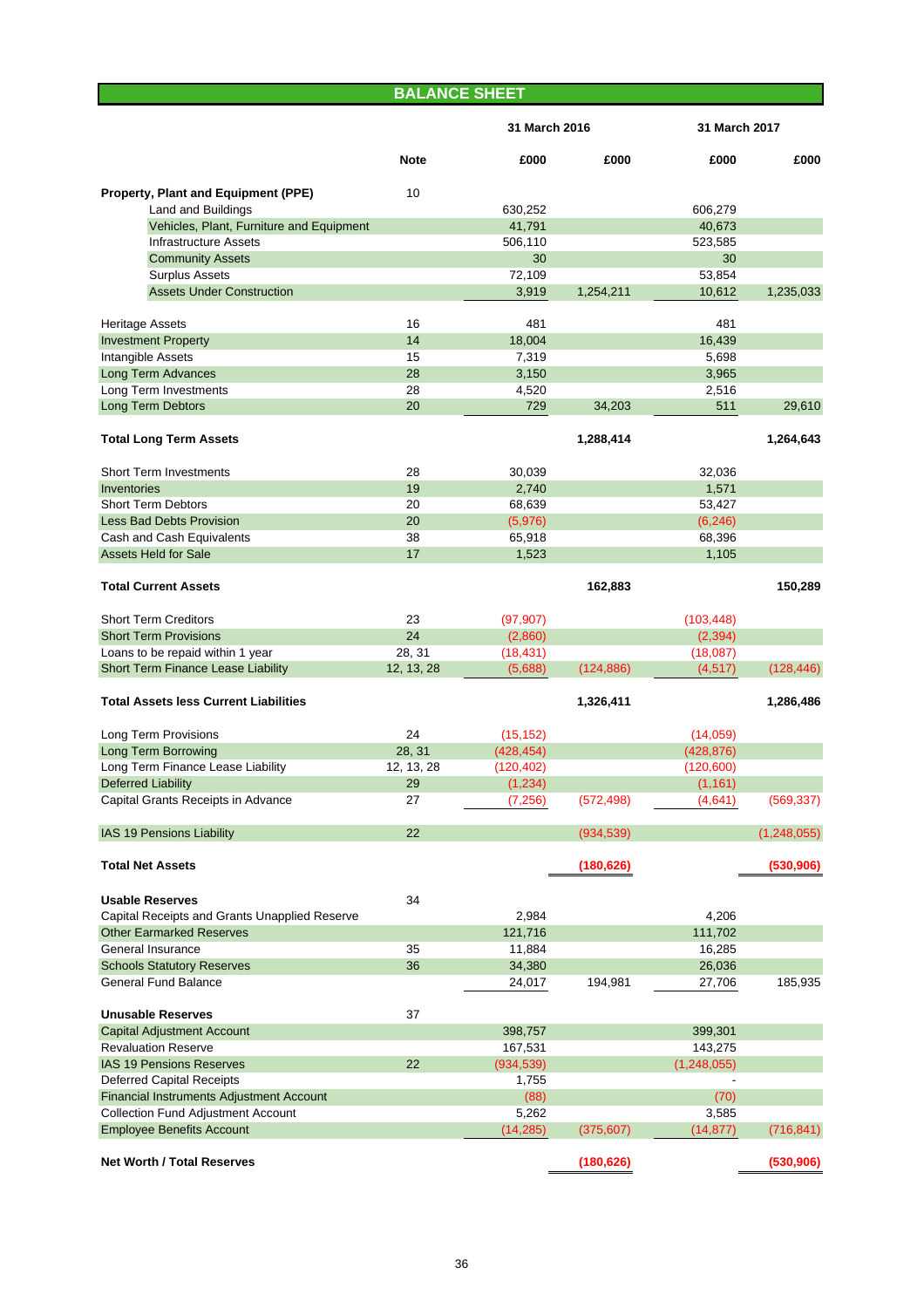# **CASH FLOW STATEMENT**

|                                                           |             | 2015/16   | 2016/17   |
|-----------------------------------------------------------|-------------|-----------|-----------|
|                                                           | <b>Note</b> | £000      | £000      |
| Net (surplus) or deficit on the provision of services     |             | 33,833    | 35,180    |
| <b>Adjust for non-cash movements</b>                      |             |           |           |
| Depreciation and amortisation                             |             | (42,099)  | (41, 565) |
| Revaluation / Impairment of Property, Plant and Equipment |             | 3,138     | (10, 634) |
| <b>Donated Assets</b>                                     |             |           | 21,254    |
| Movement in current assets and liabilities                |             | (1,703)   | (20, 213) |
| Movement in reserves and provisions                       |             | 2,053     | 1,559     |
| Adjustments in respect of pension charges                 |             | (44, 145) | (14, 307) |
| Grants applied                                            |             | 43,747    | 54,728    |
| Carrying value of assets disposed of                      |             | (23, 760) | (42, 055) |
| Other                                                     |             | 2,790     | (2, 354)  |
|                                                           |             | (59, 979) | (53, 587) |
| Adjust for items included in investing or financing       |             | 7,683     | 2,798     |
| Net cash flows from operating activities                  |             | (18, 463) | (15, 609) |
| Investing activities                                      | 40          | 19,818    | 14,062    |
| <b>Financing activities</b>                               | 41          | (27, 101) | (931)     |
| Net (increase)/decrease in cash and cash equivalents      |             | (25,746)  | (2, 478)  |
| Cash and cash equivalents at beginning of period          |             | 40,172    | 65,918    |
| Cash and cash equivalents at end of period                |             | 65,918    | 68,396    |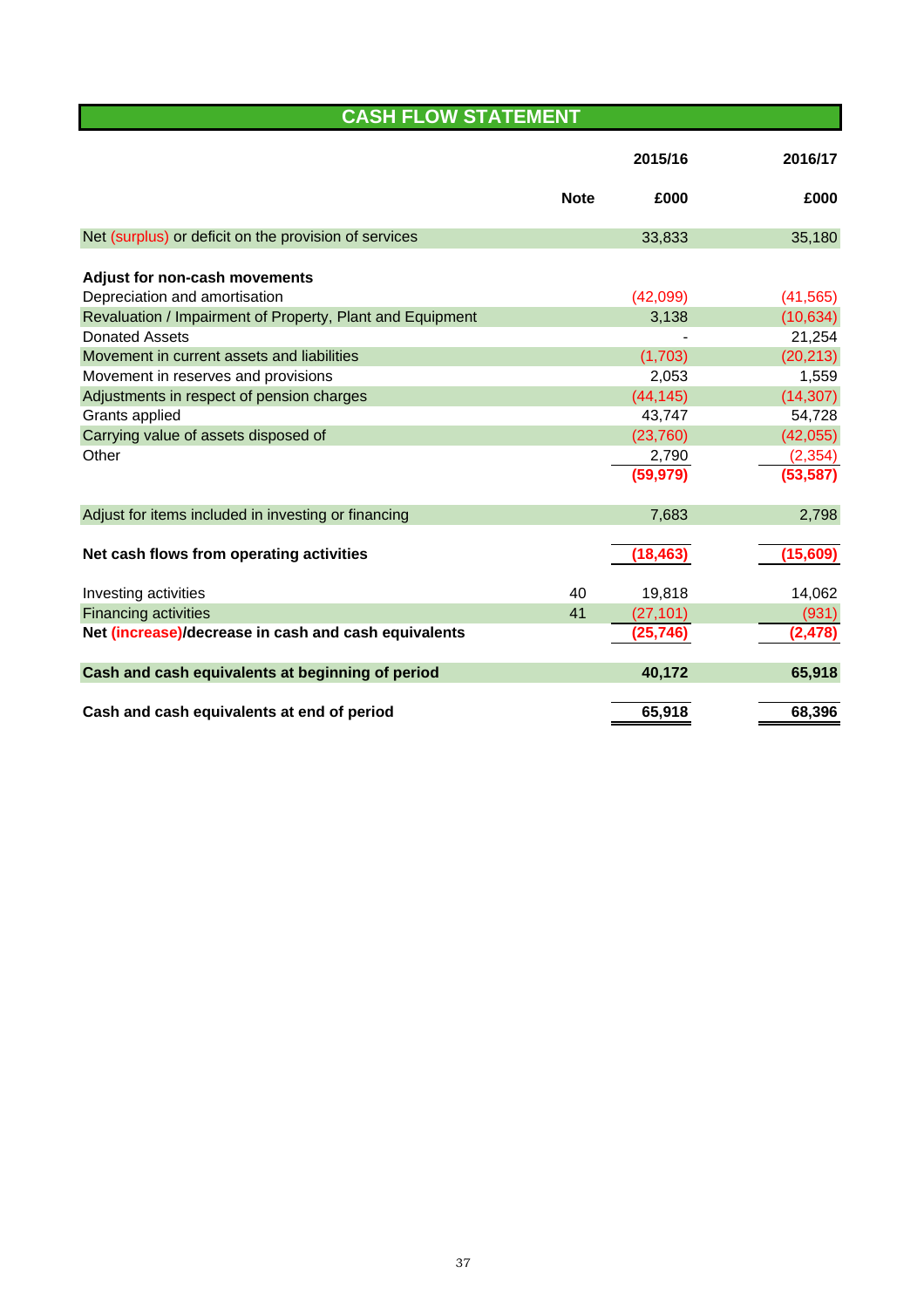# **NOTES TO THE STATEMENT OF ACCOUNTS**

# **1. Prior Period Adjustments: Changes in Accounting Policies**

There are no prior period adjustments to report in the 2016/17 accounts.

# **2. Accounting Standards Issued but not yet Adopted**

been issued but not yet adopted by the Code for the relevant financial year. information relating to the impact of an accounting change that will be required by a new standard that has IAS8 - Accounting Policies, Changes in Accounting Estimates and Errors requires the Authority to disclose

There are a number of minor changes to the Code; however they will not have a material impact upon the financial statements of the Authority.

# **3. Critical Judgements in Applying Accounting Policies**

events. The critical judgements made in the Statement of Accounts are: In applying the accounting policies set out in the Statement of Accounting Policies, the Authority has had to make certain judgements about complex transactions or those involving uncertainty about future

- and liabilities are consolidated into the single entity accounts. The outcome is as follows: exercised over schools run under various arrangements to determine whether associated assets should The Authority has made detailed assessment and applied judgement regarding the extent of control
	- Community schools on Balance Sheet
	- Academy schools off Balance Sheet
	- Foundation schools on Balance Sheet
	- Voluntary Aided schools off Balance Sheet
	- Voluntary Controlled schools off Balance Sheet
- The 2016/17 Code of Practice clarifies the requirements for valuing property, plant and equipment to ensure valuations are "sufficiently regular to ensure that the carrying amount does not differ materially from that which would be determined using the current value at the end of the reporting period". To achieve this objective, the Authority has consulted its professional valuers who have affirmed that there is no such material deviation from current value at the Balance Sheet date for those assets not subject to a formal in-year valuation.
- facilities and reduce levels of service provision. There is a high degree of uncertainty about future levels of funding for local government. However, the Authority has determined that this uncertainty is not yet sufficient to provide an indication that the assets of the Authority might be impaired as a result of a need to close
- Authority has with related parties. The Authority has considered in line with accounting standards and the Code of Practice on group accounts all significant relationships with regard to joint arrangements. The review considered all relationships for material interests that have the nature of subsidiaries, associates and jointly controlled entities. This included assessment of control by a single entity, joint control and materiality. There are no material interests and no group accounts. Refer to Note 32 for arrangements the
- Arc Property Services Partnership Ltd and Via East Midlands Ltd are considered to be joint operations but they have not been fully consolidated into the Authority's accounts as a joint operation because there is no material difference to the costs already reflected.

# **4. Assumptions made about the future and other major sources of estimation uncertainty**

The Statement of Accounts contains estimated figures that are based on assumptions made by the Authority about the future, or that are otherwise uncertain. Estimates are made taking into account determined with certainty, actual results could be materially different from assumptions and estimates. historical experience, current trends and other relevant factors. However, because balances cannot be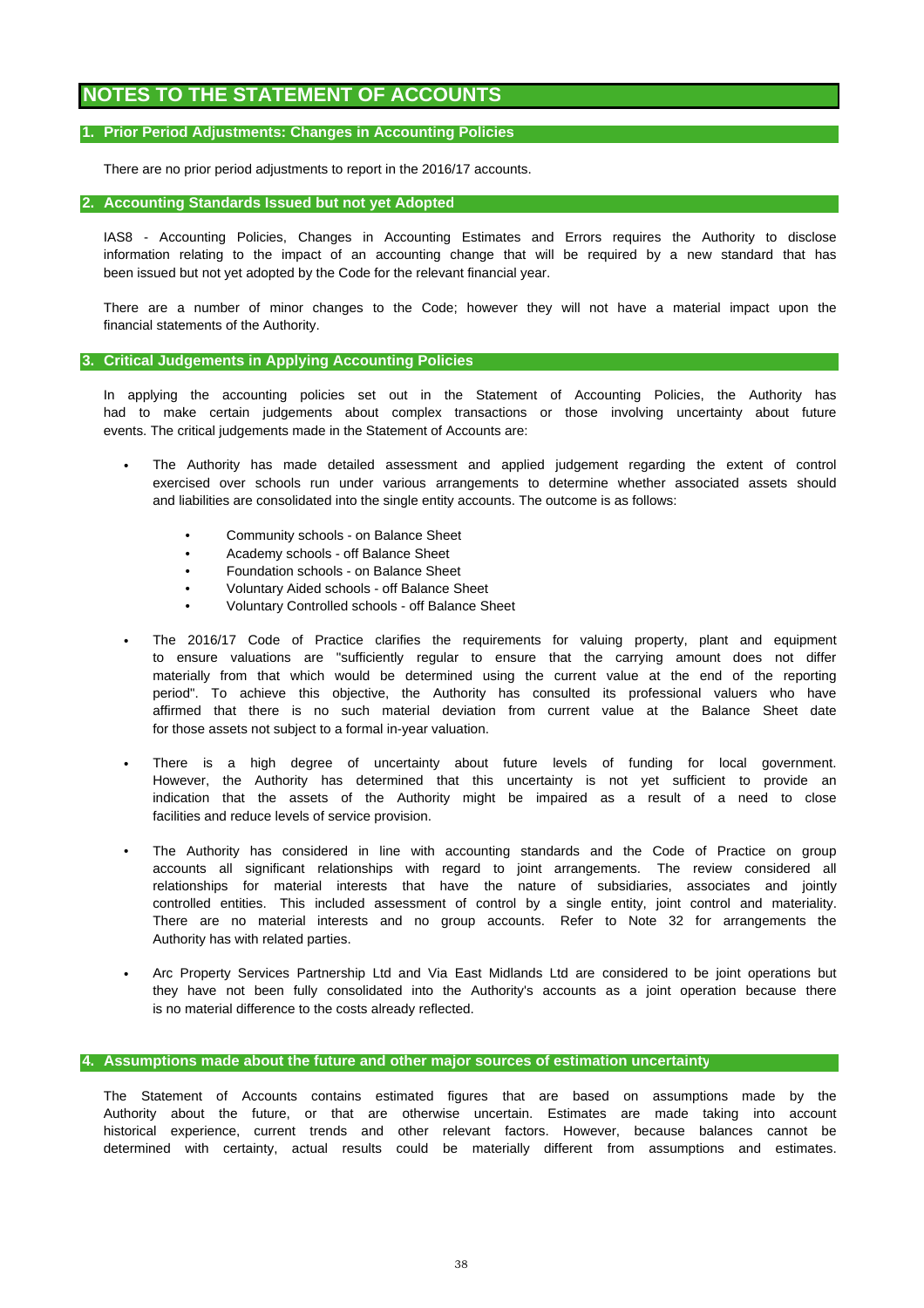material adjustment in the forthcoming financial year are as follows: The items in the Authority's Balance Sheet at 31 March 2017 for which there is significant risk of

# **Property, Plant and Equipment**

lives had to be reduced. reduced, depreciation increases and the carrying amount of the asset falls. It is estimated that the annual depreciation charge for buildings would increase by £0.3 million for every year that useful Assets are depreciated over useful lives that are dependent on assumptions about the level of repairs and maintenance that will be incurred in relation to individual assets. The current economic climate makes it uncertain that the Authority will be able to sustain its current spending on repairs and maintenance, bringing into doubt the useful lives assigned to assets. If the useful life of an asset is

basis by the Authority's internal team of valuers. Each property is assessed and valued on its own merits and the valuation is determined with due regard to any changes or uncertainties which may affect the specific property. It is estimated that a theoretical 1% market drop applied across all properties valued in 2016/17 would equate to an impairment variation of £1.5 million to be expensed through the surplus / Land and Building assets that are required to be measured at current value are revalued on a 5 year rolling deficit on the provision of services.

#### **Fair Value**

judgements include considerations such as uncertainty and risk. direct observable market data is unavailable, judgement is required in order to determine a fair value and the When determining fair value for the measurement and disclosure requirements in relation to the Authority's assets and liabilities, it is likely the Authority will be required to make assumptions and estimations. Where Authority uses relevant experts to ensure that appropriate valuation techniques are used where typically

#### **Insurance**

known claims and liabilities. The values provided are based upon historic experience and advice from amount provided would have an impact of £1.3 million on the provision required. claims advisers. However the actual payments paid out are subject to agreement and possible legal action. The Authority operates a self insurance scheme and has established a provision of £13.0 million to cover Therefore the final payments may differ significantly from that provided. A variation of 10% on the

#### **Pensions**

engaged to provide the Authority with expert advice about the assumptions to be applied. The effects on Estimation of the net liability to pay pensions depends on a number of complex judgements relating to the discount rate used, the rate at which salaries are projected to increase, changes in retirement ages, mortality rates and expected returns on pension fund assets. A firm of consulting actuaries is the net pensions liability of changes in individual assumptions can be measured, and is contained in Note 22.

# **5. Post Balance Sheet Events**

accounts. There are no material events to report since the accounts were prepared, which are not already reported in the

#### **6. Adjustments between Accounting Basis and Funding Basis under Regulations**

Expenditure and Funding Analysis and the Movement in Reserves Statement. The adjustments between the accounting basis and the funding basis under regulations are shown in the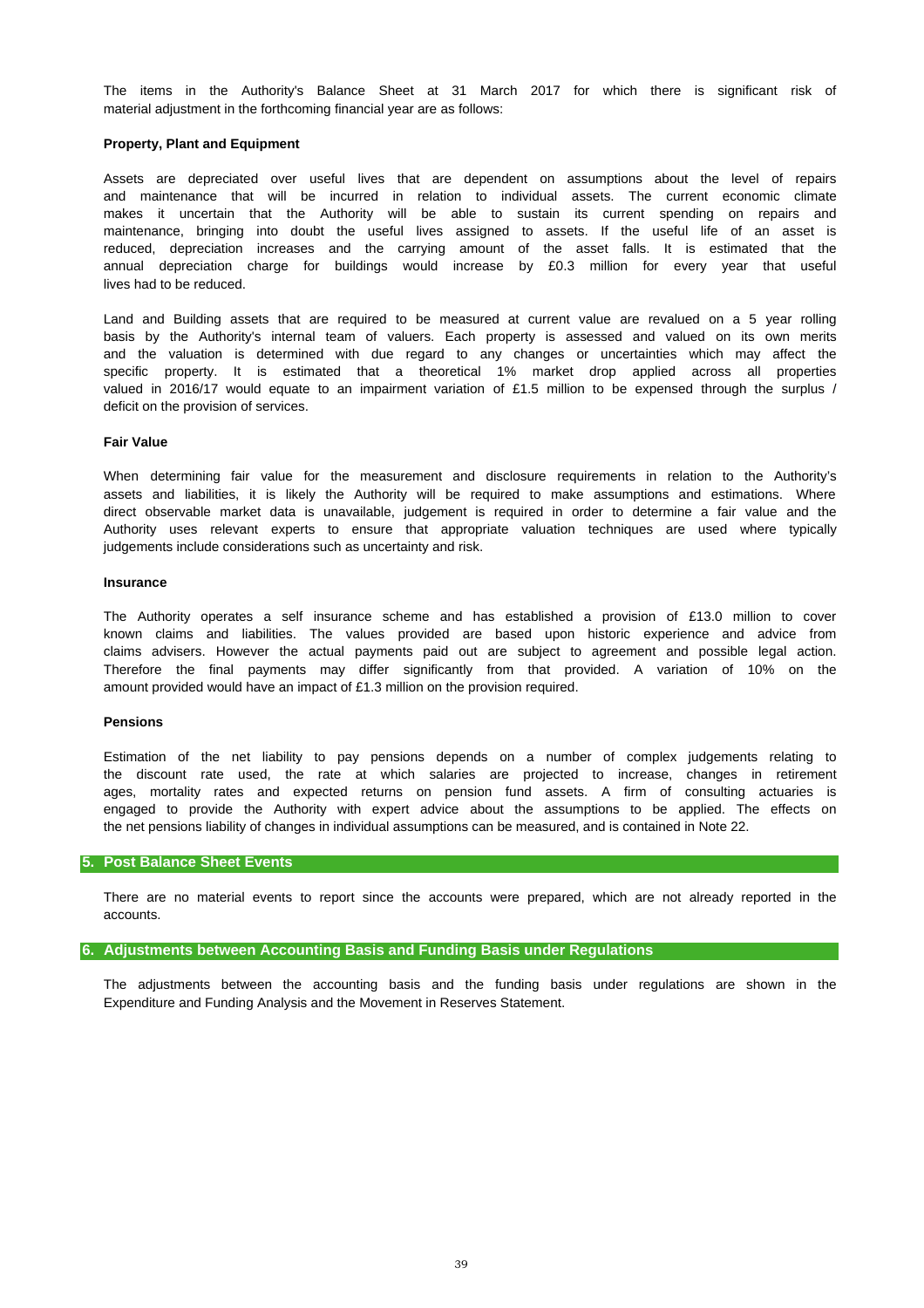|                                                                                                                   |                                                              | 2016/17                                                                 |                                     |                                     |
|-------------------------------------------------------------------------------------------------------------------|--------------------------------------------------------------|-------------------------------------------------------------------------|-------------------------------------|-------------------------------------|
| <b>Adjustments from General Fund to arrive at</b><br>the Comprehensive Income and Expenditure<br><b>Statement</b> | <b>Adjustments</b><br>for Capital<br><b>Purposes</b><br>£000 | Net change<br>for Employee<br><b>Adjustments</b><br>under IAS19<br>£000 | Other<br><b>Differences</b><br>£000 | Total<br><b>Differences</b><br>£000 |
| Children & Young People                                                                                           | 22,575                                                       | 402                                                                     |                                     | 22,977                              |
| Schools                                                                                                           |                                                              | (199)                                                                   |                                     | (199)                               |
| <b>Adult Social Care &amp; Health</b>                                                                             | 1,430                                                        | 2,143                                                                   |                                     | 3,573                               |
| Transport & Highways                                                                                              | 18,563                                                       | 126                                                                     | ٠                                   | 18,689                              |
| <b>Environment &amp; Sustainability</b>                                                                           | 1,054                                                        | 67                                                                      | (3)                                 | 1,118                               |
| <b>Community Safety</b>                                                                                           | 7                                                            | 172                                                                     |                                     | 179                                 |
| Culture                                                                                                           | 1,674                                                        | 114                                                                     | (14)                                | 1,774                               |
| Policy                                                                                                            | 1,339                                                        | 511                                                                     |                                     | 1,850                               |
| <b>Finance &amp; Property</b>                                                                                     | 4,633                                                        | 371                                                                     |                                     | 5,004                               |
| Personnel                                                                                                         |                                                              | 535                                                                     |                                     | 535                                 |
| <b>Economic Development</b>                                                                                       | 42                                                           | (22)                                                                    |                                     | 20                                  |
| <b>Public Health</b>                                                                                              | ٠                                                            | 30                                                                      |                                     | 30                                  |
| <b>Net Cost of Services</b>                                                                                       | 51,317                                                       | 4,250                                                                   | (17)                                | 55,550                              |
| Other Income and Expenditure                                                                                      | (42,964)                                                     | 10,649                                                                  | 1,677                               | (30, 638)                           |

**Difference between General Fund surplus or deficit and Comprehensive Income and Expenditure surplus or deficit**

|                                                                                                                             | 2015/16                                                      |                                                                         |                                     |                                            |  |  |  |
|-----------------------------------------------------------------------------------------------------------------------------|--------------------------------------------------------------|-------------------------------------------------------------------------|-------------------------------------|--------------------------------------------|--|--|--|
| <b>Adjustments from General Fund to arrive at</b><br>the Comprehensive Income and Expenditure<br><b>Statement</b>           | <b>Adjustments</b><br>for Capital<br><b>Purposes</b><br>£000 | Net change<br>for Employee<br><b>Adjustments</b><br>under IAS19<br>£000 | Other<br><b>Differences</b><br>£000 | <b>Total</b><br><b>Differences</b><br>£000 |  |  |  |
| <b>Children &amp; Young People</b>                                                                                          | 8,145                                                        | 1,929                                                                   |                                     | 10,074                                     |  |  |  |
| Schools                                                                                                                     | 115                                                          | (1)                                                                     |                                     | 114                                        |  |  |  |
| <b>Adult Social Care &amp; Health</b>                                                                                       | 943                                                          | 3,219                                                                   | ٠                                   | 4,162                                      |  |  |  |
| Transport & Highways                                                                                                        | 16,657                                                       | 592                                                                     |                                     | 17,249                                     |  |  |  |
| <b>Environment &amp; Sustainability</b>                                                                                     | 6,390                                                        | 110                                                                     | (5)                                 | 6,495                                      |  |  |  |
| <b>Community Safety</b>                                                                                                     | 4                                                            | 276                                                                     |                                     | 280                                        |  |  |  |
| Culture                                                                                                                     | 3,562                                                        | 803                                                                     | (15)                                | 4,350                                      |  |  |  |
| Policy                                                                                                                      | 2,183                                                        | 1,220                                                                   |                                     | 3,403                                      |  |  |  |
| <b>Finance &amp; Property</b>                                                                                               | 5,703                                                        | 1,208                                                                   |                                     | 6,911                                      |  |  |  |
| Personnel                                                                                                                   | 4                                                            | 214                                                                     |                                     | 218                                        |  |  |  |
| <b>Economic Development</b>                                                                                                 | 1,115                                                        | 40                                                                      |                                     | 1,155                                      |  |  |  |
| <b>Public Health</b>                                                                                                        |                                                              | 47                                                                      |                                     | 47                                         |  |  |  |
| <b>Net Cost of Services</b>                                                                                                 | 44,821                                                       | 9,657                                                                   | (20)                                | 54,458                                     |  |  |  |
| Other Income and Expenditure                                                                                                | (57, 814)                                                    | 35,416                                                                  | (2,537)                             | (24, 935)                                  |  |  |  |
| Difference between General Fund surplus or<br>deficit and Comprehensive Income and<br><b>Expenditure surplus or deficit</b> | (12,993)                                                     | 45,073                                                                  | (2, 557)                            | 29.523                                     |  |  |  |

**8,353 14,899 1,660 24,912**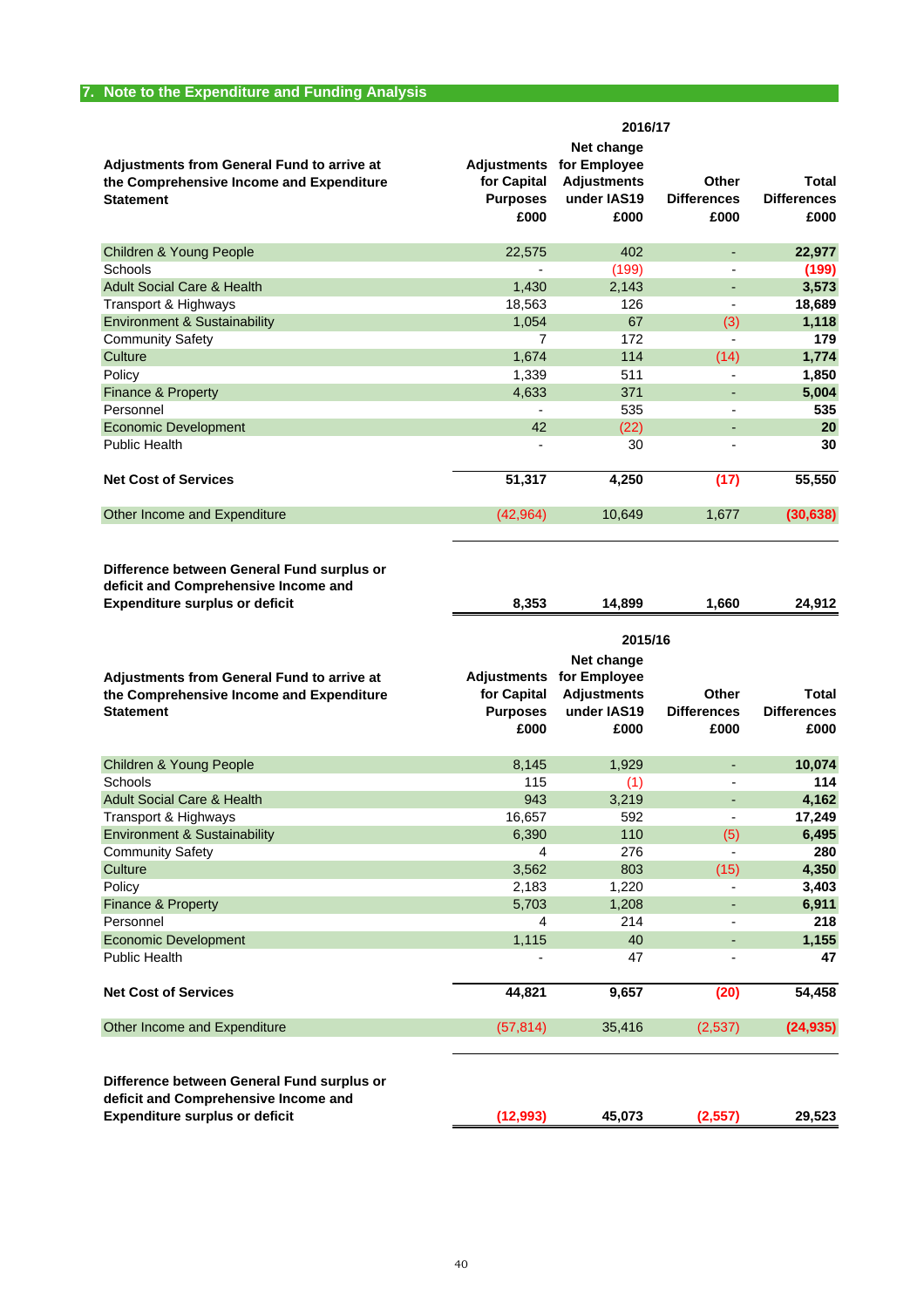# **8. Segmental Income**

under the funding basis rather than an accounting basis. Income received on a segmental basis is analysed below. This is the income chargeable to the General Fund

|                                       | 2015/16    | 2016/17    |
|---------------------------------------|------------|------------|
|                                       | £000       | £000       |
| Children & Young People               | (32, 174)  | (24, 393)  |
| Schools                               | (365, 519) | (355, 142) |
| <b>Adult Social Care &amp; Health</b> | (173, 190) | (136, 150) |
| Transport & Highways                  | (18, 111)  | (18,007)   |
| Environment & Sustainability          | (4,210)    | (4,373)    |
| <b>Community Safety</b>               | (3, 423)   | (3, 497)   |
| Culture                               | (9,852)    | (7, 258)   |
| Policy                                | (10,032)   | (10, 454)  |
| <b>Finance &amp; Property</b>         | (30, 196)  | (28, 278)  |
| Personnel                             | (3,015)    | (4, 840)   |
| <b>Economic Development</b>           | (968)      | (1, 165)   |
| <b>Public Health</b>                  | (42, 235)  | (46, 386)  |
| <b>Total</b>                          | (692, 925) | (639, 943) |
|                                       |            |            |

# **9. Expenditure and Income Analysed by Nature**

The Authority's expenditure and income is analysed as follows:

|                                                                     | 2015/16<br>£000 | 2016/17<br>£000 |
|---------------------------------------------------------------------|-----------------|-----------------|
| <b>Expenditure</b>                                                  |                 |                 |
| Employee expenses                                                   | 515,639         | 487,616         |
| Other operating expenses                                            | 644,602         | 626,391         |
| Depreciation, amortisation & impairment                             | 38,957          | 52,199          |
| Other Expenditure relating to held for sale & investment properties | (3,428)         | 1,951           |
| <b>Interest Payments</b>                                            | 34,000          | 34.757          |
| Precepts & Levies                                                   | 271             | 276             |
| Gains or Losses on disposal of Non Current Assets                   | 14,320          | 39,255          |
| <b>Total Expenditure</b>                                            | 1,244,361       | 1,242,445       |
| <b>Income</b>                                                       |                 |                 |
| Fees, charges & other service income                                | (227, 128)      | (214, 903)      |
| Interest & Investment Income                                        | (680)           | (1,061)         |
| Income from Council Tax, NNDR                                       | (402, 881)      | (416, 364)      |
| Government grants                                                   | (579,839)       | (574, 937)      |
| <b>Total Income</b>                                                 | (1, 210, 528)   | (1, 207, 265)   |

| (Surplus)/Deficit on Provision of Services | 33.833 | 35,180 |
|--------------------------------------------|--------|--------|
|                                            |        |        |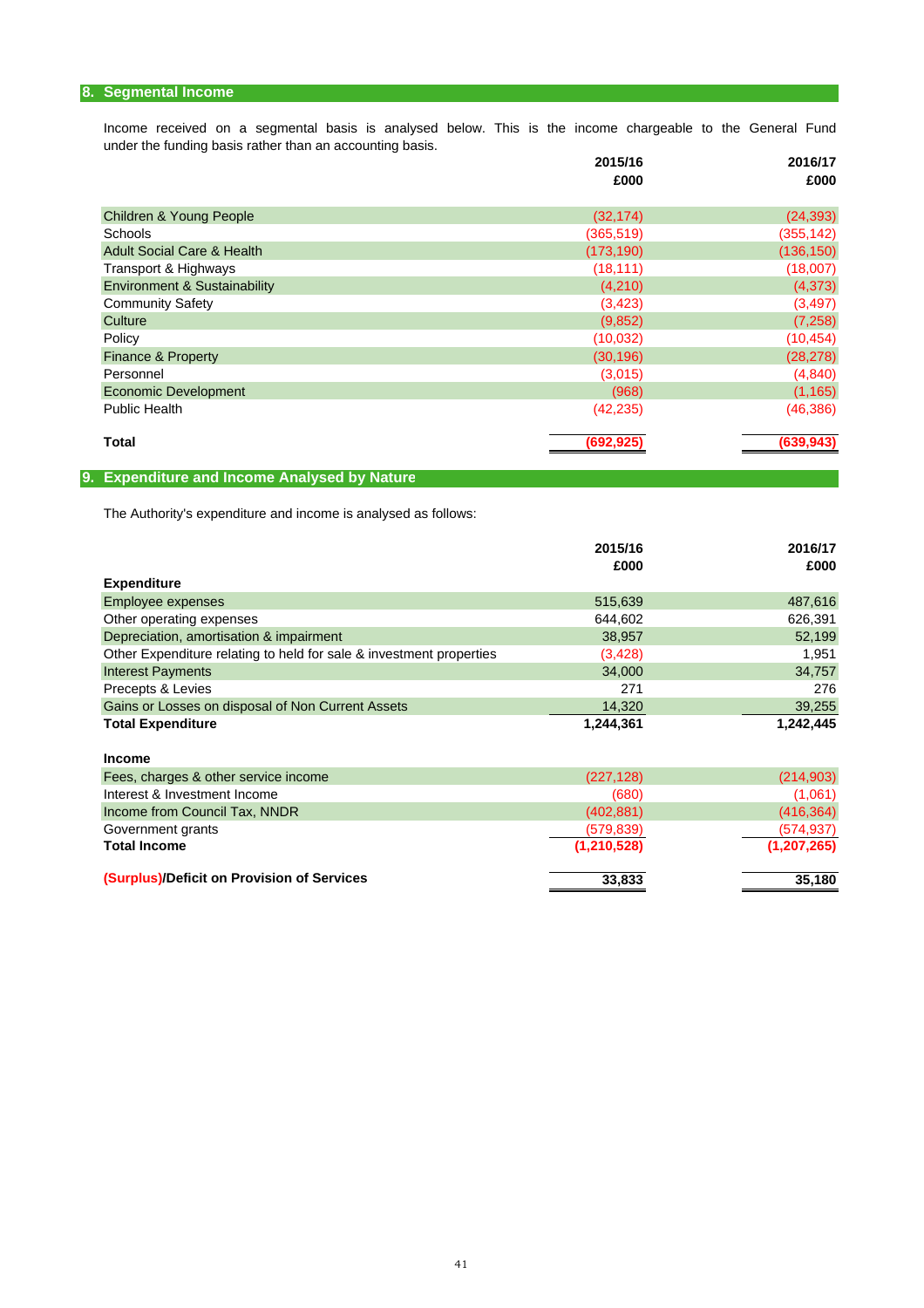# **10. Property, Plant and Equipment**

**Movement in 2016/17**

|                                                                                                    | Land and<br><b>Buildings</b> | Vehicles,<br>Plant,<br>Furniture &<br><b>Equipment</b> | Infrastructure<br><b>Assets</b> | Community<br><b>Assets</b>     |             | <b>Surplus</b> Assets Under<br><b>Assets Construction</b> | Total<br>Property,<br>Plant &<br>Equipment | <b>PFI Assets</b><br>included in<br>Property,<br>Plant &<br>Equipment |
|----------------------------------------------------------------------------------------------------|------------------------------|--------------------------------------------------------|---------------------------------|--------------------------------|-------------|-----------------------------------------------------------|--------------------------------------------|-----------------------------------------------------------------------|
| <b>Cost or Valuation</b>                                                                           | £000                         | £000                                                   | £000                            | £000                           | £000        | £000                                                      | £000                                       | £000                                                                  |
|                                                                                                    |                              |                                                        |                                 |                                |             |                                                           |                                            |                                                                       |
| At 1 April 2016                                                                                    | 650,174                      | 91,296                                                 | 691,001                         | 35<br>$\overline{\phantom{a}}$ | 72,351      | 3,919                                                     | 1,508,776                                  | 28,943                                                                |
| <b>Additions</b><br>Donations                                                                      | 17,152                       | 8,550                                                  | 34,195                          |                                | 1,921       | 5,755                                                     | 67,573                                     | 2,197                                                                 |
| Revaluation                                                                                        | 21,254                       |                                                        |                                 |                                |             |                                                           | 21,254                                     |                                                                       |
| increases/(decreases)                                                                              |                              |                                                        |                                 |                                |             |                                                           |                                            |                                                                       |
| recognised in the Revaluation                                                                      |                              |                                                        |                                 |                                |             |                                                           |                                            |                                                                       |
| Reserve                                                                                            | (270)                        |                                                        |                                 |                                | (20, 706)   |                                                           | (20, 976)                                  | (829)                                                                 |
| Revaluation<br>increases/(decreases)                                                               |                              |                                                        |                                 |                                |             |                                                           |                                            |                                                                       |
| recognised in the surplus/deficit                                                                  |                              |                                                        |                                 |                                |             |                                                           |                                            |                                                                       |
| on Provision of Services                                                                           | (15, 141)                    |                                                        |                                 |                                | (747)       |                                                           | (15, 888)                                  | (125)                                                                 |
| Derecognition - disposals                                                                          | (41, 640)                    | (14, 315)                                              | (1)                             | $\blacksquare$                 | (655)       | $\overline{\phantom{a}}$                                  | (56, 611)                                  | (1, 372)                                                              |
| Derecognition - other                                                                              |                              |                                                        |                                 |                                |             |                                                           |                                            |                                                                       |
| Assets reclassified (to)/from Held<br>for Sales/Investment Property                                | (1,008)                      |                                                        | $\overline{a}$                  |                                | (374)       |                                                           | (1, 382)                                   |                                                                       |
| Assets reclassified to/(from)<br>Surplus, Land and Buildings,<br>Infrastructure, Assets Under      |                              |                                                        |                                 |                                |             |                                                           |                                            |                                                                       |
| Construction                                                                                       | (4,054)                      |                                                        | 548                             | $\overline{a}$                 | 2,477       | 1,029                                                     |                                            |                                                                       |
| Other Movements in cost or                                                                         |                              |                                                        |                                 |                                |             |                                                           |                                            |                                                                       |
| valuation<br>At 31 March 2017                                                                      | (1)                          | 1                                                      | $\overline{2}$<br>725,745       | $\mathbf{1}$                   | 3<br>54,270 | 1<br>10,704                                               | 7                                          |                                                                       |
|                                                                                                    | 626,466                      | 85,532                                                 |                                 | 36                             |             |                                                           | 1,502,753                                  | 28,814                                                                |
| <b>Accumulated Depreciation and</b><br>Impairment                                                  |                              |                                                        |                                 |                                |             |                                                           |                                            |                                                                       |
| At 1 April 2016                                                                                    | (19, 922)                    | (49, 505)                                              | (184, 891)                      | (5)                            | (242)       | $\overline{\phantom{a}}$                                  | (254, 565)                                 | (3,727)                                                               |
| Depreciation charge                                                                                | (13, 386)                    | (8, 314)                                               | (17, 267)                       | (1)                            | (30)        | $\overline{\phantom{a}}$                                  | (38,998)                                   | (1, 340)                                                              |
| Depreciation written out to the                                                                    |                              |                                                        |                                 |                                |             |                                                           |                                            |                                                                       |
| <b>Revaluation Reserve</b>                                                                         | 5,080                        |                                                        |                                 |                                | 6           |                                                           | 5,086                                      | 204                                                                   |
| Depreciation written out to the<br>Surplus/Deficit on Provision of                                 |                              |                                                        |                                 |                                |             |                                                           |                                            |                                                                       |
| Services                                                                                           | 5,254                        |                                                        |                                 |                                | L           |                                                           | 5,254                                      | 196                                                                   |
| Impairment losses/(reversals)<br>recognised in the Revaluation<br>Reserve                          |                              |                                                        |                                 |                                |             |                                                           |                                            |                                                                       |
|                                                                                                    |                              |                                                        |                                 |                                |             |                                                           |                                            |                                                                       |
| Impairment losses/(reversals)<br>recognised in the Surplus/Deficit<br>on the Provision of Services |                              |                                                        | $\overline{a}$                  |                                |             |                                                           |                                            |                                                                       |
| Derecognition - disposals                                                                          | 2,533                        | 12,963                                                 |                                 |                                | 8           |                                                           | 15,504                                     | 1,372                                                                 |
| Derecognition - other                                                                              |                              | L,                                                     | $\overline{a}$                  | $\overline{a}$                 |             |                                                           | $\overline{a}$                             |                                                                       |
| Change in category                                                                                 | 254                          | L,                                                     |                                 | L,                             | (156)       | (92)                                                      | 6                                          |                                                                       |
| Other movements in depreciation                                                                    |                              |                                                        |                                 |                                |             |                                                           |                                            |                                                                       |
| and impairment                                                                                     |                              | (3)                                                    | (2)                             | $\overline{a}$                 | (2)         | $\overline{\phantom{a}}$                                  | (7)                                        | 1                                                                     |
| At 31 March 2017                                                                                   | (20,187)                     | (44, 859)                                              | (202,160)                       | (6)                            | (416)       | (92)                                                      | (267<br>,720                               | (3.294)                                                               |
| <b>Net Book Value</b>                                                                              |                              |                                                        |                                 |                                |             |                                                           |                                            |                                                                       |
| At 31 March 2017                                                                                   | 606,279                      | 40,673                                                 | 523,585                         | 30                             | 53,854      | 10,612                                                    | 1,235,033                                  | 25,520                                                                |
| At 31 March 2016                                                                                   | 630,252                      | 41,791                                                 | 506,110                         | $\overline{30}$                | 72,109      | 3,919                                                     | 1,254,211                                  | 25,216                                                                |
|                                                                                                    |                              |                                                        |                                 |                                |             |                                                           |                                            |                                                                       |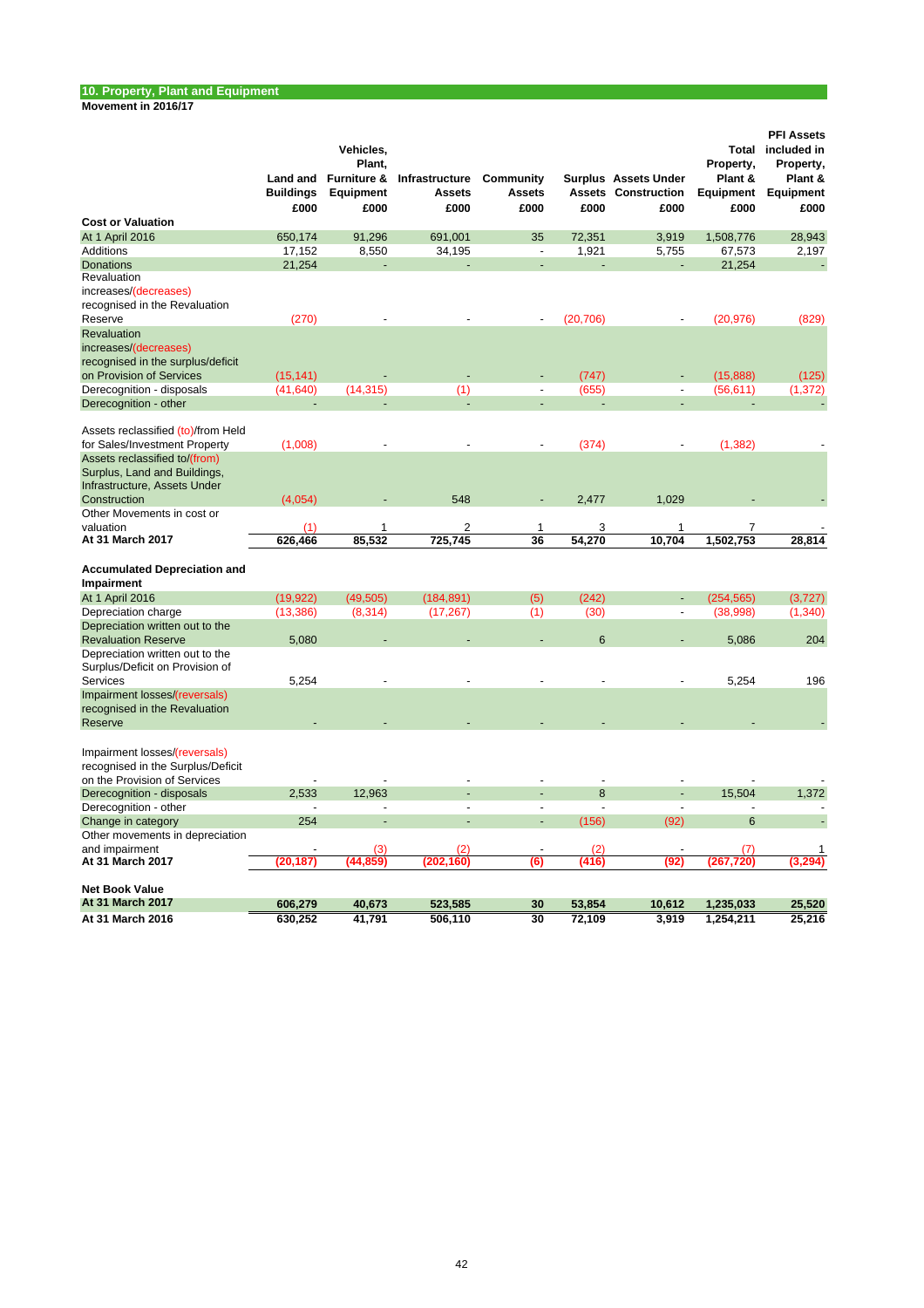# **10 .Property, Plant and Equipment (Continued)**

#### **Movement in 2015/16**

|                                                                                                    |                  | Vehicles,<br>Plant,  |                |                          |          |                             | Property,      | As Restated<br><b>PFI Assets</b><br>Total included in<br>Property, |
|----------------------------------------------------------------------------------------------------|------------------|----------------------|----------------|--------------------------|----------|-----------------------------|----------------|--------------------------------------------------------------------|
|                                                                                                    |                  | Land and Furniture & | Infrastructure | Community                |          | <b>Surplus</b> Assets Under | Plant &        | Plant &                                                            |
|                                                                                                    | <b>Buildings</b> | Equipment            | <b>Assets</b>  | Assets                   |          | <b>Assets Construction</b>  | Equipment      | Equipment                                                          |
|                                                                                                    | £000             | £000                 | £000           | £000                     | £000     | £000                        | £000           | £000                                                               |
| <b>Cost or Valuation</b>                                                                           |                  |                      |                |                          |          |                             |                |                                                                    |
| At 1 April 2015                                                                                    | 621,318          | 91,328               | 646,739        | 35                       | 26,215   | 26,336                      | 1,411,971      | 30.091                                                             |
| Additions                                                                                          | 30,653           | 8,314                | 27,044         | $\overline{\phantom{a}}$ | 918      | 2,998                       | 69,927         | 1,824                                                              |
| <b>Donations</b>                                                                                   |                  |                      |                | $\overline{a}$           |          |                             |                |                                                                    |
| Revaluation<br>increases/(decreases)<br>recognised in the Revaluation                              |                  |                      |                |                          |          |                             |                |                                                                    |
| Reserve                                                                                            | 14,738           |                      |                | $\overline{a}$           | 43,396   |                             | 58,134         | 1,717                                                              |
| Revaluation<br>increases/(decreases)<br>recognised in the surplus/deficit                          |                  |                      |                |                          |          |                             |                |                                                                    |
| on Provision of Services                                                                           | (2,539)          |                      |                |                          | 4,060    | ÷,                          | 1,521          | 353                                                                |
| Derecognition - disposals                                                                          | (15, 951)        | (6, 127)             | $\overline{a}$ | $\overline{a}$           | (2, 164) | $\overline{a}$              | (24, 242)      |                                                                    |
| Derecognition - other                                                                              |                  |                      |                |                          |          |                             |                |                                                                    |
| Assets reclassified (to)/from Held<br>for Sales/Investment Property                                | (2, 211)         |                      |                |                          | (1,066)  | (217)                       | (3, 494)       |                                                                    |
| Assets reclassified to/(from)<br>Surplus, Land and Buildings,<br>Infrastructure, Assets Under      |                  |                      |                |                          |          |                             |                |                                                                    |
| Construction                                                                                       | 4,165            | (2, 219)             | 17,219         |                          | 991      | (20, 156)                   |                |                                                                    |
| Other Movements in cost or<br>valuation                                                            | 1                |                      | (1)            |                          | 1        | (5,042)                     | (5,041)        | (5,042)                                                            |
| At 31 March 2016                                                                                   | 650.174          | 91,296               | 691.001        | 35                       | 72,351   | 3,919                       | 1,508,776      | 28,943                                                             |
| <b>Accumulated Depreciation and</b><br>Impairment                                                  |                  |                      |                |                          |          |                             |                |                                                                    |
| At 1 April 2015                                                                                    | (12, 468)        | (47,016)             | (166, 456)     | (4)                      | (787)    |                             | (226, 731)     | (2,752)                                                            |
| Depreciation charge                                                                                | (12, 258)        | (10,054)             | (16, 216)      | (1)                      | (331)    | $\blacksquare$              | (38, 860)      | (1, 136)                                                           |
| Depreciation written out to the<br><b>Revaluation Reserve</b>                                      | 3,112            |                      |                |                          | 269      |                             | 3.381          | 161                                                                |
| Depreciation written out to the<br>Surplus/Deficit on Provision of<br>Services                     | 1,010            |                      |                |                          | 607      |                             | 1,617          |                                                                    |
| Impairment losses/(reversals)                                                                      |                  |                      |                |                          |          |                             |                |                                                                    |
| recognised in the Revaluation<br>Reserve                                                           |                  |                      |                |                          |          |                             |                |                                                                    |
| Impairment losses/(reversals)<br>recognised in the Surplus/Deficit<br>on the Provision of Services | $\overline{a}$   |                      |                |                          |          |                             |                |                                                                    |
| Derecognition - disposals                                                                          | 662              | 5,346                |                |                          | 20       |                             | 6,028          |                                                                    |
| Derecognition - other                                                                              | $\overline{a}$   |                      |                | $\overline{a}$           |          | $\overline{a}$              | $\overline{a}$ |                                                                    |
| Change in category                                                                                 | 20               | 2,219                | (2, 219)       | ÷,                       | (20)     | L.                          |                |                                                                    |
| Other movements in depreciation<br>and impairment                                                  |                  |                      |                |                          |          | $\overline{a}$              |                |                                                                    |
| At 31 March 2016                                                                                   | (19,922)         | (49, 505)            | (184, 891)     | (5)                      | (242)    | $\blacksquare$              | (254, 565)     | (3,727)                                                            |
| <b>Net Book Value</b>                                                                              |                  |                      |                |                          |          |                             |                |                                                                    |
| At 31 March 2016                                                                                   | 630,252          | 41,791               | 506,110        | 30                       | 72,109   | 3,919                       | 1,254,211      | 25,216                                                             |
| At 31 March 2015                                                                                   | 608,850          | 44,312               | 480,283        | $\overline{31}$          | 25,428   | 26,336                      | 1,185,240      | 27,339                                                             |
|                                                                                                    |                  |                      |                |                          |          |                             |                |                                                                    |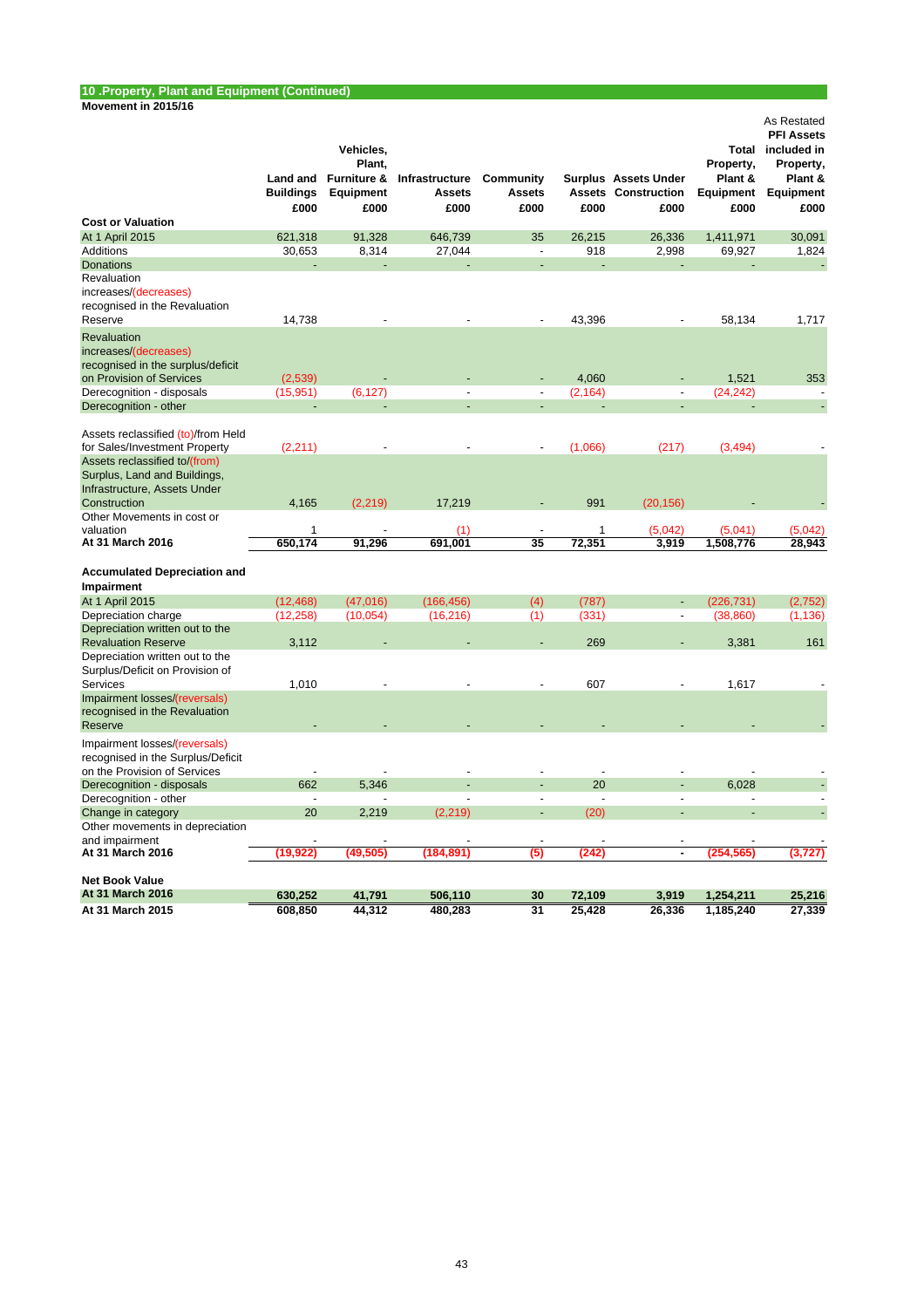# **11.Valuation of Property, Plant and Equipment**

The Authority carries out a rolling programme that ensures all Property, Plant and Equipment required measured at current value that fall outside of the 5-year rolling cycle, an annual revaluation is applied to the highest value assets and also those subject to significant in-year additional expenditure. This ensures that the to be measured at current value are revalued at least every five years. Furthermore, for those assets closing current value of assets held on the balance sheet does not materially deviate from a current value as determined by a recent formal revaluation. The effective date of valuation is 31st March.

Operational land and buildings are valued based on their existing use value to reflect their current operating capacity. Surplus Assets (i.e. those assets not being used for service delivery and/or not eligible to be classified as Held for Sale) are measured at their fair value which represents the financial capacity and opportunity cost of holding such an asset as surplus.

All valuations of land and buildings have been carried out internally in accordance with the methodologies Chartered Surveyors (RICS). and bases for estimation set out in the professional standards of the Royal Institution of

Other PPE assets are carried at depreciated historic cost as a proxy for fair value.

# **Valuation of Property, Plant and Equipment**

The following statement shows the progress of the Authority's rolling programme for the revaluation of Property, Plant and Equipment. The basis for valuation is set out in the Statement of Accounting Policies.

|                                | Op Land<br>& Bldgs | <b>Surplus</b><br><b>Assets</b> | <b>Other PPE</b><br><b>Assets</b> | <b>Total</b> |
|--------------------------------|--------------------|---------------------------------|-----------------------------------|--------------|
| <b>Basis of Measurement</b>    | £000               | £000                            | £000                              | £000         |
| Valued at current value as at: |                    |                                 |                                   |              |
| 31/03/2017                     | 223,408            | 34.004                          |                                   | 257,412      |
| 31/03/2016                     | 48.458             | 19,850                          |                                   | 68,308       |
| 31/03/2015                     | 157.292            |                                 |                                   | 157,292      |
| 31/03/2014                     | 65.558             |                                 |                                   | 65,558       |
| 31/03/2013                     | 111,563            |                                 |                                   | 111,563      |
|                                |                    |                                 |                                   |              |
| Valued at historic cost        |                    |                                 | 574,900                           | 574.900      |
|                                |                    |                                 |                                   |              |
| <b>Total</b>                   | 606,279            | 53,854                          | 574,900                           | 1,235,033    |

# **Fair Value Hierarchy**

The Authority's portfolio of Surplus Assets have been assessed in relation to the Fair Value Hierarchy for the purposes of valuation (see Statement of Accounting Policies for full explanation)

|                       |            |         |         | Fair Value as at |
|-----------------------|------------|---------|---------|------------------|
|                       | Level 1    | Level 2 | Level 3 | 31/3/17          |
|                       | £000       | £000    | £000    | £000             |
| <b>Surplus Assets</b> | $\sim 100$ | 29.859  | 23.995  | 53,854           |
|                       |            |         |         |                  |

#### 2015/16 Comparative Figures

|                       |         |         |         | Fair Value as at |
|-----------------------|---------|---------|---------|------------------|
|                       | Level 1 | Level 2 | Level 3 | 31/3/16          |
|                       | £000    | £000    | £000    | £000             |
| <b>Surplus Assets</b> | 2.700   | 27.061  | 42.348  | 72.109           |

# **Transfers between levels of the Fair Value Hierarchy**

are now included in Level 2. Assets with a value of £2.1m have been transferred out of Level 1 of the Fair Value Hierarchy. This transfer relates to quoted prices in 2015/16 that are no longer accessible at the balance sheet date. Such assets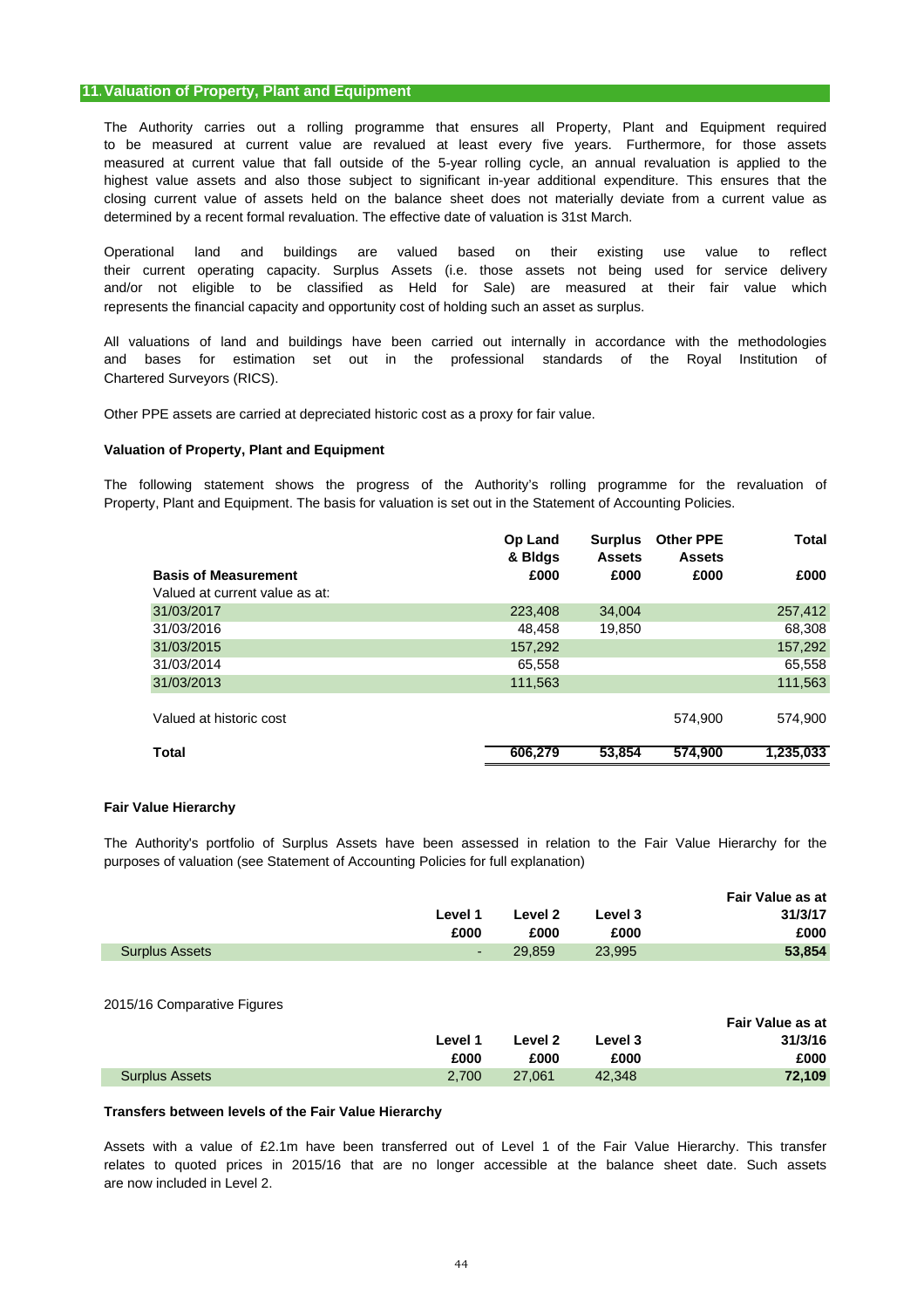Significant Observable Inputs - Level 2

The fair value of Surplus Assets has been derived using the market approach applying current market conditions and recent sales prices and other relevant information for similar assets in the local authority area. Market conditions are such that similar properties are actively purchased and sold and the level of observable inputs are significant.

#### Significant Unobservable Inputs - Level 3

The market approach uses comparable data based on recent transactions with similar characteristics and locations to the Authority's assets. Where this valuation is significantly adjusted by the valuer to reflect asset specific factors, the inputs are categorised as Level 3, In addition, if the inputs are categorised in different levels of the hierarchy, the asset is categorised on the same level as the lowest level input that is significant to the entire measurement.

Assets are also measured using the investment approach based on discounted cash flows to establish the present value of the net projected income stream. This method requires the use of estimates (e.g. future rental income) and other unobservable inputs to determine a fair value. There is no reasonably available information to indicate that market participants would use different assumptions.

### **Reconciliation of Fair Value Measurements within Level 3**

|                                                 | 2016/17   |
|-------------------------------------------------|-----------|
|                                                 | £000      |
| <b>Opening Balance</b>                          | 42,348    |
|                                                 |           |
| <b>Transfers into Level 3</b>                   | 2,165     |
|                                                 |           |
| Transfers out of Level 3                        |           |
|                                                 |           |
| Total gains (or losses) for the period included |           |
| in Surplus or Deficit on Provision of Services  |           |
| resulting from changes in Fair Value            | $\,6$     |
|                                                 |           |
| Unrealised gains / (losses)                     | (20, 933) |
| <b>Additions</b>                                | 484       |
|                                                 |           |
| <b>Disposals</b>                                | (75)      |
| <b>Closing Balance</b>                          | 23,995    |
|                                                 |           |

Unrealised losses of £20.9m can be attributed to downward movement upon revaluation. The decrease has been charged against the balance in the revaluation reserve for the particular asset.

#### **Impairment review**

as a revaluation loss. of Land and Buildings is identified, the asset is revalued and consequently any decrease in value is treated In accordance with the requirements of the Code, the Authority undertakes a review each year to identify any assets which may have been subject to an impairment in value. Where a potential impairment

school buildings prior to derecognition. The Authority also recognised impairment losses totalling £3.4m in the CIES due to the demolition of various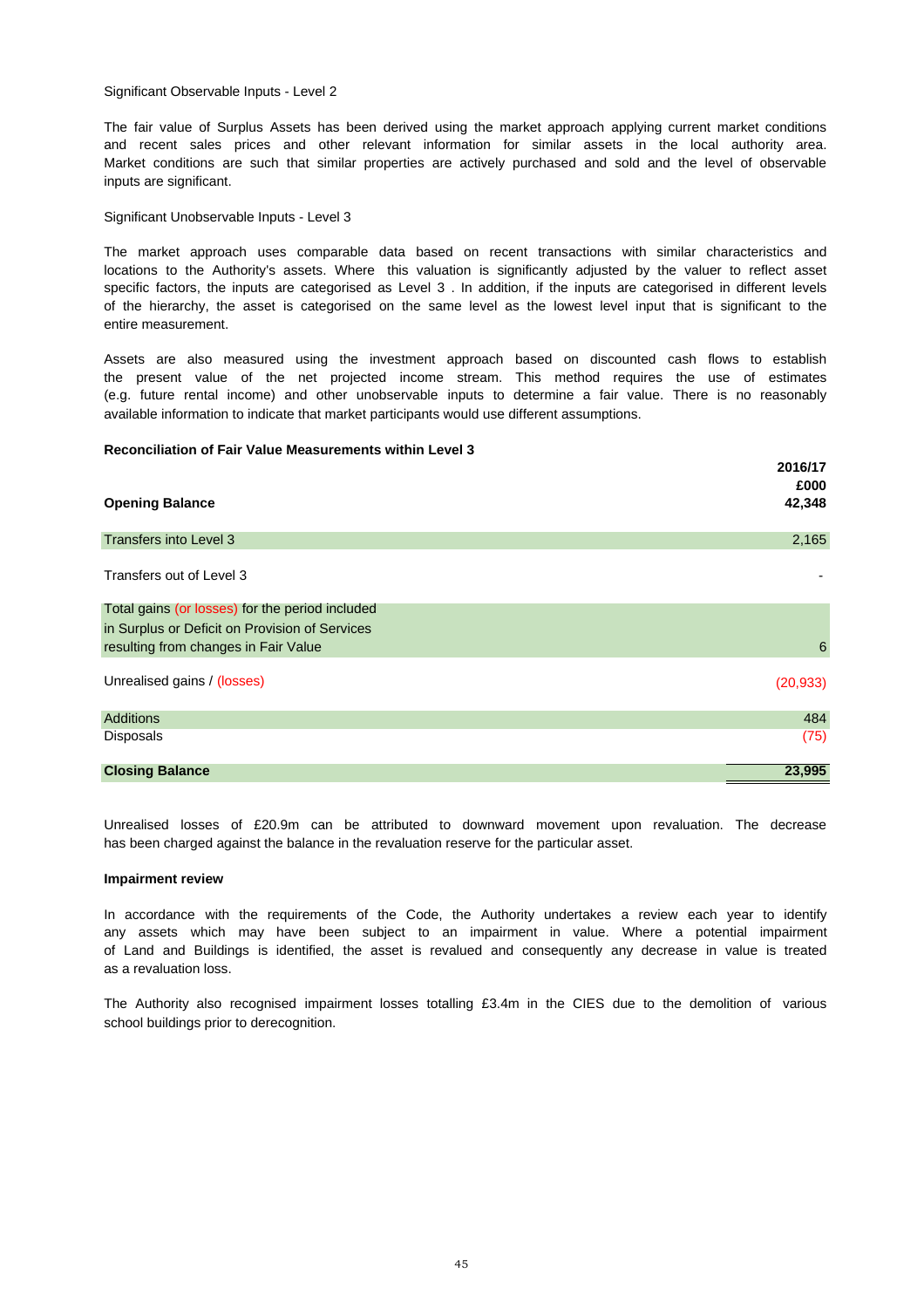# **Authority as Lessee**

#### **Finance Leases**

The Authority leases the following assets that qualify as a finance lease:

Land & Buildings - Highways Depot

The assets acquired under each lease are carried as Property, Plant and Equipment in the Balance Sheet at the following net amounts:

|                                        | 2015/16 | 2016/17 |
|----------------------------------------|---------|---------|
|                                        | £000    | £000    |
| Other Land & Buildings                 | 3.516   | 3.487   |
| Vehicles, Plant, Furniture & Equipment | 489     |         |
|                                        | 4,005   | 3.487   |

made up of the following amounts: by the Authority in future years while the liability remains outstanding. The minimum lease payments are the long-term liability for the interest acquired by the Authority and finance costs that will be payable The Authority is committed to making minimum payments under these leases comprising settlement of

|                                                         | 2015/16<br>£000 | 2016/17<br>£000 |
|---------------------------------------------------------|-----------------|-----------------|
| Finance lease liabilities (net present value of minimum |                 |                 |
| lease payments):                                        |                 |                 |
| - current                                               | 245             |                 |
| - non-current                                           | 899             | 878             |
| Finance costs payable in future years                   | 4,834           | 4.758           |
| Minimum lease payments                                  | 5,978           | 5,637           |

The minimum lease payments will be payable over the following periods:

|                                                   | <b>Minimum Lease</b> |                 |         |                                  |         |
|---------------------------------------------------|----------------------|-----------------|---------|----------------------------------|---------|
|                                                   |                      | <b>Payments</b> |         | <b>Finance Lease Liabilities</b> |         |
|                                                   | 2015/16              | 2016/17         | 2015/16 |                                  | 2016/17 |
|                                                   | £000                 | £000            | £000    | £000                             |         |
| Not later than one year                           | 319                  | 48              | 245     | $\mathbf 1$                      |         |
| Later than one year and not later than five years | 263                  | 241             | 22      | $\mathbf 1$                      |         |
| Later than five years                             | 5.396                | 5.348           | 877     | 877                              |         |
|                                                   | 5.978                | 5.637           | 1.144   | 879                              |         |

were payable by the Authority (£0.01m in 2015/16). The minimum lease payments do not include rents that are contingent on events taking place after the lease was entered into, such as adjustments following rent reviews. In 2016/17 £0.01m of contingent rents

# **Operating Leases**

offices, industrial units and youth centres. The Authority leases a wide variety of properties for use in the provision of services including libraries,

The minimum lease payments due under leases in future years are:

|                                                   | 2015/16 | 2016/17 |
|---------------------------------------------------|---------|---------|
|                                                   | £000    | £000    |
| Not later than one year                           | 676     | 374     |
| Later than one year and not later than five years | 900     | 1.114   |
| Later than five years                             | 809     | 1.007   |
|                                                   | 2,385   | 2,495   |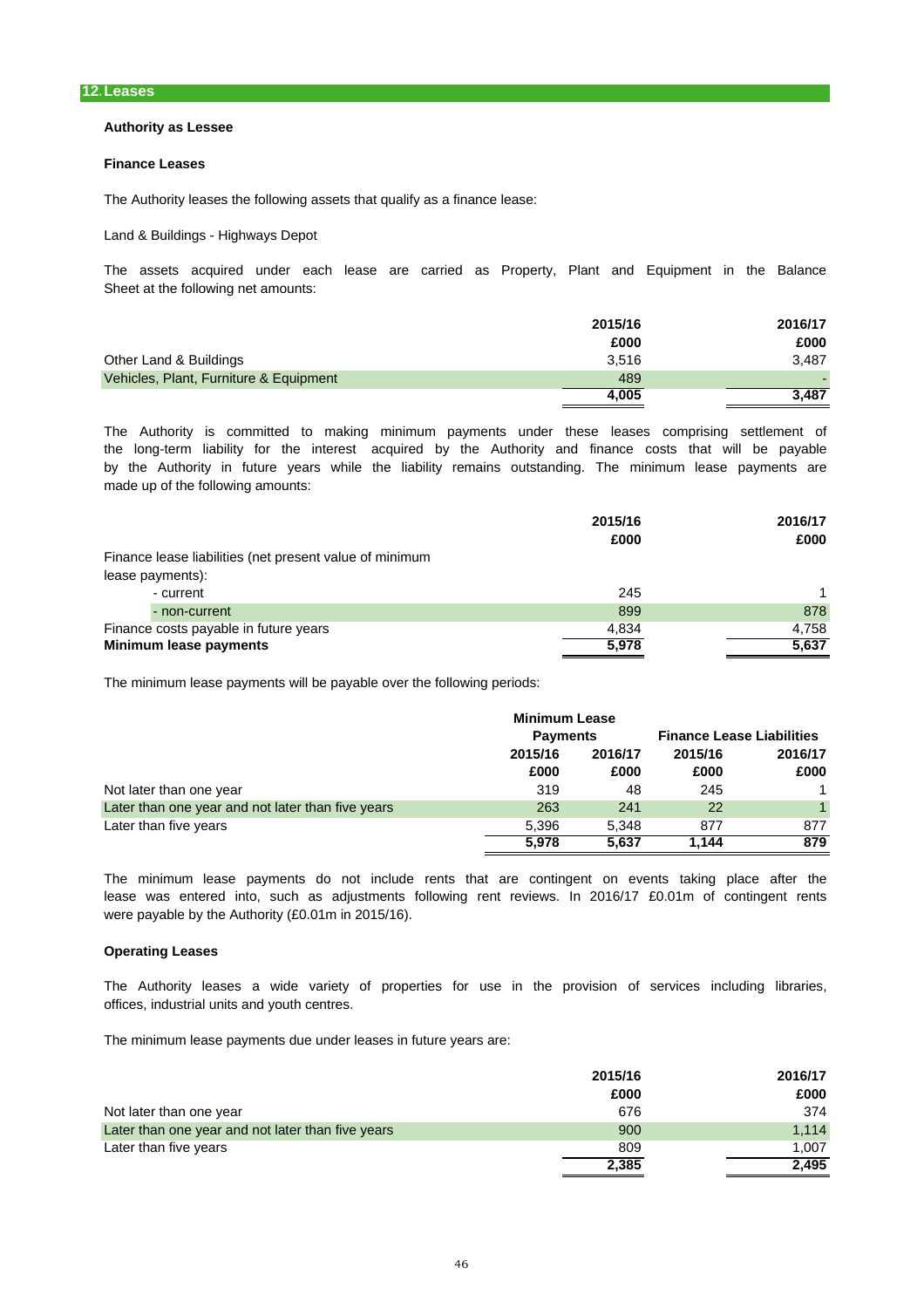relation to these leases was: The expenditure charged in the Comprehensive Income and Expenditure Statement during the year in

|                        | 2015/16 | 2016/17 |
|------------------------|---------|---------|
|                        | £000    | £000    |
| Minimum lease payments | 826     | 562     |
| Contingent rents       | 45      | 36      |
|                        | 871     | 598     |

### **Authority as Lessor**

#### **Finance Leases**

to Academy status. The Authority leases school land and buildings to Academy schools for 125 year terms on peppercorn rentals. As per accounting policy, related assets are derecognised from the Authority's balance sheet upon transfer

#### **Operating Leases**

The Authority leases out property and equipment under operating leases for the following purposes:

- community centres for the provision of community services, such as sports facilities, tourism services and
- businesses. for economic development purposes to provide suitable affordable accommodation for local

The minimum lease payments receivable under leases in future years are:

|                                                   | 2015/16 | 2016/17 |
|---------------------------------------------------|---------|---------|
|                                                   | £000    | £000    |
| Not later than one year                           | 883     | 865     |
| Later than one year and not later than five years | 1.311   | 1.574   |
| Later than five years                             | 1.661   | 1.528   |
|                                                   | 3,855   | 3.967   |

£0.1 million contingent rents were receivable by the Authority (£0.1 million in 2015/16). The minimum lease payments receivable do not include rents that are contingent on events taking place after the lease was entered into, such as adjustments following rent reviews. In 2016/17

# **13.Private Finance Initiative (PFI)**

#### **East Leake Schools**

contract finishes on 31 July 2027 when the buildings transfer back to the Authority. The Authority has a contract with East Leake Schools Limited for the provision of secondary and primary schools and a community leisure facility in East Leake. Service commenced during 2003/04 and the

land and buildings where the school is under local authority control. The Authority retained the freehold of the land which is valued and included in the Balance Sheet as other

the school is under local authority control. The assets used to provide the schools services are recognised on the Authority's Balance Sheet where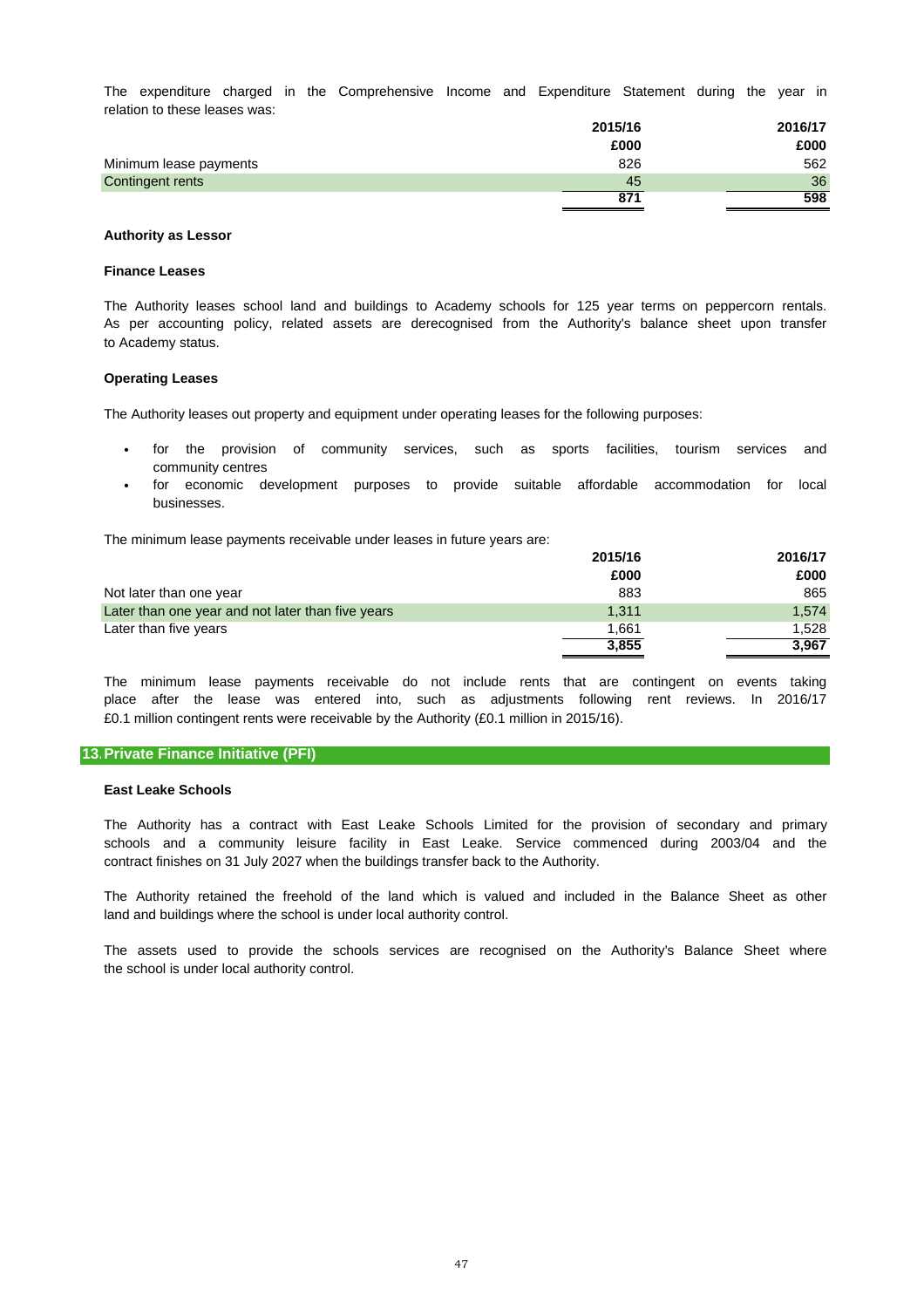an estimate of inflation at 2.5% but excluding any performance or availability deductions, are as follows: be reduced if the contractor fails to meet availability and performance standards in any year but is The Authority makes an agreed payment each year which is increased each year by inflation and can otherwise fixed. Payments remaining to be made under the PFI contract at 31 March 2017 including

|                       | <b>Service</b><br>Charge | Lifecycle<br>Replacement | <b>Finance</b><br>Liability | <b>Interest</b> | <b>Contingent</b><br>Rent | Total  |
|-----------------------|--------------------------|--------------------------|-----------------------------|-----------------|---------------------------|--------|
|                       | £000                     | £000                     | £000                        | £000            | £000                      | £000   |
| Payable within 1 year | 564                      | 231                      | 567                         | 936             | 334                       | 2,632  |
| Within 2-5 years      | 2.312                    | 1.125                    | 2.758                       | 3.114           | 1,486                     | 10,795 |
| Within 6-10 years     | 3.022                    | 1.370                    | 5.372                       | 2.040           | 2.307                     | 14.111 |
| Within 11-15 years    | 208                      | $\overline{a}$           | 545                         | 18              | 198                       | 969    |
|                       | 6.106                    | 2.726                    | 9.242                       | 6.108           | 4.325                     | 28,507 |

#### **Bassetlaw Schools**

to the Authority. The Authority has a contract with Transform Schools (Bassetlaw) Ltd for the provision of five secondary schools, two post-16 centres, one special school and two community leisure centres. These became fully operational during 2007/08 and the contract finishes on 31 July 2032 when the buildings transfer back

An agreement has been entered into between Nottinghamshire County Council and Bassetlaw District Council with regards to the two leisure facilities which form part of the PFI Scheme. A lease has been granted to Bassetlaw District Council for a term of 60 years secured on both the leisure facilities. Consequently these facilities are not included as assets on the Authority's Balance Sheet.

land and buildings where the school is under local authority control. The Authority retained the freehold of the land which is valued and included in the Balance Sheet as other

the school is under local authority control. The assets used to provide the schools services are recognised on the Authority's Balance Sheet where

The Authority makes an agreed payment each year which is increased each year by inflation and can be reduced if the contractor fails to meet availability and performance standards in any year but is of inflation at 2.5% but excluding any performance or availability deductions, are as follows: otherwise fixed. Payments remaining to be made under the PFI contract at 31 March 2017 including an estimate

|                       | <b>Service</b><br>Charge | Lifecycle<br>Replacement | <b>Finance</b><br>Liability | <b>Interest</b> | <b>Contingent</b><br>Rent | Total   |
|-----------------------|--------------------------|--------------------------|-----------------------------|-----------------|---------------------------|---------|
|                       | £000                     | £000                     | £000                        | £000            | £000                      | £000    |
| Payable within 1 year | 5,905                    | 1,527                    | 2,902                       | 8,705           | 224                       | 19,263  |
| Within 2-5 years      | 25,374                   | 5,430                    | 15.444                      | 31.548          | 1.347                     | 79.143  |
| Within 6-10 years     | 36,084                   | 10,690                   | 26,776                      | 29,836          | 649                       | 104,035 |
| Within 11-15 years    | 41.628                   | 12.623                   | 41.176                      | 14.699          | 278                       | 110.404 |
| Within 16-20 years    | 3.542                    | 1,163                    | 4,550                       | 182             | 112                       | 9,549   |
|                       | 112,533                  | 31,433                   | 90,848                      | 84.970          | 2.610                     | 322,394 |

# **Waste Recycling**

Services at the same rates. the commissioning of Materials Recycling Facilities and an Energy Recovery Facility. A PFI credit of £38.3 facility, the Materials Recycling Facility (MRF), became operational in January 2009. The MRF site is subject to a 50 year rental agreement with the Authority, which is then recharged to Veolia Environmental The Authority has received Government support for a Nottinghamshire Waste PFI scheme which involves million has been allocated. The contract was signed on 26 June 2006 with Veolia Environmental Services and the contract ends on 31 March 2033 when the assets transfer to the Authority. The first main new

The Authority retained the freehold of the land which is valued and included in the Balance Sheet.

balance. The assets used to provide the services are recognised on the Authority's Balance Sheet. Movements in their value over the year are included in the analysis of the movement in Property, Plant and Equipment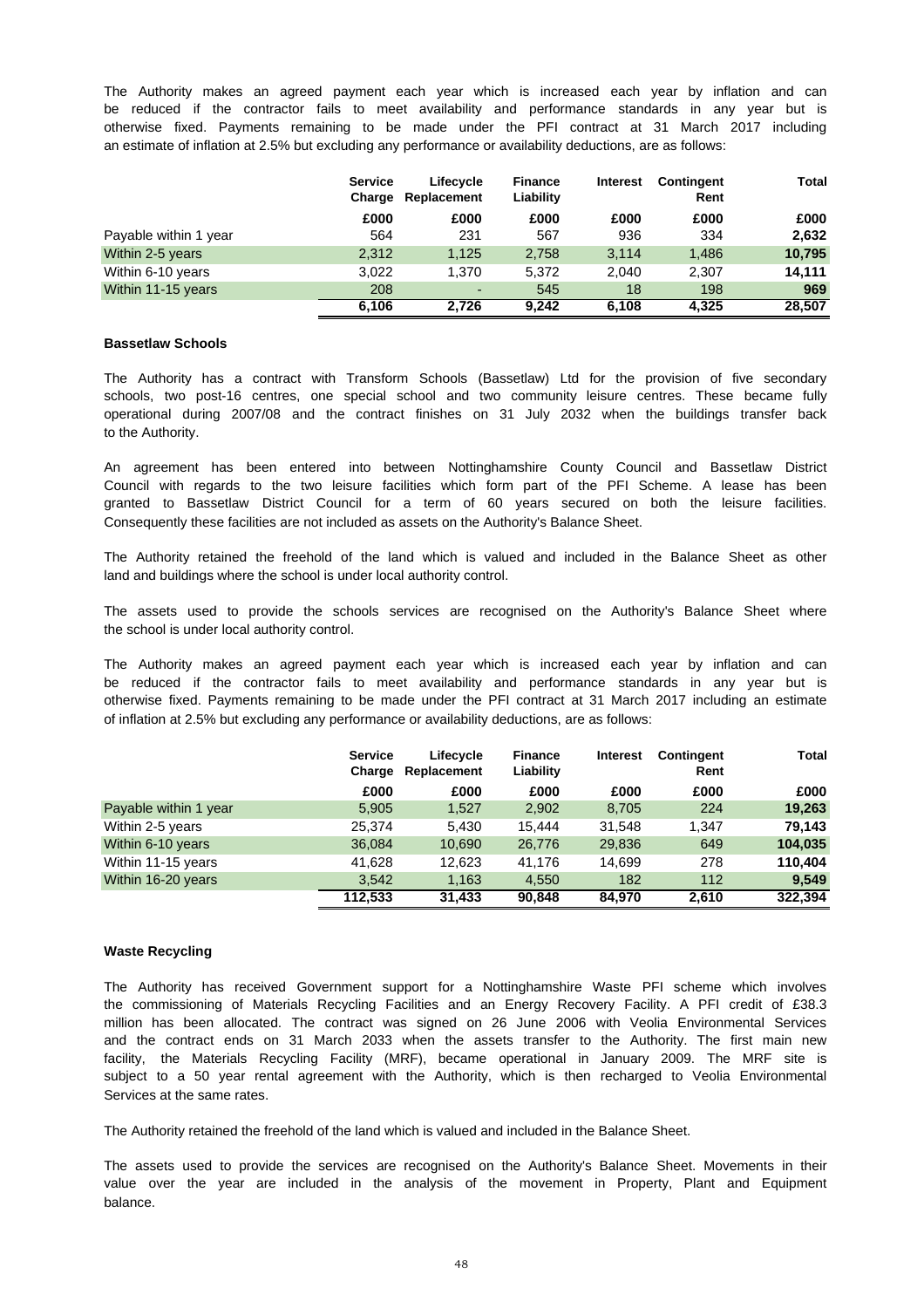is otherwise fixed. Payments remaining to be made under the PFI contract at 31 March 2017 including The Authority makes an agreed payment per tonne of waste which is increased each year by inflation and can be reduced if the contractor fails to meet availability and performance standards in any year but an estimate of inflation at 2.5% but excluding any performance or availability deductions, are as follows:

|                       | <b>Service</b><br>Charge | Lifecycle<br>Replacement | <b>Finance</b><br>Liability | <b>Interest</b> | <b>Contingent</b><br>Rent | Total   |
|-----------------------|--------------------------|--------------------------|-----------------------------|-----------------|---------------------------|---------|
|                       | £000                     | £000                     | £000                        | £000            | £000                      | £000    |
| Payable within 1 year | 17,970                   | 1.707                    | 1,048                       | 2,683           | 1,508                     | 24,916  |
| Within 2-5 years      | 75.694                   | 7.316                    | 4.493                       | 12.626          | 7.450                     | 107,579 |
| Within 6-10 years     | 105.438                  | 6,261                    | 6,643                       | 13,982          | 13.979                    | 146,303 |
| Within 11-15 years    | 119,300                  | 1.245                    | 4.219                       | 8.084           | 21.171                    | 154,019 |
| Within 16-20 years    | 25,675                   | ۰                        | 7.745                       | 489             | 5,055                     | 38,964  |
|                       | 344.077                  | 16.529                   | 24.148                      | 37.864          | 49.163                    | 471.781 |

# **14.Investment Properties**

Income and Expenditure line in the Comprehensive Income and Expenditure Statement. The following items of income and expense have been accounted for in the Financing and Investment

|                                                            | 2015/16 | 2016/17 |
|------------------------------------------------------------|---------|---------|
|                                                            | £000    | £000    |
| Rental income from Investment Property                     | (585)   | (488)   |
| Direct operating expenses arising from Investment Property | 158     | 28      |
| Net (income)/expenditure                                   | (427)   | (460)   |

undertake repairs, maintenance or enhancement. Property or on the Authority's right to the remittance of income and the proceeds of disposal. The Authority has no contractual obligations to purchase, construct or develop Investment Property or to There are no restrictions on the Authority's ability to realise the value inherent in its Investment

specialist Mr I Brearley MRICS who holds a relevant professional qualification and has recent experience. Investment Properties have been valued as at the Balance Sheet date by the Authority's Estate

The following table summarises the movement in the fair value of Investment Properties over the year:

|                                                | 2015/16 | 2016/17 |
|------------------------------------------------|---------|---------|
|                                                | £000    | £000    |
| <b>Balance at start of year</b>                | 13,336  | 18,004  |
| Additions:                                     |         |         |
| Subsequent expenditure                         | -       |         |
| <b>Disposals</b>                               | (610)   |         |
| Net gains/(losses) from fair value adjustments | 3,364   | (1,668) |
| Transfers:                                     |         |         |
| (to)/from PPE                                  | 1,914   | 103     |
|                                                |         |         |
|                                                |         |         |

| <b>Balance at end of year</b> | 18.004 | 16,439 |
|-------------------------------|--------|--------|
|                               |        |        |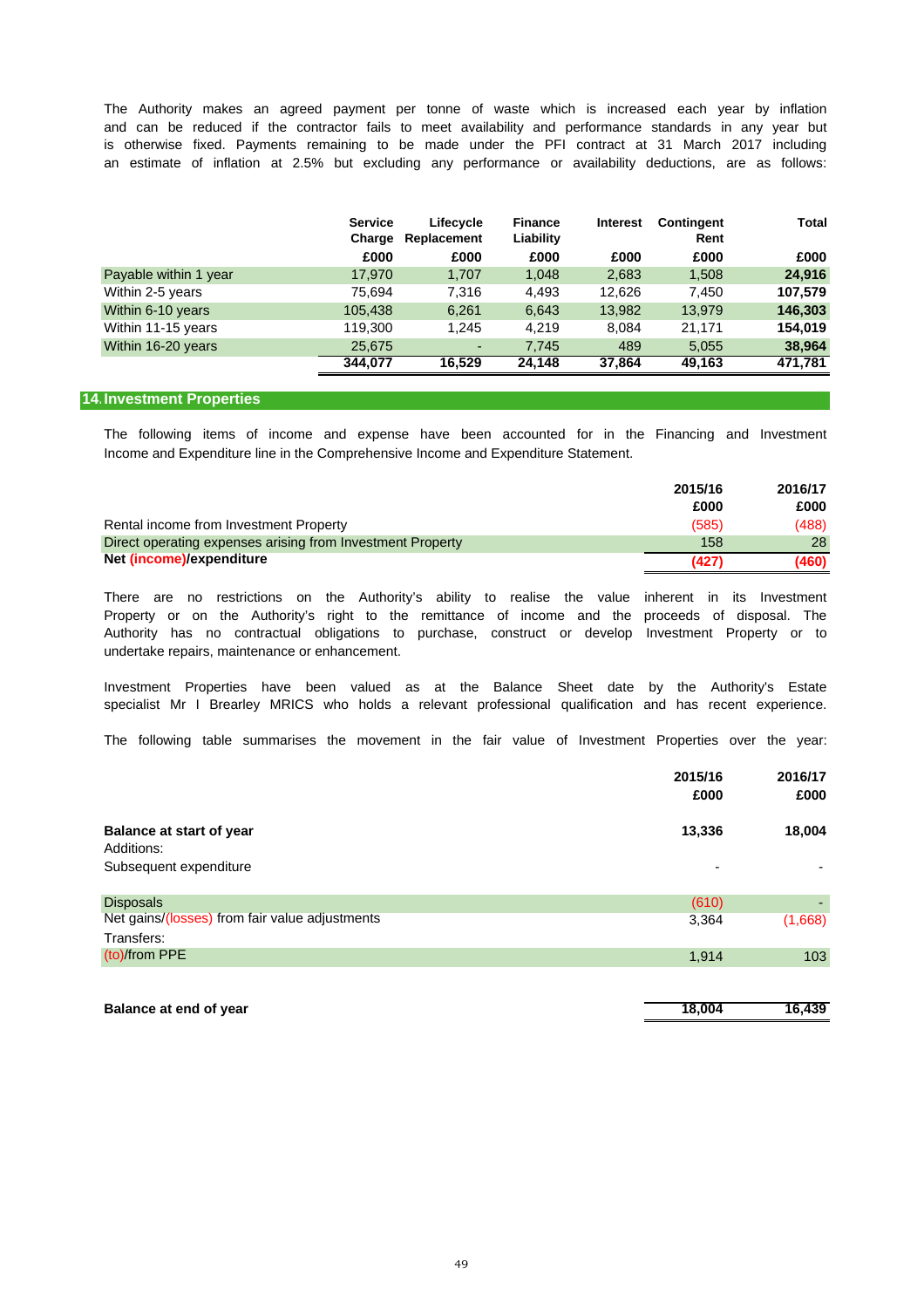# **Fair Value Hierarchy**

The Investment property portfolio has been assessed in reference to the Fair Value Hierarchy as per the requirements of IFRS13 (see Statement of Accounting Policies for further detail).

|                              | Level 1<br>£000          | Level 2<br>£000 | Level 3<br>£000 | <b>Fair Value as at</b><br>31/3/17<br>£000 |
|------------------------------|--------------------------|-----------------|-----------------|--------------------------------------------|
| <b>Investment Properties</b> | $\overline{\phantom{a}}$ | 9,009           | 7,430           | 16,439                                     |
| 2015/16 Comparative Figures  | Level 1<br>£000          | Level 2<br>£000 | Level 3<br>£000 | Fair Value as at<br>31/3/16<br>£000        |
| <b>Investment Properties</b> | ٠                        | 11,182          | 6,822           | 18,004                                     |

# **Transfers between levels of the Fair Value Hierarchy**

There were no transfers of assets between levels 1 and 2 of the hierarchy during the year.

### **Valuation techniques used to determine Fair value**

Significant Observable Inputs - Level 2

that similar properties are actively purchased and sold and the level of observable inputs are significant. The fair value has been derived using the market approach applying current market conditions and recent sales prices and other relevant information for similar assets in the local authority area. Market conditions are such

Significant Unobservable Inputs - Level 3

The fair value has been measured using the investment method, where expected cash flows are discounted to establish the present value of the net income stream. The approach uses existing lease terms and internal data relating to rent growth and occupancy levels to derive a fair value. There is no reasonably available information to indicate that market participants would use different assumptions.

In estimating the fair value of the Authority's investment property portfolio, the highest and best use of the properties is their current use

#### **Reconciliation of Fair Value Measurements within Level 3**

|                                                 | 2016/17 |
|-------------------------------------------------|---------|
|                                                 | £000    |
| <b>Opening Balance</b>                          | 6,822   |
|                                                 |         |
| <b>Transfers into Level 3</b>                   | 43      |
|                                                 |         |
| Transfers out of Level 3                        |         |
|                                                 |         |
| Total gains (or losses) for the period included |         |
| in Surplus or Deficit on Provision of Services  |         |
| resulting from changes in Fair Value            | 565     |
|                                                 |         |
| Additions                                       |         |
| <b>Disposals</b>                                |         |
|                                                 |         |
| <b>Closing Balance</b>                          | 7,430   |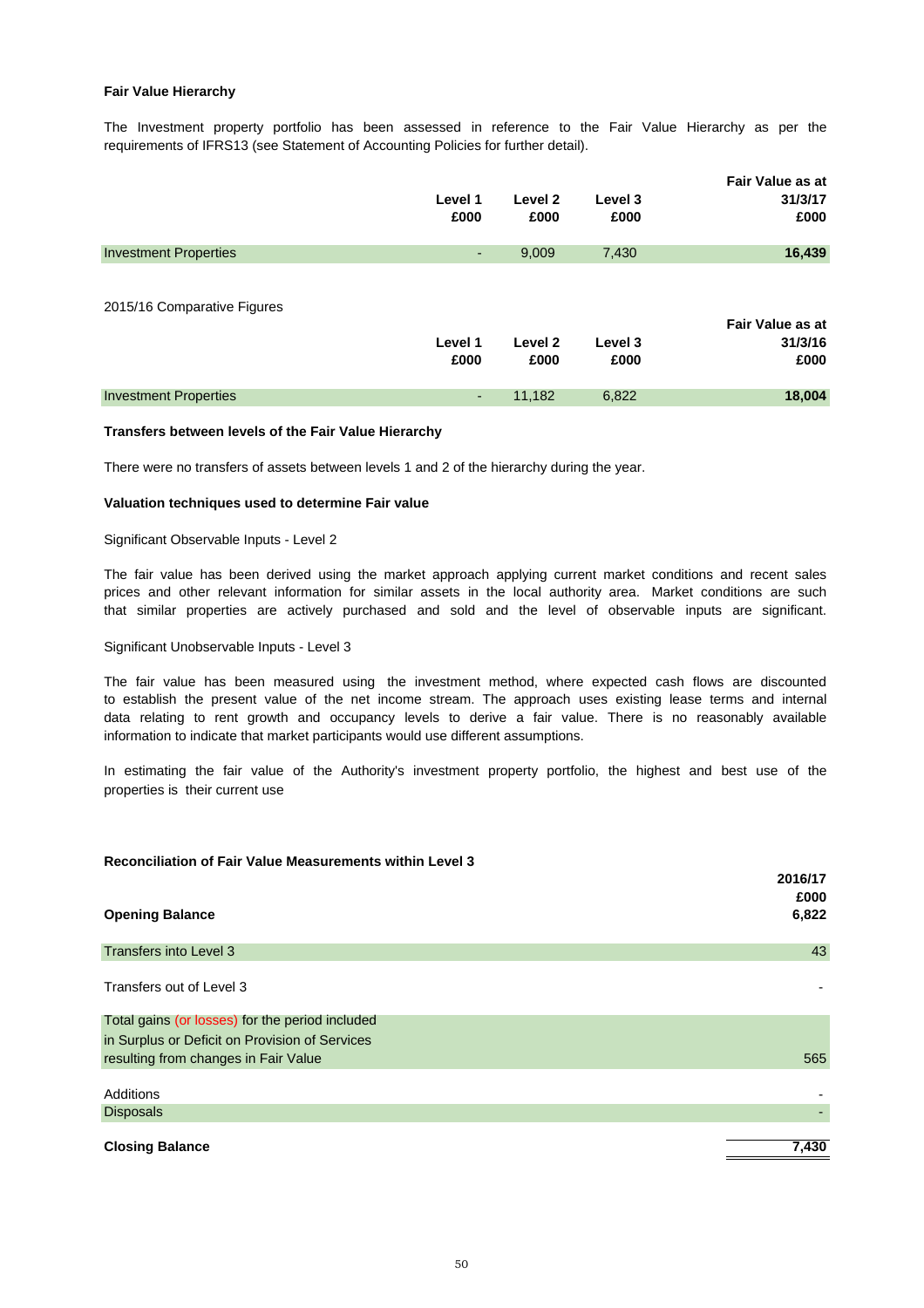and Equipment. The Authority accounts for its software as Intangible Assets, to the extent that the software is not an integral part of a particular IT system and accounted for as part of the hardware item of Property, Plant

are from 3-5 years. All software is given a finite useful life, based on assessment of the period that the software is expected to be of use to the Authority. The useful lives assigned to the major software suites used by the Authority

low and/or values are immaterial. Intangible Assets are held at depreciated historic cost as a proxy for fair value where useful lives are

£2.6 million expensed to revenue in 2016/17 (£3.2 million in 2015/16) was charged to the CIES. The carrying amount of Intangible Assets is amortised on a straight-line basis. The amortisation of

The movement on Intangible Asset balances during the year is as follows:

|                                      | 2015/16          | 2016/17          |
|--------------------------------------|------------------|------------------|
|                                      | <b>Purchased</b> | <b>Purchased</b> |
|                                      | <b>Software</b>  | <b>Software</b>  |
|                                      | <b>Licences</b>  | <b>Licences</b>  |
|                                      | £000             | £000             |
| <b>Balance at start of year</b>      |                  |                  |
| Gross carrying amounts               | 16,595           | 17,620           |
| Accumulated amortisation             | (8,580)          | (10, 301)        |
| Net carrying amount at start of year | 8,015            | 7,319            |
| <b>Purchases</b>                     | 2,668            | 946              |
| Disposals                            | (125)            |                  |
| Amortisation for the period          | (3,239)          | (2, 567)         |
| Net carrying amount at end of year   | 7,319            | 5,698            |
| Comprising                           |                  |                  |
| Gross carrying amounts               | 17,620           | 17,678           |
| Accumulated amortisation             | (10, 301)        | (11,980)         |
|                                      | 7,319            | 5,698            |

Fully amortised assets with a gross value of £0.9 million were disposed of in year.

### **16.Heritage Assets**

Heritage Assets are measured at Open Market Value, or, under certain circumstances, at historic cost and depreciated where appropriate.

|                            | 2015/16<br>£000          | 2016/17<br>£000 |
|----------------------------|--------------------------|-----------------|
| Balance at 1 April         | 481                      | 481             |
| <b>Additions</b>           | -                        |                 |
| <b>Revaluations</b>        | $\overline{\phantom{a}}$ |                 |
| <b>Balance at 31 March</b> | 481                      | 481             |

#### **Further Information on Heritage Assets**

#### **Savile of Rufford Abbey estate records**

by the National Register of Archives in London in the 1940s and 1950s. They were deposited in the These documents relate to estates built up by the family in the West Riding of Yorkshire from the Middle Ages to the 17th century, and subsequently, augmented by the inheritage of the former Rufford Abbey estates in Nottinghamshire in 1626 through the marriage into the Talbot family, earls of Shrewsbury. The records were removed from Rufford Abbey prior to the Second World War and subsequently catalogued Nottinghamshire Archives in 1958, with subsequent additional deposits added in 1960, 1974 and 1982. These were supplemented by smaller acquisitions made in 1982. The collection consists of 394 boxes of documents.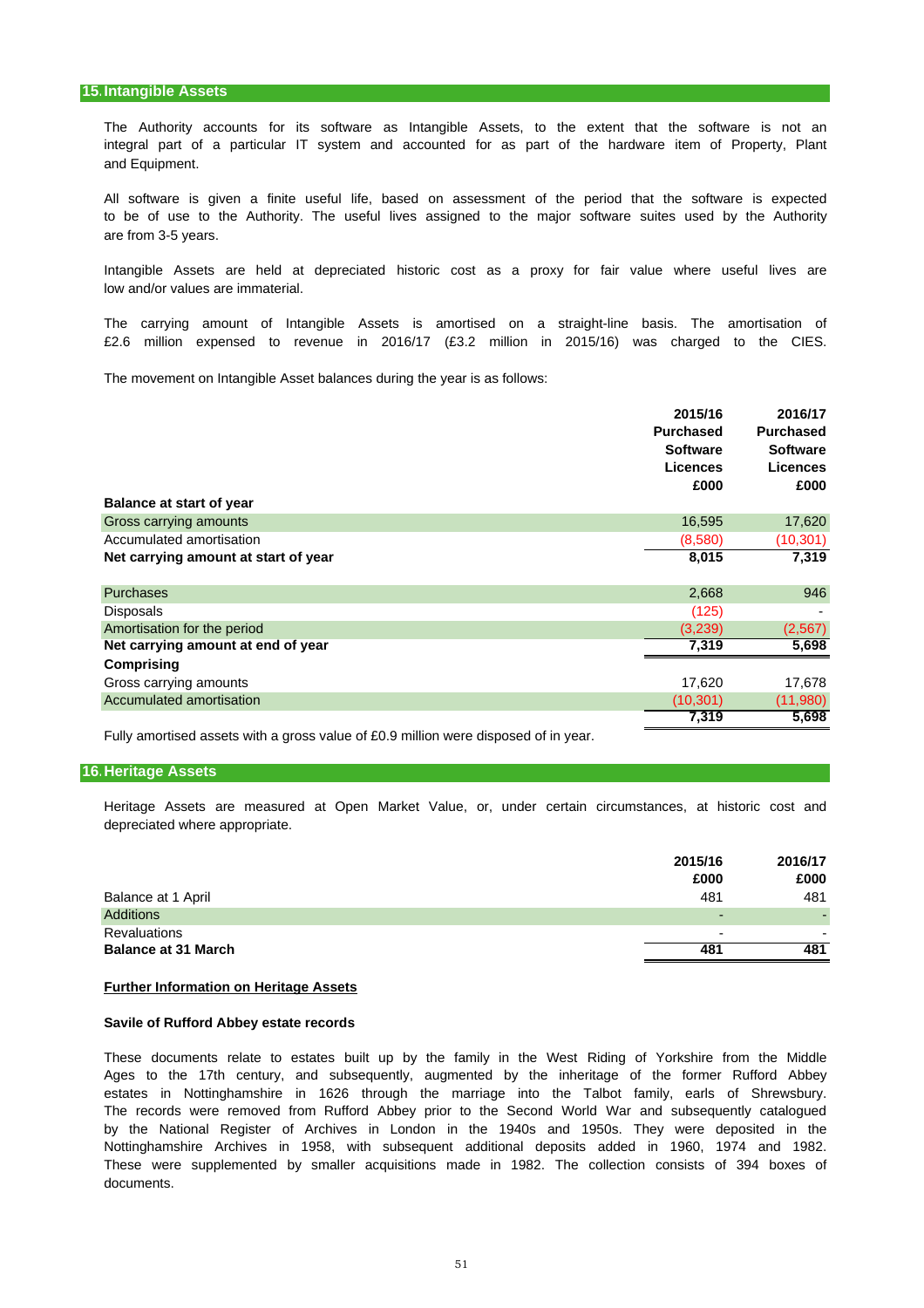# **Architectural drawings of Rufford and elsewhere by James Gibbs, 17th-18th centuries**

The collection consists of 35 documents: 22 architectural drawings of Rufford Abbey, Ollerton Hall and Ollerton Church, with one drawing possibly of Osberton Hall, together with 17th and 18th century news cuttings reporting on Rufford Abbey and the Savile family, prints of Mr Henry Savile, Sir Henry Savile and Rufford landscapes.

The drawings were passed down to the present Lord Savile by descent. They were purchased at Sotherby's the National Libraries. and Archives Council (now Arts Council)/ Victoria and Albert Museum Purchase Grant Fund and the friends of auction by Nottinghamshire Archives in July 2010, with the assistance of then Museums Libraries and Archives Council

# **Ceremonial Regalia and Art Collection**

The ceremonial regalia and art collection includes ceremonial items, paintings (both oil and watercolour), sketches, sculptures, glass and silverware acquired over a number of years. The majority of the collection is on display at County Hall with the remainder held in secure storage.

#### **17.Assets Held for Sale**

|                                          |         | <b>Current Assets</b> |  |
|------------------------------------------|---------|-----------------------|--|
|                                          | 2015/16 | 2016/17               |  |
|                                          | £000    | £000                  |  |
| <b>Balance at start of year</b>          | 5,115   | 1,523                 |  |
| Assets newly qualified as Held for Sale: |         |                       |  |
| Property, Plant and Equipment            | 1,750   | 1,523                 |  |
| <b>Revaluation losses</b>                | (443)   | (743)                 |  |
| <b>Revaluation gains</b>                 | 80      |                       |  |
| <b>Declassified</b>                      |         |                       |  |
| Property, Plant and Equipment            | (170)   | (250)                 |  |
| Assets sold                              | (4,810) | (948)                 |  |
| <b>Other Movements</b>                   |         |                       |  |
| Balance at end of year                   | 1,523   | 1,105                 |  |

There are no non-current assets held for sale.

# **18.Capital Expenditure and Financing**

|                                                                    |             | 2015/16   | 2016/17   |
|--------------------------------------------------------------------|-------------|-----------|-----------|
|                                                                    | <b>Note</b> | £000      | £000      |
| <b>Opening Capital Financing Requirement (CFR)</b>                 |             | 717,275   | 715,308   |
| <b>Capital Investment</b>                                          |             |           |           |
| Property, Plant and Equipment                                      | 10          | 68,256    | 66,411    |
| Intangible Assets                                                  | 15          | 2,668     | 946       |
| Amounts treated as revenue expenditure in accordance with the      |             |           |           |
| Code but which are classified as capital expenditure under statute |             | 13,612    | 11,100    |
| Additions/Reductions to PFI finance liability                      |             | 4,424     | 4,734     |
| Other adjustments                                                  |             |           | 184       |
|                                                                    |             |           |           |
| <b>Sources of finance</b>                                          |             |           |           |
| Capital receipts                                                   |             | (7,683)   | (4, 349)  |
| Government grants and other contributions                          |             | (52, 843) | (62, 575) |
| Sums set aside from revenue (inc. MRP)                             |             | (25, 198) | (10, 017) |
| Repayment of PFI finance liability                                 |             | (4,979)   | (5, 442)  |
| Repayment of finance lease liability                               |             | (224)     | (61)      |
|                                                                    |             |           |           |
| <b>Closing Capital Financing Requirement (CFR)</b>                 |             | 715,308   | 716,239   |
|                                                                    |             |           |           |
| <b>Movement in year</b>                                            |             |           |           |
| Change in underlying need to borrow (unsupported                   |             |           |           |
| by Government financial assistance)                                |             | (1,967)   | 931       |
|                                                                    |             | (1.967)   | 931       |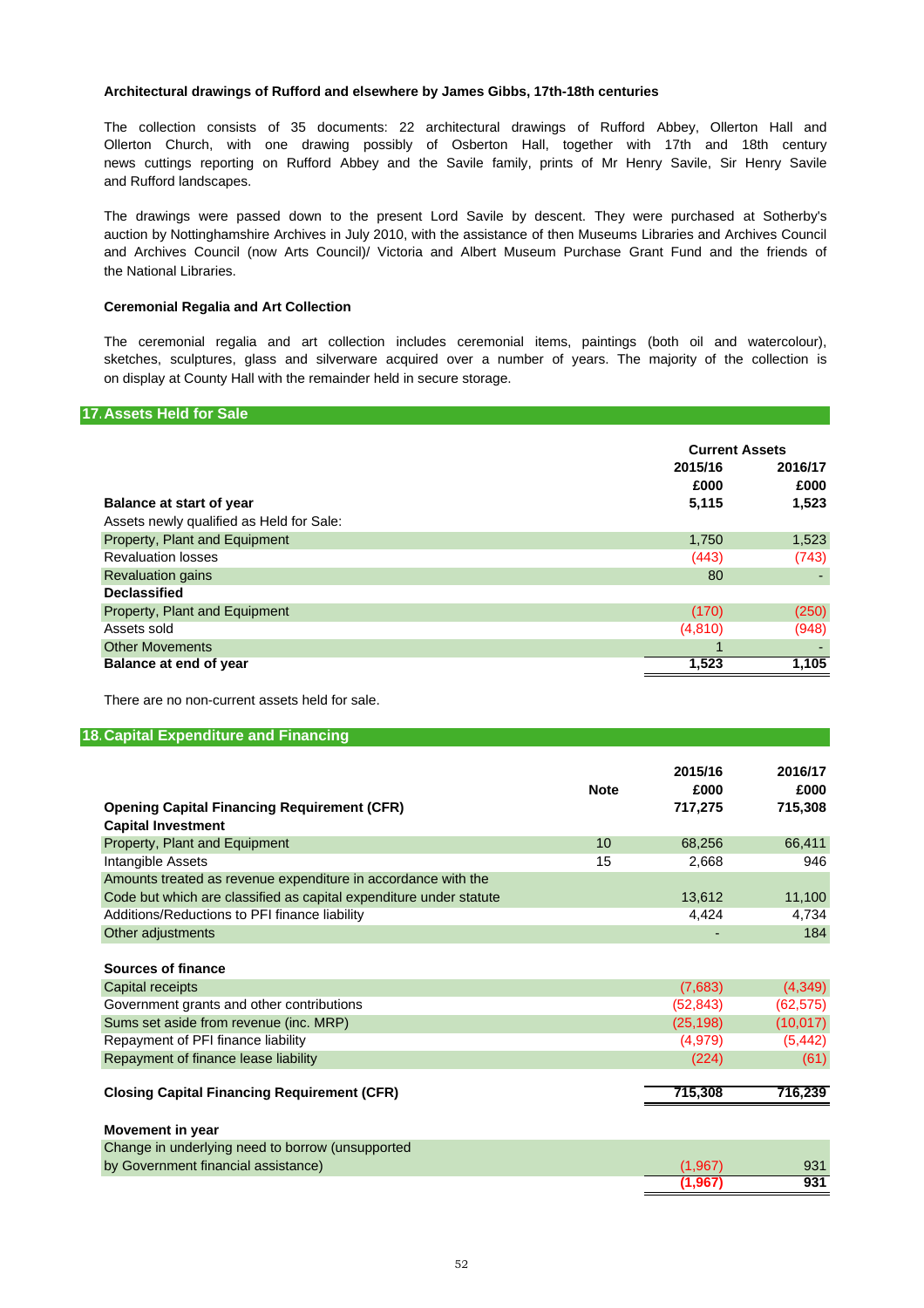which a legal contract had been entered into by 31 March 2017 are: The estimated commitments for capital expenditure in future years for schemes that had started and for

|                                                | £000   |
|------------------------------------------------|--------|
| 2017/18                                        | 33,460 |
| 2018/19                                        | 2,406  |
| 2019/20                                        | 1,176  |
| 2020/21                                        | 1,083  |
|                                                | 38,125 |
| The committed projects for 2017/18 are:        |        |
|                                                | £000   |
| <b>School Projects</b>                         | 20,739 |
| <b>Country Parks</b>                           | 4,190  |
| Better Broadband for Nottinghamshire           | 3,097  |
| Economic Development Capital Programme         | 1,459  |
| <b>Hucknall Town Centre Improvement Scheme</b> | 1,267  |
| Microsoft Enterprise Agreement                 | 1,000  |
| Other                                          | 1,708  |
|                                                | 33,460 |

# **19.Inventories**

|                          | <b>Raw Materials</b> |                          | <b>Finished Goods</b> |                 | <b>Totals</b>   |                 |
|--------------------------|----------------------|--------------------------|-----------------------|-----------------|-----------------|-----------------|
|                          | 2015/16<br>£000      | 2016/17<br>£000          | 2015/16<br>£000       | 2016/17<br>£000 | 2015/16<br>£000 | 2016/17<br>£000 |
| <b>Opening Balance</b>   | 1.827                | 1,699                    | 1,052                 | 1.041           | 2,879           | 2,740           |
| Purchases                | 13,497               | 8.174                    | 7,580                 | 6,303           | 21,077          | 14,477          |
| Expended                 | (13,313)             | (8,863)                  | (7,589)               | (6,396)         | (20, 902)       | (15,259)        |
| <b>Written Off</b>       | (312)                | $\overline{\phantom{0}}$ | (2)                   | (3)             | (314)           | (3)             |
| Transfer to new provider | ٠                    | (293)                    | ٠                     | (91)            | ۰               | (384)           |
| <b>Closing Balance</b>   | 1.699                | 717                      | 1.041                 | 854             | 2.740           | 1,571           |

# **20.Debtors and Long Term Debtors**

| Debtors less than one year            | 2015/16<br>£000 | 2016/17<br>£000 |
|---------------------------------------|-----------------|-----------------|
| Central government bodies             | 14,951          | 7,076           |
| Other local authorities               | 25,025          | 20,486          |
| <b>NHS</b> bodies                     | 6,704           | 3,456           |
| Public corporations and trading funds | 156             | 49              |
| Other entities and individuals        | 21,803          | 22,360          |
|                                       | 68,639          | 53,427          |
| Less bad debt provision               | (5,976)         | (6, 246)        |
| Total                                 | 62,663          | 47,181          |
|                                       |                 |                 |
| Long term debtors                     | 2015/16         | 2016/17         |
|                                       | £000            | £000            |
| Adult care property debt              | 699             | 479             |
| Other                                 | 30              | 32              |
| <b>Total</b>                          | 729             | 511             |
|                                       |                 |                 |
| Analysis of bad debt provision        | 2015/16         | 2016/17         |
|                                       | £000            | £000            |
| Opening bad debt provision            | 5,639           | 5,976           |
| Amounts paid                          | (2, 107)        | (2, 317)        |
| Amounts written off                   | (360)           | (436)           |
| Provisions adjustment                 | 2,804           | 3,023           |
| <b>Closing bad debt provision</b>     | 5,976           | 6,246           |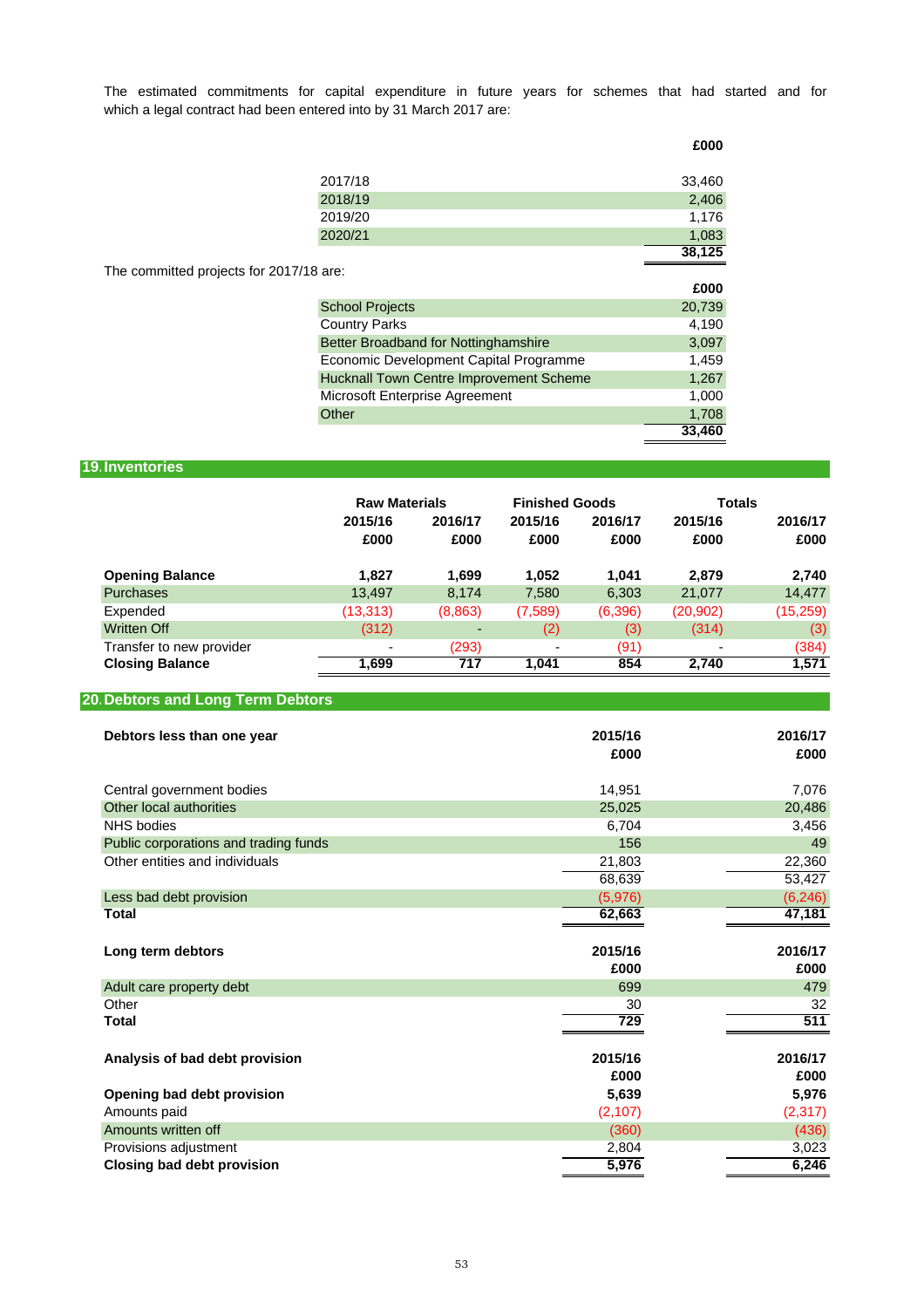#### **Teachers**

In addition the Authority is responsible for all pension payments relating to added years it has awarded together with the related inflation increases. In 2016/17, this was £5.7 million (£5.1 million in 2015/16), 2015/16) in respect of teachers' pension costs, which represents 16.48% of teachers' pensionable pay. In 2016/17, the Authority paid £17.7 million to the Teacher's Pension Agency (£17.8 million in representing 5.35% of pensionable pay (4.16% in 2015/16). The Authority is allowed to enhance lump sum retirement payments to teachers, in 2016/17 no payments were made (nil in 2015/16).

#### **Other Employees**

During 2016/17, the net cost of pensions and other benefits amounted to £39.1million (£40.5 million in 2015/16), which represented 20.00% of pensionable pay (19.55% in 2015/16).

1 April 2014. The report indicated rates that will provide the cost for 100% of pension funding in accordance The Actuarial report upon which 2016/17 accounts are based is for a 3 year period commencing with IAS19.

This is a combined rate of 13.2% and a value to be contributed:

| <b>Additional contribution</b> |  |
|--------------------------------|--|
| £000                           |  |
| 12.638                         |  |
| 12.979                         |  |
| 13.330                         |  |
|                                |  |

the pension fund of early retirements. The Authority is responsible for all pension payments relating to historical, discretionary added 1.3% of pensionable pay (1.2% in 2015/16). The Authority also paid £1.2 million into the Pension Fund in 2016/17 (£1.4 million for 2015/16) to fund the non-discretionary additional strain on years benefits it has awarded, together with the related inflation increases. In 2016/17 these amounted to £2.4 million (£2.5 million in 2015/16), representing

This amount will be charged to the 3 years 2017/18 to 2019/20 as set out below. The Actuarial report upon which 2017/18 accounts are to be based is for a 3 year period commencing 1 April 2017. The report indicated rates that will provide the cost for 100% of pension funding in accordance with IAS 19. The Authority has taken advantage of the ability to pay the additional contribution up front as a lump sum of £39.2m to generate a cash saving of £2.1m. This will be offset by the cost of borrowing to fund the payment.

This is a combined rate of 15.4% and a value to be contributed:

|         | <b>Additional contribution</b> |  |
|---------|--------------------------------|--|
|         | £000                           |  |
| 2017/18 | 13.069                         |  |
| 2018/19 | 13.069                         |  |
| 2019/20 | 13.069                         |  |

#### **22.Pensions – IAS19**

The IAS19 position as at 31 March 2017 was a net liability as set out in the table below :

|                                          | 2015/16<br>£000 | 2016/17<br>£000 |
|------------------------------------------|-----------------|-----------------|
| Local Government Pension Scheme          | (839, 725)      | (1, 136, 995)   |
| Teachers Unfunded Defined Benefit Scheme | (94.814)        | (111.060)       |
| <b>Total Net Liability</b>               | (934, 539)      | (1, 248, 055)   |

Assets have been valued using the market value at 31 December 2016 increased by market index returns for the last three months of the accounting period. Liabilities have been valued using the projected unit method which assesses the future liabilities of the fund discounted to their present value. This work was undertaken by Barnett Waddingham LLP, an independent firm of actuaries, based upon the estimated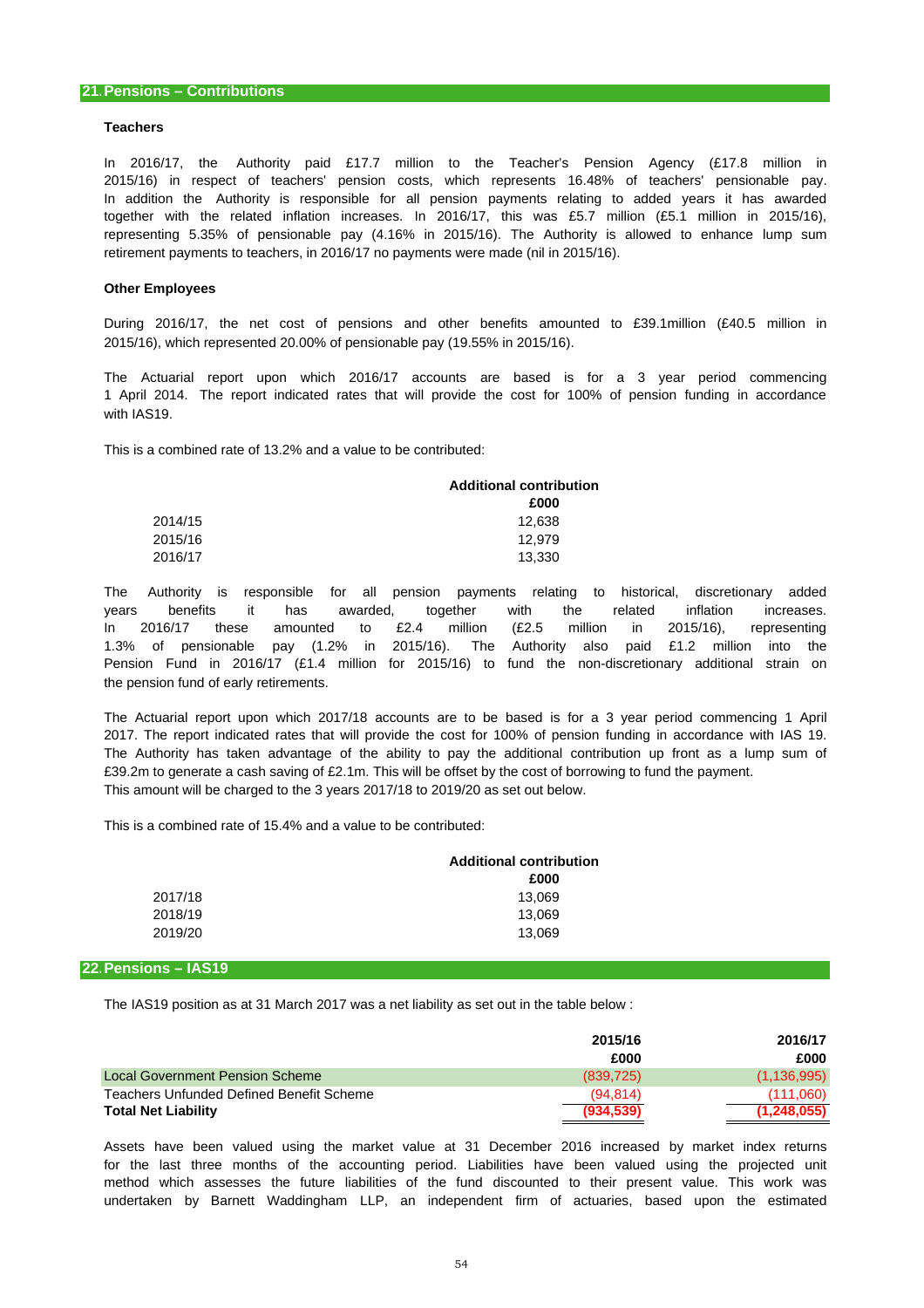are not considered materially different from the estimates provided. position at 31 March 2017 provided by the Authority during March 2017. The actual figures for 2016/17

### **Local Government Pension Scheme**

Statement during the year: of retirement benefits is reversed out in the Movement in Reserves Statement. The following transactions The Authority recognises the cost of retirement benefits in the Net Cost of Services when they are earned Authority is required to make against Council Tax is based on the cash payable in the year, so the real cost have been made in the Comprehensive Income and Expenditure Statement and Movement in Reserves by employees, rather than when the benefits are eventually paid as pensions. However, the charge the

|                                                                                                                                                           | 2015/16<br>£000 | 2016/17<br>£000 |
|-----------------------------------------------------------------------------------------------------------------------------------------------------------|-----------------|-----------------|
| <b>Comprehensive Income and Expenditure Statement</b>                                                                                                     |                 |                 |
| <b>Cost of Services</b>                                                                                                                                   |                 |                 |
| - Current service cost                                                                                                                                    | (61, 615)       | (51, 073)       |
| - Past service cost (including curtailments)                                                                                                              | (2,068)         | (2,020)         |
| - Liabilities (assumed) / extinguished on settlements                                                                                                     | 6,564           | 58,080          |
| - Settlement Prices received / (paid)                                                                                                                     | (2,536)         | (35, 597)       |
| <b>Other Operating Expenditure</b>                                                                                                                        |                 |                 |
| - Administration Expenses                                                                                                                                 | (31)            | (510)           |
| Financing and Investment Income and Expenditure<br>- Net interest on the defined (liability) / asset                                                      | (31, 781)       | (28, 895)       |
| Net Charge to the Comprehensive Income<br>and Expenditure Statement                                                                                       | (91, 467)       | (60, 015)       |
| <b>Movement in Reserves</b><br>- Reversal of net charges made for retirement<br>benefits in accordance with IAS19                                         | 91,467          | 60,015          |
| Actual amount charged against the General                                                                                                                 |                 |                 |
| Fund Balance for pensions in the year:<br>- Employers contributions payable to the Pension Fund and<br>retirement benefits payable directly to pensioners | 44.889          | 42.694          |

Expenditure. In addition to the recognised gains and losses included in the Comprehensive Income and Expenditure Statement, the following actuarial gains/losses were included within Other Comprehensive Income and

|                            | 2015/16 | 2016/17    |
|----------------------------|---------|------------|
|                            | £000    | £000       |
| Actuarial gains / (losses) | 194.552 | (279, 249) |

# **Assets and liabilities in relation to retirement benefits**

Reconciliation of present value of the scheme liabilities:

|                                                      | 2015/16    | 2016/17   |
|------------------------------------------------------|------------|-----------|
|                                                      | £000       | £000      |
| At 1 April                                           | 2,445,606  | 2,275,706 |
| Current service cost                                 | 61,615     | 51,073    |
| Interest cost                                        | 79,703     | 79,286    |
| <b>Change in Financial Assumptions</b>               | (253, 816) | 588,715   |
| Change in Demographic Assumptions                    |            | 16,136    |
| Experience loss/(gain) on Defined Benefit Obligation | 1,079      | (63, 979) |
| Past service costs/(gain)                            | 2,068      | 2,020     |
| Liabilities extinguished on settlements              | (6, 564)   | (58,080)  |
| Benefits paid                                        | (64, 751)  | (69, 202) |
| Contributions by scheme participants                 | 13.064     | 12,029    |
| Unfunded pension payments                            | (2,298)    | (2,217)   |
| at 31 March                                          | 2,275,706  | 2,831,487 |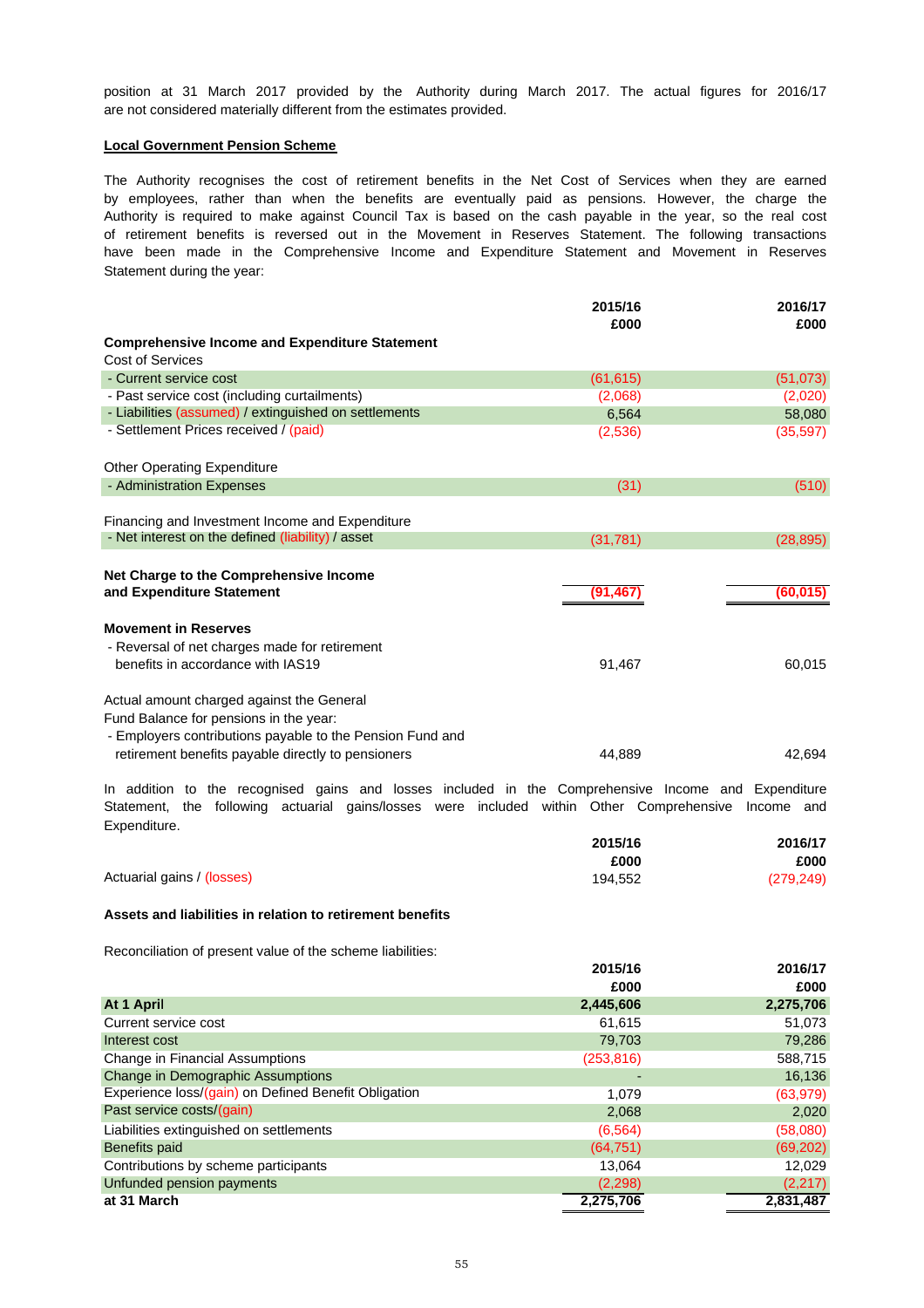Reconciliation of fair value of the scheme assets:

|                                      | 2015/16    | 2016/17       |
|--------------------------------------|------------|---------------|
|                                      | £000       | £000          |
| At 1 April                           | 1,458,606  | 1,435,981     |
| Interest on assets                   | 47,922     | 50,391        |
| Return on assets less interest       | (59, 336)  | 271,938       |
| Other actuarial gains/(losses)       |            | (11, 466)     |
| Administration expenses              | (31)       | (510)         |
| <b>Employer contributions</b>        | 44,190     | 41,994        |
| Contributions by scheme participants | 13,064     | 12,029        |
| <b>Estimated benefits paid</b>       | (67, 049)  | (71, 419)     |
| Settlement prices received/(paid)    | (2,536)    | (35, 597)     |
| Other Movements*                     | 1,151      | 1,151         |
| At 31 March                          | 1,435,981  | 1,694,492     |
|                                      |            |               |
| <b>Opening Net Position</b>          | (987,000)  | (839, 725)    |
| <b>Closing Net Position</b>          | (839, 725) | (1, 136, 995) |

\*Contribution from Nottinghamshire Probation Trust for former employees of the Authority.

is then assumed to be a margin above gilts yields. each asset class as at the beginning of the period (i.e. as at 1 April 2016 for the year to 31 March 2017). The returns on gilts and other bonds are assumed to be gilts yields and corporate bond yields (with an The expected return on scheme assets is based on the long-term future expected investment return for adjustment to reflect default risk) respectively at the relevant date. The return on equities and property

#### **Scheme History**

|                                         | 2012/13   | 2013/14   | 2014/15   | 2015/16   | 2016/17    |
|-----------------------------------------|-----------|-----------|-----------|-----------|------------|
|                                         | £m        | £m        | £m        | £m        | £m         |
| Present value of liabilities            | (2,023.3) | (2,050.6) | (2.445.6) | (2,275.7) | (2,831.5)  |
| Fair value of scheme assets             | 1.229.9   | 1.325.8   | 1.458.6   | 1.436.0   | 1.694.5    |
| Surplus/(deficit) in the scheme         | (793.4)   | (724.8)   | (987.0)   | (839.7)   | (1, 137.0) |
| <b>Cumulative actuarial gain (loss)</b> | (397.6)   | (286.4)   | (514.3)   | (319.7)   | (598.9)    |

revaluation effective 1 April 2017 showed that the Authority's contributions to the fund would be which takes account of existing liabilities and likely investment returns and sets out an approach to that required by IAS19 and is expected to be less prone to significant changes in fund value as a result significant impact upon reserves or revenue funding requirements in the short term. The triennial of short-term fluctuations in market values. The Authority does not expect the deficit shown to have a meeting 100% of liabilities over a period of time. This takes a longer-term view of the fund position than three years the Authority reviews its contributions to the fund based upon a detailed actuarial exercise IAS19 requires the Authority to determine the surplus or deficit of its Pension Fund on an annual basis. or deficit on the fund which might be expected to show a smoother trend over the longer term. Every 15.4% of pensionable pay in each of the next three financial years, and an additional value of: In the short-term, changes in the value of investments can lead to a significant variation to the surplus

|         | £000   |
|---------|--------|
| 2017-18 | 13.069 |
| 2018-19 | 13.069 |
| 2019-20 | 13,069 |

The above amounts have been paid as an agreed up front payment of £39.2m as permitted by the Actuary.

in the year to 31 March 2017 is £43.3 million. The total contributions expected to be made to the Local Government Pension Scheme by the Authority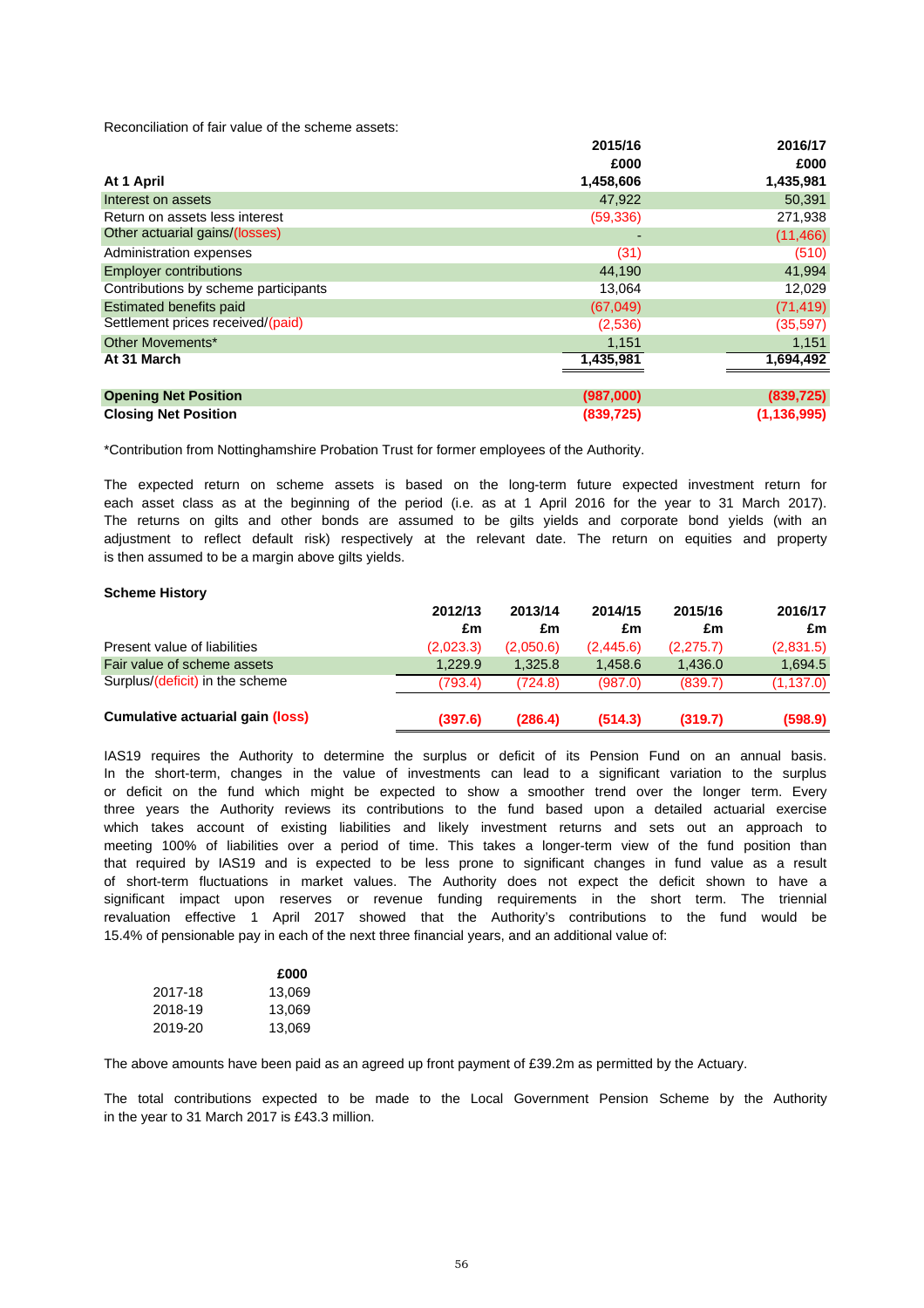The actuarial assumptions used to calculate the position in accordance with IAS19 were as follows:

|               |                              |                                         | 31 March 2016 | 31 March 2017 |
|---------------|------------------------------|-----------------------------------------|---------------|---------------|
|               |                              | Rate of inflation - RPI Increases       | 3.2%          | $3.6\%$       |
|               |                              | Rate of inflation - CPI Increases       | 2.3%          | 2.7%          |
|               | Rate of increase in salaries |                                         | 4.1%          | 4.2%          |
|               | Rate of increase in pensions |                                         | 2.3%          | 2.7%          |
| Discount rate |                              |                                         | 3.6%          | 2.7%          |
|               | Mortality assumptions:       |                                         |               |               |
|               |                              | Longevity at 65 for current pensioners: |               |               |
|               | <b>Men</b>                   | (years)                                 | 22.1          | 22.5          |
|               | Women                        | (years)                                 | 25.3          | 25.5          |
|               |                              | Longevity at 65 for future pensioners:  |               |               |
|               | <b>Men</b>                   | (years)                                 | 24.4          | 24.7          |
|               | Women                        | (years)                                 | 27.7          | 27.8          |
|               | Expected return on assets    |                                         | $(1.0\%)$     | 23.0%         |
|               |                              | Proportion of employees opting to take  |               |               |
|               |                              | an increased lump sum/reduced pension   | 50.0%         | 50.0%         |

The Authority's estimated asset allocation, which is 35% of the whole fund is as follows:

|                              | 31 March 2016 |                | 31 March 2017 |                |
|------------------------------|---------------|----------------|---------------|----------------|
|                              | £000          | %              | £000          | %              |
| <b>Assets</b>                |               |                |               |                |
| Equities                     | 999,737       | 70             | 1,185,131     | 70             |
| Gilts                        | 44,688        | 3              | 51,801        | 3              |
| <b>Other Bonds</b>           | 98,214        | 7              | 102,232       | 6              |
| Property                     | 181,378       | 12             | 188,401       | 11             |
| Cash                         | 58,223        | $\overline{4}$ | 85,250        | $\overline{5}$ |
| Inflation-linked pooled fund | 40,422        | 3              | 42,301        | 3              |
| Infrastructure               | 13,319        |                | 39,376        | $\overline{2}$ |
|                              |               |                |               |                |
| Total                        | 1,435,981     | 100            | 1,694,492     | 100            |

available on the pension fund website (www.nottspf.org.uk). The Authority publishes a Pension Fund Annual Report which is available upon request. A copy is also

# **Sensitivity analysis**

This table shows the assumption change and the impact upon present value of total obligation and projected Service Cost:

|                                                          | £000      | £000        | £000      |
|----------------------------------------------------------|-----------|-------------|-----------|
| Adjustment to discount rate                              | $+0.1%$   | $0.0\%$     | $(0.1\%)$ |
| Present Value of Total Obligation                        | 2,779,052 | 2,831,487   | 2,884,963 |
| <b>Projected Service Cost</b>                            | 77,282    | 79.172      | 81,110    |
|                                                          |           |             |           |
| Adjustment to long term Salary Increase                  | $+0.1%$   | $0.0\%$     | $(0.1\%)$ |
| Present Value of Total Obligation                        | 2,837,995 | 2,831,487   | 2,825,031 |
| <b>Projected Service Cost</b>                            | 79,172    | 79.172      | 79,172    |
|                                                          |           |             |           |
| Adjustment to pensions Increase and Deferred revaluation | $+0.1%$   | $0.0\%$     | $(0.1\%)$ |
| Present Value of Total Obligation                        | 2,878,403 | 2,831,487   | 2,785,458 |
| <b>Projected Service Cost</b>                            | 81,108    | 79,172      | 77,280    |
|                                                          |           |             |           |
| Adjustment to mortality age rating assumption            | +1 Year   | <b>None</b> | -1 Year   |
| Present Value of Total Obligation                        | 2,938,843 | 2,831,487   | 2,728,176 |
| <b>Projected Service Cost</b>                            | 81,697    | 79,172      | 76.725    |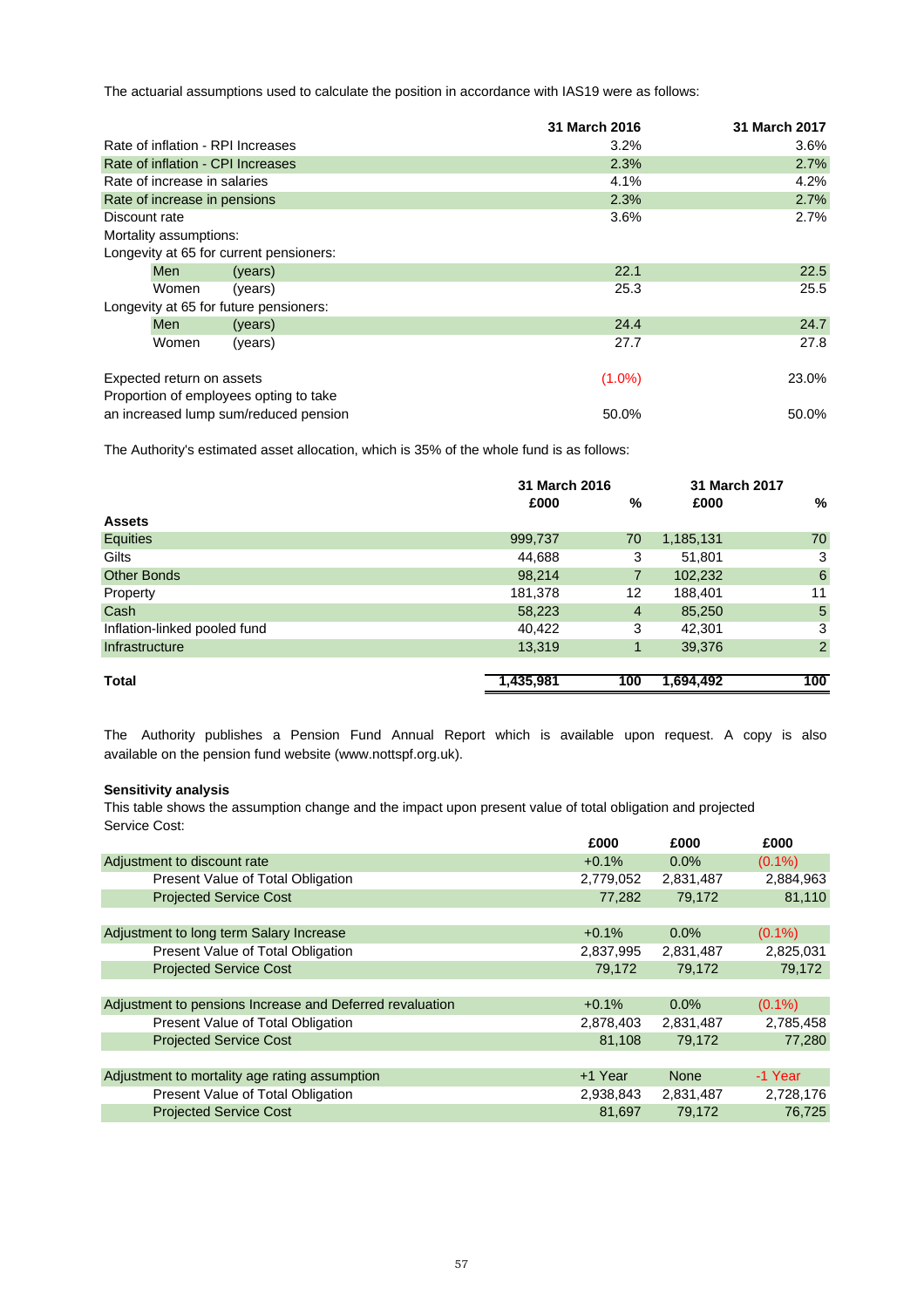# **Teachers**

cost of retirement benefits is reversed out in the Movement in Reserves Statement. Under IAS19, the Teachers added years scheme is classed as an unfunded defined benefit scheme. The employees, rather than when the benefits are eventually paid as pensions. However, the charge the Authority is required to make against Council Tax is based on the cash payable in the year, so the real Authority recognises the cost of retirement benefits in the Net Cost of Services when they are earned by

and Movement in Reserves Statement during the year: The following transactions have been made in the Comprehensive Income and Expenditure Statement

| 2015/16 | 2016/17<br>£000 |
|---------|-----------------|
|         |                 |
|         |                 |
|         |                 |
|         |                 |
|         |                 |
| (2,748) | (2,758)         |
|         |                 |
| (2,748  | (2,758)         |
|         |                 |
| 2015/16 | 2016/17         |
| £000    | £000            |
|         |                 |
| 2,748   | 2,758           |
|         |                 |
|         |                 |
|         |                 |
|         | 5,772           |
|         | £000<br>5,182   |

expenditure. In addition to the recognised gains and losses included in the Comprehensive Income and Expenditure Statement, the following actuarial gains/losses were included within other comprehensive income and

|                            | 2015/16 | 2016/17   |
|----------------------------|---------|-----------|
|                            | £000    | £000      |
| Actuarial gains / (losses) | 3.463   | (19, 260) |

# **Liabilities in relation to retirement benefits**

Reconciliation of present value of the scheme liabilities:

| 2015/16  | 2016/17            |
|----------|--------------------|
| £000     | £000               |
| 100,711  | 94,814             |
| 2,748    | 2,758              |
| (3,463)  | 14,371             |
| -        | (191)              |
| -        | 5,080              |
| (5, 182) | (5, 772)           |
| 94,814   | 111,060            |
|          | 2015/16<br>2016/17 |
|          | 2013/14<br>2014/15 |

|                                 | 2012/13                  | 2013/14                  | 2014/15 | 2015/16 | 2016/17 |
|---------------------------------|--------------------------|--------------------------|---------|---------|---------|
|                                 | £m                       | £m                       | £m      | £m      | £m      |
| Present value of liabilities    | (84.7)                   | (95.1)                   | (100.7) | (94.8)  | (111.1) |
| Fair value of scheme assets     | $\overline{\phantom{0}}$ | $\overline{\phantom{0}}$ |         | -       |         |
| Surplus/(deficit) in the scheme | (84.7)                   | (95.1'                   | (100.7) | (94.8)  |         |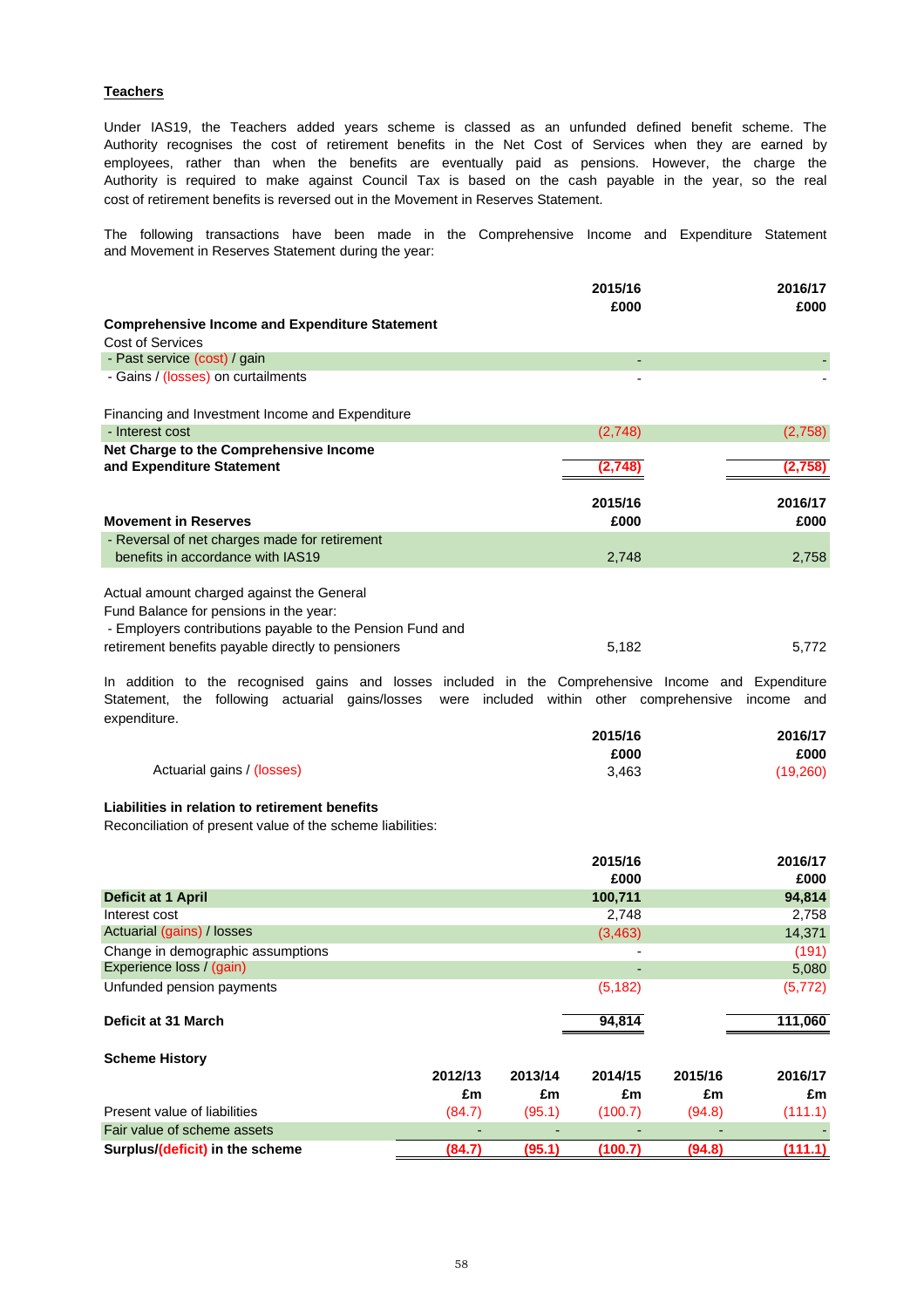The actuarial assumptions used to calculate the position in accordance with IAS19 were as follows:

|                                                                   | 31 March 2016 | 31 March 2017 |
|-------------------------------------------------------------------|---------------|---------------|
| Rate of inflation - RPI Increases                                 | 2.8%          | 3.2%          |
| Rate of inflation - CPI Increases                                 | 1.9%          | 2.3%          |
| Rate of increase in pensions                                      | 1.9%          | 2.3%          |
| <b>Discount rate</b>                                              | 3.0%          | 2.1%          |
| Mortality assumptions:<br>Longevity at 65 for current pensioners: |               |               |
| <b>Men</b><br>(years)                                             | 22.1          | 22.5          |
| (years)<br>Women                                                  | 25.3          | 25.5          |
| Longevity at 65 for future pensioners:                            |               |               |
| Men<br>(years)                                                    | 24.4          | 24.7          |
| Women<br>(years)                                                  | 27.7          | 27.8          |
| 23. Creditors                                                     |               |               |
| Creditors less than one year                                      | 2015/16       | 2016/17       |
|                                                                   | £000          | £000          |
| Central government bodies                                         | 8,916         | 9,976         |
| Other local authorities                                           | 17,374        | 10,077        |
| <b>NHS</b> bodies                                                 | 3,604         | 3,221         |
| Public corporations and trading funds                             | 543           | 19            |
| Other entities and individuals                                    | 67,470        | 80,155        |
| <b>Total</b>                                                      | 97,907        | 103,448       |

# **24.General Provisions**

likely impact is made and a provision is set aside. The provisions made are set out below: Where events have happened, which are likely to result in future costs to the Authority, an estimate of the

| <b>Short Term Provisions</b>             | 2015/16<br>£000 | <b>Movement</b><br>£000 | 2016/17<br>£000 |
|------------------------------------------|-----------------|-------------------------|-----------------|
| General Insurance Claims prior to 1/4/98 | 760             | (110)                   | 650             |
| General Insurance Claims from 1/4/98     | 716             | (63)                    | 653             |
| <b>Corporate Redundancy Provision</b>    | 731             | (222)                   | 509             |
| NDR provision for backdated appeals      | 467             | 115                     | 582             |
| Provisions below £200,000                | 151             | (151)                   |                 |
| Children's' Social Care adaptions        | 35              | (35)                    |                 |
| Total                                    | 2,860           | (466)                   | 2,394           |
| <b>Long Term Provisions</b>              | 2015/16         | <b>Movement</b>         | 2016/17         |
|                                          | £000            | £000                    | £000            |
| General Insurance Claims prior to 1/4/98 | 6,837           | (991)                   | 5,846           |
| General Insurance Claims from 1/4/98     | 6,449           | (562)                   | 5,887           |
| NDR provision for backdated appeals      | 1,866           | 460                     | 2,326           |
| Total                                    | 15,152          | (1,093)                 | 14,059          |
|                                          |                 |                         |                 |

# **25.Contingent Liabilities**

#### **Insurance**

claw-back rate was initially set at 15%. On 16 March 2016, MMI wrote to all scheme creditors and proposed that In 1992, Municipal Mutual Insurance (MMI) ceased to trade and now exists solely to discharge its responsibilities under policies that it had previously issued. These responsibilities relate mainly to legal responsible for the management of MMI's business, affairs and assets. In February 2013 the proposed levy or the board of MMI triggered the previously agreed Scheme of Arrangement and Ernst & Young LLP became liability claims, which will take many years to materialise and finalise. On 13 November 2012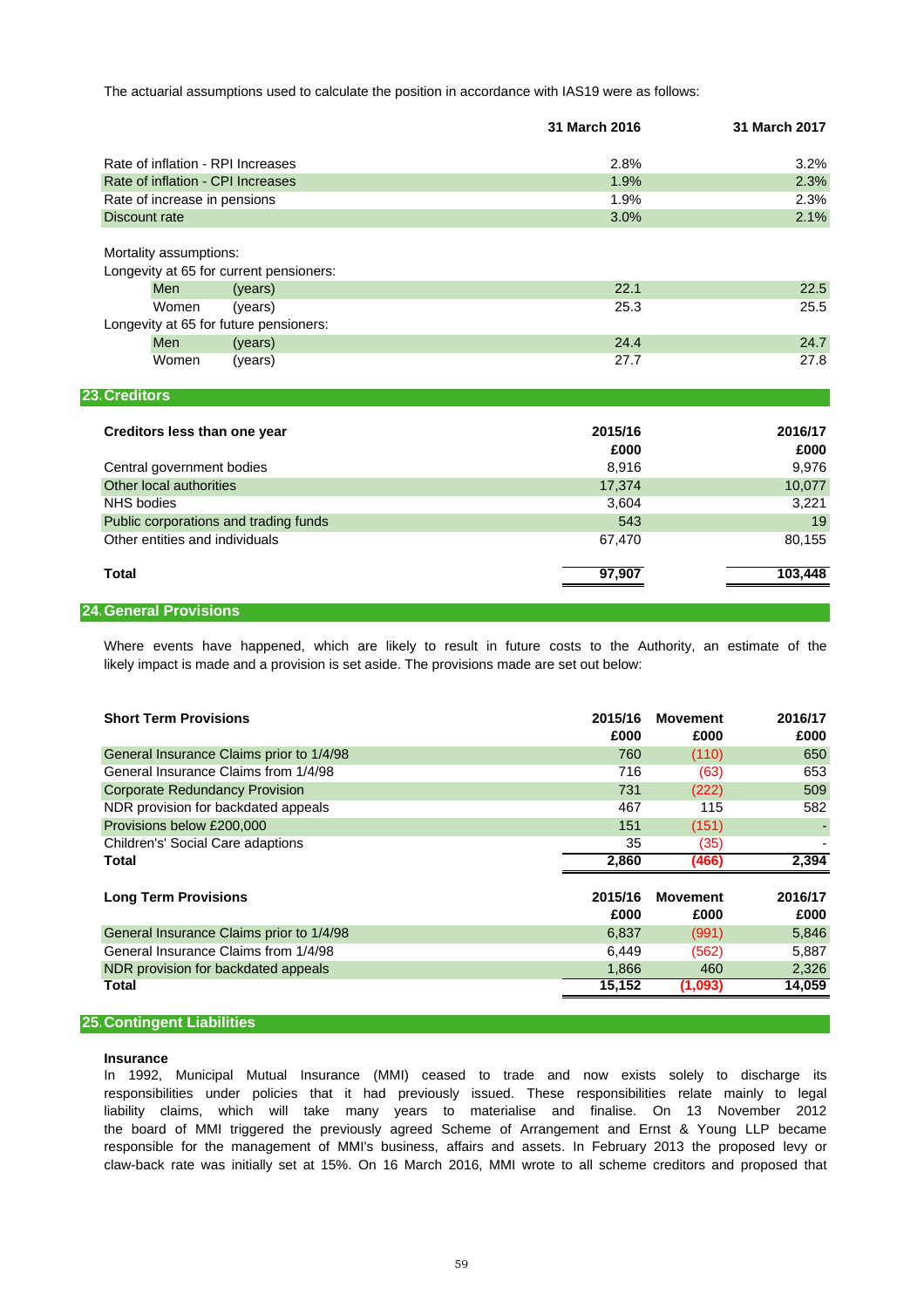will comprise the second levy to be applied to claims payments made under the Scheme of Arrangement since the levy be increased to 25%. This has been agreed by the Scheme Creditors Committee and the balance of 10% It is therefore anticipated that further levies will be made. & Young LLP is not able to guarantee that this revised levy percentage will be sufficient for a solvent run-off. 30 September 1993. The actuarial review of the insurance liabilities of MMI remains uncertain and Ernst

# **Social Care**

this publication. A group litigation has been lodged against the Authority for negligence in its responsibilities for providing social the case is concluded. An allowance has been set aside within the insurance provision for the possible settlement that the Authority may have to pay. However, in order not to prejudice seriously the privacy of the individuals and the Authority's position in the case, any further information has been withheld from care. Experience of similar cases in other authorities suggests that it will be three to five years before

#### **Health and Safety Executive Prosecution**

known. The Authority has been prosecuted by the Health and Safety Executive (HSE) for safety failings following a 2015 incident at Rufford Country Park. As at the balance sheet date it is known that the case will be heard by the Nottingham Crown Court and that the Authority has pleaded guilty. The size of the potential fine, however, is not

### **26.Specific Revenue Grants**

The value of revenue grants included as income within the cost of services is as follows:

|                                                  | 2015/16<br><b>As Restated</b> | 2016/17 |
|--------------------------------------------------|-------------------------------|---------|
| <b>Committee Segments</b>                        | £000                          | £000    |
| <b>Children &amp; Young People</b>               | 10,944                        | 8,398   |
| Schools                                          | 346,234                       | 335,352 |
| <b>Adult Social Care &amp; Health</b>            | 12,966                        | 11,458  |
| Transport & Highways                             | 1,675                         | 2,245   |
| <b>Environment &amp; Sustainability</b>          | 396                           | 58      |
| <b>Community Safety</b>                          | 2                             | -1      |
| Culture                                          | 3,957                         | 3,901   |
| Policy                                           | 291                           | 103     |
| Finance & Property                               | 131                           | 109     |
| Personnel                                        | 156                           | 289     |
| <b>Economic Development</b>                      | 3,803                         | 4,499   |
| <b>Public Health</b>                             | 39,473                        | 43,295  |
|                                                  | 420,028                       | 409,708 |
| <b>Funding Body</b>                              |                               |         |
| Department for Business, Innovation & Skills     | 2,614                         |         |
| Department for Communities & Local Government    | 12,207                        | 10,690  |
| <b>Department for Education</b>                  | 353,121                       | 346,107 |
| Department for Environment, Food & Rural Affairs | 64                            | 73      |
| Department of Health                             | 42,480                        | 44,942  |
| <b>Department for Transport</b>                  | 1,813                         | 2,445   |
| Department for Work & Pensions                   | 286                           | 55      |
| Home Office                                      | 1,060                         | 1,228   |
| <b>Arts Council England</b>                      | 1,168                         |         |
| Other                                            | 5,215                         | 4,168   |
|                                                  | 420,028                       | 409,708 |
|                                                  |                               |         |
| Analysis of Revenue Receipts in Advance          |                               |         |
| Department for Communities & Local Government    | 215                           | 300     |
| <b>Department for Education</b>                  | 1,125                         | 628     |
| Department of Health                             | 225                           | 121     |
| <b>Department for Transport</b>                  | 187                           | 17      |
| Other                                            | 130                           | 113     |
|                                                  | 1,882                         | 1,179   |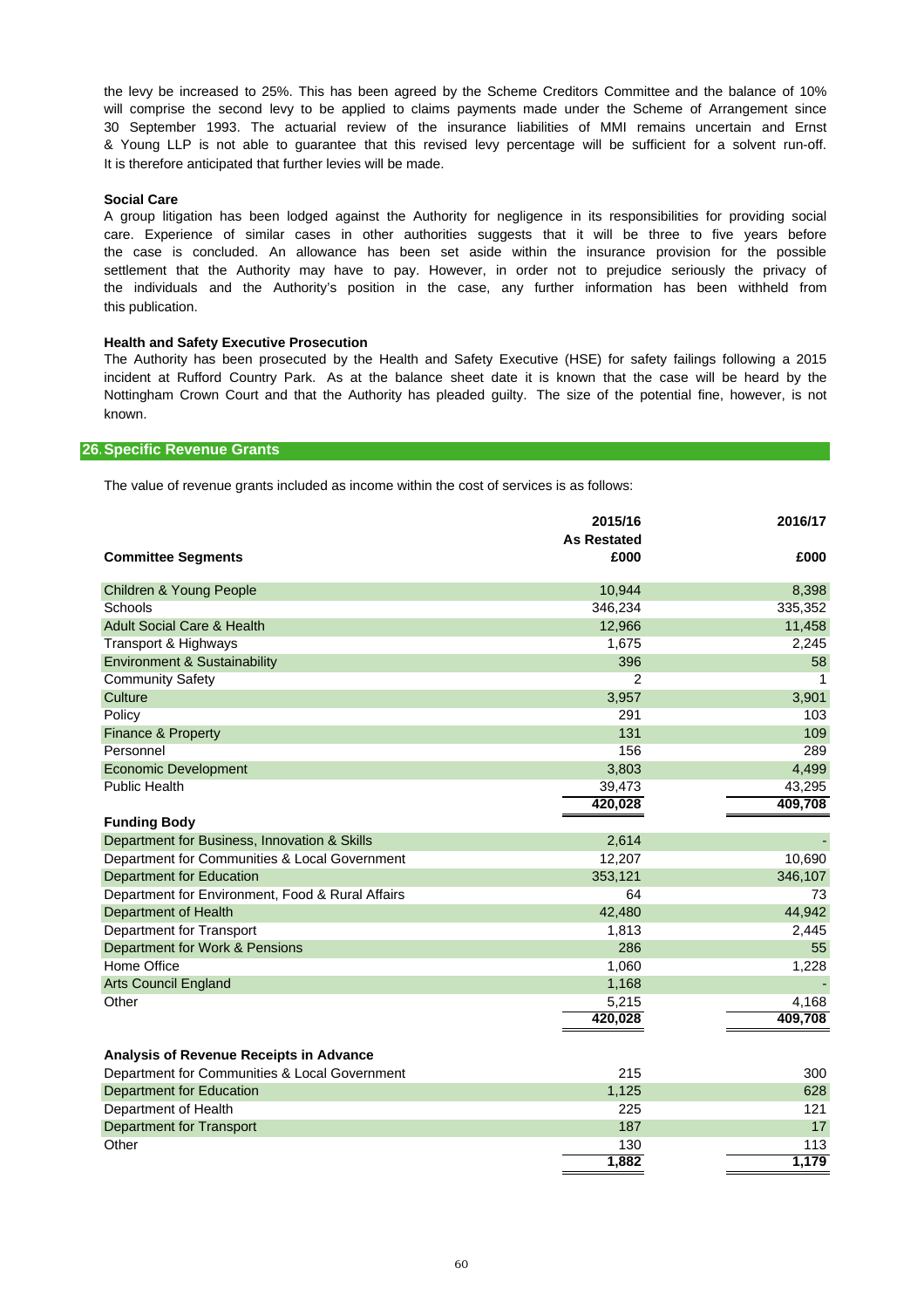# **27.General Government Grants Income and Taxation**

actually collected by the District Councils on behalf of the Authority will be adjusted in the amounts payable next year. The Authority set the 2016/17 Council Tax for a Band D property at £1,290.66 including the Adult Social Care was issued to the District Councils to recover the relevant amounts. Any variances in the amounts precept (£1,241.14 in 2015/16). This was suitably adjusted for other bands of property and a precept

Movement in Reserves Statement and held in the Balance Sheet in the Collection Fund Adjustment Account. by £2.1 million (£2.5 million increase in 2015/16) which is reversed out of the General Fund in the share of the various District Council Collection Funds. The value of the accrual in 2016/17 decreased The figure for income from Council Tax includes accruals for the year-end position for the Authority's

buildings financed by the Education Funding Agency as part of the Priority School Building Programme (PSBP). Such assets have been recognised on the Balance Sheet at fair value upon operational status. During 2016/17, the Authority has recognised donated assets of £20.8 million in relation to new school A number of grants and contributions are paid to the Authority directly by the Government.

Expenditure Statement during the financial year: The Authority credited the following grants, contributions and donations to the Comprehensive Income and

| <b>Credited to Taxation &amp; Non Specific Grant Income</b> | 2015/16<br>£000 | 2016/17<br>£000 |
|-------------------------------------------------------------|-----------------|-----------------|
| Department for Communities & Local Government               | 168             |                 |
| Department for Education                                    | 19,314          | 24,677          |
| Department of Health                                        | 283             |                 |
| Department for Transport                                    | 21,306          | 24,445          |
| <b>Other Grants &amp; Contributions</b>                     | 2,676           | 5,994           |
| Donations                                                   |                 | 20,866          |
| <b>Recognised Capital Grants &amp; Contributions</b>        | 43.747          | 75,983          |
|                                                             | 2015/16         | 2016/17         |
|                                                             | £000            | £000            |
| <b>Revenue Support Grant</b>                                | 90,334          | 63,234          |
| <b>Local Services Support Grant</b>                         | 569             |                 |
| PFI                                                         | 13,908          | 13,948          |
| <b>General Government Grants</b>                            | 104,811         | 77,182          |

or property to be returned to the donor. The balances at year-end are as follows: recognised as income as they have conditions attached to them that, if not fulfilled, will require the monies The Authority has received a number of grants, contributions and donations that have yet to be

| <b>Capital Grants Receipts in Advance</b>     | 2015/16<br>£000 | 2016/17<br>£000 |
|-----------------------------------------------|-----------------|-----------------|
| Department for Communities & Local Government | 32              | 32              |
| Department for Education                      | 102             | 9               |
| Department of Health                          | 366             |                 |
| Department for Transport                      | 1.840           |                 |
| <b>Other Grants</b>                           | 4,916           | 4,600           |
| Total                                         | 7.256           | 4.641           |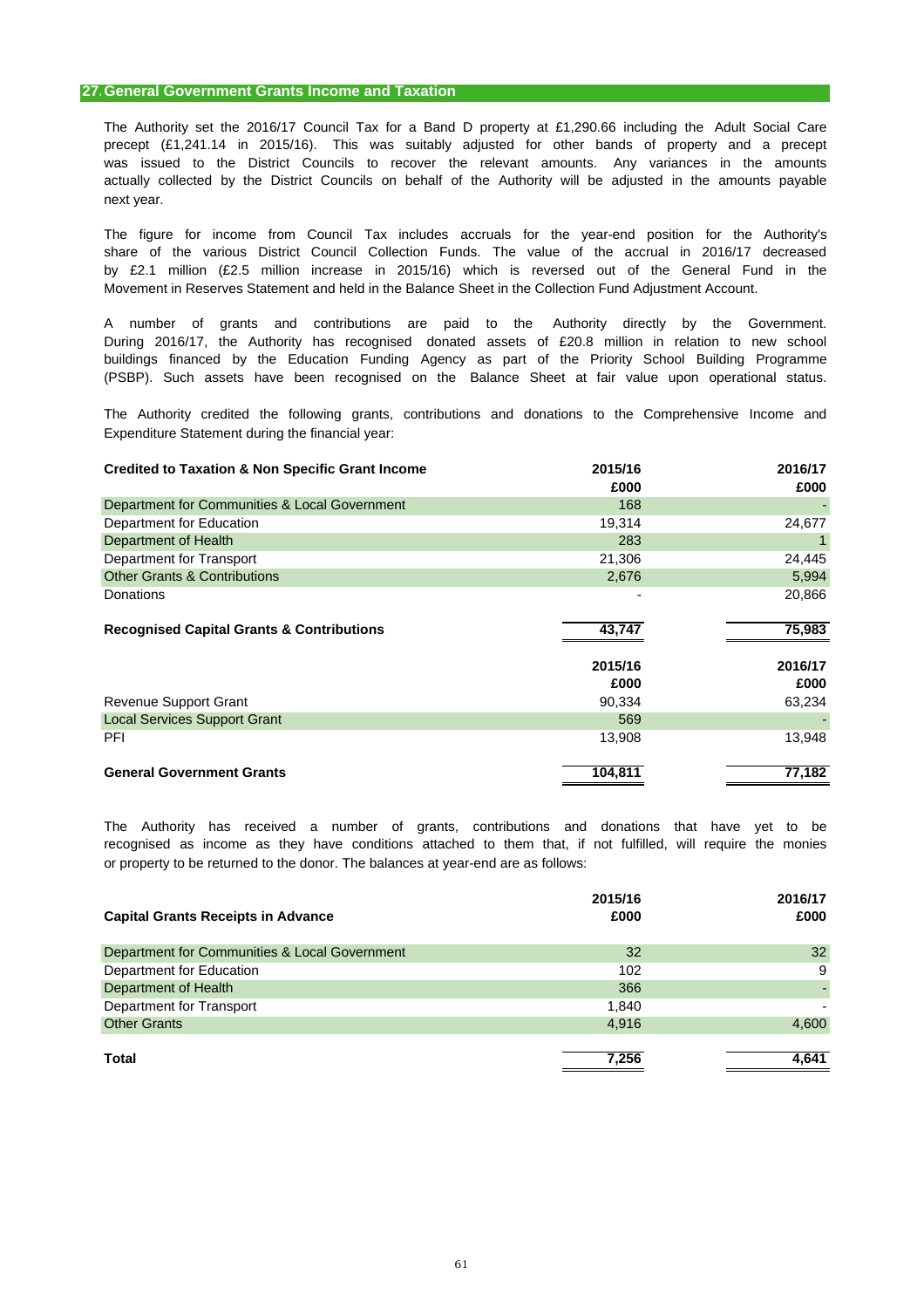# **28.Financial Instruments Balance**

of Financial Instruments: The borrowings and investments disclosed in the Balance Sheet are made up of the following categories

|                                                                |                 | Long-term       |                          | <b>Current</b>  |
|----------------------------------------------------------------|-----------------|-----------------|--------------------------|-----------------|
|                                                                | 2015/16<br>£000 | 2016/17<br>£000 | 2015/16<br>£000          | 2016/17<br>£000 |
| Financial liabilities at amortised cost                        | 548,856         | 549,476         | 112,091                  | 116,013         |
| Financial liabilities at fair value through<br>profit and loss |                 |                 |                          |                 |
| <b>Total borrowings</b>                                        | 548,856         | 549,476         | 112.091                  | 116,013         |
|                                                                |                 |                 |                          |                 |
| Loans and receivables                                          | 7,670           | 6.481           | 80,473                   | 67,065          |
| Available for sale financial assets                            | $\overline{a}$  |                 | $\overline{\phantom{a}}$ |                 |
| Unquoted equity investment at cost                             |                 |                 |                          |                 |
| <b>Total investments</b>                                       | 7,670           | 6,481           | 80,473                   | 67,065          |

financial assets. There have been no reclassifications of financial assets during the accounting period. The Authority does not hold any financial liabilities at fair value through profit and loss or available-for-sale

Option' loans (LOBOs). These are both classed as 'other liabilities' and measured at amortised cost. The Authority's borrowings include finance leases associated with PFI schemes and borrowings with the Public Works Loans Board (PWLB) and with UK and European banks through 'Lender's Option, Borrowers'

# **Financial liabilities at amortised cost**

| Long-term                                       | 2015/16<br>£000 | 2016/17<br>£000 |
|-------------------------------------------------|-----------------|-----------------|
| (a) Long Term Borrowing                         |                 |                 |
| Amounts still owed on loans received from       |                 |                 |
| external sources to acquire capital assets      |                 |                 |
| such as roads, buildings & equipment.           |                 |                 |
| Long Term Borrowing for repayment after 1 year  | 428,454         | 428,876         |
| (b) Finance Lease Liability                     |                 |                 |
| Amounts still owed on finance leases taken with |                 |                 |
| external sources to acquire capital assets for  |                 |                 |
| PFI Schemes and long term finance leases        |                 |                 |
| for repayment after 1 year                      | 120,402         | 120,600         |
| <b>Total Long Term Borrowing at 31 March</b>    | 548,856         | 549,476         |
| <b>Current</b>                                  |                 |                 |
|                                                 | 2015/16         | 2016/17         |
|                                                 | £000            | £000            |
| (c) Borrowing                                   |                 |                 |
| Long term borrowing for repayment within 1 year | 18,431          | 18,087          |
| Finance leases and PFI schemes for repayment    |                 |                 |
| within 1 year                                   | 5,688           | 4,517           |
| <b>Total Borrowing at 31 March</b>              | 24,119          | 22,604          |
|                                                 | 2015/16         | 2016/17         |
|                                                 | £000            | £000            |
| (d) Trade Creditors                             | 87,972          | 93.409          |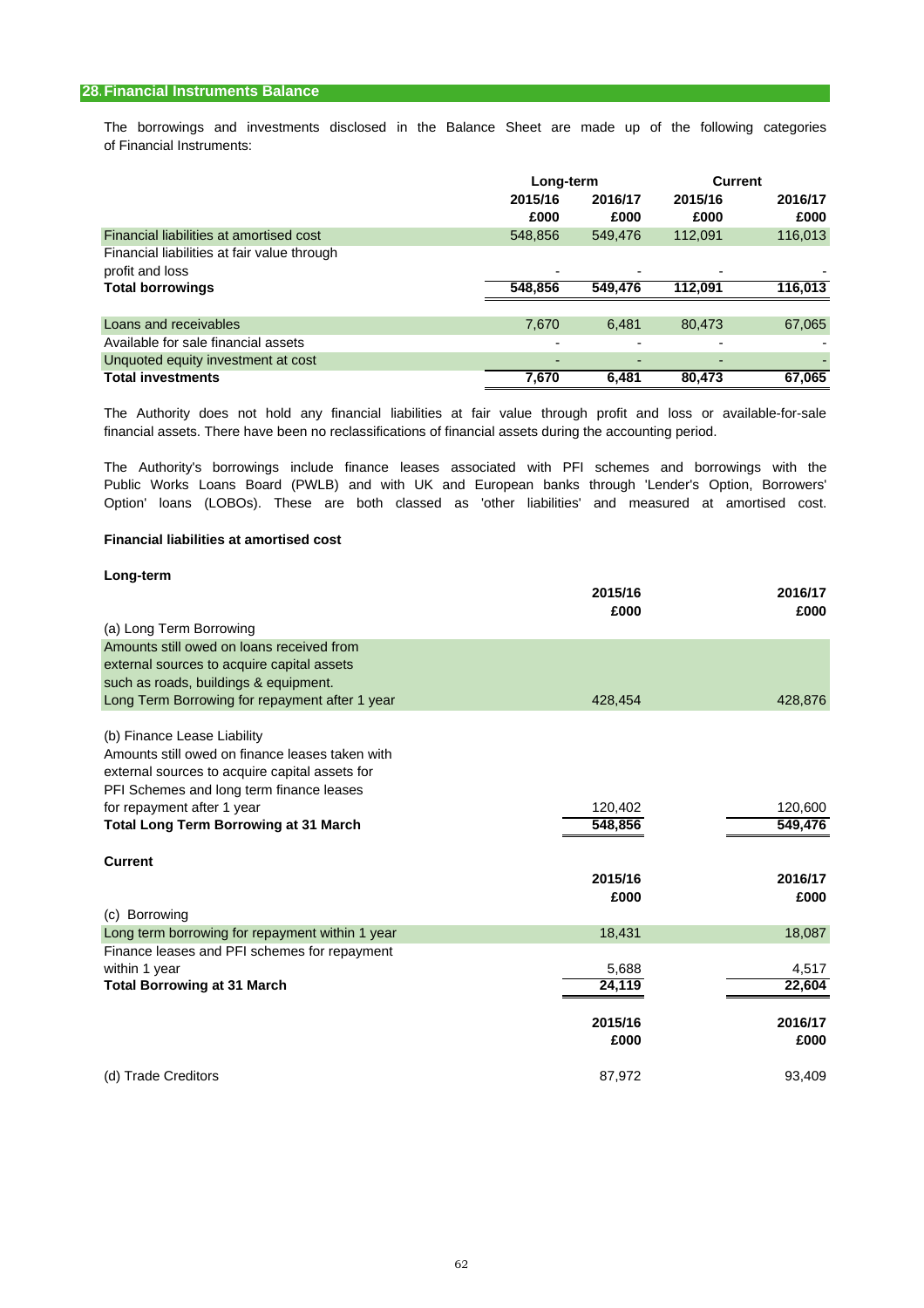# **Financial Assets - Loans & Receivables**

# **Long-term 2015/16 2016/17** (a) Long-term Investments **£000 £000** Long term investments with other local authorities and financial institutions 4,520 2,516 **2015/16 2016/17 £000 £000** (b) Long-term Advances Car and Bike Loans 198 120 Nottinghamshire Cricket Club 860 1,663 Hardship Loans 27 - Academies 236 211 Adult Care Property Debt - Deferred Payment Scheme 1,611 1,811 1,754 Funding Circle 2012 2013 17 No. 2014 2022 2023 18 17 No. 2022 2023 18 17 No. 2022 2023 18 17 No. 2022 2023 18 17 ARC  $\qquad \qquad 200$ **3,150 3,965**

# **Car and Bike Loans**

subsidised. Authority who are in posts that require them to drive regularly on the Authority's business. These loans are not The Authority has made loans for car and bike purchases to 35 employees (2015/16 52 employees) in the

Car and Bike Loans Breakdown:

| 2015/16 | 2016/17 |
|---------|---------|
| £000    | £000    |
| 267     | 198     |
| 55      | 20      |
| (124)   | (98)    |
| 198     | 120     |
|         |         |
| 2015/16 | 2016/17 |
| £000    | £000    |
| 93      | 60      |
| 105     | 60      |
| 198     | 120     |
|         |         |

Account. loan carried at its amortised cost. The balancing figure appears in the Financial Instruments Adjustment charge against the fixed assets of the Club to safeguard the interests of the Authority. Since the loan was enhancing the reputation of the Cricket Club and helping it to retain Trent Bridge as a test match venue offered at less than the prevailing rate the figure in the Balance Sheet represents the fair value of the On 19 September 2007 the Authority approved a loan of £1.23 million for 20 years to Nottinghamshire Cricket Club to help fund the £8.2 million development plans for the Trent Bridge ground. In addition to discounted rate with a capital repayment holiday for the first 5 years. Security has been set by way of a there are benefits to the economy and wider community benefits. Consequently, the loan was offered at a

Council and Rushcliffe Borough Council. The loan is to allow the club to invest £8.1m in a media facility, refurbishing the Pavilion, enhancing the William Clarke Stand and Lady Bay development. On 7 October 2015 Policy Committee approved a further loan, in conjunction with Nottingham City

The partnership loan is over 20 years, with no holiday periods for capital repayment and is secured by way of a charge against the fixed assets of the Club. The loan will be drawn upon over two years 2016/17 and 2017/18 as required, and the interest rate is fixed at the 20 year annuity PWLB rate at the time of the legal agreement plus 2%.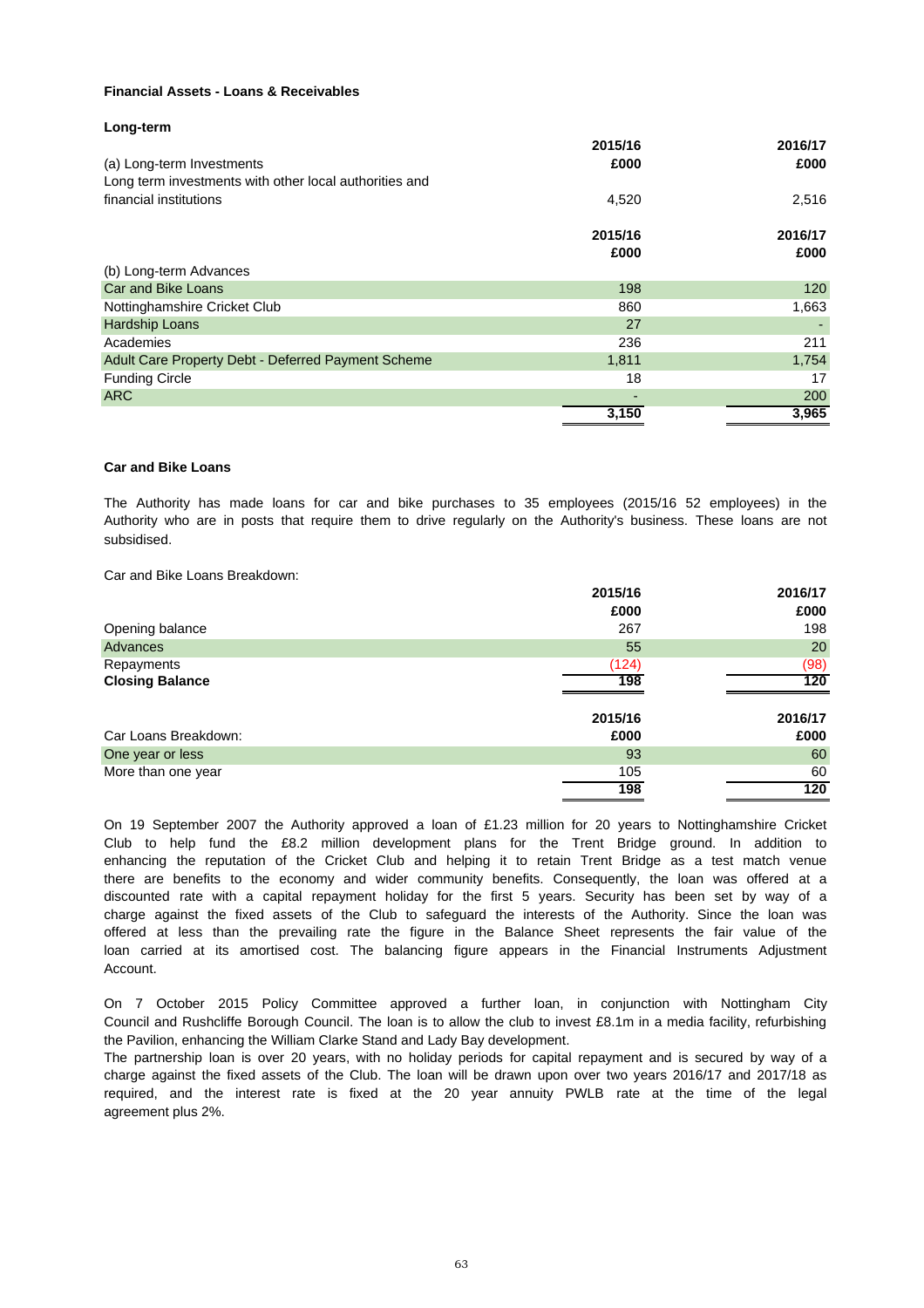shown as a loan on the Authority's Balance Sheet. repaid over a three year period. Interest is charged at the current base rate plus 1% on these loans. When a equipment, minibuses, photocopiers or contribute towards capital schemes. Typically these amounts are The Authority operates an internal school loans scheme to enable schools to purchase assets such as ICT school converts to academy status any outstanding balance will be reclassified as a loan to an external body and

Instruments Adjustment Account. management systems. These are normally repaid over a five year period. No interest is charged on these the fair value of the loan carried at its amortised cost. The balancing figure appears in the Financial The Authority also provides loans to fund energy efficiency projects, i.e. Lighting, ICT upgrades and energy loans. Since the loan was offered at less than the prevailing rate the figure in the Balance Sheet represents the

property is sold. consists of loans to those with insufficient income and capital, excluding their property, Adult Care Property Debt under the deferred payment scheme (Section 35 of the Care Act 2014) to meet their care home fees. Repayment of such loans is deferred until the residents die or their

mainstream sources of funding following the economic downturn. Funding Circle as a way of supporting direct lending or investment to small and medium sized local businesses. This was a consequence of the reduction in lending to businesses from banks or other As part of its Economic Regeneration programme since 2013/14, the Authority has invested through the

The rate is PWLB (1.48 on the loan date)  $+4\%$ . The Authority has partnered with Scape Group Ltd to set up Arc to deliver property design and operations. functions. An amount of £0.2m has been provided to Arc as a short term loan to avoid excessive overdraft costs.

#### **Current**

| (c) Temporary investments                              | 2015/16 | 2016/17 |
|--------------------------------------------------------|---------|---------|
|                                                        | £000    | £000    |
| Temporary investments with other local authorities and |         |         |
| financial institutions                                 | 30.039  | 32.036  |

position at that date. with prevailing statutory requirements. The amount invested at the year end depends on the cash flow The Authority manages its cash in line with its approved Treasury Management Policy and in accordance

| Short-term Trade Debtors                    | 2015/16 | 2016/17 |
|---------------------------------------------|---------|---------|
|                                             | £000    | £000    |
| (d) Trade Debtors (less bad debt provision) | 50.434  | 35.029  |

#### **Financial Assets - unquoted equity investment at cost**

that have been written off to the Comprehensive Income and Expenditure Account to reflect the high risk of the investment. Consequently, their fair value has been assessed as nil in the Balance Sheet. Economic Development: There are equity holdings amounting to £0.12 million (£0.12 million in 2015/16)

#### **Interests in Companies - Joint Ventures and Divested Organisations**

the Balance Sheet. on the open market. Consequently, since the fair value cannot be measured reliably, no value is carried on The value of this holding is small and there are conditions on the shares that prevent them being traded The Authority holds a share in the Local Authority controlled SCAPE Group Ltd (17% share).

 £0.2m was in respect of pension liability and the remaining from residual funds. CLASP Consortium intellectual property was assigned to SCAPE Group Ltd by a deed entered into on 23rd May 2016 and the consortium has been dissolved by way of dissolution agreement entered into between the CLASP members on the 7th June 2016. On dissolution, all CLASP members have received £0.3m, of which

and the principle place of business is Nottinghamshire. where both parties share 50% risk. The new company is contracted to deliver property services to the Authority ARC Property Services Partnership Ltd began trading in June 2016. It is a Joint Operation with SCAPE Group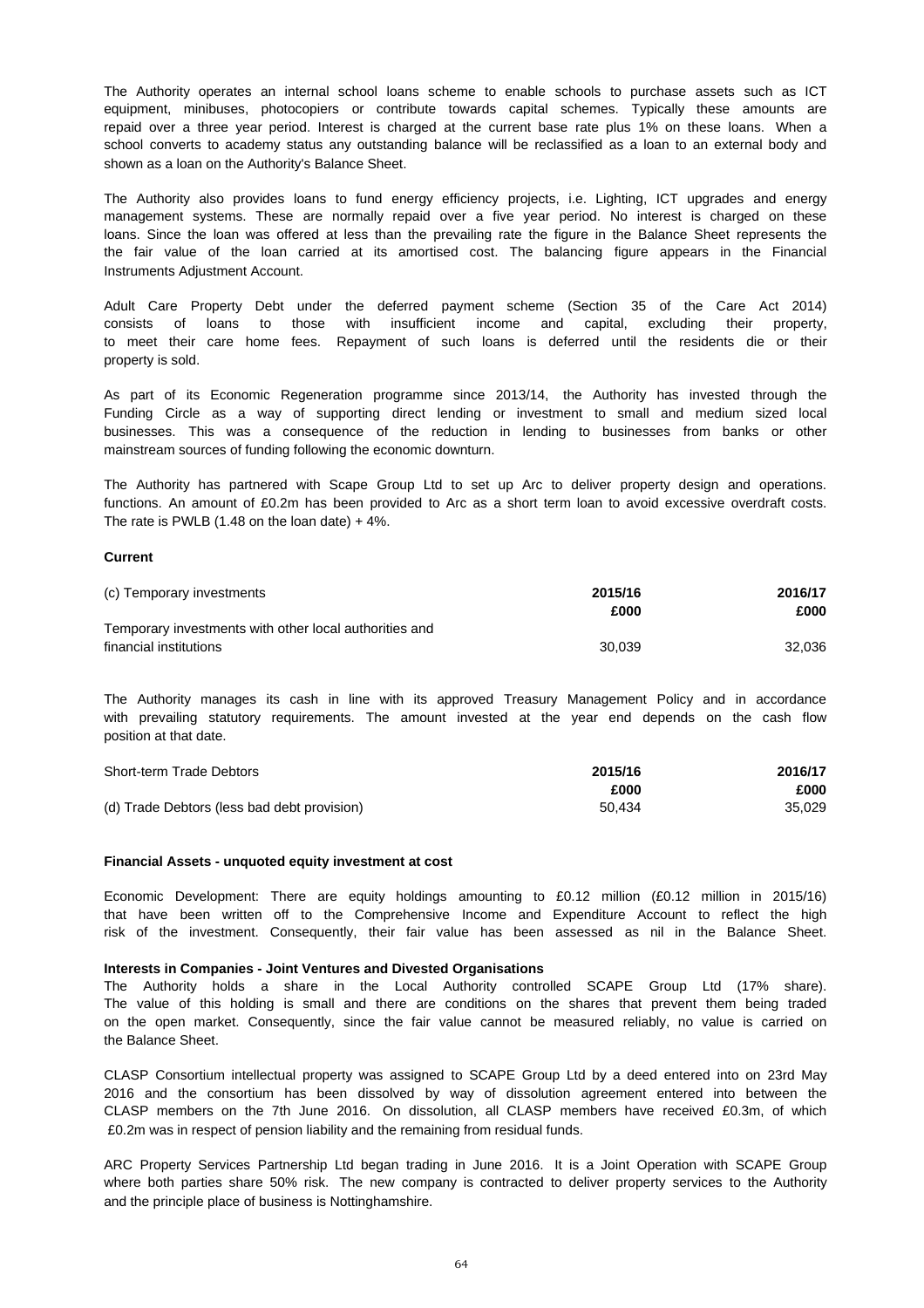the principle place of business is Nottinghamshire. Via East Midlands Ltd began trading in July 2016. It is a Joint Operation with CORSERV where the shares are 49% the Authority and 51% CORSERV. This new company is contracted with the Authority for highways services and

investment cost in the Authority's accounts. The Authority has a 50% interest in Futures Advice Skills and Employment Limited (formerly Nottingham and Nottinghamshire Futures Limited). The Company transferred into Local Authority control from the Learning and Skills Council at 1 April 2008 at no cost and consequently, this is reflected at an immaterial

#### **29.Financial Instruments Gains/Losses**

financial instruments are made up as follows: The gains and losses recognised in the Comprehensive Income and Expenditure Account in relation to

|                                                   |                                        | 2015/16                           |          |                                        | 2016/17                           |              |
|---------------------------------------------------|----------------------------------------|-----------------------------------|----------|----------------------------------------|-----------------------------------|--------------|
|                                                   | <b>Financial</b><br><b>Liabilities</b> | <b>Financial</b><br><b>Assets</b> | Total    | <b>Financial</b><br><b>Liabilities</b> | <b>Financial</b><br><b>Assets</b> | <b>Total</b> |
|                                                   | £000                                   | £000                              | £000     | £000                                   | £000                              | £000         |
| Interest expense                                  | (34,000)                               | ٠                                 | (34,000) | (34,757)                               |                                   | (34, 757)    |
| Losses on derecognition                           | -                                      | ۰                                 | ٠        |                                        |                                   |              |
| Impairment losses                                 | -                                      | ٠                                 | ٠        |                                        |                                   |              |
| Interest payable and                              |                                        |                                   |          |                                        |                                   |              |
| similar charges                                   | (34,000)                               | ٠                                 | (34,000) | (34,757)                               |                                   | (34, 757)    |
| Interest income                                   |                                        | 680                               | 680      |                                        | 1,061                             | 1,061        |
| Gains on derecognition<br>Interest and investment | -                                      | ٠                                 | ٠        |                                        | -                                 |              |
| income                                            |                                        | 680                               | 680      |                                        | 1,061                             | 1,061        |

The average cost of external borrowing was 4.54% (4.71% in 2015/16).

Comprehensive Income and Expenditure Account. entered into by the Authority the transaction costs are negligible. For example, the PWLB charges an fees below 0.5% of the amount borrowed are considered not material and are charged directly to the The interest expense figure includes the cost of administration fees. For most of the transactions taken out through brokers have incurred fees of £24,000 on borrowings of £10 million. Administration administration fee when advancing new loans at the current rate of 35p per £1,000 and LOBO loans

the above figures. Following comprehensive local government re-organisation in 1974, the Authority took over assets from other local authorities on which there were repayments of advances still outstanding. These debts are administered by the other authorities and the amounts recharged to the Authority are included in

The balance outstanding on these deferred liabilities is as follows:

|                                                                    | 2015/16 | 2016/17 |
|--------------------------------------------------------------------|---------|---------|
|                                                                    | £000    | £000    |
| Loan taken over from District Councils when the responsibility for |         |         |
| services was transferred to the Authority on local government      | 1.234   | 1.161   |
| reorganisation in 1974.                                            |         |         |

#### **30.Fair Value of Assets and Liabilities carried at amortised cost**

assumptions: Balance Sheet at amortised cost. Their fair value can be assessed by calculating the present value of the cash flows that will take place over the remaining term of the instruments, using the following Financial liabilities and financial assets represented by loans and receivables are carried in the

- no early repayment or impairment is recognised
- approximate to fair value where an instrument will mature in the next 12 months, the carrying amount is assumed to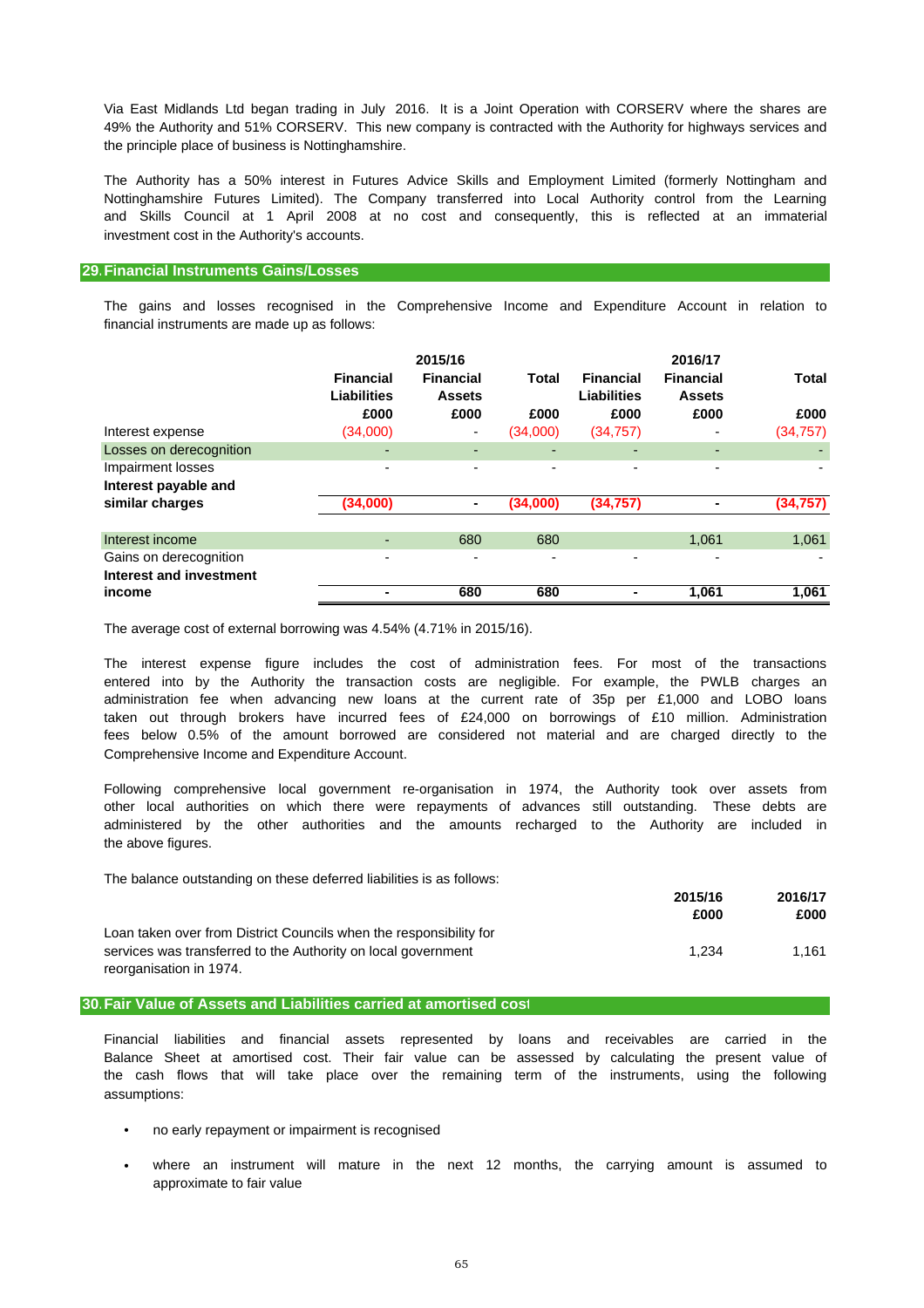• the fair value of trade and other receivables is taken to be the invoiced or billed amount.

interest rates in force as at 31 March 2016 and 2017 as follows: For long term borrowings and investments, fair values have been calculated by reference to relevant

- for PWLB loans, the relevant PWLB rate in force
- for LOBO loans, the PWLB premature repayment rate applicable to loans in excess of 50 years
- for long term investments, the market rate for a loan of similar value and profile
- length to the remaining scheduled length for finance leases and Salix loan, the PWLB rate for an annuity commencing on 31 March of equal
- on loans and receivables. for loans and receivables, the PWLB rate for an annuity commencing on 31 March of length equal to the remaining scheduled length of the relevant instrument, plus 1% to recognise risk

|                              | 2015/16  |         |          | 2016/17 |
|------------------------------|----------|---------|----------|---------|
|                              | Carrying | Fair    | Carrying | Fair    |
|                              | Amount   | Value   | Amount   | Value   |
|                              | £000     | £000    | £000     | £000    |
| <b>Financial liabilities</b> | 660.947  | 917.441 | 665,489  | 912,972 |

early repayment of the loans. leases includes a number of fixed rate loans and leases where the interest rate payable is higher than The fair value is greater than the carrying amount because the Authority's portfolio of loans and finance the rates available for similar loans at the Balance Sheet date. This commitment to pay interest above current market rates increases the amount that the Authority would have to pay if the lender agreed to

|                       | 2015/16  |        | 2016/17  |        |
|-----------------------|----------|--------|----------|--------|
|                       | Carrying | Fair   | Carrying | Fair   |
|                       | Amount   | Value  | Amount   | Value  |
|                       | £000     | £000   | £000     | £000   |
| Loans and receivables | 88,143   | 88.426 | 73,546   | 76.096 |

where the interest rate is lower then a lower repayment. The fair value is different from the carrying amount because the Authority's portfolio of investments available for similar loans at the Balance Sheet date. Where the agreed interest is above current market included a number of fixed rate loans where the interest rate receivable was different from the rates rates, the Authority would have to accept higher repayment if it negotiated early repayment of the loans;

# **Fair Value Hierarchy**

as per the requirements of IFRS 13 (see Statement of Accounting Policies for further detail) The financial liabilities, loans and receivables have been assessed in reference to the Fair Value Hierarchy

|                              | Level 1<br>£000 | Level 2<br>£000          | Level 3<br>£000 | <b>Fair Value as at</b><br>31/3/17<br>£000 |
|------------------------------|-----------------|--------------------------|-----------------|--------------------------------------------|
| <b>Financial liabilities</b> | ٠               | ٠                        | 912,972         | 912,972                                    |
| Loans and receivables        | ٠               | $\overline{\phantom{a}}$ | 76,096          | 76,096                                     |
|                              |                 |                          |                 | <b>Fair Value as at</b>                    |
|                              | Level 1         | Level 2                  | Level 3         | 31/3/16                                    |
|                              | £000            | £000                     | £000            | £000                                       |
| <b>Financial liabilities</b> | ٠               | ٠                        | 917,441         | 917,441                                    |
| Loans and receivables        | ۰               | ٠                        | 88,426          | 88,426                                     |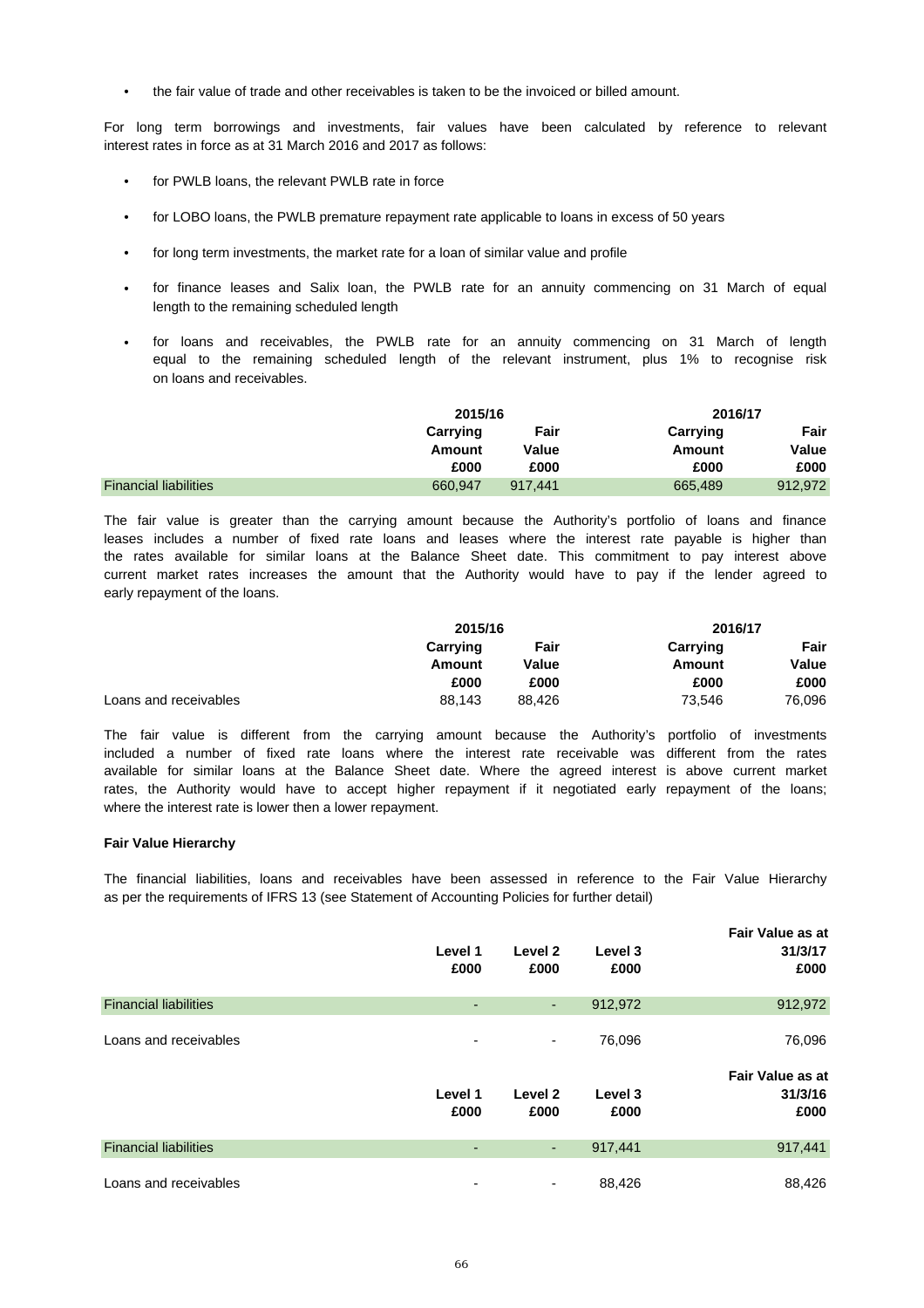Valuation techniques used to determine Fair Value

Significant Unobservable Inputs - Level 3

to the present value of the net income steam. The Fair Value has been measured using the investment method, where expected cashflows are discounted

# **31.Disclosure of nature and extent of risks arising from financial instruments**

The Authority's activities expose it to a variety of financial risks:

- investment, borrowing, capital, project or partnership financing credit risk – the risk of failure by a counterparty to meet its contractual obligations under an
- unbudgeted costs with consequent impact on the Authority's business/service objectives. liquidity risk – the risk that cash will not be available when it is needed, thereby causing additional
- market risk – the risk that, through adverse market fluctuations in the value of the principal sums the Authority borrows and invests, its stated treasury management policies are compromised.

This contains a number of measures to control the key financial instrument risks above including: Code of Practice, the Authority sets an annual Treasury Management Strategy by March each year. The Authority's overall risk management programme focuses on the unpredictability of financial markets and seeks to minimise potential adverse effects on the resources available to fund services. In 2002, the Authority adopted the CIPFA Code of Practice on Treasury Management. In accordance with this

- treasury management practices
- prudential indicators for borrowing and investment
- approved counterparties for lending purposes.

A copy of the Authority's Treasury Management Policy and Strategy is available upon request. The Authority also receives regular reports measuring the performance of the treasury management function.

# **Credit Risk**

market conditions. experience of default and uncollectability over the last five financial years, adjusted to reflect current The following analysis summarises the Authority's potential maximum exposure to credit risk, based on

|                         |                                         |                                               | <b>Historical</b><br>experience<br>adjusted | <b>Estimated</b><br>maximum<br>exposure            |
|-------------------------|-----------------------------------------|-----------------------------------------------|---------------------------------------------|----------------------------------------------------|
|                         | <b>Amounts</b><br>at<br>31/3/17<br>£000 | <b>Historical</b><br>experience<br>of default | for market<br>conditions<br>at<br>31/3/17   | to<br>default and<br>uncollecta-<br>bility<br>£000 |
| Deposits with banks and |                                         |                                               |                                             |                                                    |
| financial institutions  | 32,036                                  | $\overline{\phantom{0}}$                      | ٠                                           | ۰                                                  |
| <b>Customers</b>        | 22,406                                  | 0.20%                                         | 0.20%                                       | 50                                                 |

from non-performance by any of its counterparties in relation to deposits. No credit limits were exceeded during the reporting period and the Authority does not expect any losses

the end of 2016/17 the provision for bad and doubtful debt was £6.2 million (£6.0 million in 2015/16). Customers are assessed, taking into account their financial position, past experience and other factors. The Authority's policy is to set aside a provision for bad debt in order to minimise the effect of default. At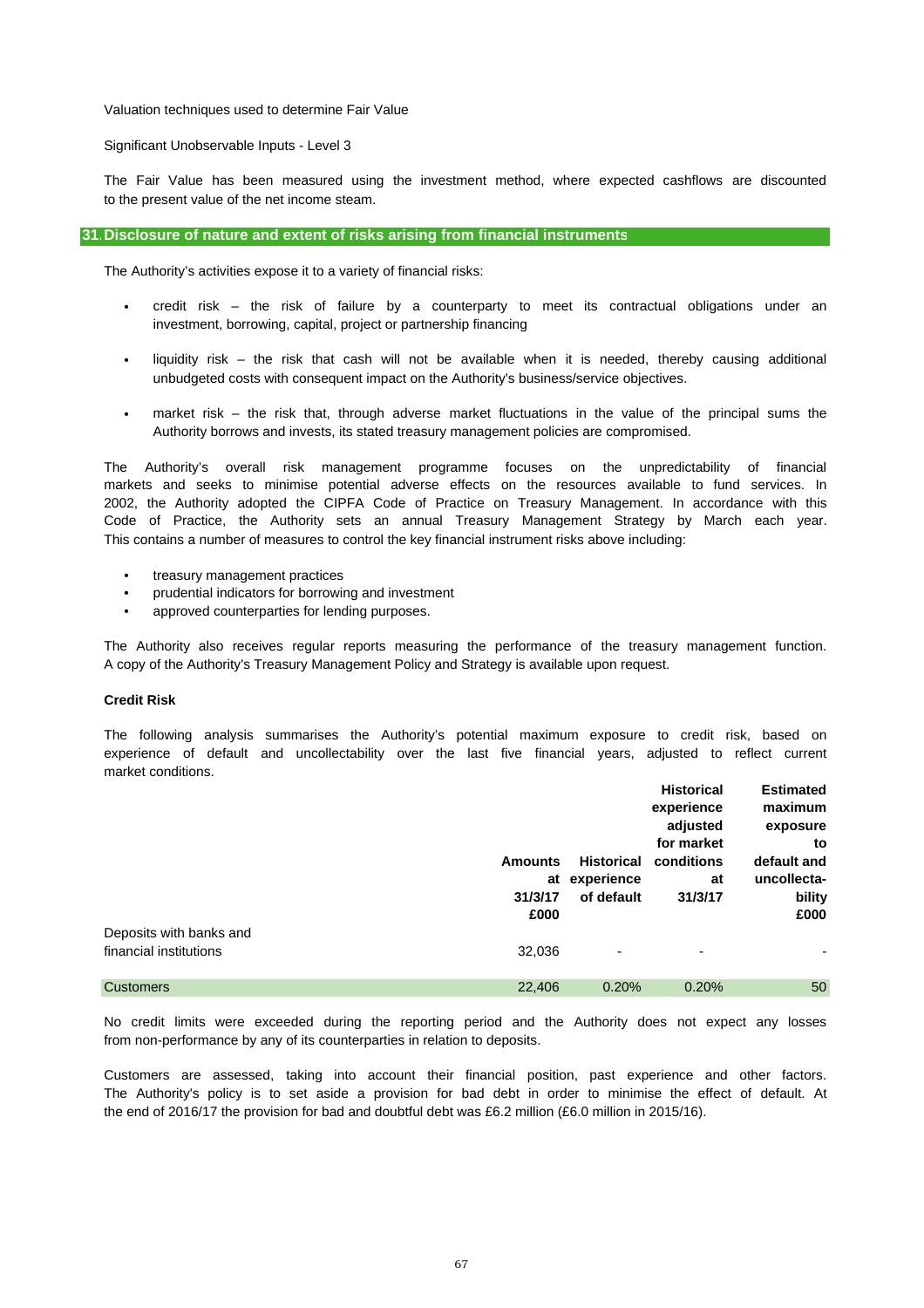past due amount can be analysed by age as follows: 2015/16) of the £22.4 million (£24.9 million in 2015/16) balance is past its due date for payment. The The Authority does not generally allow credit for customers, such that £8.4 million (£9.4 million in

|                        | £000  |
|------------------------|-------|
| Less than three months | 1,736 |
| Three to six months    | 1.125 |
| Six months to one year | 1,368 |
| More than one year     | 4.150 |
|                        | 8,379 |

# **Liquidity risk**

loans will be considered. year's maturity around 7% of the total. However, since the Authority's future borrowing requirement is fairly sizeable in relation to current debt, the prudential indicator for debt maturity has been set as part instruments. Instead, the risk is that a significant proportion of borrowings will mature at a time of significant risk that it will be unable to raise finance to meet its commitments under financial of the annual Treasury Management Strategy. The strategy for new loans is to borrow each year close to the lowest rate available and, where economic circumstances make it favourable, early repayment of fixed rate unfavourable interest rates. Current borrowings are spread over 70 years with a maximum of any one As the Authority has ready access to borrowings from the Public Works Loans Board, there is no

In addition, the Authority has a number of finance lease liabilities that relate to PFI and other schemes.

The maturity analysis of financial liabilities is as follows:

|         |                            | 2016/17 |                 |
|---------|----------------------------|---------|-----------------|
| £000    | $\%$                       | £000    | %               |
|         |                            |         |                 |
| 24,119  | 4.2                        | 22,604  | 4.0             |
| 13,684  | 2.4                        | 19,243  | 3.4             |
| 57,899  | 10.1                       | 57,883  | 10.1            |
| 90,230  | 15.7                       | 88,373  | 15.4            |
| 88,260  | 15.4                       | 92,686  | 16.2            |
| 67,911  | 11.9                       | 60,419  | 10.6            |
| 50,003  | 8.7                        | 50,003  | 8.7             |
| 180,869 | 31.6                       | 180,869 | 31.6            |
| 572,975 | 100.0                      | 572,080 | 100.0           |
|         |                            |         |                 |
|         |                            |         |                 |
|         |                            |         |                 |
|         |                            |         |                 |
| 337,656 |                            | 336,712 |                 |
| 106,302 |                            | 106,282 |                 |
| 126,090 |                            | 125,117 |                 |
| 2,927   |                            | 3,969   |                 |
| 572,975 |                            | 572,080 |                 |
|         | 2015/16<br>2015/16<br>£000 |         | 2016/17<br>£000 |

All trade and other payables are due to be paid in less than one year.

#### **Market risk**

Interest rate risk

rates would have the following effects: The Authority is exposed to risk in terms of interest rate movements on its borrowings and investments. Movements in interest rates have a complex impact on the Authority. For instance, a rise in interest

- borrowings at fixed rates the fair value of the borrowings will fall
- Expenditure Statement will rise investments at variable rates – the interest income credited to the Comprehensive Income and
- investments at fixed rates the fair value of the assets will fall.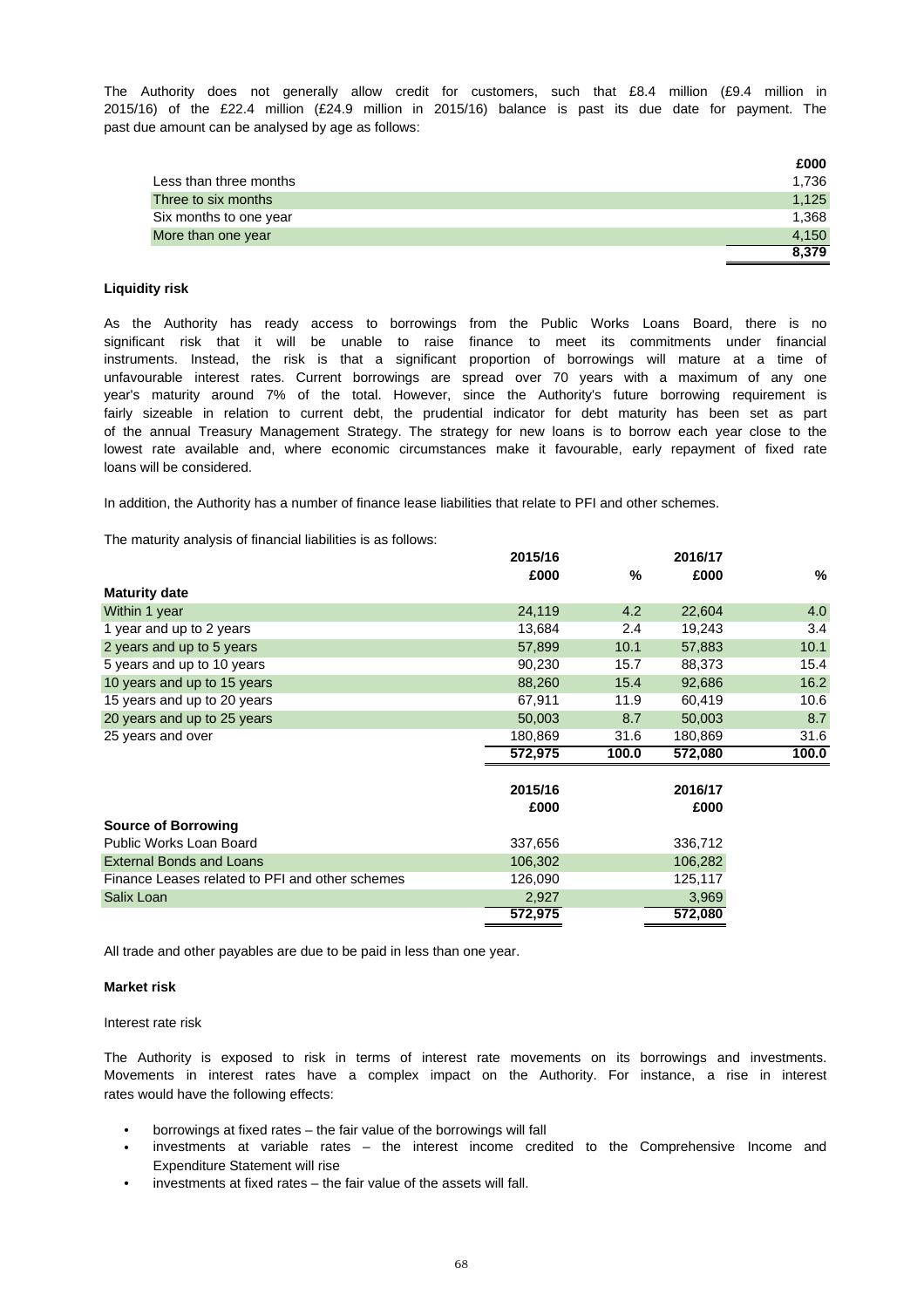investments will be reflected in other comprehensive income and expenditure. receivable on variable rate investments will be posted to the Comprehensive Income and Expenditure impact on the Comprehensive Income and Expenditure Statement. However, changes in interest Statement and affect the General Fund Balance pound for pound. Movements in the fair value of fixed rate Borrowings are not carried at fair value, so nominal gains and losses on fixed rate borrowings would not

out should be fixed or variable. This allows any adverse changes to be accommodated. loss is ameliorated by the fact that a proportion of Government grant payable on financing costs will normally move with prevailing interest rates or the Authority's cost of borrowing and provide compensation for a proportion of any higher costs. The Treasury Management team has an active favourable, early repayment of fixed rate loans will be considered to limit exposure to losses. The risk of available. During periods of falling interest rates, and where economic circumstances make it strategy is used to advise investment and borrowing decisions and also whether new borrowing taken strategy for assessing interest rate exposure that feeds into the setting of the annual budget. The The Authority has a number of strategies for managing interest rate risk. The policy for borrowing rates is to achieve a managed decline in the average rate and to borrow each year close to the lowest rate

and Expenditure Statement. The Authority has no variable rate borrowings and minimal variable rate investments. A 1% change in interest rates would therefore have no material impact on the Comprehensive Income and Expenditure the fair value of fixed rate borrowings would be lower but with no impact on the Comprehensive Income Statement. If interest rates had been 1% higher at 31 March 2017, with all other variables held constant,

#### Price risk

losses from movements in the prices of shares. The Authority does not hold any equity shares that can be measured and consequently is not exposed to

#### Foreign exchange risk

exposure to movements in exchange rates. The Authority has no financial assets or liabilities denominated in foreign currencies and thus has no

# **32.Related Parties**

ability to bargain freely with the Authority. Disclosure of these transactions allows readers to assess the extent to which the Council might have been constrained in its ability to operate independently or might have secured the ability to limit another party's that have the potential to control or influence the Authority or to be controlled or influenced by the Authority. The Authority is required to disclose material transactions with related parties – bodies or individuals

#### **Central Government**

decisions. departments are set out in the subjective analysis in Notes 26 and 27 on reporting for resources allocation for providing the statutory framework within which the Authority operates, provides the majority of its has with other parties (e.g. Council Tax bills, housing benefits). Grants received from Government funding in the form of grants and prescribes the terms of many of the transactions that the Authority Central Government has effective control over the general operations of the Authority – it is responsible

#### **Members**

organisations whose senior management included close members of the families of Members. In all of Members' allowances paid in 2016/17 is shown in Note 48. During 2016/17, there were no works or Members did not take part in any discussion or decision relating to the grants. Details of all these Grants totalling £2,895,109 were paid to 8 organisations in which 9 Members had positions on the services commissioned from companies in which Members had an interest (2015/16 - none). Any contracts would have been entered into in full compliance with the Authority's standing orders. transactions are recorded in the Register of Members' Interests which is open to public inspection and is Members of the Council have direct control over the Authority's financial and operating policies. The total governing body (2015/16 £2,204,291 to 17 organisations, 17 Members). No grants were made to instances, the grants were made with proper consideration of declarations of interest. The relevant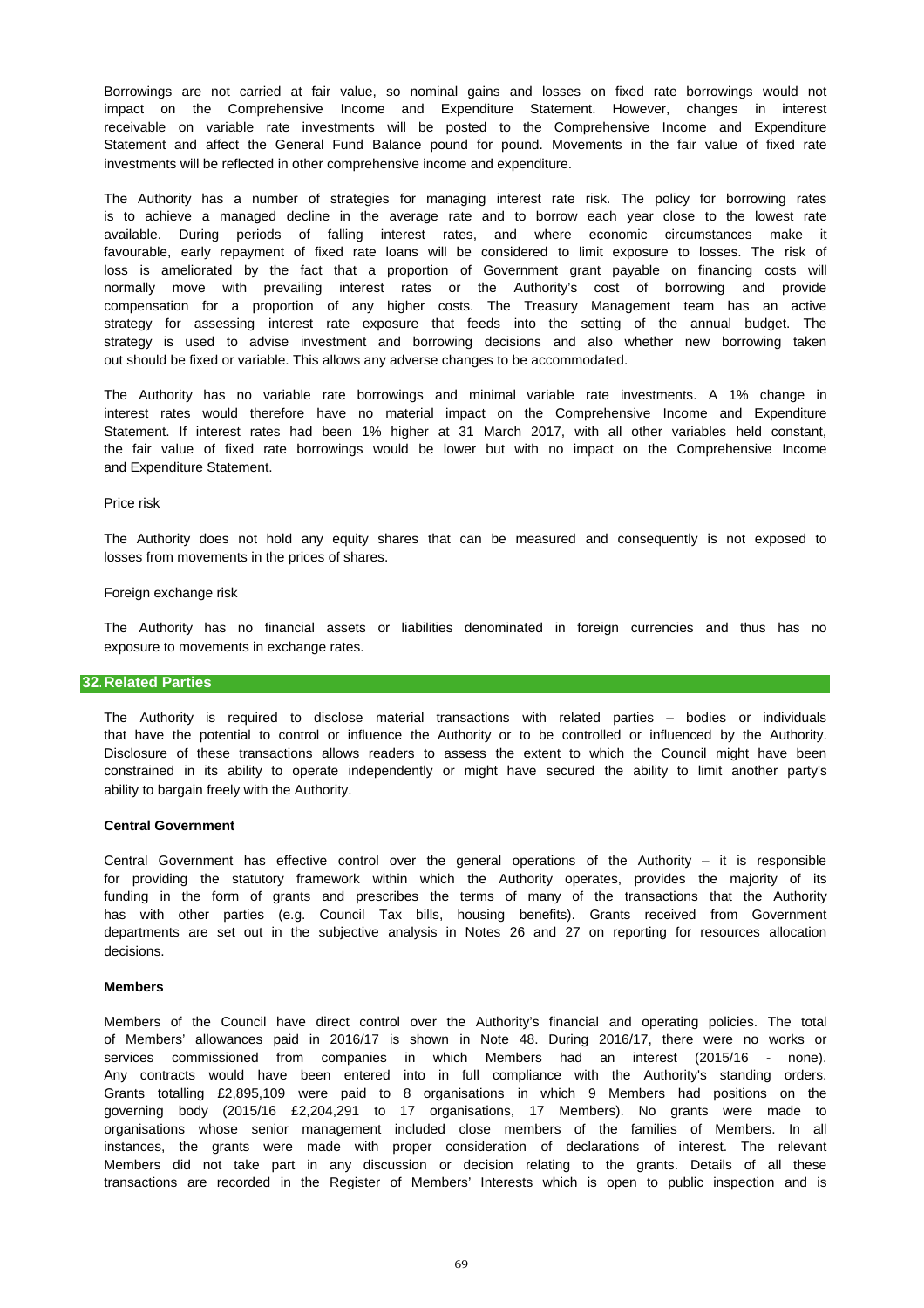also available on the Authority's website at: http://www.nottinghamshire.gov.uk/thecouncil/democracy/councillors/allowances-expenses-conduct-interests/

There are 2 members on the board of Inspire and the transactions with the authority have been examined. There are no direct grants paid to Inspire.

#### **Senior Employees**

In accordance with section 117 of the Local Government Act 1972, senior employees must declare their officers on the board of Via and transactions between Via and the Authority are noted below. a director was also part of Corporate Leadership Team and a grant of £2.1m was made). There are 2 senior interest in any organisations which have received grant payments. During 2016/17, no grant was paid to any organisation in which a senior employee declared an interest (in 2015/16

#### **Other Public Bodies (subject to common control by Central Government)**

(BCF). Balances are detailed in Note 46. The Authority has also entered into a pooled budget arrangement with NHS bodies called the Better Care Fund The Authority has a pooled budget arrangement with Integrated Community Equipment Loan Service (ICELS).

of the Accounts of the Pension scheme can be found after the notes to the Authority's accounts. The Authority is the administering body for the Local Government Pension Scheme (LGPS). Details

# **Entities Controlled or Significantly Influenced by the Authority**

representation on the board or ownership of shares. These organisations are deemed to be influenced significantly by the Authority through its

### SCAPE Group Ltd - See note 28

#### Arc Property Partnership Ltd

|                            | <b>Unaudited</b> |
|----------------------------|------------------|
|                            | 2016/17          |
|                            | £000             |
| Revenue                    | 21,254           |
| Profit / (loss)            | (743)            |
| <b>Total Assets</b>        | 4,694            |
| <b>Total Liabilities</b>   | (11, 120)        |
| <b>Equity and Reserves</b> | (6, 426)         |

The liabilities total includes £6.1m of pension liability not covered in the shareholder agreement split 50:50%

**2016/17**

Nottinghamshire County Council had the following transactions with Arc:

|                                 | ----   |
|---------------------------------|--------|
|                                 | £000   |
| Purchases of works and services | 19,069 |
| Service Level Agreements        | (140)  |
| Other                           | (28)   |
| Loan                            | 200    |

Via East Midlands Ltd

|                            | <b>Audited</b> |
|----------------------------|----------------|
|                            | 2016/17        |
|                            | £000           |
| Revenue                    | 41,199         |
| Profit / (loss)            | 507            |
| <b>Total Assets</b>        | 11,540         |
| <b>Total Liabilities</b>   | (11, 033)      |
| <b>Equity and Reserves</b> | 507            |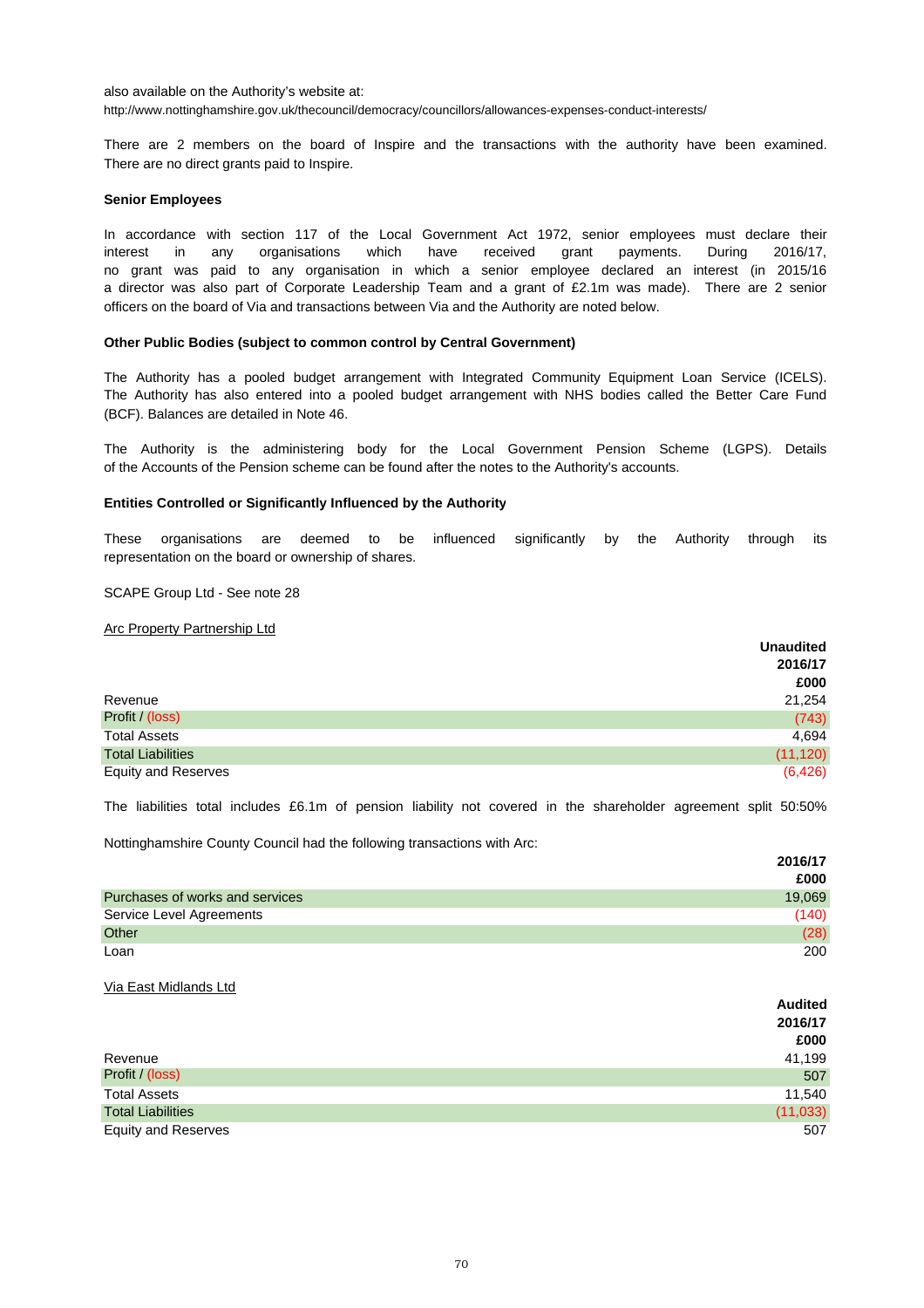Nottinghamshire County Council had the following transactions with Via:

| $\tilde{\phantom{a}}$           | . .<br>2016/17 |
|---------------------------------|----------------|
|                                 | £000           |
| Purchases of works and services | 39.472         |
| Service Level Agreements        | 41             |
| Other                           | (2,000)        |

# Futures Advice, Skills & Employment Ltd (Futures)

Futures Advice, Skills and Employment Ltd (Futures) is a company owned equally between Nottingham City Council and Nottinghamshire County Council that provides support services to young people in Nottinghamshire.

|                            | <b>Audited</b> | <b>Unaudited</b> |
|----------------------------|----------------|------------------|
|                            | 2015/16        | 2016/17          |
|                            | £000           | £000             |
| Revenue                    | 16.476         | 17,712           |
| Profit / (loss)            | (366)          | 599              |
| <b>Total Assets</b>        | 4,632          | 6,895            |
| <b>Total Liabilities</b>   | (17, 770)      | (23, 348)        |
| <b>Equity and Reserves</b> | (13, 138)      | (16, 453)        |

Nottinghamshire County Council had the following transactions with Futures:

|                                 | 2015/16 | 2016/17 |
|---------------------------------|---------|---------|
|                                 | £000    | £000    |
| Grants given                    | 2.100   | 2,100   |
| Purchases of works and services | 613     | 744     |

# Culture, Learning and Libraries (Midlands), trading as Inspire

Culture, Learning and Libraries (Midlands), trading as Inspire, is an independent Community Benefit Society launched by the Authority. Although the Authority does not control this entity, it does exercise power due to contract volume, being lessor of most of the properties and providing some support services. However, The total expenditure is £13.0m and income is £1.9m. it has been agreed that the value does not meet the Authority's group accounts materiality threshold.

https://www.inspireculture.org.uk/about-us/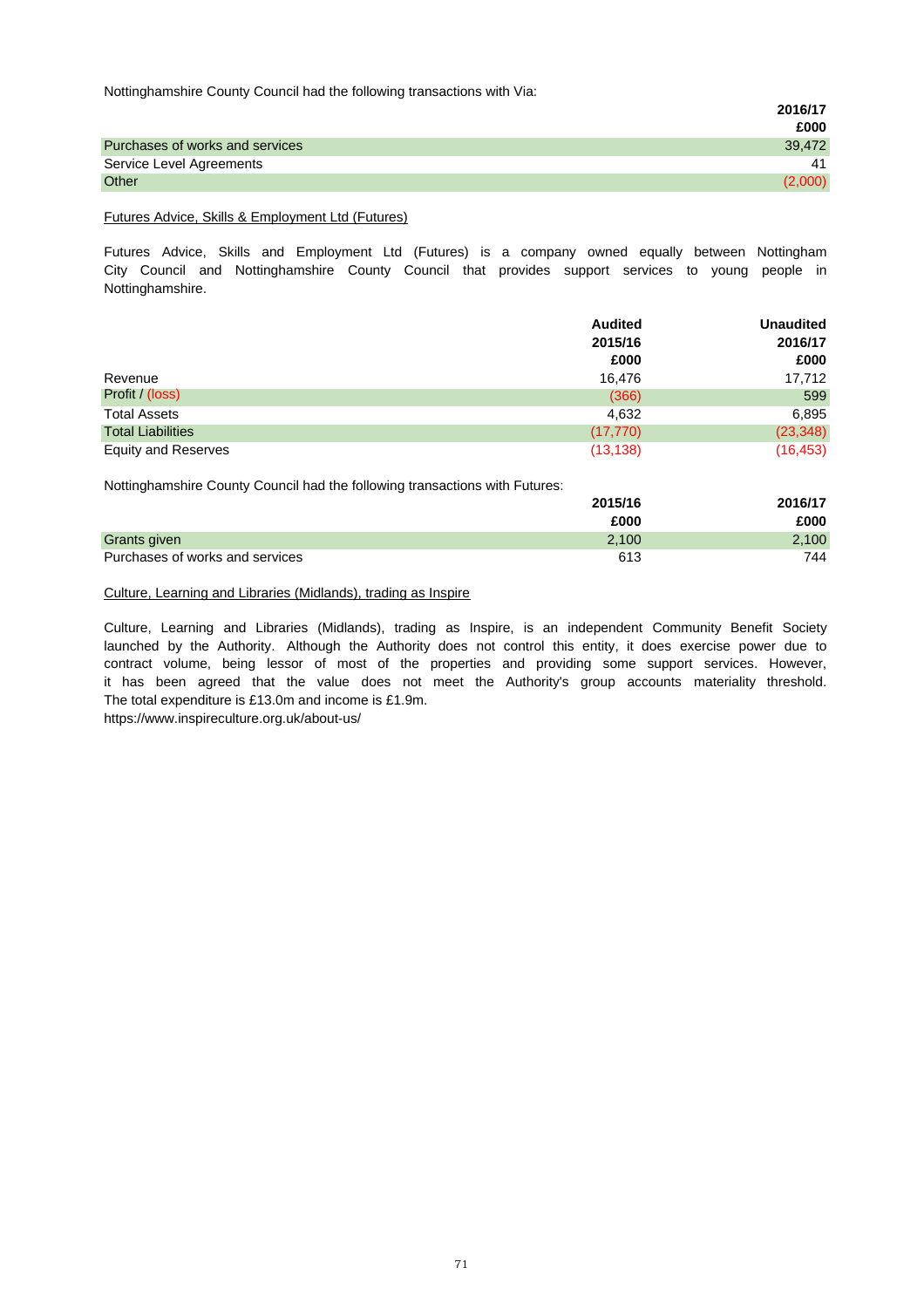# **33.Summary Revenue Accounts of Trading Undertakings**

| <b>Note</b> |                                                                                                                                                                                                 | 2015/16<br><b>As Restated</b> |                  | 2016/17               |                 |                  |                       |
|-------------|-------------------------------------------------------------------------------------------------------------------------------------------------------------------------------------------------|-------------------------------|------------------|-----------------------|-----------------|------------------|-----------------------|
|             |                                                                                                                                                                                                 | <b>Turnover</b>               | Expend-<br>iture | Surplus/<br>(Deficit) | <b>Turnover</b> | Expend-<br>iture | Surplus/<br>(Deficit) |
|             |                                                                                                                                                                                                 | £000                          | £000             | £000                  | £000            | £000             | £000                  |
| 1           | <b>Direct Services</b>                                                                                                                                                                          | 74983                         | 79,391           | (4, 408)              | 45,661          | 46440            | (779)                 |
|             | 2 Cleaning, catering, vehicle<br>maintenance, building and<br>grounds maintenance and<br>highways maintenance to the<br>Authority. Some work is<br>undertaken on behalf of external<br>clients. |                               |                  |                       |                 |                  |                       |
|             | <b>County Supplies</b><br>A purchasing and supply service<br>to the Authority and some<br>external public bodies                                                                                | 5,067                         | 5,410            | (343)                 | 4,815           | 5,041            | (226)                 |
|             | <b>Clayfields Secure Unit</b><br>Specialist children's services to<br>the Youth Justice Board and<br><b>Local Authorities</b>                                                                   | 4123                          | 4,344            | (221)                 | 4,197           | 4384             | (187)                 |
|             | <b>Total</b>                                                                                                                                                                                    | 84.173                        | 89.145           | (4.972)               | 54,673          | 55,865           | (1.192)               |

Note:

employee costs. 1.The Direct Services deficit is a result of the pension costs impact of IAS19 and a Living Wage increase to

2. Work previously undertaken by Property Operations and Highways have transferred to Arc and Via during 2016/17, this impacts on the values and comparison with last financial year.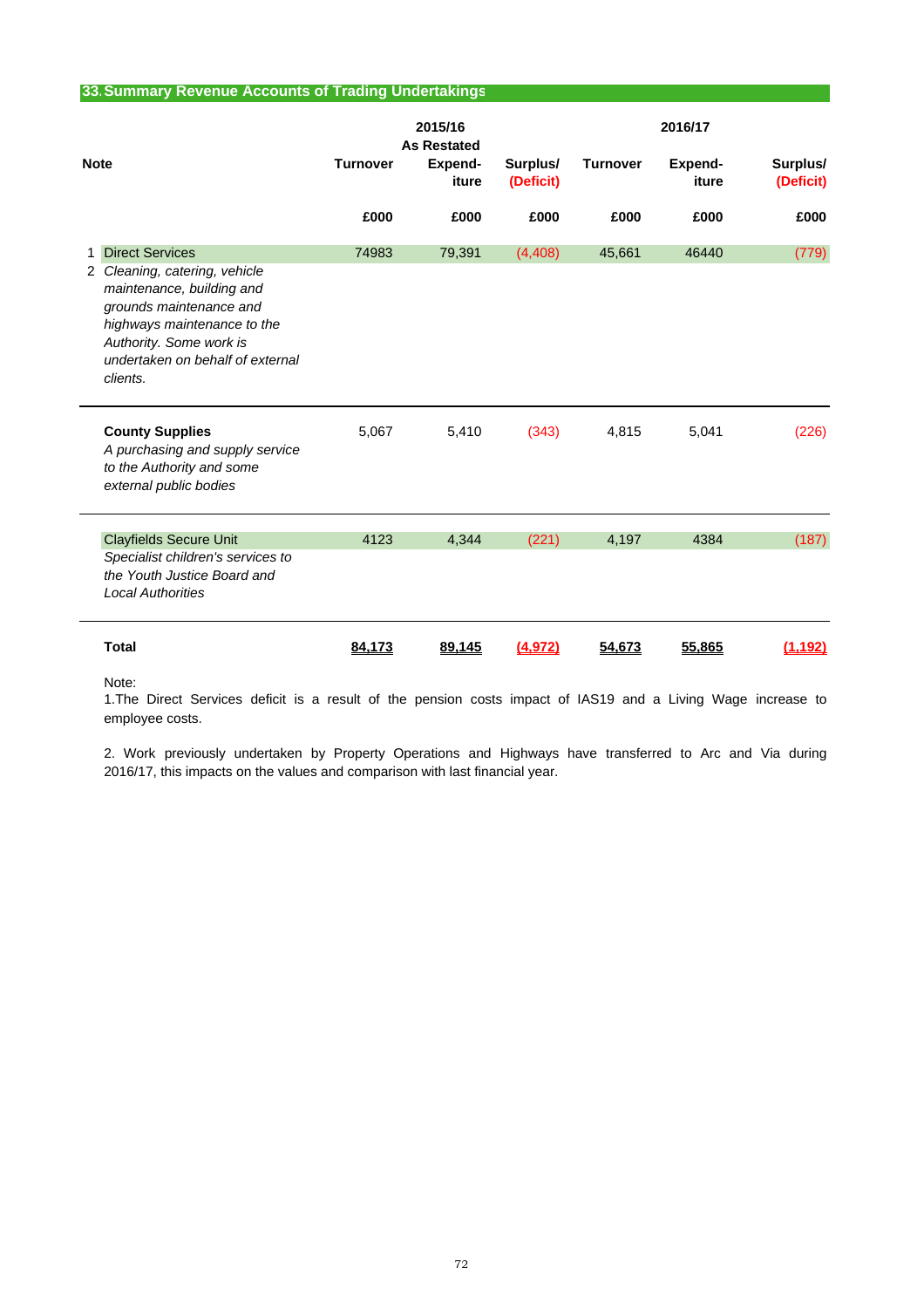| <b>34. Movement on Usable Reserves</b>          |                          |                                           |                          |                          |                          |                                          |                 |
|-------------------------------------------------|--------------------------|-------------------------------------------|--------------------------|--------------------------|--------------------------|------------------------------------------|-----------------|
|                                                 | 2014/15<br>£000          | <b>Transfers Transfers</b><br>Out<br>£000 | In<br>£000               | 2015/16<br>£000          | Out<br>£000              | <b>Transfers Transfers</b><br>In<br>£000 | 2016/17<br>£000 |
| General Fund Balance                            | 27,031                   | (3,014)                                   | $\overline{\phantom{a}}$ | 24,017                   |                          | 3,689                                    | 27,706          |
| Schools Statutory Reserves                      | 37,899                   | (3,616)                                   | 97                       | 34,380                   | (8,559)                  | 215                                      | 26,036          |
| General Insurance Reserve                       | 10,276                   | $\overline{\phantom{a}}$                  | 1,608                    | 11,884                   | $\qquad \qquad -$        | 4,401                                    | 16,285          |
| Capital Receipts and Grants                     |                          |                                           |                          |                          |                          |                                          |                 |
| Unapplied Reserve                               | 1,547                    | (54, 544)                                 | 55,981                   | 2,984                    | (68, 904)                | 70,126                                   | 4,206           |
| <b>Corporate Reserves</b>                       |                          |                                           |                          |                          |                          |                                          |                 |
| Earmarked Reserves                              | 1,073                    | (18)                                      | 8,610                    | 9,665                    | (6,608)                  | 6,559                                    | 9,616           |
| Capital Projects Reserve                        | 11,208                   | (1, 370)                                  | 2,250                    | 12,088                   | (1,385)                  | 2,905                                    | 13,608          |
| <b>NDR Pool Reserve</b>                         | 2,388                    | (1)                                       | 2,925                    | 5,312                    | (1,368)                  | 2,059                                    | 6,003           |
| East Leake PFI Schools                          | 3,152                    | (124)                                     | 185                      | 3,213                    |                          | 28                                       | 3,241           |
| Bassetlaw PFI Schools                           | 333                      | (29)                                      | $\overline{\phantom{a}}$ | 304                      | $\overline{\phantom{a}}$ | 265                                      | 569             |
| Waste PFI Reserve                               | 29,056                   | (1, 387)                                  | 104                      | 27,773                   | (2, 209)                 | 87                                       | 25,651          |
| Corporate Pay Review Reserve                    | 717                      | (7)                                       | $\overline{\phantom{a}}$ | 710                      | (710)                    | ÷,                                       |                 |
| Surplus Pension Contributions                   | $\overline{a}$           |                                           | 302                      | 302                      | (118)                    | $\overline{\phantom{0}}$                 | 184             |
| Corporate Redundancy Reserve                    | 9,053                    | (4.000)                                   | $\blacksquare$           | 5,053                    |                          | 1,182                                    | 6,235           |
| Historic Abuse Inquiry Reserve                  | $\overline{\phantom{0}}$ |                                           | $\overline{\phantom{0}}$ | $\overline{\phantom{a}}$ |                          | 341                                      | 341             |
| Strategic Development Fund                      | 9,955                    | (2,303)                                   | ÷,                       | 7,652                    | (3, 160)                 | 200                                      | 4,692           |
| <b>Earmarked for Services Reserves</b>          |                          |                                           |                          |                          |                          |                                          |                 |
| <b>Trading Activities</b>                       | 3,260                    | (2, 567)                                  | 2,938                    | 3,631                    | (2,355)                  | 1,310                                    | 2,586           |
| Departmental Reserves                           | 16,706                   | (6, 521)                                  | 1,417                    | 11,602                   | (5,326)                  | 1,612                                    | 7,888           |
| Revenue Grants                                  | 18,851                   | (6, 548)                                  | 5,283                    | 17,586                   | (7, 104)                 | 5,462                                    | 15,944          |
| Section 256 Grants                              | 15,349                   | (2,828)                                   | 4,304                    | 16,825                   | (2, 241)                 | 560                                      | 15,144          |
| <b>Total Other Earmarked</b><br><b>Reserves</b> | 121,101                  | (27, 703)                                 | 28,318                   | 121,716                  | (32, 584)                | 22,570                                   | 111,702         |
| <b>Total Usable Reserves</b>                    | 197,854                  | (88, 877)                                 | 86,004                   | 194,981                  | (110, 047)               | 101,001                                  | 185,935         |

**General Fund Balance** comprises reserves available for use by the Authority as a contingency**.**

**Schools Statutory Reserve** - See note 36

**General Insurance Reserve** - See note 35

received but not yet utilised. **Capital Receipts and Grants Unapplied Reserve -** holds capital grant / capital receipt balances that have been

#### **Corporate Reserves**

services but are no longer required for their original purpose. **Earmarked Reserves** hold year end underspends where approval has been given to be carried forward and spent in the following year. This reserve also contains reserves previously classified under earmarked for

commitments. **Capital Projects Reserve** supports the Medium Term Financial Strategy as well as current and future capital

and Borough Councils. It also holds the Authority's share of growth and renewable energy. **NDR Pool Reserve** holds the Authority's share of the Non Domestic Rates pool surplus. The pool was established 1 April 2013 when the new funding mechanism was introduced with the seven District

Authority will be required in later years to finance the unitary charge. **Bassetlaw, East Leake and Waste PFI Reserves** are surplus funding amounts set aside during the early years of the PFI contracts. These are contributions from central Government and the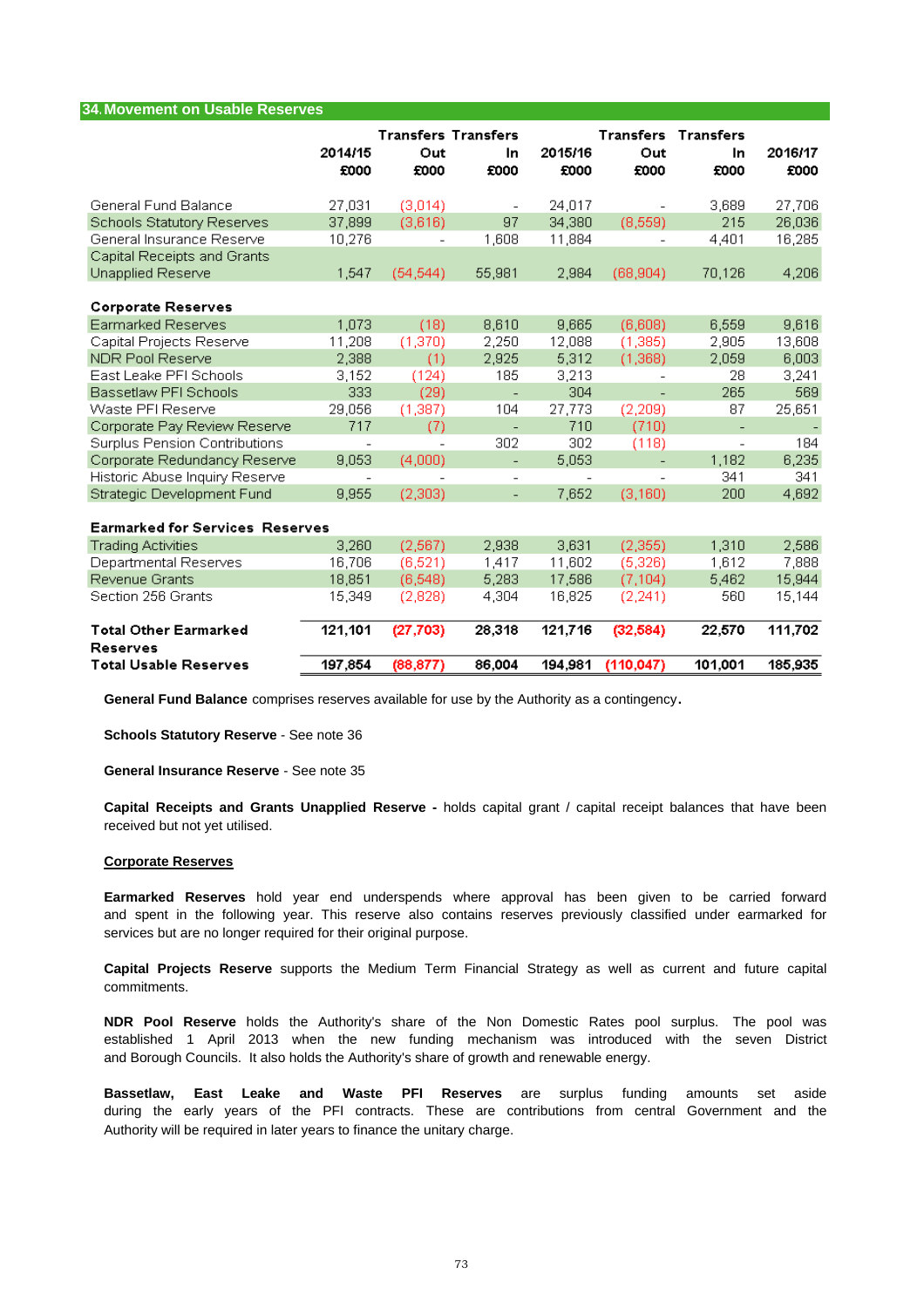employment conditions. **Corporate Pay Review Reserve** holds amounts set aside to fund the costs of implementing single status

**Surplus Pension Contributions Reserve** is the surplus amounts charged against services. This overpayment will contribute towards future years deficit payments.

already held in contingency for future years. **Corporate Redundancy Reserve** was established to help meet redundancy costs in excess of the amount

Government led inquiry into historic abuse. **Historic Abuse Inquiry Reserve** was been established to fund future expenditure associated with the

the Authority's commitment to redefine service delivery. **Strategic Development Fund** was approved in the Budget Report to Council 27 February 2014 to facilitate

#### **Earmarked for Services Reserves**

between those reserves and the General Fund. **Trading Services** reserves comprise accumulated revenue surpluses plus or minus any transfer

criteria for the creation of provisions are not met. **Departmental Reserves** are amounts set aside to cover expected events where the accounting

year-end are transferred into usable reserves, in accordance with the Code. **Revenue Grants and Section 256 Grants** are grants without specific conditions that remain unspent at the

#### **35.Insurance Reserve and Account**

possible insurance claims losses that are not yet known about. provision covers known liabilities. Amounts are also set aside in the Insurance Reserve to cover major areas where significant risks are covered externally are Fire, Liability and Motor. The insurance The Authority operates a self-insurance scheme and covers each kind of risk up to set limits which are reviewed annually. External insurers cover risks in excess of the internally insured amounts. The

City Councils in the proportion of 23.55 % City and 76.45% County. liabilities arising up to that date. The balance and the liabilities are being shared by the County and The total of the Insurance Provision and Reserve as at 31 March 1998 has been ring-fenced for

shown below: The amount set aside in the Insurance Provision is detailed in Note 24. The Insurance Reserve is

| <b>General Insurance Reserve</b>                           | <b>Note</b> | 2015/16         | 2016/17         |
|------------------------------------------------------------|-------------|-----------------|-----------------|
|                                                            |             | £000            | £000            |
| <b>General Insurance Reserve</b>                           |             | 11,884          | 16,285          |
| <b>Insurance Account</b>                                   |             | 2015/16<br>£000 | 2016/17<br>£000 |
| Premiums paid                                              |             | 1,656           | 1,718           |
| Claims made                                                |             | 3,013           | 2,329           |
| Contribution (from)/to Provision                           |             | 2,510           | (1,688)         |
| Contribution to Closed Fund from County Council            |             |                 | 974             |
| Miscellaneous charges                                      |             | 24              | 35              |
|                                                            |             | 7,203           | 3,368           |
| Less charges to Departments                                | 1           | (6,580)         | (7, 524)        |
| <b>Future Liabilities of Nottm City Council Adjustment</b> |             | (2, 373)        | 719             |
| <b>Total Expenditure</b>                                   |             | (1,750)         | (3, 437)        |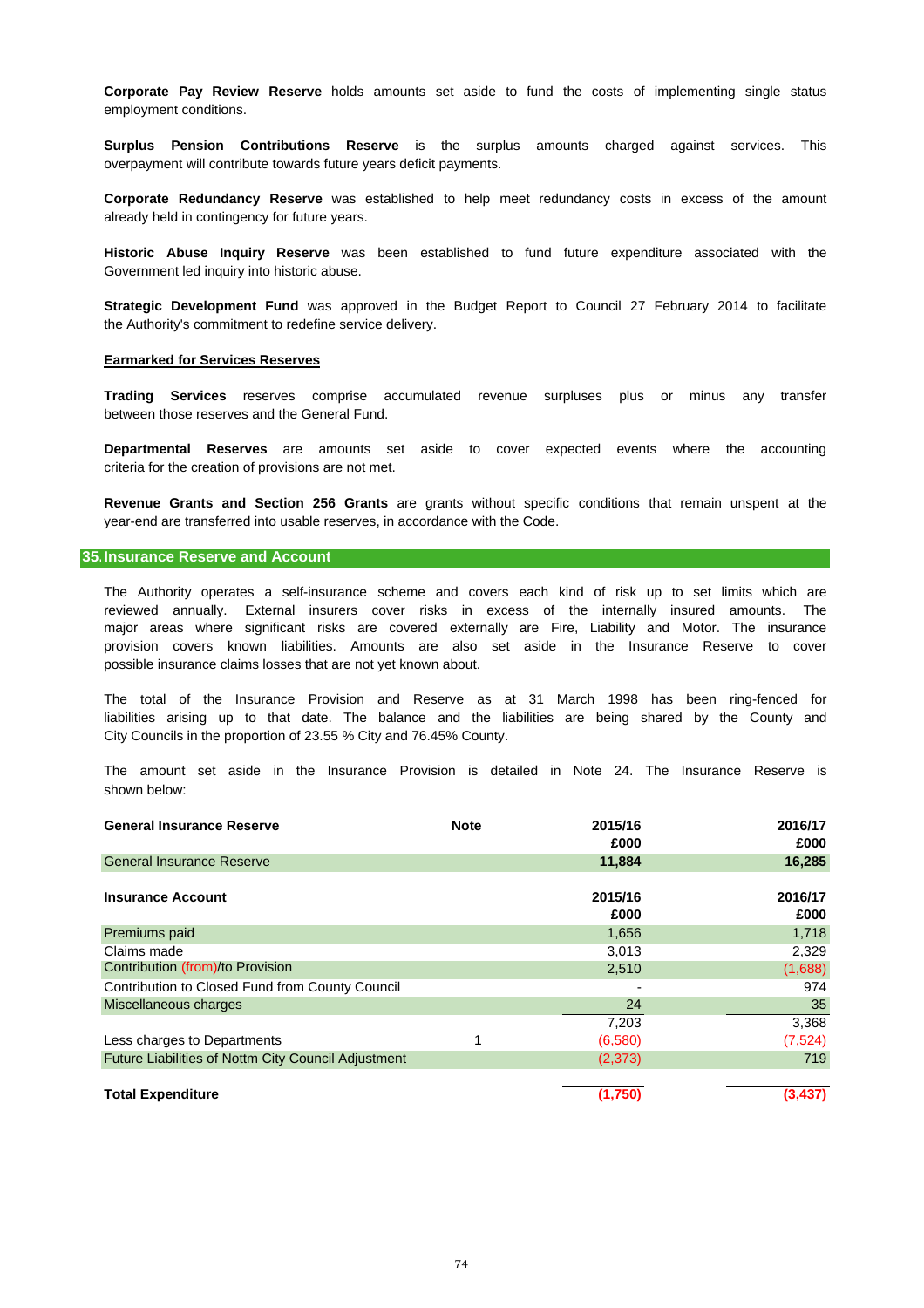|                                                            | 2015/16 | 2016/17  |
|------------------------------------------------------------|---------|----------|
|                                                            | £000    | £000     |
| <b>External Premiums</b>                                   | -       | (13)     |
| Contribution to Closed Fund from City and County Council's |         | (1,274)  |
| <b>Total Income</b>                                        |         | (1, 287) |
|                                                            |         |          |
| Net (surplus)/deficit                                      | (1,750) | (4, 724) |
|                                                            |         |          |

Note 1. Classed as expenditure to avoid double counting in the net cost of services.

#### **36.Schools Statutory Reserve**

Authority for general use. 1998. The Schools Statutory Reserve is committed to be spent on schools and is not available to the next in accordance with the requirements of Section 48 of the School Standards and Framework Act Surplus and deficit balances relating to schools must be carried forward from one financial year to the

During 2016/17 the overall reserve has reduced by £8.3 million to £26.0 million. Within the total reserve school accumulated balances decreased by £4.0 million to £20.0 million; of this, £2.1 million is to fund capital schemes.

Schools Budget. The reserve also includes £6.7 million relating to the non-ISB (Individual Schools Budget) element of the

major capital items and then repay this over a three year period. Part of the reserve is used to finance a school loan scheme, whereby schools are advanced funding for

| <b>School Balances</b>                | 2015/16 | <b>Movement</b><br>in year | 2016/17 |
|---------------------------------------|---------|----------------------------|---------|
|                                       | £000    | £000                       | £000    |
| Balances held by schools              | 23,995  | (4,001)                    | 19,994  |
| Non ISB Balances                      | 11.282  | (4.558)                    | 6.724   |
| School Loan Scheme                    | (897)   | 215                        | (682)   |
| <b>School Statutory Reserve Total</b> | 34.380  | (8.344)                    | 26,036  |

#### **37.Unusable Reserves**

|                                                 | 2015/16<br>£000 | 2016/17<br>£000 |
|-------------------------------------------------|-----------------|-----------------|
| <b>Revaluation Reserve</b>                      | 167,531         | 143,275         |
| <b>Capital Adjustment Account</b>               | 398,757         | 399,301         |
| <b>Financial Instruments Adjustment Account</b> | (88)            | (70)            |
| <b>IAS 19 Pensions Reserve</b>                  | (934, 539)      | (1,248,055)     |
| <b>Collection Fund Adjustment Account</b>       | 5,262           | 3,585           |
| <b>Deferred Capital Receipts</b>                | 1,755           |                 |
| <b>Employee Benefits Account</b>                | (14, 285)       | (14, 877)       |
| <b>Total Unusable Reserves</b>                  | (375, 607)      | (716,841)       |

#### **Revaluation Reserve**

The Revaluation Reserve contains the gains made by the Authority arising from increases in the value of its Property, Plant and Equipment. The balance is reduced when assets with accumulated gains are:

- revalued downwards or impaired and the gains are lost
- used in the provision of services and the gains are consumed through depreciation
- disposed of and the gains are realised.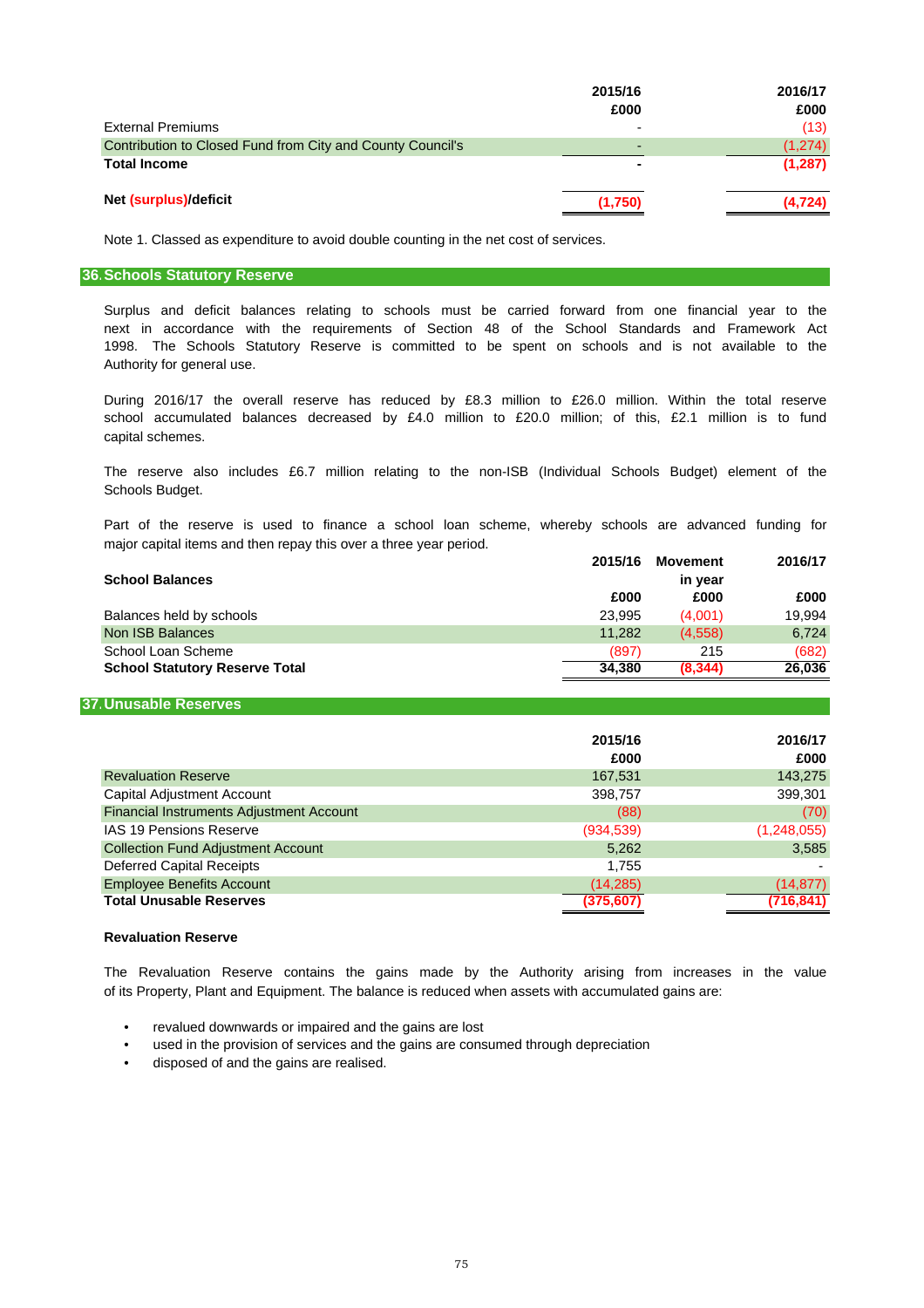was created. Accumulated gains arising before that date are consolidated into the balance on the Capital Adjustment Account. The Reserve contains only revaluation gains accumulated since 1 April 2007, the date that the Reserve

|                                                                | 2015/16  | 2016/17   |
|----------------------------------------------------------------|----------|-----------|
|                                                                | £000     | £000      |
| <b>Balance at 1 April</b>                                      | 110.387  | 167,531   |
| Upward revaluation of assets                                   | 65,962   | 21,006    |
| Downward revaluation of assets and impairment losses not       |          |           |
| charged to the Surplus or Deficit on the Provision of Services | (4, 446) | (36, 896) |
| Surplus/(deficit) on revaluation of non-current assets not     | 61,516   | (15,890)  |
| posted to the Surplus or Deficit on the Provision of Services  |          |           |
| Difference between fair value depreciation and historic cost   |          |           |
| depreciation                                                   | (1,775)  | (1,935)   |
| Accumulated gains on assets sold or scrapped                   | (2,597)  | (6, 431)  |
| Amount written off to the Capital Adjustment Account           | (4,372)  | (8,366)   |
| <b>Balance at 31 March</b>                                     | 167,531  | 143,275   |

#### **Capital Adjustment Account**

The Capital Adjustment Account absorbs the timing differences arising from the different arrangements revaluation gains accumulated on Property, Plant and Equipment before 1 April 2007, the date that the Revaluation Reserve was created to hold such gains. acquisition, construction or enhancement as depreciation, impairment losses and amortisations are charged to the Comprehensive Income and Expenditure Statement (with reconciling postings from the the amounts set aside by the Authority as finance for the costs of acquisition, construction and for accounting for the consumption of non-current assets and for financing the acquisition, construction enhancement. The Account contains accumulated gains and losses on Investment Properties and gains recognised on donated assets that have yet to be consumed by the Authority. The Account also contains Revaluation Reserve to convert fair value figures to a historic cost basis). The Account is credited with or enhancement of those assets under statutory provisions. The Account is debited with the cost of

|                                                                                                                | 2015/16   | 2016/17    |
|----------------------------------------------------------------------------------------------------------------|-----------|------------|
|                                                                                                                | £000      | £000       |
| <b>Balance at 1 April</b>                                                                                      | 384,584   | 398,757    |
| Reversal of items relating to capital expenditure debited or                                                   |           |            |
| credited to the Comprehensive Income and Expenditure                                                           |           |            |
| Statement:                                                                                                     |           |            |
| Charges for depreciation on non-current assets                                                                 | (38, 860) |            |
|                                                                                                                |           | (38,998)   |
| Revaluation and Impairments on PPE                                                                             | 3,138     | (10, 634)  |
| Amortisation of intangible assets                                                                              | (3,239)   | (2,567)    |
| Revenue expenditure funded from capital under statute                                                          | (21, 407) | (14, 673)  |
| Amounts of non-current assets written off on disposal or<br>sale as part of the gain/(loss) on disposal to the |           |            |
| Comprehensive Income and Expenditure Statement                                                                 | (16, 075) | (37,500)   |
|                                                                                                                | (76, 443) | (104, 372) |
| Adjusting amounts written out of the Revaluation                                                               |           |            |
| Reserve                                                                                                        | 4,372     | 8,366      |
| Net written out amount of the cost of non-current assets                                                       |           |            |
| consumed in the year.                                                                                          | (72,071)  | (96,006)   |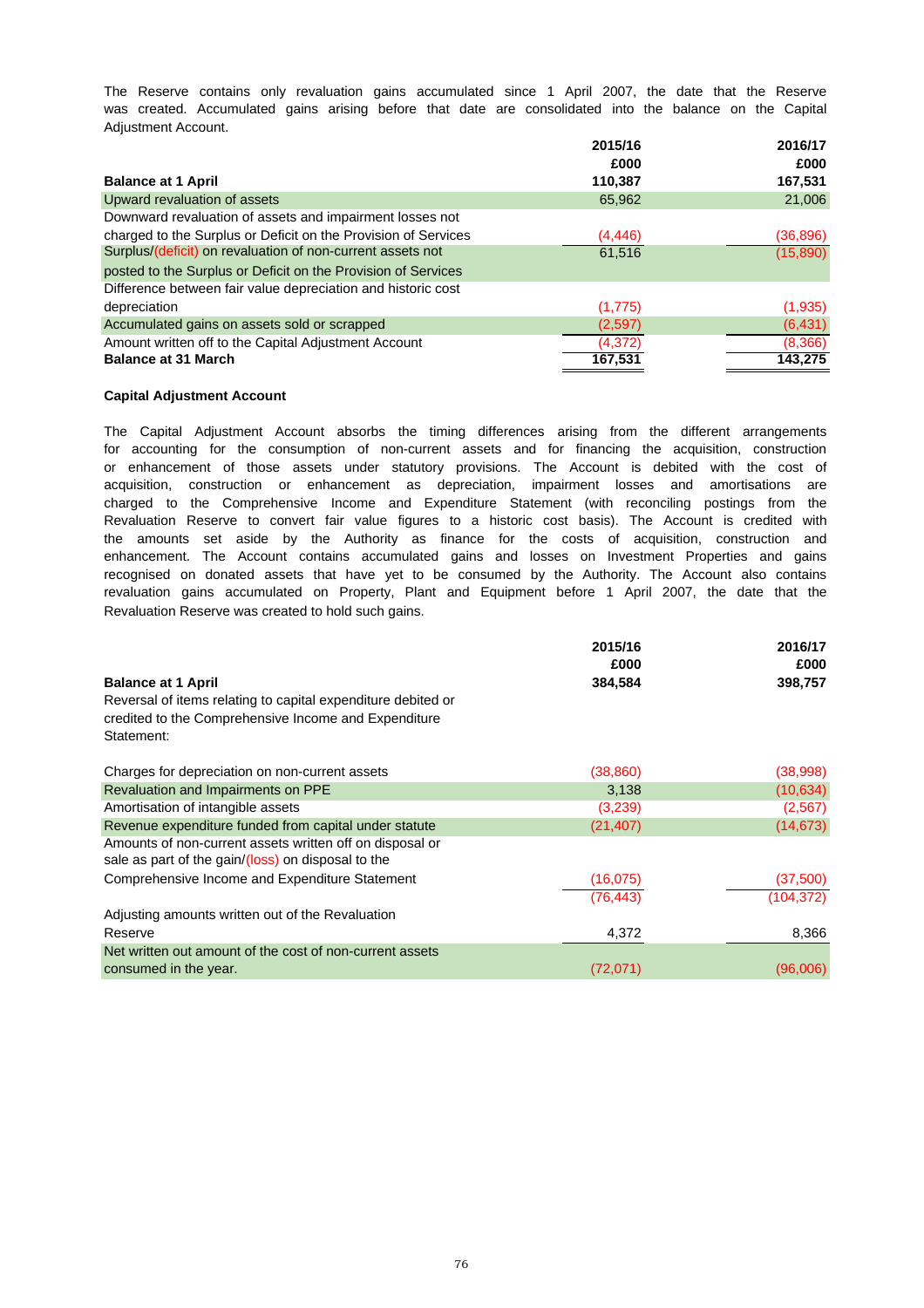Capital financing applied in the year:

## Capital grants and contributions credited to the Comprehensive

## Income and Expenditure Statement that have been applied

| to capital financing                             |         | 20,865  |
|--------------------------------------------------|---------|---------|
| Application of grants to capital financing from  |         |         |
| the Capital Grants Unapplied Account             | 52,843  | 62,575  |
| Statutory provision for the financing of capital |         |         |
| investment charged against the General Fund      | 24,411  | 8,603   |
| Capital expenditure charged against the          |         |         |
| <b>General Fund</b>                              | 5,989   | 6,917   |
|                                                  | 83,243  | 98,960  |
| Movements in the market value of Investment      |         |         |
| Properties debited or credited to the            |         |         |
| Comprehensive Income and Expenditure             |         |         |
| Statement                                        | 3.364   | (1,667) |
| Movement in the fair value of Non Current Assets |         |         |
| Held for Sale credited to the Comprehensive      |         |         |
| Income and Expenditure Statement                 | (363)   | (743)   |
| <b>Balance at 31 March</b>                       | 398,757 | 399,301 |

## **Financial Instruments Adjustment Account**

arrangements for accounting for income and expenses relating to certain financial instruments. The Financial Instruments Adjustment Account absorbs the timing differences arising from the different

|                                                                   | 2015/16<br>£000 | 2016/17<br>£000 |
|-------------------------------------------------------------------|-----------------|-----------------|
| <b>Balance at 1 April</b>                                         | (107)           | (88)            |
| Premiums incurred in the year and charged to the                  |                 |                 |
| Comprehensive Income and Expenditure Statement                    |                 |                 |
| Proportion of premiums incurred in previous financial years to be |                 |                 |
| charged against the General Fund Balance in accordance with       |                 |                 |
| statutory requirements                                            | 19              | 18              |
| Amount by which finance costs charged to the Comprehensive        |                 |                 |
| Income and Expenditure Statement are different from finance       |                 |                 |
| costs chargeable in the year in accordance with statutory         |                 |                 |
| requirements                                                      | 19              | 18              |
| <b>Balance at 31 March</b>                                        | (88)            | (70)            |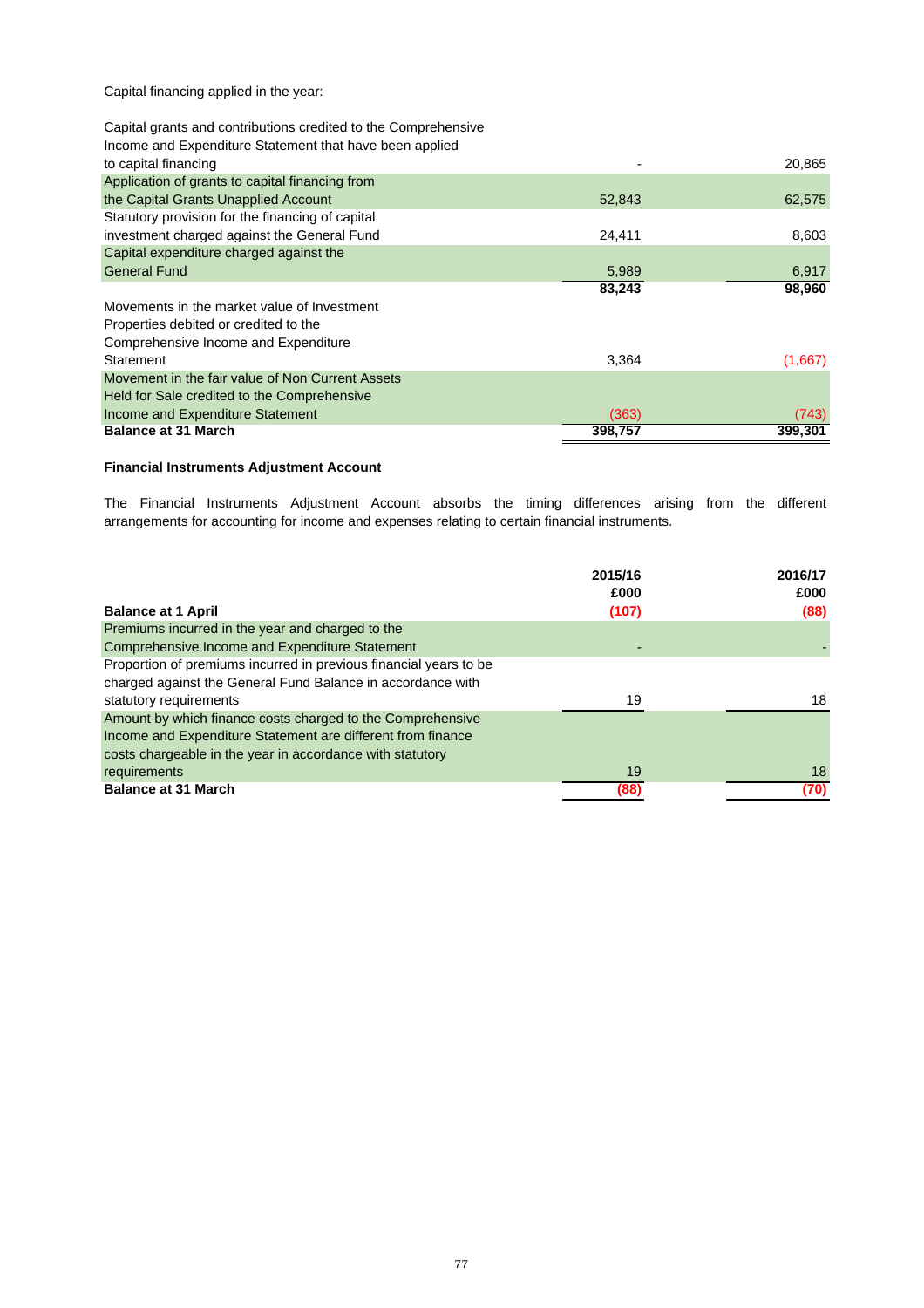#### **IAS19 Pensions Reserve**

the benefits come to be paid. in the benefits earned by past and current employees and the resources the Authority has set aside to The Pensions Reserve absorbs the timing differences arising from the different arrangements for accounting for post employment benefits and for funding benefits in accordance with statutory provisions. The Authority accounts for post employment benefits in the Comprehensive Income and Expenditure Statement as the benefits are earned by employees accruing years of service, updating the liabilities is directly responsible. The debit balance on the Pensions Reserve therefore shows a substantial shortfall recognised to reflect inflation, changing assumptions and investment returns on any resources set aside to meet the costs. However, statutory arrangements require benefits earned to be financed as the meet them. The statutory arrangements will ensure that funding will have been set aside by the time Authority makes employer's contributions to pension funds or eventually pays any pensions for which it

|                                                                       | 2015/16     | 2016/17       |
|-----------------------------------------------------------------------|-------------|---------------|
|                                                                       | £000        | £000          |
| <b>Balance at 1 April</b>                                             | (1,087,711) | (934, 539)    |
| Actuarial gains / (losses) on pensions assets and liabilities         | 198.015     | (298, 509)    |
| Other gains / (losses)                                                | (698)       | (700)         |
| Reversal of items relating to retirement benefits debited or credited |             |               |
| to the Surplus or Deficit on the Provisions of Services in the        |             |               |
| Comprehensive Income and Expenditure Statement                        | (94, 215)   | (62, 773)     |
| Employer's pensions contributions and direct payments to pensioners   |             |               |
| payable in the year                                                   | 50.070      | 48.466        |
| <b>Balance at 31 March</b>                                            | (934, 539)  | (1, 248, 055) |

#### **Collection Fund Adjustment Account**

Fund from the Collection Fund. Since 2013/14 the NNDR changes required a similar account to be held for NNDR. Council Tax income in the Comprehensive Income and Expenditure Statement as it falls due from Council Tax payers compared with the statutory arrangements for paying across amounts to the General The Collection Fund Adjustment Account manages the differences arising from the recognition of

|                                                                  | 2015/16 | 2016/17  |
|------------------------------------------------------------------|---------|----------|
|                                                                  | £000    | £000     |
| <b>Balance at 1 April</b>                                        | 2,725   | 5,262    |
| Amount by which Council Tax income credited to the Comprehensive |         |          |
| Income and Expenditure Statement is different from Council Tax   |         |          |
| income calculated for the year in accordance with statutory      |         |          |
| requirements                                                     | 2,463   | (2, 149) |
| Amount by which NNDR income credited to the Comprehensive        |         |          |
| Income and Expenditure Statement is different from Council Tax   |         |          |
| income calculated for the year in accordance with statutory      |         |          |
| requirements                                                     | 74      | 472      |
| <b>Balance at 31 March</b>                                       | 5,262   | 3,585    |

#### **Deferred Capital Receipts Reserve**

where the consideration is to be paid in future years. The Deferred Capital Receipts Reserve is an unusable reserve that holds the value of capital receipts that the Authority has recognised as disposal income in the Comprehensive Income and Expenditure Statement but

|                                            | 2015/16 | 2016/17 |
|--------------------------------------------|---------|---------|
|                                            | £000    | £000    |
| <b>Balance at 1 April</b>                  |         | 1,755   |
| Movement in Deferred Capital Receipts held | 1.755   | (1,755) |
| <b>Balance at 31 March</b>                 | 1.755   |         |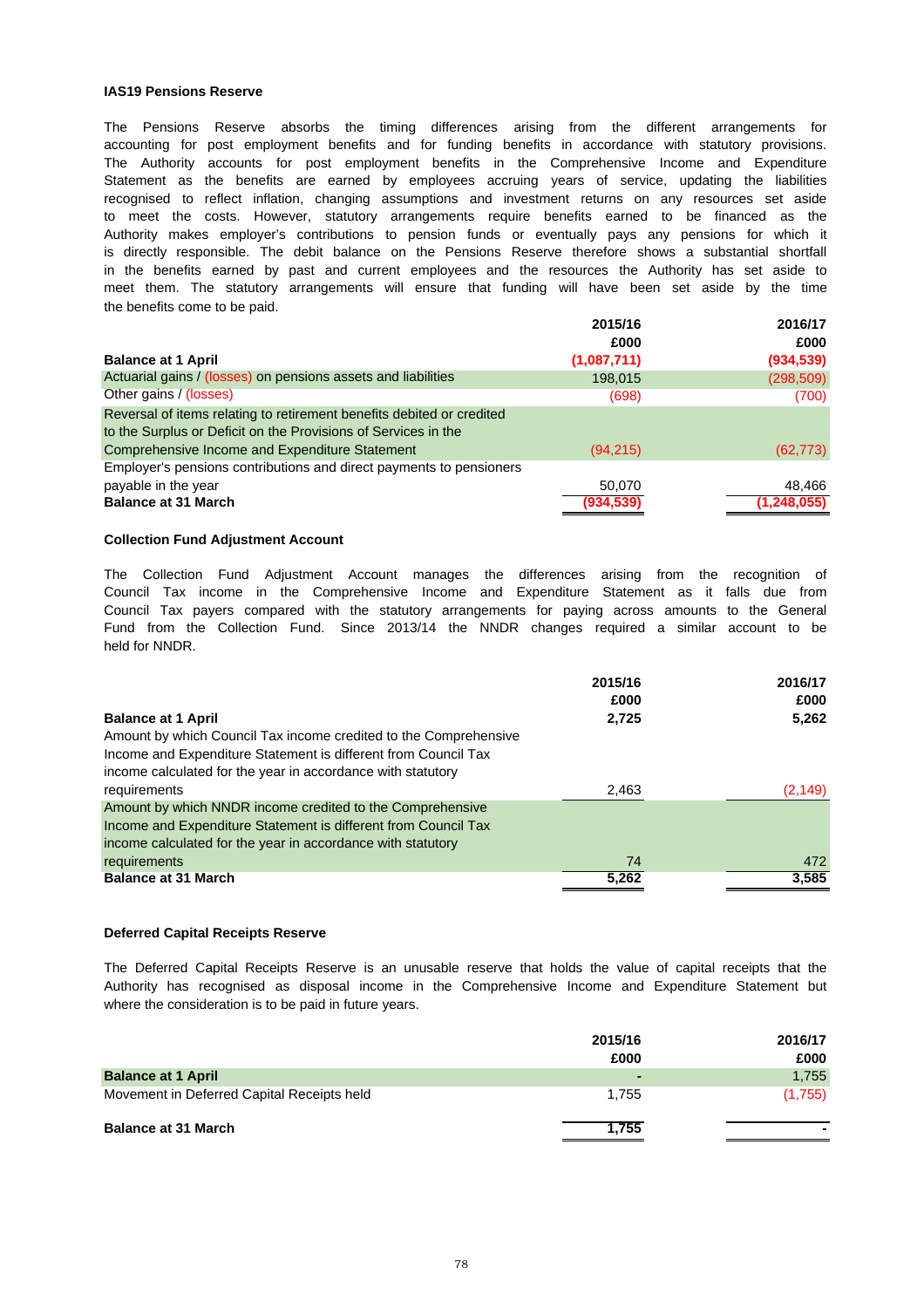#### **Employee Benefits Account**

General Fund Balance is neutralised by transfers to or from the Account. Fund Balance from accruing for compensated absences earned but not taken in the year, e.g. annual leave entitlement carried forward at 31 March. Statutory arrangements require that the impact on the The Employee Benefits Account absorbs the differences that would otherwise arise on the General

|                                                                                                                                                                                           | 2015/16           | 2016/17            |
|-------------------------------------------------------------------------------------------------------------------------------------------------------------------------------------------|-------------------|--------------------|
|                                                                                                                                                                                           | £000              | £000               |
| <b>Balance at 1 April</b>                                                                                                                                                                 | (13, 356)         | (14, 285)          |
| Settlement or cancellation of accrual made at the end of the                                                                                                                              |                   |                    |
| preceding year                                                                                                                                                                            | 13,356            | 14,285             |
| Amounts accrued at the end of the current year                                                                                                                                            | (14, 285)         | (14, 877)          |
| Amount by which the officer remuneration charged to the<br>Comprehensive Income and Expenditure Statement on an accrual<br>basis is different from remuneration chargeable in the year in |                   |                    |
| accordance with statutory requirements<br><b>Balance at 31 March</b>                                                                                                                      | (929)<br>(14,285) | (592)<br>(14, 877) |

#### **38.Cash and Cash Equivalents**

with the Authority's main bank, amounts held in call accounts or money market funds and school deposits invests any surplus cash identified. The bank account balance at 31 March will consist of an overdraft either with the Authority's main bank or held with other banks. The Authority monitors cash balances on a daily basis to make maximum use of the funds available and

The analysis of cash and cash equivalents is as follows:

|                                                                      | 2015/16         |           | 2016/17 |           |
|----------------------------------------------------------------------|-----------------|-----------|---------|-----------|
|                                                                      | £000<br>£000    |           | £000    | £000      |
| Amounts held in call accounts and                                    |                 |           |         |           |
| money market funds                                                   | 67,683          |           |         | 46,474    |
| Main overdraft                                                       | (41, 645)       |           |         | (12, 310) |
| School bank accounts:                                                |                 |           |         |           |
| <b>Main Authority accounts</b>                                       | 30,256          |           | 27,101  |           |
| Other bank accounts                                                  | 9,624<br>39,880 |           | 7,131   | 34,232    |
|                                                                      | 65,918          |           |         | 68,396    |
| 39. Cash Flow Statement - Operating Activities                       |                 |           |         |           |
| The cash flows for operating activities include the following items: |                 |           |         |           |
|                                                                      |                 | 2015/16   |         | 2016/17   |
|                                                                      |                 | £000      |         | £000      |
| Interest received                                                    |                 | (656)     |         | (1,085)   |
| Interest paid                                                        |                 | 33,755    |         | 34,832    |
| 40. Cash Flow Statement - Investing Activities                       |                 |           |         |           |
|                                                                      |                 |           |         |           |
|                                                                      |                 | 2015/16   |         | 2016/17   |
|                                                                      |                 | £000      |         | £000      |
| Purchase of Property, Plant and Equipment, Investment Property and   |                 |           |         |           |
| Intangible Assets                                                    |                 | 65,289    |         | 68,220    |
| Purchase of short and long-term investments                          |                 | 110,001   |         | 162,000   |
| Other payments for investing activities                              |                 | 72        |         | 1,566     |
| Proceeds from the sale of Property, Plant and Equipment, Investment  |                 |           |         |           |
| Property and Intangible Assets                                       |                 | (7,683)   |         | (2,798)   |
| Capital Grants and contributions received                            |                 | (47, 231) |         | (52, 187) |
| Proceeds from short-term and long-term investments                   |                 | (100,000) |         | (162,002) |
| Net other receipts from investing activities                         |                 | (630)     |         | (737)     |
| Net cash flows from investing activities                             |                 | 19,818    |         | 14,062    |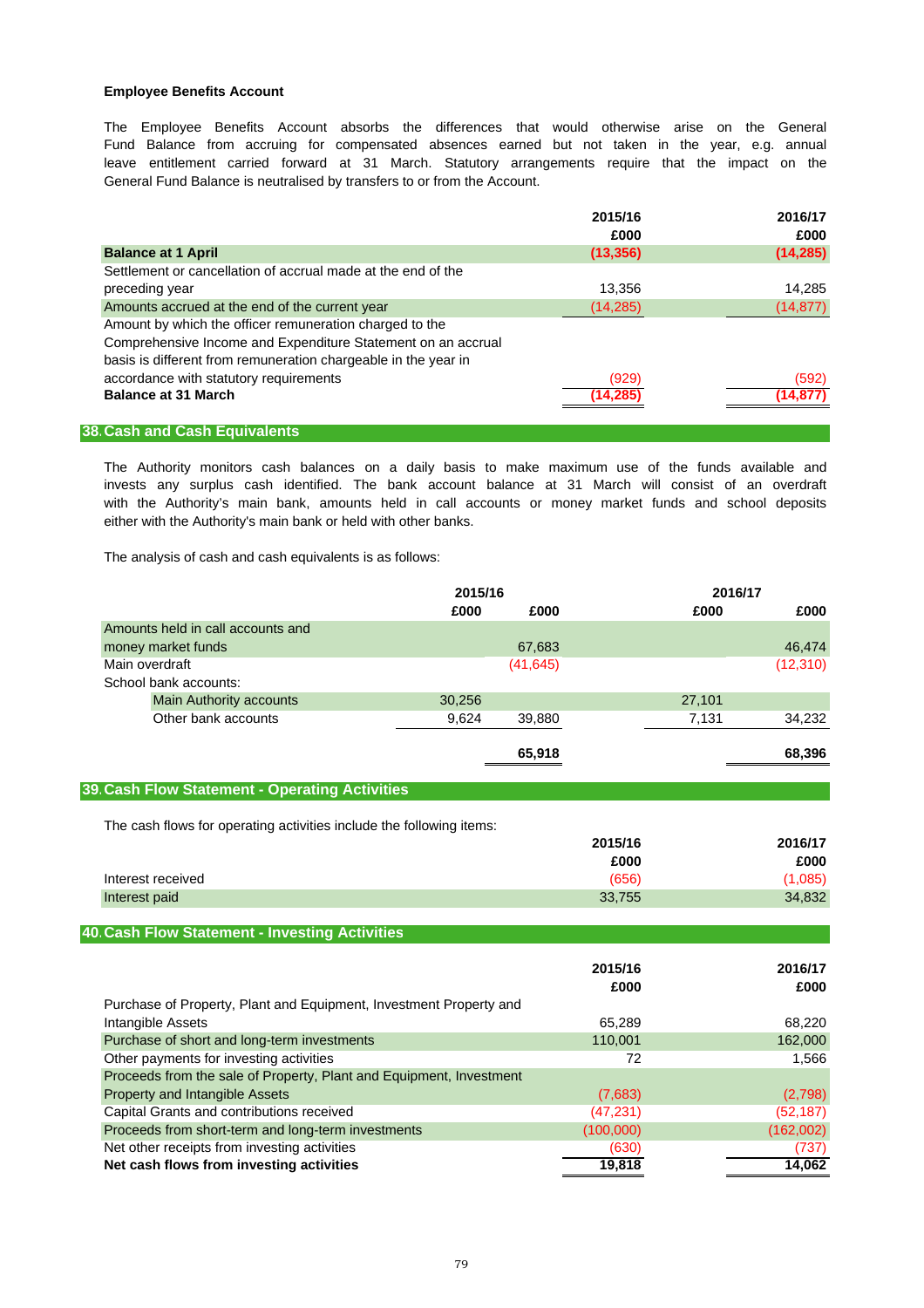| 41. Cash Flow Statement - Financing Activities                                                                                  |                 |                 |
|---------------------------------------------------------------------------------------------------------------------------------|-----------------|-----------------|
|                                                                                                                                 | 2015/16<br>£000 | 2016/17<br>£000 |
| Cash receipts of short and long-term borrowing                                                                                  | (42, 694)       | (11, 753)       |
| Cash payments for the reduction of the outstanding liabilities<br>relating to finance leases and on-balance sheet PFI contracts | 3.780           | (851)           |
| Repayments of short and long-term borrowing                                                                                     | 11,813          | 11,673          |
| Net cash flows from financing activities                                                                                        | (27,101)        | (931)           |

## **42.Minimum Revenue Provision (MRP)**

Regulations require local authorities to set aside money to provide for redemption of outstanding debt. This amount is offset against the level of depreciation already charged to the Authority's Comprehensive Income and Expenditure Statement to ensure that depreciation charges do not increase the net expenditure of the Authority.

liabilities. The amount of depreciation and amortisation charged was £41.6 million (£42.1 million for 2015/16). The amount required under the MRP regulations for 2016/17 is £8.6 million (£24.4 million for 2015/16) of which £5.5 million (£5.2 million for 2015/16) relates to repayments of the PFI and finance lease

#### **43.Audit Fees**

The Authority has been advised of the following fees payable to KPMG (UK) LLP. All fees have been included in the accounts for the period to which they relate except grant claims.

|                                    | 2015/16<br>£000 | 2016/17<br>£000 |
|------------------------------------|-----------------|-----------------|
| <b>External Audit Fees</b>         | 98              | 98              |
| <b>Grant Claims/Other Services</b> |                 | 9               |
|                                    | 105             | 107             |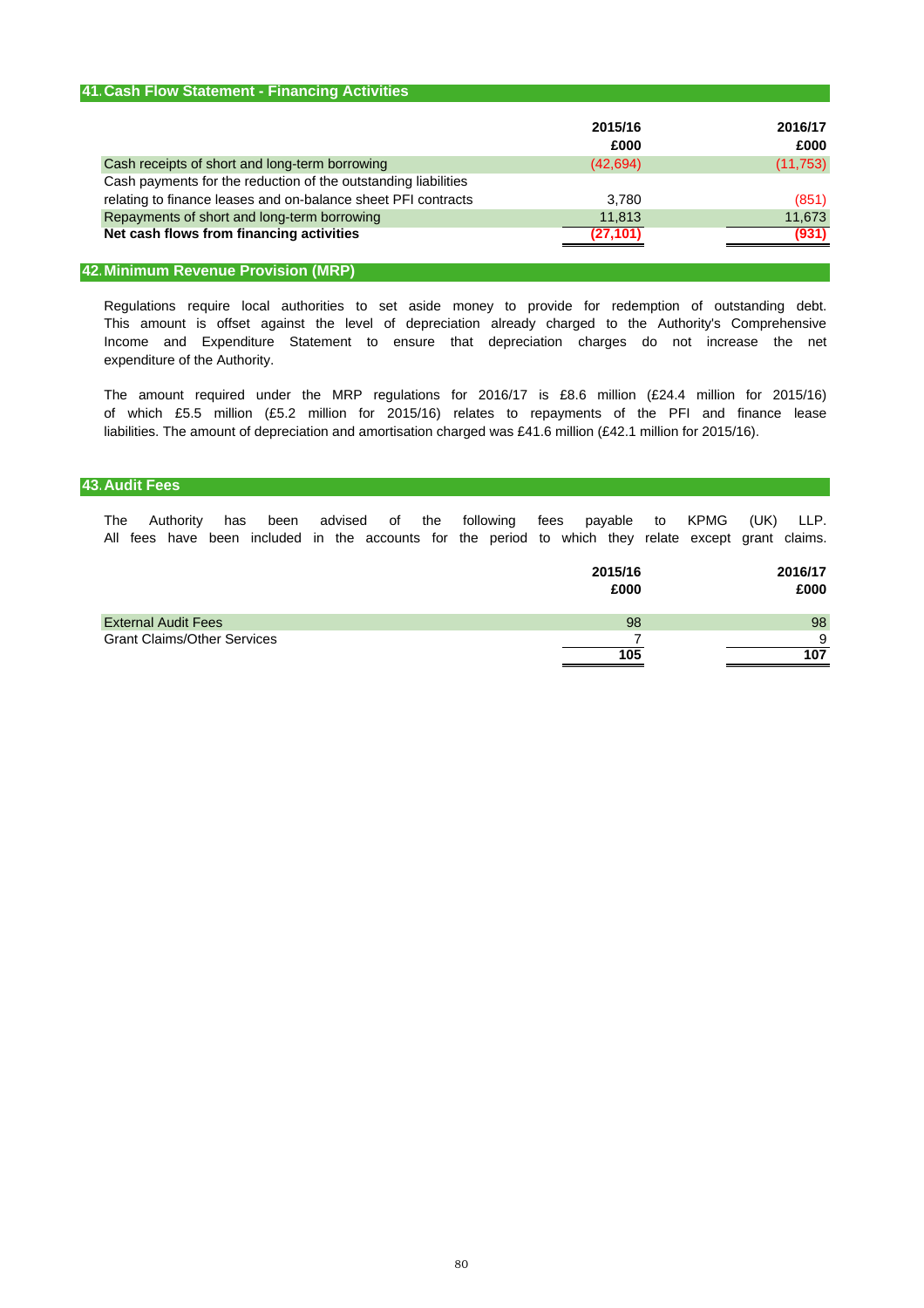## **44.Employee Remuneration**

table includes the senior staff separately identified in the subsequent tables. taxable expenses and severance (if applicable) amounted to £50,000 or more in the financial year. The The table below shows the number of staff employed by the Authority whose remuneration,

| Pay Band |          | <b>Number of Staff</b> |                       |                |                |                       |                  |  |  |
|----------|----------|------------------------|-----------------------|----------------|----------------|-----------------------|------------------|--|--|
|          |          |                        | 2015/16               |                |                | 2016/17               |                  |  |  |
|          |          |                        |                       | Inc            |                |                       | Inc              |  |  |
|          |          |                        | <b>Exc Redundancy</b> | Redundancy     |                | <b>Exc Redundancy</b> | Redundancy       |  |  |
|          |          | <b>Schools</b>         | <b>Non Schools</b>    | <b>Total</b>   | <b>Schools</b> | <b>Non Schools</b>    | <b>Total</b>     |  |  |
|          |          |                        |                       |                |                |                       |                  |  |  |
| £170,000 | £174,999 |                        | 1                     | 1              |                | 1                     |                  |  |  |
| £165,000 | £169,999 |                        |                       |                |                |                       |                  |  |  |
| £160,000 | £164,999 |                        |                       |                |                |                       |                  |  |  |
| £155,000 | £159,999 |                        |                       |                |                |                       |                  |  |  |
| £150,000 | £154,999 |                        |                       |                |                |                       |                  |  |  |
| £145,000 | £149,999 |                        |                       |                |                |                       |                  |  |  |
| £140,000 | £144,999 |                        |                       |                |                |                       |                  |  |  |
| £135,000 | £139,999 |                        |                       |                |                | 2                     | 2                |  |  |
| £130,000 | £134,999 |                        |                       |                |                |                       |                  |  |  |
| £125,000 | £129,999 |                        | 2                     | 2              |                | 1                     |                  |  |  |
| £120,000 | £124,999 |                        | $\overline{2}$        | $\overline{c}$ |                | 1                     |                  |  |  |
| £115,000 | £119,999 |                        |                       |                |                |                       |                  |  |  |
| £110,000 | £114,999 |                        | $\overline{2}$        | 3              |                |                       |                  |  |  |
| £105,000 | £109,999 |                        |                       |                |                |                       |                  |  |  |
| £100,000 | £104,999 |                        |                       |                |                |                       | $\overline{2}$   |  |  |
| £95,000  | £99,999  |                        |                       |                |                |                       |                  |  |  |
| £90,000  | £94,999  | 1                      |                       |                | $\overline{2}$ | 1                     | 3                |  |  |
| £85,000  | £89,999  | 4                      | 6                     | 10             | 2              | 7                     | 9                |  |  |
| £80,000  | £84,999  | 1                      | 5                     | $\overline{7}$ |                | 5                     | $\boldsymbol{8}$ |  |  |
| £75,000  | £79,999  | 3                      |                       | 3              | 4              |                       | 6                |  |  |
| £70,000  | £74,999  | 8                      | 3                     | 11             | 6              | 4                     | 10               |  |  |
| £65,000  | £69,999  | 23                     | 10                    | 37             | 30             | 13                    | 44               |  |  |
| £60,000  | £64,999  | 50                     | 18                    | 71             | 47             | 9                     | 58               |  |  |
| £55,000  | £59,999  | 89                     | 20                    | 111            | 76             | 32                    | 106              |  |  |
| £50,000  | £54,999  | 93                     | 45                    | 142            | 87             | 20                    | 111              |  |  |
|          |          | 273                    | 116                   | 405            | 256            | 97                    | 365              |  |  |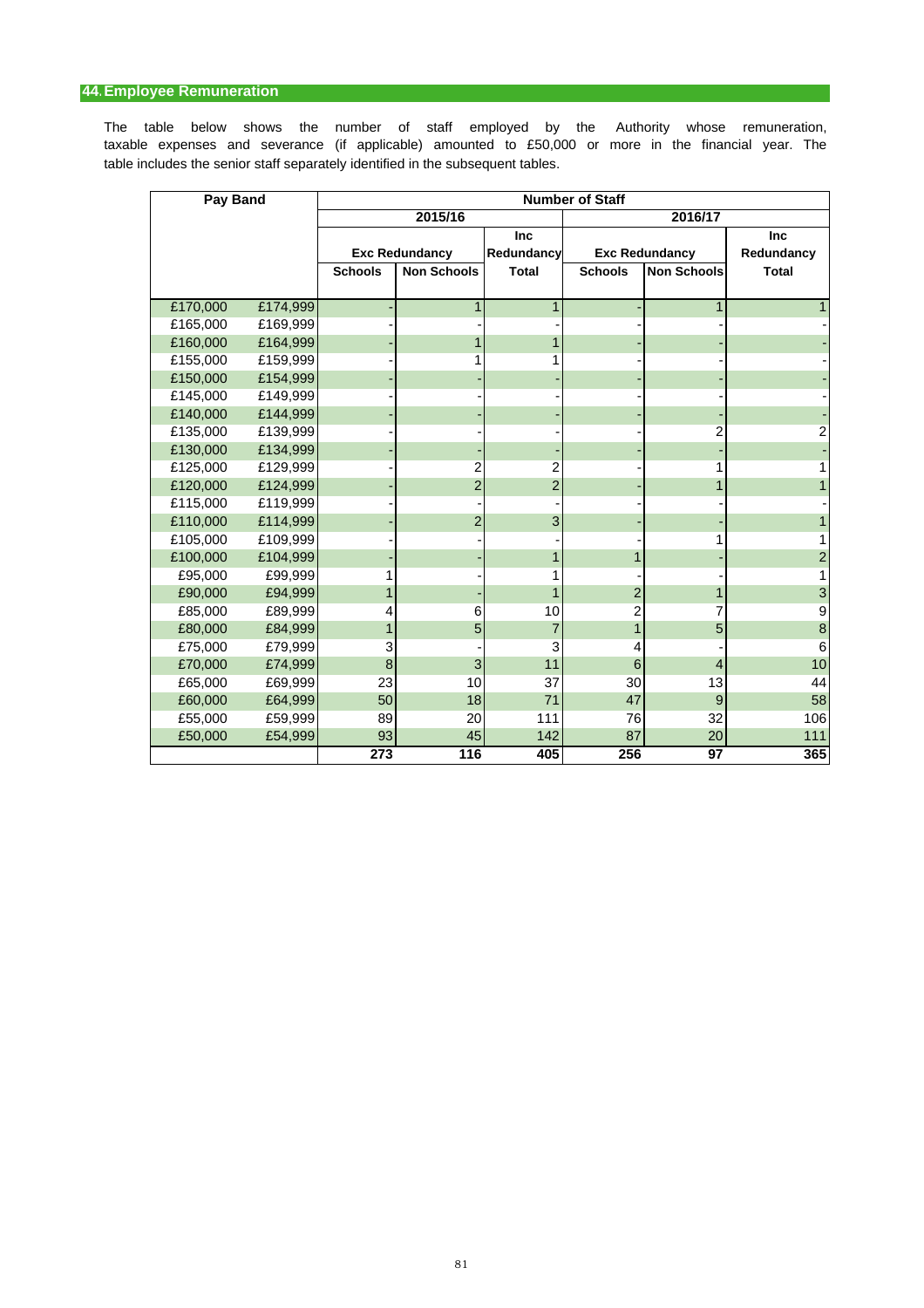The tables below show the remuneration of the Authority's Senior Employees as defined by the Accounts and Audit (England) Regulations 2015.

#### **2016/17**

| <b>Post Holder information (Post</b><br>title and name (where<br>applicable)) | <b>Note</b>    | <b>Salary</b><br>(including<br>fees &<br>allowances)<br>£ | <b>Expenses</b><br>£ | Compen-<br>sation for<br>Loss of<br><b>Office</b><br>£ | <b>Employer</b><br><b>Pension</b><br>contri-<br>butions*<br>£ | Total<br>Remuneration<br>£ |
|-------------------------------------------------------------------------------|----------------|-----------------------------------------------------------|----------------------|--------------------------------------------------------|---------------------------------------------------------------|----------------------------|
| Chief Executive - A May                                                       |                | 171,700                                                   | 1,999                |                                                        | 34,340                                                        | 208,039                    |
| Corporate Director of CFCS                                                    |                | 136,257                                                   | 383                  | ٠                                                      | 27,251                                                        | 163,891                    |
| Corporate Director of ASCH & PP<br>(and Deputy Chief Executive)               |                | 127,689                                                   |                      | -                                                      | 25,517                                                        | 153,206                    |
| <b>Corporate Director of Place</b>                                            | 5              | 91,939                                                    | 1,172                | ٠                                                      |                                                               | 93,111                     |
| Corporate Director of Place                                                   | 6              | 37,237                                                    |                      | ۰                                                      | 7,447                                                         | 44,684                     |
| <b>Corporate Director of Resources</b>                                        |                | 122,585                                                   | 683                  | ۰                                                      | 24,517                                                        | 147,785                    |
| Director of Public Health                                                     | 3              | 33,894                                                    |                      |                                                        | 4,670                                                         | 38,564                     |
| Director of Public Health - (Interim)                                         | $\overline{4}$ | 67,921                                                    | 774                  |                                                        | 9,713                                                         | 78,408                     |
| Service Director (Finance,<br>Procurement & Improvement)                      | 2              | 85,988                                                    | 597                  | ۰.                                                     | 17,198                                                        | 103,783                    |

\*Pension Contributions are estimated at 20.0% to account for the pensions deficit (see note 21).

2.The post of Service Director (Finance, Procurement and Improvement) has the statutory responsibility 1.The post of Corporate Director of Resources has the statutory responsibility of Monitoring Officer. of S151 Officer.

3.The Director of Public Health left 30 April 2016. The salary shown includes some arrears for service in previous financial years. Their annualised salary was £102,466.

4.The incumbent Director of Public Health started 01 May 2016. Their annualised salary is £74,371 5.The Corporate Director of Place left December 2016. Their annualised salary was £122,585 6.The incumbent Corporate Director of Place started December 2016. Their annualised salary is £122,585

#### **2015/16**

| <b>Post Holder information (Post</b><br>title and name (where<br>applicable)) | <b>Note</b> | <b>Salary</b><br>(including<br>fees &<br>allowances)<br>£ | <b>Expenses</b><br>£ | Compen-<br>sation for<br>Loss of<br><b>Office</b><br>£ | <b>Employer</b><br><b>Pension</b><br>contri-<br>£ | Total<br>butions* Remuneration<br>£ |
|-------------------------------------------------------------------------------|-------------|-----------------------------------------------------------|----------------------|--------------------------------------------------------|---------------------------------------------------|-------------------------------------|
| <b>Chief Executive</b>                                                        | 3           | 3,074                                                     | 169                  | 14,626                                                 |                                                   | 17,869                              |
| Chief Executive - A May                                                       | 3           | 169,499                                                   | 2,175                |                                                        | 33,137                                            | 204,811                             |
| <b>Corporate Director of CFCS</b>                                             | 8           | 68,578                                                    | 429                  | ٠                                                      | 13,407                                            | 82,414                              |
| Corporate Director of ASCH & PP<br>(and Deputy Chief Executive)               | 7           | 126,297                                                   | 102                  |                                                        | 24,689                                            | 151,088                             |
| <b>Corporate Director of Place</b>                                            |             | 121,371                                                   | 463                  | ٠                                                      |                                                   | 121,834                             |
| Corporate Director of Resources                                               |             | 121,371                                                   | 927                  |                                                        | 23,728                                            | 146,026                             |
| Director of Public Health - Dr C<br>Kenny                                     | 4           | 159,031                                                   |                      |                                                        | 20,925                                            | 179,956                             |
| Service Director (Finance,<br>Procurement & Improvement)                      | 2           | 82,063                                                    | 300                  |                                                        | 16,043                                            | 98,406                              |
| Deputy Director of Public Health -<br>Dr J Tomlinson                          | 5           | 163,921                                                   | 562                  |                                                        |                                                   | 164,483                             |
| Deputy Director of CFCS                                                       | 6           | 103,521                                                   | 553                  |                                                        | 20,238                                            | 124,312                             |

\*Pension Contributions are estimated at 19.55% to account for the pensions deficit (see note 21)

1. The post of Corporate Director of Resources has the statutory responsibility of Monitoring Officer. 2. The post of Service Director (Finance, Procurement and Improvement) has the statutory responsibility of S151 Officer.

There was payment in lieu of notice due to the timing of the appointment. 3. Retiring Chief Executive was replaced with effect from 7 April 2015 by the former Corporate Director of CFCS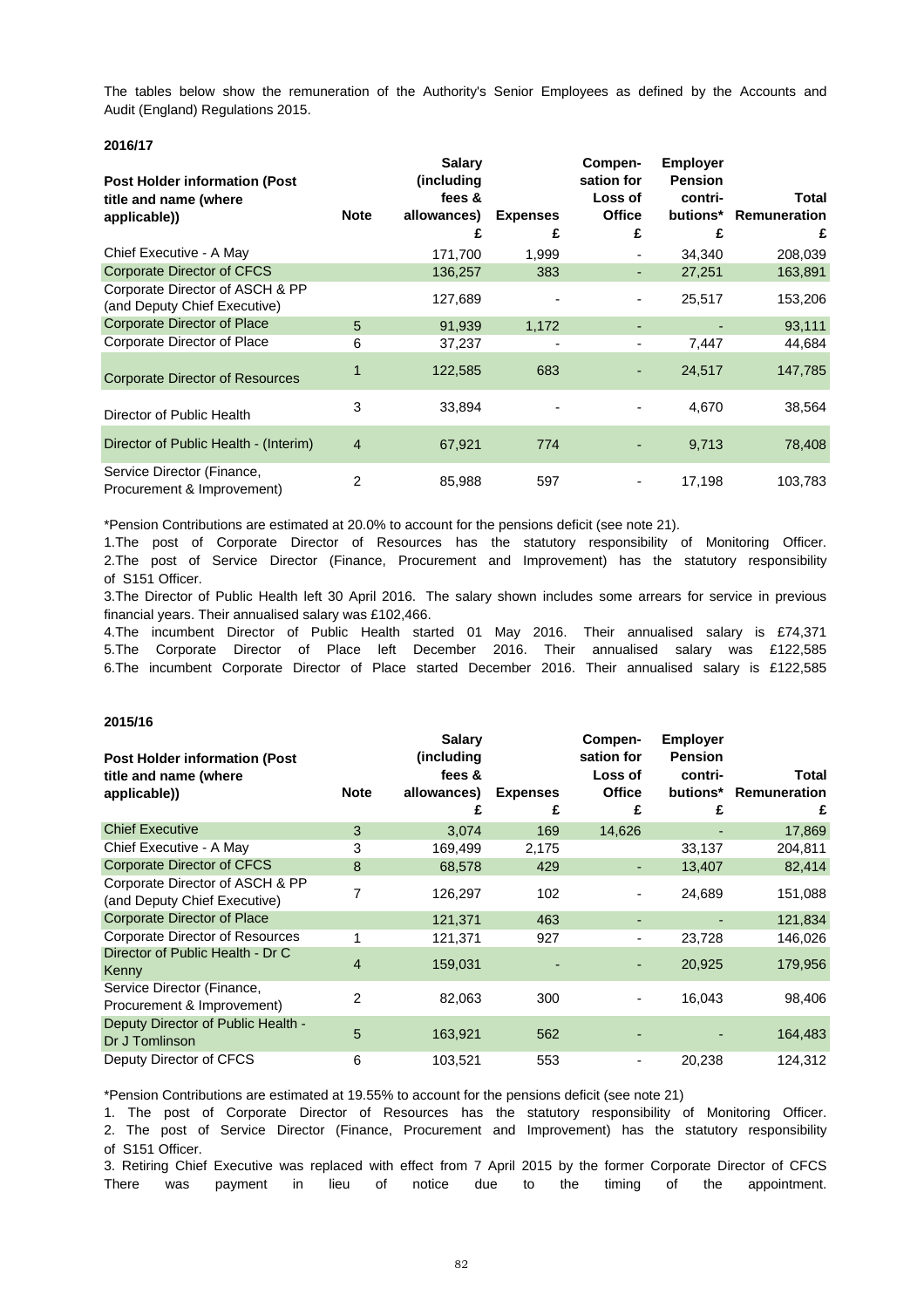The Chief Executive's annualised salary is £170,000. The former Corporate Director of CFCS annualised salary was £134,908.

4. This senior employee is named as their salary and allowances are over £150,000 in accordance with The Code.

5. This senior employee is named as their salary and allowances are over £150,000 in accordance with The Code. One of the allowances the officer receives is a National Clinical Excellence Award of £35,602 which was amended to an award of £23,656 on 1 October 2015 and is paid for by Public Health England.

2015. Their annualised salary (and allowance of £13,721 pa) is £102,500. 6. From 19 Jan 2015 an officer was in receipt of an allowance for acting as Deputy Director of CFCS. This arrangement ceased on appointment of a new director of CFCS who took up the post on 28 September

7. Post of Corporate Director ASCH&PP is also the Deputy Chief Executive.

8. A new Corporate Director of CFCS commenced on 28 September 2015. Their annualised salary is £134,908.

therefore differ from other published information. of pension contributions that would have been paid had a retiring employee not left the Authority early. It may The table below includes all exits from the Authority, including school based staff, and takes into account the cost

| <b>Payment Ranges</b> |                          |          | Number of<br>Compulsory<br><b>Redundancies</b><br>2015/16 | 2016/17                  | 2015/16                  | Number of Other<br><b>Departures Agreed</b><br>2016/17 | <b>Total Number of</b><br><b>Exit Packages</b><br>2015/16 | 2016/17 | <b>Total Cost of Exit Packages</b><br>2015/16 | 2016/17   |
|-----------------------|--------------------------|----------|-----------------------------------------------------------|--------------------------|--------------------------|--------------------------------------------------------|-----------------------------------------------------------|---------|-----------------------------------------------|-----------|
| £0                    | ٠                        | £20,000  | 72                                                        | 118                      | 53                       | 101                                                    | 125                                                       | 219     | 837,286                                       | 1,196,391 |
| £20.001               | $\overline{\phantom{a}}$ | £40.000  | 8                                                         | 13                       | 36                       | 42                                                     | 44                                                        | 55      | 1.291.430                                     | 1,437,391 |
| £40,001               | ٠                        | £60,000  | $\overline{4}$                                            | 3                        | 3                        |                                                        |                                                           | 10      | 308.924                                       | 485,864   |
| £60,001               | $\overline{\phantom{a}}$ | £80,000  |                                                           | $\overline{\phantom{a}}$ |                          | 3                                                      | 2                                                         | 3       | 121.579                                       | 196,262   |
| £80,001               | ۰                        | £100,000 | $\overline{\phantom{0}}$                                  |                          |                          | 3                                                      |                                                           | 4       |                                               | 351,489   |
| £100.001              | $\overline{\phantom{0}}$ | £150,000 | $\overline{\phantom{0}}$                                  | $\overline{\phantom{a}}$ | $\overline{\phantom{0}}$ |                                                        | -                                                         |         | $\overline{\phantom{a}}$                      | 116,818   |
|                       |                          |          | 85                                                        | 135                      | 93                       | 157                                                    | 178                                                       | 292     | 2,559,219                                     | 3,784,215 |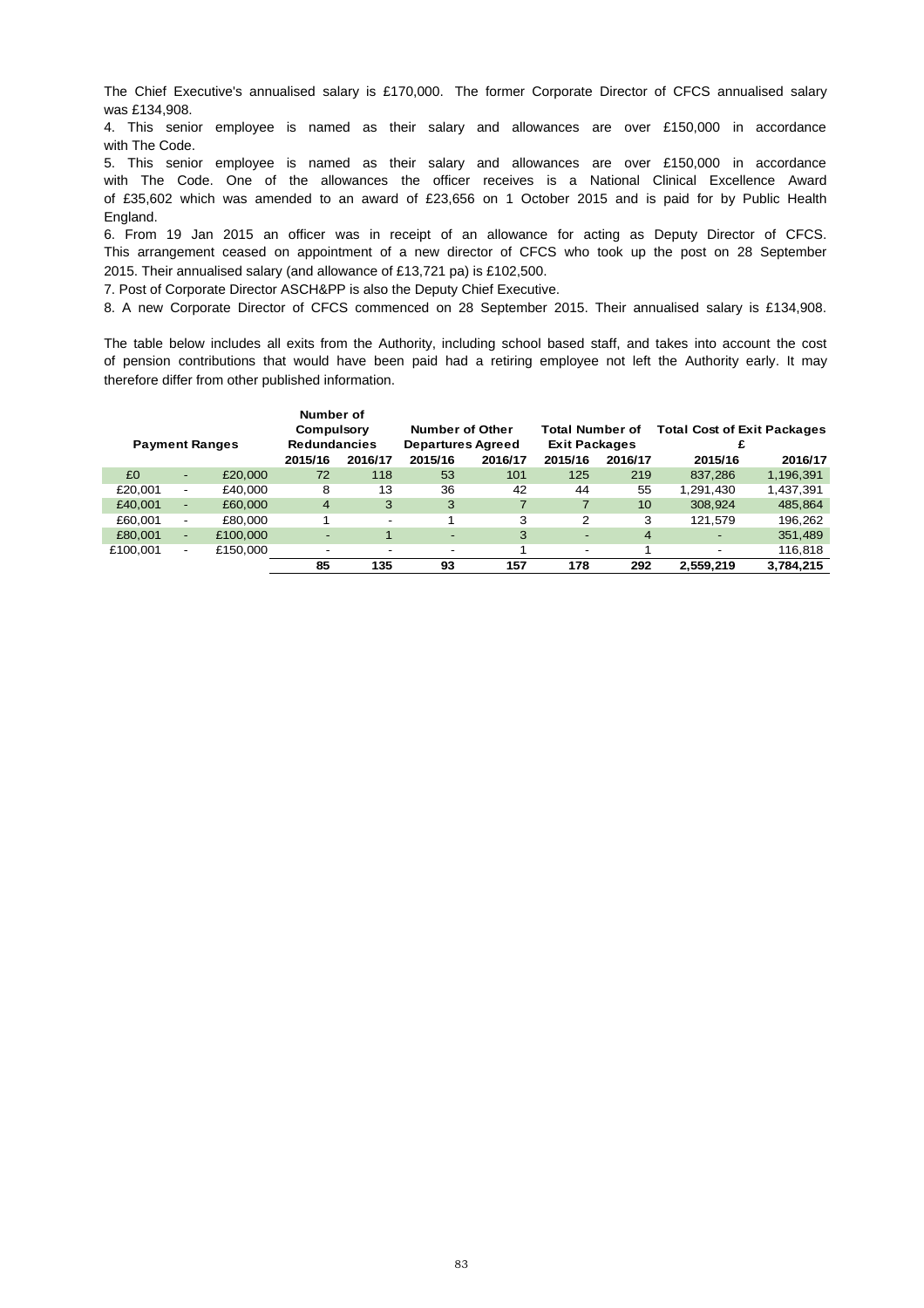#### **45.Deployment of Dedicated Schools Grant**

expenditure properly included in the Schools Budget, as defined in the School Finance (England) fund Academy schools in the Authority's area. The DSG is ringfenced and can only be applied to meet share for each maintained school. Regulations 2015. The schools budget includes elements for a range of educational services provided on an The Authority's expenditure on schools is funded primarily by grant monies provided by the Department for Education, the Dedicated Schools Grant (DSG). An element of DSG is recouped by the Department to Authority-wide basis and for the Individual Schools Budget, which is divided into a budget

Details of the deployment of DSG receivable for 2016/17 are as follows:

#### **Schools Budget Funded by Dedicated Schools Grant**

|                                                     | <b>Central</b><br><b>Expenditure</b> | <b>Individual</b><br><b>Schools</b><br><b>Budget (ISB)</b> | <b>Total</b> |
|-----------------------------------------------------|--------------------------------------|------------------------------------------------------------|--------------|
|                                                     | £000                                 | £000                                                       | £000         |
| Final DSG for 2016/17 before Academy                |                                      |                                                            |              |
| recoupment                                          |                                      |                                                            | 539,705      |
| Academy figure recouped for 2017/18                 |                                      |                                                            | (236, 844)   |
| Total DSG after Academy recoupment for<br>2016/17   |                                      |                                                            | 302,861      |
| Brought Forward 2015/16                             |                                      |                                                            | 11,282       |
| Carry Forward to 2017/18 agreed in advance          |                                      |                                                            |              |
|                                                     |                                      |                                                            |              |
| Agreed initial budgeted distribution for<br>2016/17 | 74,497                               | 239,646                                                    | 314,143      |
|                                                     | <b>Central</b>                       | <b>Individual</b>                                          | <b>Total</b> |
|                                                     | <b>Expenditure</b>                   | <b>Schools</b><br><b>Budget (ISB)</b>                      |              |
|                                                     | £000                                 | £000                                                       | £000         |
| In year adjustments                                 | (11, 863)                            | 12,890                                                     | 1,027        |
| Final budgeted distribution for 2016/17             | 62,634                               | 252,536                                                    | 315,170      |
| Actual central expenditure                          | (55, 910)                            |                                                            | (55, 910)    |
| Actual ISB deployed to schools                      |                                      | (252, 536)                                                 | (252, 536)   |
| Plus Local Authority contribution for 2016/17       |                                      |                                                            |              |
| Carried forward to 2017/18                          | 6,724                                |                                                            | 6,724        |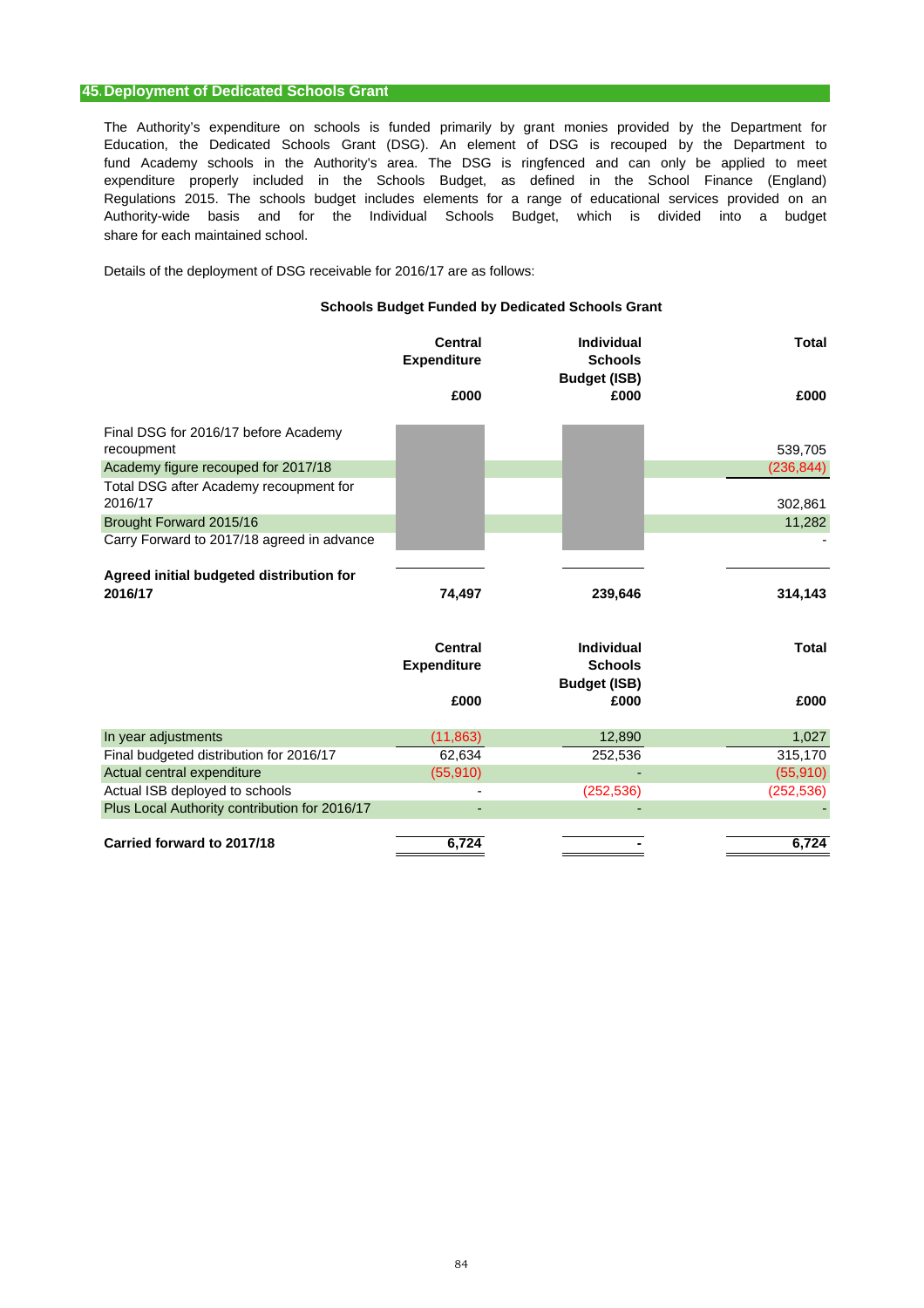#### **46.Pooled Budgets**

Under Section 31 of the Health Act 1999, Nottinghamshire County Council has entered into the the host authority for the pooled budget and has responsibility for its financial management. following Pooled Budget Arrangements with the partners set out below. The County Council is The details are set out below:

#### **Integrated Community Equipment Loan Service (ICELS) - Nottinghamshire**

Nottinghamshire County Council (Host) Nottingham City Council Nottingham City CCG Nottinghamshire County CCGs Bassetlaw CCG

| <b>Pooled Budgets Memo Account</b>      | 2015/16<br>£000 | 2016/17<br>£000 |  |
|-----------------------------------------|-----------------|-----------------|--|
| Net (surplus) / deficit brought forward | (96)            | (110)           |  |

| <b>Funding provided to the pooled budget:</b>     |         |          |
|---------------------------------------------------|---------|----------|
| Nottinghamshire County Council ASCH               | (1,966) | (1,527)  |
| Nottinghamshire County Council CYP                | (283)   | (249)    |
| Nottingham City Council ASCH & CYP                | (1,309) | (1, 111) |
| <b>Bassetlaw CCG</b>                              | (419)   | (477)    |
| Nottinghamshire County CCGs                       | (1,288) | (2,937)  |
| Nottingham City CCG                               | (2,655) | (1, 154) |
| <b>Continuing Healthcare Specialist Equipment</b> | (233)   | (210)    |
| Other                                             | ົ       | (82)     |
| <b>Total Funding</b>                              | (8.151  | (7, 747) |

|                                                 | 2015/16 | 2016/17 |
|-------------------------------------------------|---------|---------|
| Expenditure met from the pooled budget:         | £000    | £000    |
| Partnership Management and Administration Costs | 536     | 615     |
| <b>Contract Management Fee</b>                  | 1,410   | 1,264   |
| Continuing Healthcare Specialist Equipment      | 250     | 252     |
| Equipment                                       | 5,516   | 4,985   |
| <b>Minor Adaptations</b>                        | 419     | 209     |
| <b>Direct Payments</b>                          | 6       | 3       |
| <b>Total Expenditure</b>                        | 8,137   | 7,328   |
|                                                 |         |         |
| Net (surplus) / deficit carried forward         | (110)   | (529)   |

years, with the option to extend for a further 2 years. The combined ICELS Contract commenced on 1 April 2011 for a period of 3 years. The option to extend for up to 2 years was agreed and this ended 31 March 2016. A new contract began on 1 April 2016 for a period of 5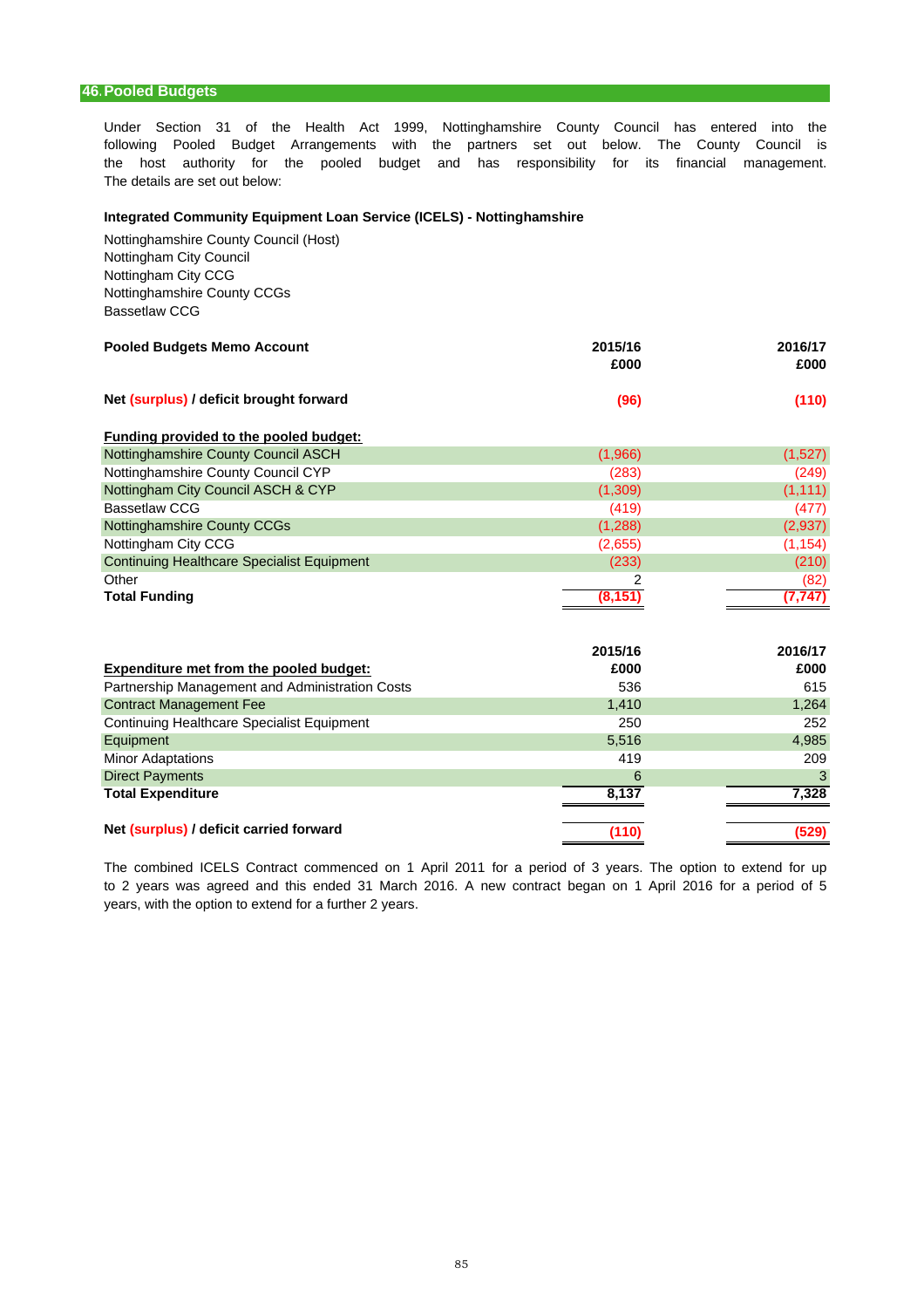#### **Better Care Fund**

the value in the table below towards creation of a BCF pooled fund in Nottinghamshire of £56.1m NHS England Area Teams for former Section 256 Schemes to Clinical Commissioning Groups to create the The Better Care Fund (BCF) was announced by the Government in the June 2013 spending round, to ensure total fund of £3.8bn. In 2016/17, the Nottinghamshire Clinical Commissioning Groups (CCG) contributed a transformation in integrated health and social care. In 2015/16 an additional £1.1bn was transferred from (£57.8m 2015/16).

and therefore requirements of IFRS11 are not met. Assessment of the operation of the BCF pooled fund identified that it does not constitute a joint arrangement

| <b>Pooled Budgets Memo Account</b>             | 2015/16<br>£000 | 2016/17<br>£000 |
|------------------------------------------------|-----------------|-----------------|
| Net (surplus) / deficit brought forward        |                 | (1,672)         |
| Funding provided to the pooled budget:         |                 |                 |
| Nottinghamshire County Council ASCH            | (5, 168)        | (5, 475)        |
| <b>Bassetlaw CCG</b>                           | (7, 532)        | (7, 554)        |
| Mansfield & Ashfield CCG                       | (14, 274)       | (12, 597)       |
| Newark & Sherwood CCG                          | (8,769)         | (8,020)         |
| Nottingham North and East CCGs                 | (9, 115)        | (9, 244)        |
| Nottingham West CCG                            | (6, 180)        | (6, 266)        |
| <b>Rushcliffe CCG</b>                          | (6,780)         | (6, 974)        |
| <b>Total Funding</b>                           | (57, 818)       | (56, 130)       |
|                                                |                 |                 |
|                                                |                 |                 |
|                                                |                 | 2016/17         |
| <b>Expenditure met from the pooled budget:</b> |                 | £000            |
| Nottinghamshire County Council ASCH            | 23,697          | 23,972          |
| <b>Bassetlaw CCG</b>                           | 4,736           | 4,680           |
| Mansfield & Ashfield CCG                       | 9,552           | 7,797           |
| Newark & Sherwood CCG                          | 5,973           | 5,106           |
| Nottingham North and East CCGs                 | 5,059           | 5,355           |
| Nottingham West CCG                            | 3,249           | 3,417           |
| <b>Rushcliffe CCG</b>                          | 3,880           | 4,026           |
| Returned to CCGs (prior year underspend)       |                 | 85              |
| <b>Total Expenditure</b>                       | 56,146          | 54,438          |

#### **47.Termination Benefits**

The 2015/16 negative value was due to an overprovison in the previous year. £2.5 million (£-0.5 million in 2015/16). These figures include accounting entries required by The Code. The Authority terminated the contracts of a number of employees in 2016/17, with a net value of

#### **48.Members Allowances**

cost during the financial year was £1,433,507 (£1,443,060 in 2015/16). In addition to this, Members were reimbursed a total of £68,733 (£71,460 in 2015/16) for expenses incurred on Authority business. The Authority makes payments to Councillors for work undertaken in the course of their duties. The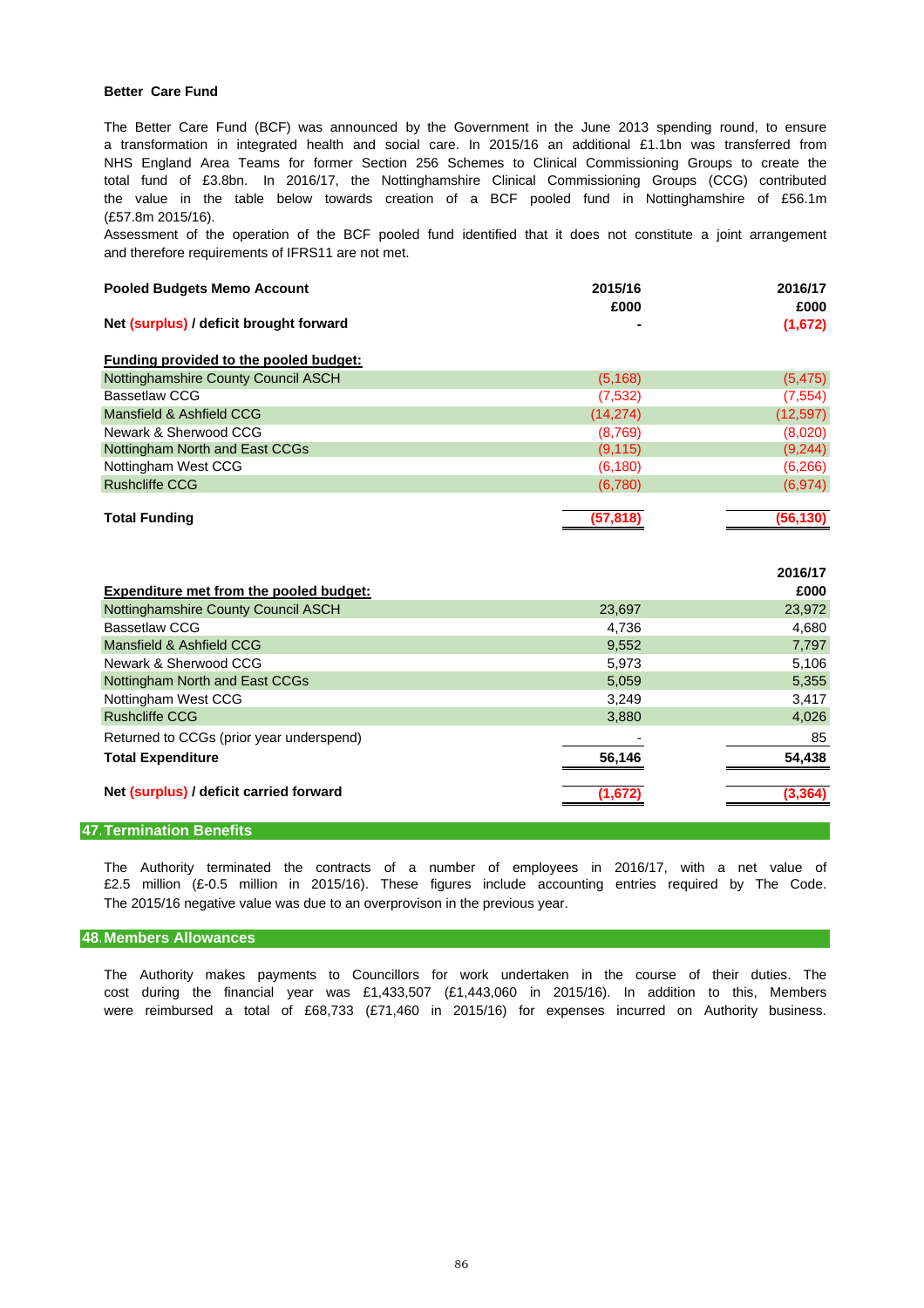## **49.Income from bodies under the Local Authority (Goods and Services) Act 1970**

provided the following: The Authority is empowered by this Act to provide goods and services to other public bodies. The Authority

|                   |                                          |                    | 2015/16   |                           | 2016/17       |
|-------------------|------------------------------------------|--------------------|-----------|---------------------------|---------------|
|                   |                                          | £000               | £000      | £000                      | £000          |
|                   |                                          | <b>Expenditure</b> |           | <b>Income Expenditure</b> | <b>Income</b> |
|                   | Administration and Professional Services |                    |           |                           |               |
|                   | <b>NHS Trusts</b>                        | 97,949             | (97, 949) | 61,070                    | (61,070)      |
|                   | <b>Other Authorities</b>                 | 6,445              | (6, 445)  | 4,192                     | (4, 192)      |
|                   | <b>Schools and Colleges</b>              | 147                | (147)     | 64                        | (64)          |
| Maintenance works |                                          |                    |           |                           |               |
|                   | <b>Other Authorities</b>                 | 149                | (149)     | 166                       | (166)         |
|                   | <b>Schools and Colleges</b>              | 25                 | (25)      | 21                        | (21)          |
|                   |                                          | 104,715            | (104,715) | 65,513                    | (65, 513)     |

#### **50.Section 137 of the Local Government Act 1972**

During 2016/17 these powers were not used. contributions to certain charitable funds, not for profit bodies providing a public service and mayoral appeals. Local authorities are empowered by Section 137 of the Local Government Act 1972, as amended, to make

#### **51.Publicity Work**

Local authorities are required to disclose their expenditure on publicity. The definition of publicity includes a number of routine items of expenditure. The Authority's expenditure is summarised below:

|                                                         | 2015/16<br>£000 | 2016/17<br>£000 |
|---------------------------------------------------------|-----------------|-----------------|
| Advertising for staff                                   | 554             | 351             |
| Other advertising, including education courses          | 910             | 611             |
| Public Relations - salaries and running costs           | 1,070           | 1,332           |
| Other publicity expenditure                             | 156             | 73              |
|                                                         | 2,690           | 2,367           |
| As a percentage of gross expenditure (cost of services) | 0.24%           | 0.21%           |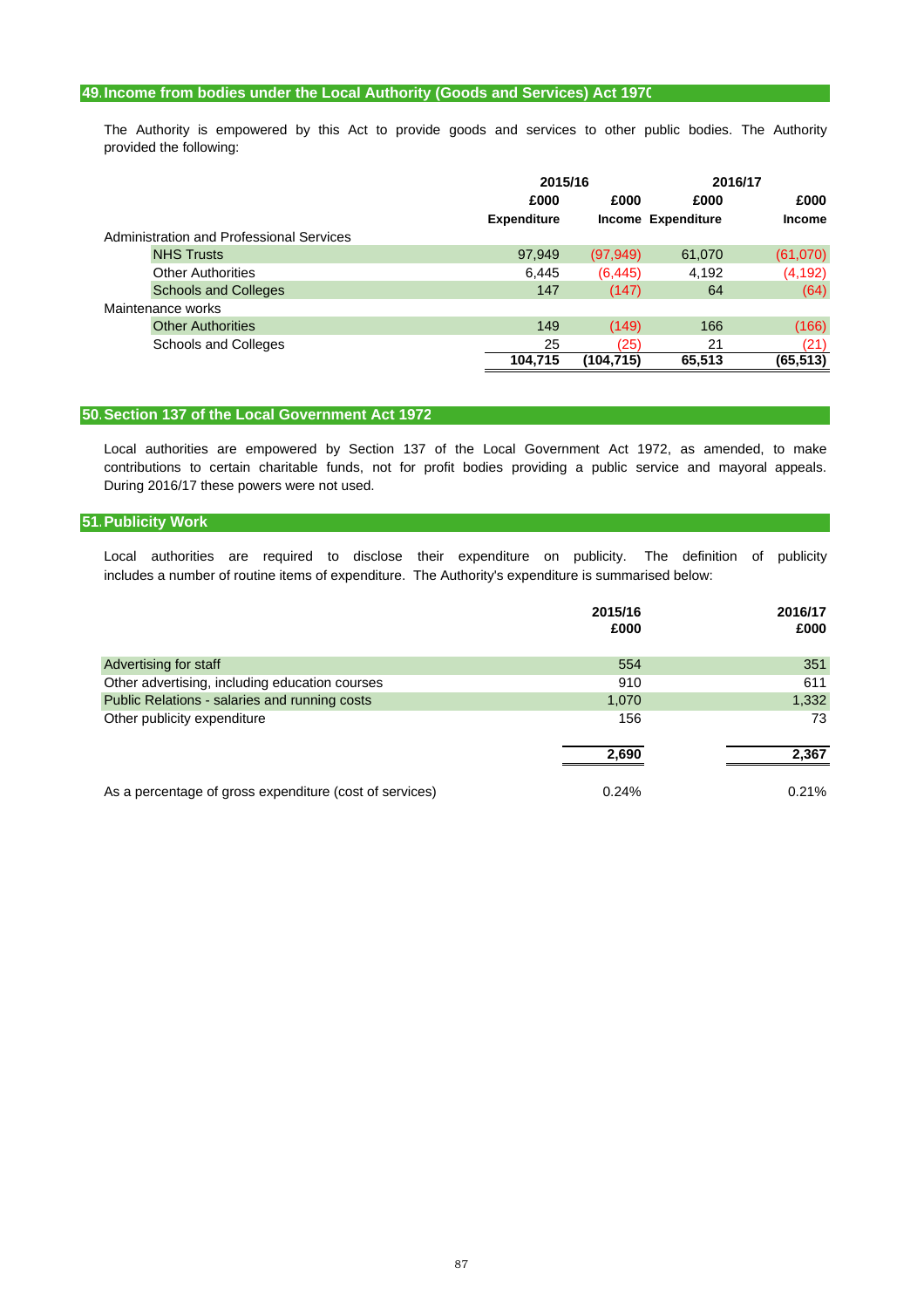## **NOTTINGHAMSHIRE COUNTY COUNCIL PENSION FUND**

## **Introduction**

Nottinghamshire County Council is the Administering Authority for the Local Government Pension Scheme (LGPS) within Nottinghamshire. The LGPS is a statutory scheme administered by individual pension funds. The benefits within the scheme are determined by regulation and are guaranteed by statute. The pension fund exists to help defray the cost of paying the pension benefits. Members make contributions to the Fund as specified in the regulations and employers make contributions as determined by the Fund's actuary as part of the triennial valuation of the Fund. All new employees are brought into the scheme automatically, unless a positive election not to participate is received from the employee.

The Authority administers the pension fund for over 400 participating employers and over 127,000 members. The employers include the County Council, the City Council, District Councils and organisations which used to be part of local government (such as Nottingham Trent University, Colleges, Police civilian staff and Academies). They also include organisations which satisfy the conditions to participate in the LGPS and have been admitted to the Fund by the Authority. In general, these organisations are non-profit making, or are undertaking a service which was, or could be, carried out by a local authority.

The operation of the Fund is set out in a number of published policy statements. Under the Governance Compliance Statement, the functions as administering authority of the Fund are delegated to the Nottinghamshire Pension Fund Committee supported by two advisory sub-committees.

The Funding Strategy Statement sets out the aims and purpose of the Fund and details the responsibilities of the administering authority as regards funding the scheme.

The Investment Strategy Statement sets out more detailed responsibilities relating to the overall investment strategy of the Fund including the proposed asset allocation, restrictions on investment types, the type of investment management used and performance monitoring. It also states the Fund's approach to responsible investment and corporate governance issues.

The Communications Strategy Statement details the overall strategy for involving stakeholders in the Fund. A key part of this strategy is a dedicated Fund website (available at www.nottspf.org.uk).

A separate annual report for the Fund is also produced and this, along with previous years' reports, will be accessible via the the pension fund website. The annual report includes the accounts and the published policies as well as information on the performance of the fund.

The accounts of the fund are set out over the following pages. The CIPFA Code of Practice on Local Authority Accounting in the United Kingdom 2016/17 requires:

- a fund account showing the changes in net assets available for benefits
- a net assets statement showing the assets available at the year end to meet benefits
- supporting notes.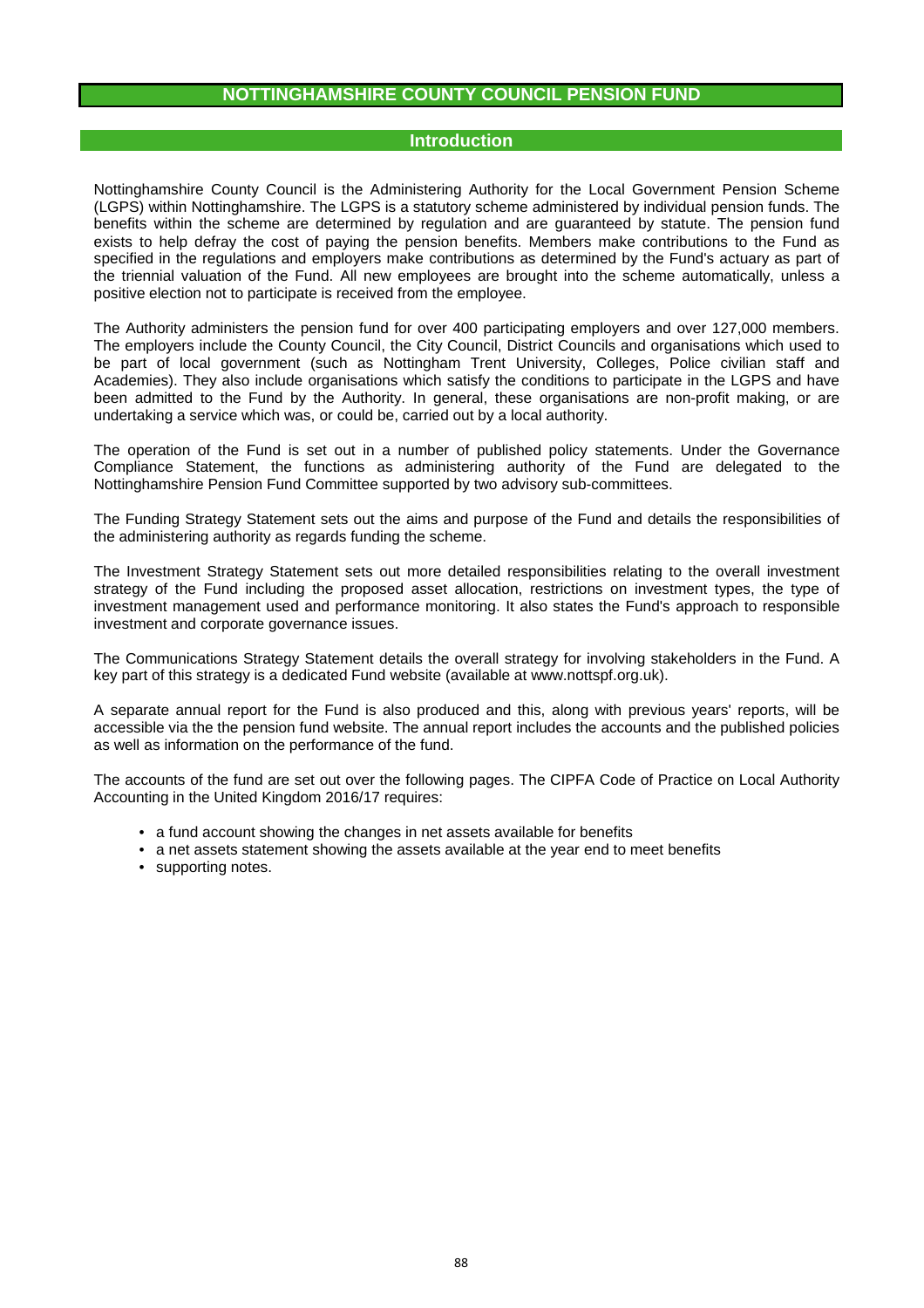# **NOTTINGHAMSHIRE COUNTY COUNCIL PENSION FUND**

# **FUND ACCOUNT EXECUTE:**

|                                                                | <b>Notes</b>   | 2015/16<br>£000 | 2016/17<br>£000 |
|----------------------------------------------------------------|----------------|-----------------|-----------------|
| <b>Contributions</b>                                           | 4              |                 |                 |
| <b>Employer contributions</b>                                  |                | (131, 873)      | (135, 650)      |
| <b>Member contributions</b>                                    |                | (43, 243)       | (43, 495)       |
|                                                                |                | (175, 116)      | (179, 145)      |
| Transfers in from other pension funds                          |                | (4,940)         | (4,068)         |
| <b>Benefits</b>                                                | 5              |                 |                 |
| Pensions                                                       |                | 141,963         | 146,132         |
| Commutation of pensions and lump sum retirement benefits       |                | 26,567          | 31,093          |
| Lump sum death benefits                                        |                | 3,860           | 4,726           |
|                                                                |                | 172,390         | 181,951         |
| Payments to and on account of leavers                          |                | 6,519           | 14,746          |
| Administration expenses                                        | 6              | 1,221           | 1,703           |
| Net (additions)/withdrawals from dealings with members         |                | 74              | 15,187          |
| Oversight and governance expenses                              | 7              | 584             | 806             |
| Investment Income                                              | 8              | (112, 363)      | (142, 281)      |
| Profits & losses on disposal of investments & changes in value |                | 119,007         | (744, 384)      |
| Taxes on income                                                |                | 638             | 593             |
| Investment management expenses                                 | $\overline{9}$ | 3,990           | 4,381           |
| <b>Net Returns on Investments</b>                              |                | 11,272          | (881, 691)      |
| Net (increase)/decrease in net assets available for            |                |                 |                 |
| benefits during the year                                       |                | 11,930          | (865, 698)      |
| Opening net assets of the Fund                                 |                | 4,078,600       | 4,066,670       |
| Net assets available to fund benefits                          |                | 4,066,670       | 4,932,368       |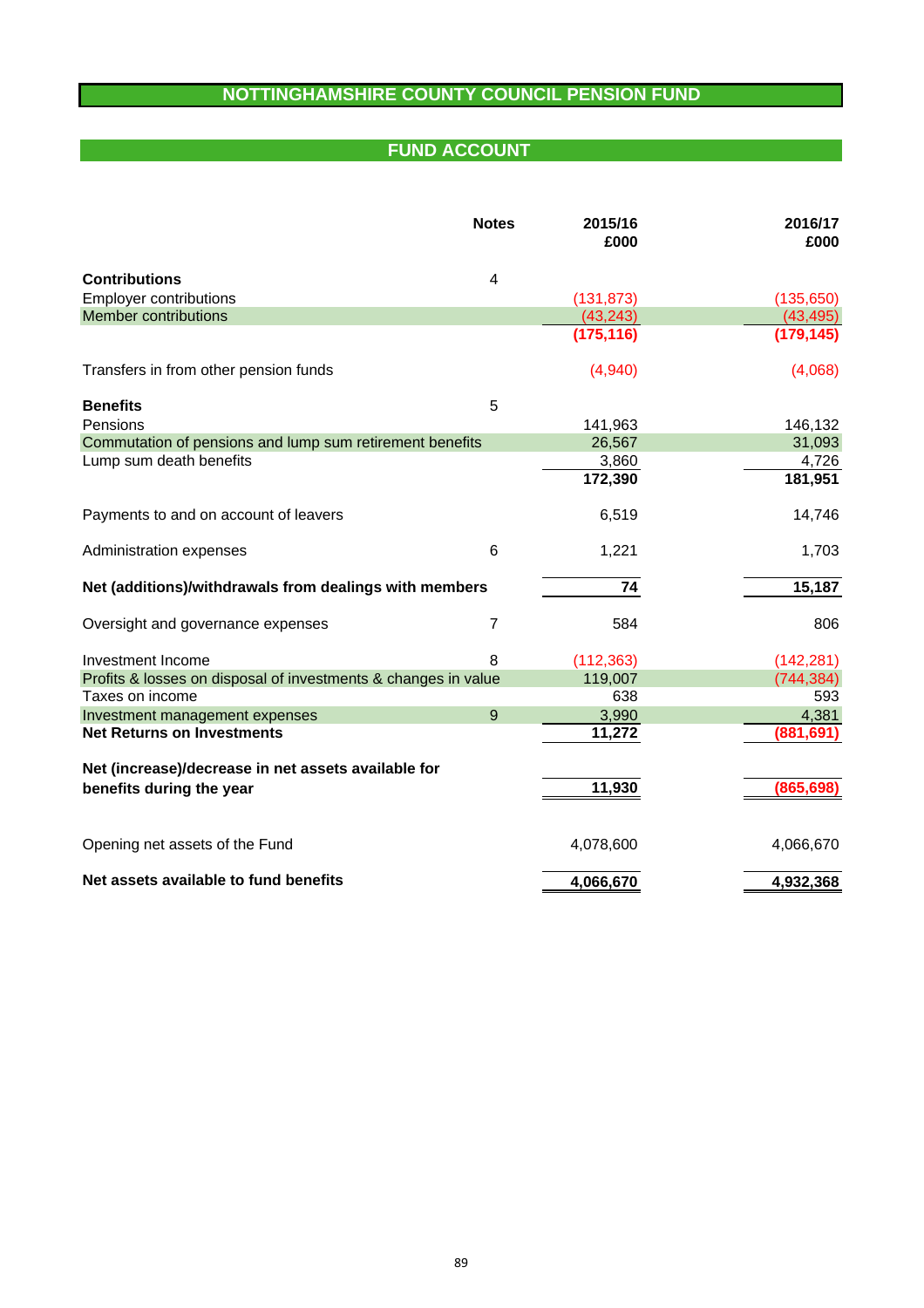# **NOTTINGHAMSHIRE COUNTY COUNCIL PENSION FUND**

# **NET ASSETS STATEMENT FOR THE YEAR ENDED**

|                                                     | <b>Notes</b> | 31 March 2016<br>£000 | 31 March 2017<br>£000 |
|-----------------------------------------------------|--------------|-----------------------|-----------------------|
| Investment Assets                                   | 10 & 14      |                       |                       |
| <b>Fixed Interest Securities</b>                    |              | 421,376               | 745,298               |
| Equities                                            |              | 1,885,900             | 1,998,629             |
| <b>Pooled Investment Vehicles</b>                   |              | 1,194,736             | 1,681,780             |
| Property                                            |              | 343,314               | 367,175               |
| Forward Foreign Exchange                            |              | 168                   |                       |
| Cash deposits                                       |              | 193,339               | 102,267               |
| <b>Other Investment Balances</b>                    | 12           | 23,802                | 34,094                |
| Investment liabilities                              | 12           | (7, 739)              | (3,289)               |
|                                                     |              | 4,054,896             | 4,925,954             |
| <b>Current assets</b>                               | 13           | 13,198                | 10,614                |
| <b>Current liabilities</b>                          | 13           | (1, 424)              | (4,200)               |
|                                                     |              | 11,774                | 6,414                 |
| Net assets of the fund available to pay benefits at |              |                       |                       |
| the year end                                        |              | 4,066,670             | 4,932,368             |

*Authority Accounting in the United Kingdom 2016/17* , is shown at note 2c. The actuarial present value of promised retirement benefits, as required by the *Code of Practice on Local*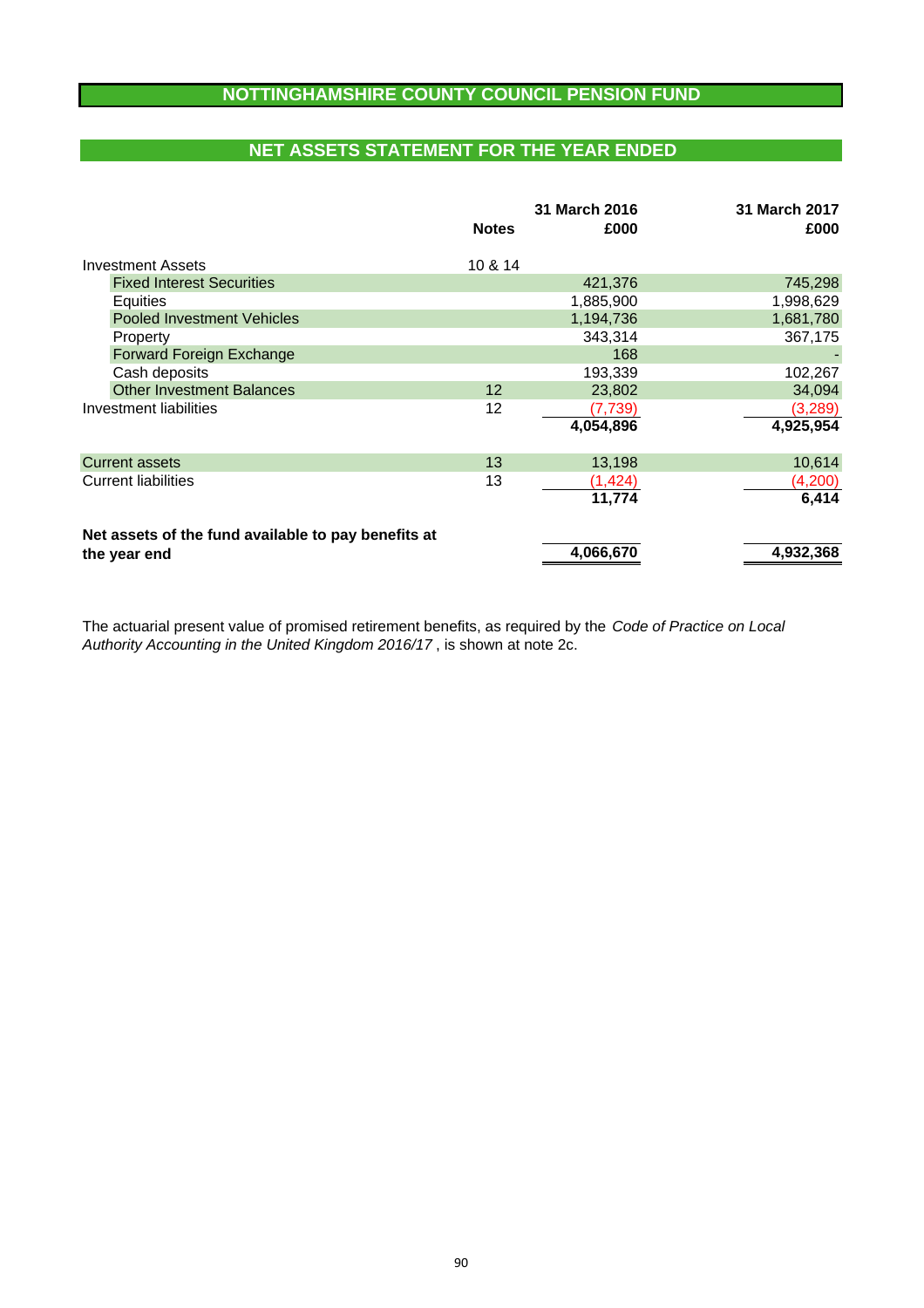## **NOTES TO THE ACCOUNTS**

#### **1. Accounting Policies**

#### **(a) Basis of Preparation**

The Pension Fund accounts have been prepared in accordance with the *Code of Practice on Local Authority Accounting in the United Kingdom 2016/17* (the Code). On issues where there is no clear guidance in the Code, reference has been made under the hierarchy of standards to *Financial Reports of Pension Schemes: a Statement of Recommended Practice 2015* (the Pensions SORP) or to individual International Acccounting Standards (IAS). Disclosures in the Pension Fund accounts have been limited to those required by the Code.

## **(b) Debtors and Creditors**

The accruals concept is applied to these accounts in compliance with the Code.

#### **(c) Investments**

Pension fund investments are carried at fair value in accordance with the Code. Fair value is defined as 'the amount for which an asset could be exchanged or a liability settled, between knowledgeable, willing parties in an arm's-length transaction'. Where an active market exists, the quoted market price is used. Where there is no active market, fair value is established by using valuation techniques.

Specific details on the valuation methods for particular classess of assets are listed below:

- Equities traded through a stock exchange are valued at the latest quoted price. Where more than one price is quoted the 'bid' price is used.
- Unit Trusts and managed funds are valued at the closing single price or the bid price where applicable. These reflect the market value of the underlying investments.
- Unquoted securities and pooled private equity investments are valued at fair value by the fund managers at the year end in accordance with industry accepted guidelines.
- The market value of fixed interest investments is based on the 'clean price', i.e. excludes income accrued at 31 March but not yet due for payment.
- Property investments are stated at open market value based on a quarterly independent valuation at the Net Assets Statement date.

Transaction costs arising on all investment purchases and sales are charged to the Fund Account within 'Profits & losses on disposal of investments & changes in value' by adding to purchase costs and netting against sale proceeds, as appropriate, for all investment types. This achieves consistency between asset classes and ensures all transaction costs are charged to the Fund Account. It also ensures that the financial statements faithfully represent the economic substance of the transactions. The economic substance of purchases and sales of all asset types is to generate returns for the Fund to help mitigate the cost to employers of providing pensions. Transaction costs are ancillary to this purpose.

The change in fair value of investments during the year comprises all increases and decreases in the market value of investments held at any time during the year, including profits and losses realised on sales of investments and unrealised changes in market value.

Forward foreign exchange contracts are "over the counter contracts" under which two parties agree to exchange two currencies on a specified future date at an agreed rate of exchange. These are used to manage the economic exposure to bond markets and hedge against foreign currency movements. These contracts are included at fair value by determining the gain or loss that would arise from closing out the contract at the Net Assets Statement date by entering into an equal and opposite contract at that date. The movements on these contracts during the year are shown in the reconciliation of opening and closing balances of investments at note 10(b).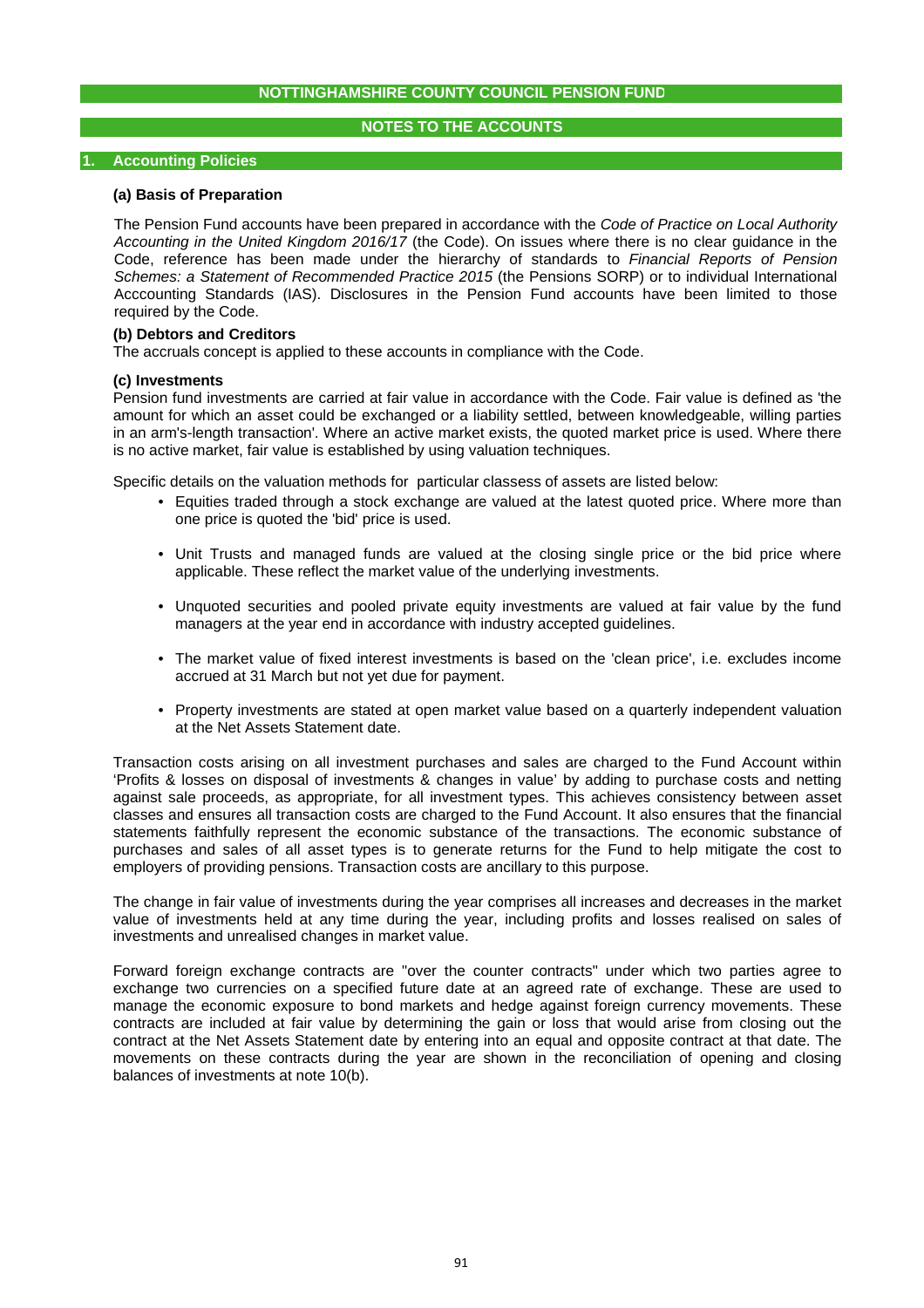## **(d) Investments Income**

Income is accounted for on an accruals basis for the following:

- interest on cash deposits and fixed interest securities is accrued on a daily basis
- dividends from equities are accrued when the stock is quoted ex-dividend
- rents from property are accrued in accordance with the terms of the lease.

#### **(e) Taxes on Income**

UK equity dividends are quoted and accounted for at the net rate. The tax credit, which the Fund is unable to recover, is not recognised (in accordance with the Pensions SORP). Overseas equity dividends are accounted for gross of withholding tax, where this is deducted at source. Partial reclaims of withholding tax, where allowed, are adjusted at the year end by outstanding claims.

## **(f) Foreign Currencies**

Where forward exchange contracts are in place in respect of assets and liabilities in foreign currencies, the contract rate is used. Other assets and liabilities in foreign currencies are expressed in sterling at the rates of exchange ruling at the year-end. Income from overseas investments is translated into sterling at the rate ruling on the date of the transaction. Surpluses and deficits arising on conversion or translation are dealt with as part of the change in market value of investments.

## **(g) Contributions**

Normal contributions, both from the members and from employers, are accounted for in the payroll month to which they relate at rates as specified in the rates and adjustments certificate. Additional contributions from employers are accounted for on an accruals basis.

## **(h) Benefits Payable**

Under the rules of the Scheme, members can receive a lump sum retirement grant in addition to their annual pension. Lump sum retirement grants are accounted for from the date of retirement. Where a member can choose whether to take a greater retirement grant in return for a reduced pension these lump sums are accounted for on an accruals basis from the date the option is exercised. Other benefits are accounted for on the date the member leaves the Scheme or on death.

## **(i) Transfers to and from Other Schemes**

Transfer values represent the capital sums either receivable (in respect of members from other pension schemes of previous employers) or payable (to the pension schemes of new employers for members who have left the Scheme). They take account of transfers where the trustees (or administering authority) of the receiving scheme have agreed to accept the liabilities in respect of the transferring members before the year end, and where the amount of the transfer can be determined with reasonable certainty.

## **(j) Other Expenses**

Management expenses are accounted for on an accruals basis. Expenses are recognised net of any recoverable VAT. Nottinghamshire County Council charges the Fund with the costs it incurs in administering the scheme and the Fund. Fees and charges within pooled investment vehicles have the effect of reducing the fair value of those investments. These embedded costs are disclosed at note 9.

## **(k) Property related income**

Property related income consists primarily of rental income. Rental income from operating leases on properties owned by the fund is recognised on a straight line basis over the term of the lease. Any lease incentives granted are recognised as an integral part of the total rental income, over the term of the lease.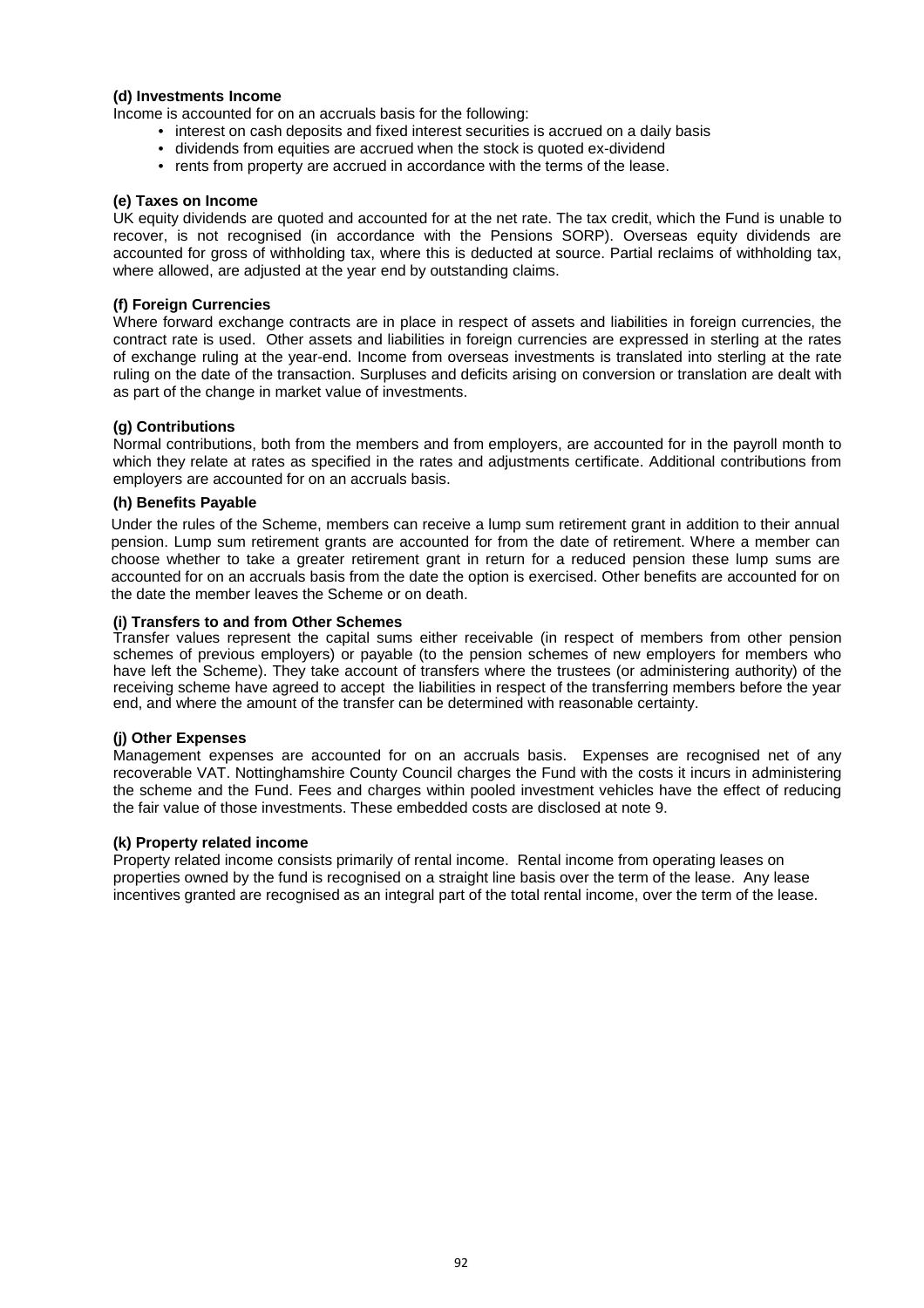#### **(a) Contributions and Solvency**

With effect from 1 April 2008 The Local Government Pension Scheme (Benefits, Membership and Contributions) Regulations 2007 were introduced. The principal changes from the 1997 regulations were: the replacement, for future service, of the existing benefits structure (based on a pension of 1/80th of pensionable pay for each year of pensionable service plus an automatic lump sum of three times this amount) by one based on 1/60th of pensionable pay for each year of pensionable service and no automatic lump sum. Under the 2008 scheme, employees were required to make percentage contributions by deduction from earnings at a rate between 5.5% and 7.5% depending on salary.

From 1 April 2014 the new Local Government Pension Scheme was introduced for service accruing after that date. This is a career average revalued earnings (CARE) scheme with an accrual rate of 1/49th of pensionable pay and a retirement age linked to the state retirement age. Employee contribution rates in the new scheme range from 5.5% to 12.5% depending on salary.

Employers are required to make such balancing contributions, determined by the Actuary, as will maintain the fund in a state of solvency, having regard to existing and prospective liabilities.

#### **(b) Actuarial Valuations**

As required by the Regulations an Actuarial Valuation of the Fund was carried out as at 31 March 2016. The market value of the Fund's assets at the valuation date was £4,067 million. The Actuary has estimated that the value of the Fund was sufficient to meet 87% of its expected future liabilities in respect of service completed to 31 March 2016. The certified contribution rates are expected to improve this to 100% within a period of 20 years. The full actuarial valuation report is available on the Fund's website at www.nottspf.org.uk.

The Actuarial Valuation was carried out using the projected unit method and the assumptions used within the valuation are shown below.

|                                | 31 March 2016<br>% pa |
|--------------------------------|-----------------------|
| Expected investment returns:   |                       |
| <b>Equities</b>                | 7.4                   |
| Gilts                          | 2.4                   |
| Property                       | 5.9                   |
| <b>Discount Rate</b>           | 5.4                   |
| Retail price inflation (RPI)   | 3.3                   |
| Consumer price inflation (CPI) | 2.4                   |
| Long term pay increases        | 3.9                   |
| <b>Pension Increases</b>       | 2.4                   |

The 2016 valuation produced an average employer contribution rate of 20.4%. Employer contributions were certified by the actuaries for the years 2017/18 to 2019/20. For the majority of employers, the rate for future service accrual was certified as a percentage of salary with an additional cash amount specified for deficit recovery. The following list shows the contributions payable by the main employers: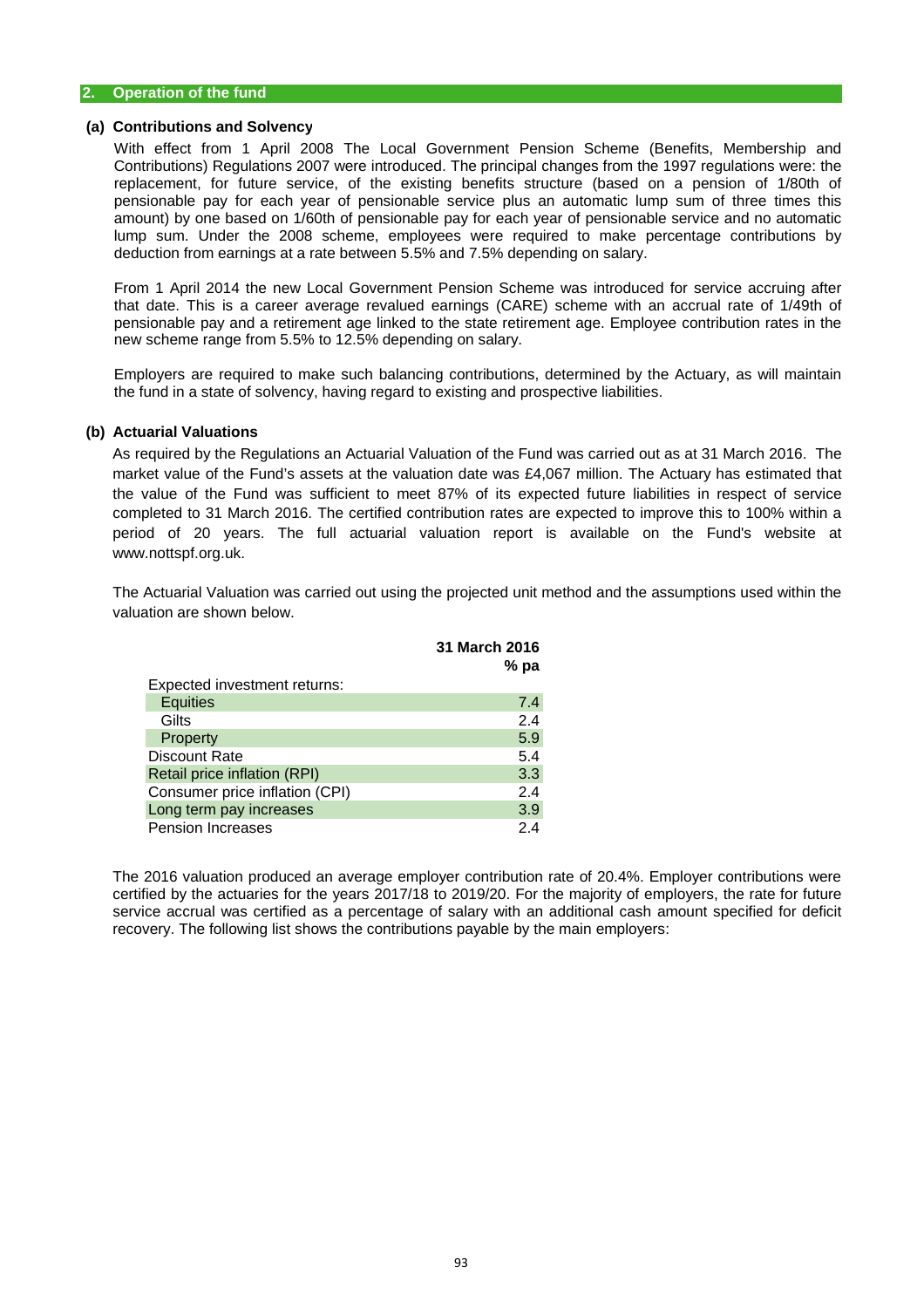| <b>Certified employer contributions</b> |       | 2017/18     | 2018/19     | 2019/20     |
|-----------------------------------------|-------|-------------|-------------|-------------|
| Nottinghamshire County Council          |       | 15.4%       | 15.4%       | 15.4%       |
|                                         | Plus: | £13,454,000 | £13,776,000 | £14,105,000 |
| Nottingham City Council                 |       | 13.7%       | 13.7%       | 13.7%       |
|                                         | Plus: | £12,009,000 | £12,296,000 | £12,590,000 |
| <b>Ashfield District Council</b>        |       | 14.4%       | 14.4%       | 14.4%       |
|                                         | Plus: | £1,919,000  | £1,965,000  | £2,012,000  |
| <b>Bassetlaw District Council</b>       |       | 16.2%       | 16.2%       | 16.2%       |
|                                         | Plus: | £1,880,000  | £1,159,000  | £1,187,000  |
| <b>Broxtowe Borough Council</b>         |       | 14.4%       | 14.4%       | 14.4%       |
|                                         | Plus: | £691,000    | £707,000    | £724,000    |
| Gedling Borough Council                 |       | 15.1%       | 15.1%       | 15.1%       |
|                                         | Plus: | £575,000    | £588,000    | £602,000    |
| <b>Mansfield District Council</b>       |       | 16.7%       | 16.7%       | 16.7%       |
|                                         | Plus: | £2,298,000  | £2,353,000  | £2,409,000  |
| Newark and Sherwood District Council    |       | 14.5%       | 14.5%       | 14.5%       |
|                                         | Plus: | £1,299,000  | £1,330,000  | £1,362,000  |
| Rushcliffe Borough Council              |       | 14.7%       | 14.7%       | 14.7%       |
|                                         | Plus: | £1,198,000  | £1,227,000  | £1,256,000  |

A number of employers have indicated their intention to make accelerated payments for their future years deficit recovery amounts.

## **(c) Actuarial Present Value of Promised Retirement Benefits**

The actuarial present value of promised retirement benefits has been calculated by the Fund's actuaries in accordance with IAS 19. To do this, the actuaries rolled forward the value of the Employers' liabilities calculated for the Triennial valuation as at 31 March 2016 allowing for the different financial assumptions required under IAS19. The assumptions used for the purposes of the IAS 19 calculations are as follows:

|                          | 31 March 2015 |           | 31 March 2016 |                |        | 31 March 2017 |  |
|--------------------------|---------------|-----------|---------------|----------------|--------|---------------|--|
|                          | $%$ pa        | Real % pa | $%$ pa        | Real % pa      | $%$ pa | Real % pa     |  |
| RPI Increases            | 3.3           | -         | 3.3           | $\blacksquare$ | 3.6    |               |  |
| <b>CPI</b> increases     | 2.5           | (0.8)     | 2.4           | (0.9)          | 2.7    | (0.9)         |  |
| Salary Increases         | 4.3           | 1.0       | 4.2           | 0.9            | 4.2    | 0.6           |  |
| <b>Pension Increases</b> | 2.5           | (0.8)     | 2.4           | (0.9)          | 2.7    | (0.9)         |  |
| Discount Rate            | 3.4           | 0.1       | 3.7           | 0.4            | 2.8    | (0.8)         |  |

The net liability under IAS 19 is shown below.

|                                    | 31 March  | 31 March  | 31 March  |
|------------------------------------|-----------|-----------|-----------|
|                                    | 2015      | 2016      | 2017      |
|                                    | £000      | £000      | £000      |
| Present value of funded obligation | 6.886.812 | 6.665.990 | 8.332.963 |
| Fair value of scheme assets        | 4.050.198 | 4.034.292 | 4.895.150 |
| <b>Net Liability</b>               | 2,836,614 | 2,631,698 | 3,437,813 |

The present value of funded obligation consists of £8,007.4 million in respect of vested obligation and £325.5 million in respect of non-vested obligation.

**These figures are presented only for the purposes of IAS 19. In particular, they are not relevant for calculations undertaken for funding purposes or for other statutory puposes under UK pensions legislation.**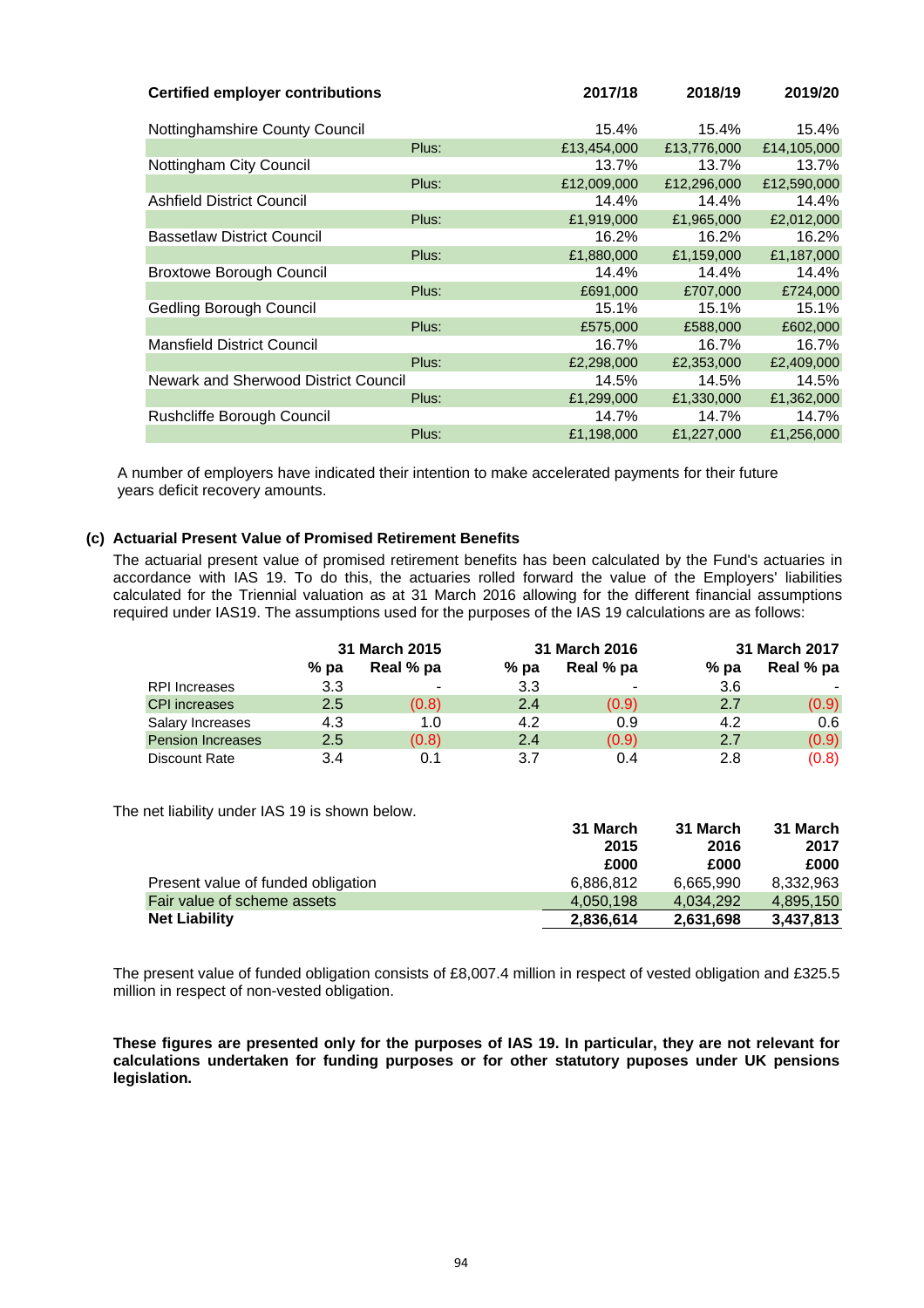#### **(d) Investment Strategy**

The investment strategy of the Fund is designed to maximise growth within acceptable risk parameters to help meet the future liabilities. The powers of investment are governed by the Local Government Pension Scheme (Management and Investment of Funds) Regulations 2009. The current investment policy is set out in the Fund's Investment Strategy Statement, a copy of which is available on the pension fund website (www.nottspf.org.uk).

During 2016/17, the Nottinghamshire Pension Fund Committee, advised by the Pensions Sub-Committee, was responsible for determining the investment strategy of the Fund and the type of investment management to be used. The Pensions Sub-Committee consisted of nine elected County Councillors, three representatives of Nottingham City Council, two representatives of the District Councils, two representatives of the Trade Unions, a representative elected by the other scheduled and admitted bodies and two appointed pensioner representatives. Meetings were also attended by an independent adviser and representatives of the Chief Financial Officer.

The investments were managed by officers of the Authority or by organisations specialising in the management of pension fund assets. The Investments Sub-Committee was responsible for monitoring performance of the fund and met on a quarterly basis to review the Fund's main investment managers and

## **(e) External Audit**

A separate fee is payable to KPMG LLP for audit of the pension fund. All fees have been included in the accounts for the period to which they relate. The fee for 2016/17 is £29,926 (£29,926 for 2015/16).

## **3. Contributors and Pensioners**

|                               | County<br>Council | City<br>Council | Members at 31 March 2017<br><b>District</b><br>Councils | Other  | <b>Total</b> |
|-------------------------------|-------------------|-----------------|---------------------------------------------------------|--------|--------------|
| Contributors                  | 15,268            | 8.153           | 3,163                                                   | 16.600 | 43,184       |
| <b>Deferred Beneficiaries</b> | 21,985            | 11.542          | 4.214                                                   | 12.156 | 49,897       |
| <b>Pensioners</b>             | 16.299            | 6,865           | 4.667                                                   | 6.409  | 34,240       |
|                               |                   |                 |                                                         |        | 127.321      |

|                               | Members at 31 March 2016 |         |                 |        |         |
|-------------------------------|--------------------------|---------|-----------------|--------|---------|
|                               | County                   |         |                 |        |         |
|                               | <b>Council</b>           | Council | <b>Councils</b> | Other  | Total   |
|                               |                          |         |                 |        |         |
| Contributors                  | 19.354                   | 8.039   | 3.611           | 16.268 | 47.272  |
| <b>Deferred Beneficiaries</b> | 18,075                   | 9,885   | 3,774           | 9,775  | 41,509  |
| <b>Pensioners</b>             | 15.578                   | 6.581   | 4,660           | 6.293  | 33,112  |
|                               |                          |         |                 |        | 121,893 |

#### **4. Analysis of Contributions**

|                         | <b>Employers</b> |                 | <b>Members</b>  |                 | Total           |                 |
|-------------------------|------------------|-----------------|-----------------|-----------------|-----------------|-----------------|
|                         | 2015/16<br>£000  | 2016/17<br>£000 | 2015/16<br>£000 | 2016/17<br>£000 | 2015/16<br>£000 | 2016/17<br>£000 |
| <b>County Council</b>   | 41.724           | 39.984          | 13.008          | 11.937          | 54.732          | 51.921          |
| <b>Scheduled Bodies</b> | 85,780           | 88,994          | 28,749          | 29,192          | 114,529         | 118,186         |
| <b>Admitted Bodies</b>  | 4,369            | 6.672           | 1,486           | 2,366           | 5,855           | 9,038           |
|                         | 131,873          | 135.650         | 43.243          | 43.495          | 175.116         | 179,145         |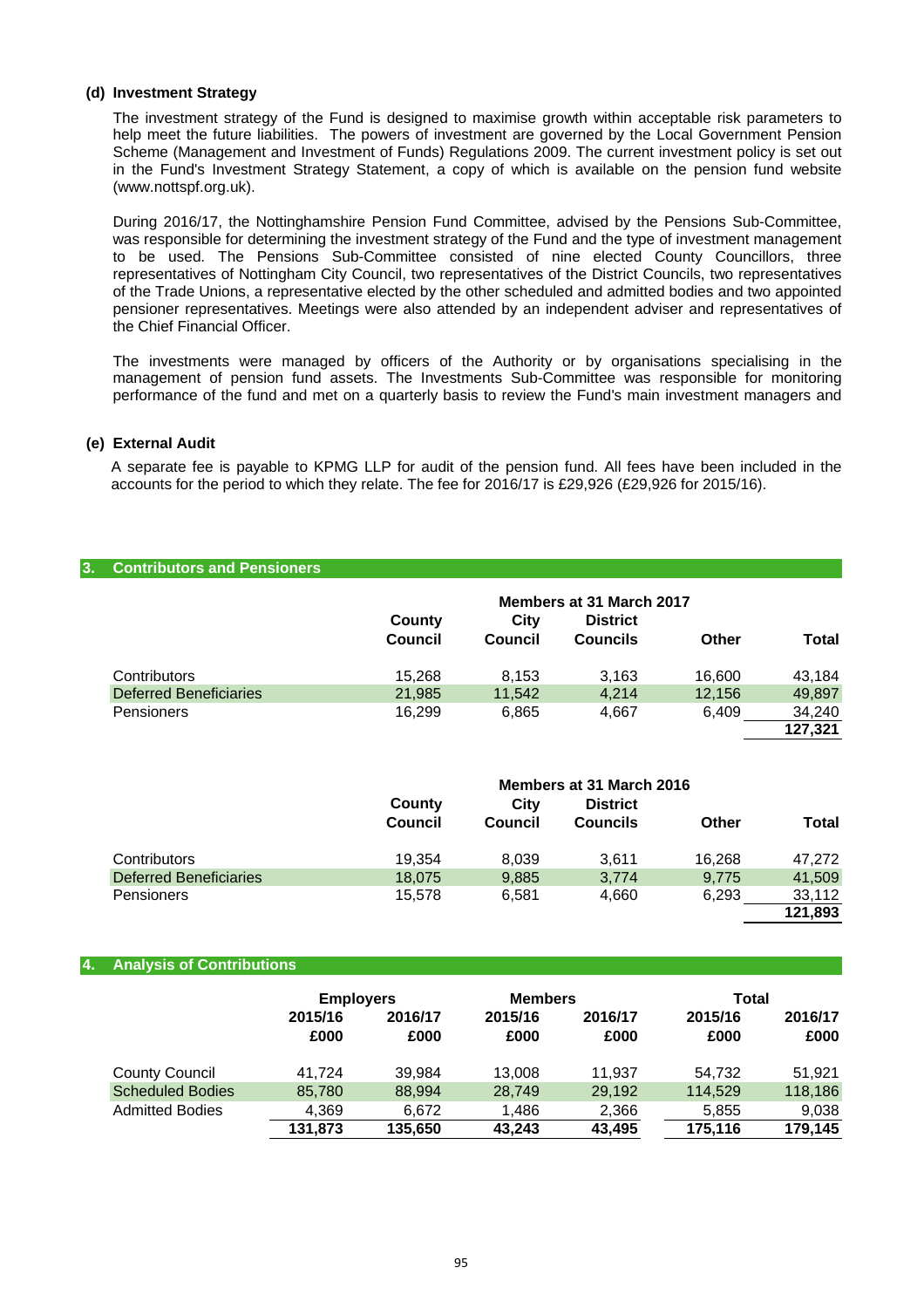| 5.<br><b>Analysis of Benefits</b>    |                 |                 |
|--------------------------------------|-----------------|-----------------|
|                                      | 2015/16<br>£000 | 2016/17<br>£000 |
| Pensions                             | 141,963         | 146,132         |
| Commutation and lump sum             | 26,567          | 31,093          |
| Lump sum death benefits              | 3,860           | 4,726           |
|                                      | 172,390         | 181,951         |
| Comprising of:                       |                 |                 |
| <b>County Council</b>                | 70,076          | 71,648          |
| <b>Scheduled Bodies</b>              | 96,357          | 99,843          |
| <b>Admitted Bodies</b>               | 5,957           | 10,460          |
|                                      | 172,390         | 181,951         |
|                                      |                 |                 |
| 6.<br><b>Administration Expenses</b> |                 |                 |
|                                      | 2015/16         | 2016/17         |
|                                      | £000            | £000            |
| Printing and stationery              | 3               | 14              |
| Legal fees                           | 21              | 16              |
| Other external fees                  | 61              | 36              |
| <b>Administering Authority Costs</b> | 1,136           | 1,637           |
|                                      | 1,221           | 1,703           |

| <b>Oversight and Governance Expenses</b><br>7. |                 |                 |
|------------------------------------------------|-----------------|-----------------|
|                                                | 2015/16<br>£000 | 2016/17<br>£000 |
| Training and conferences                       | 14              | 14              |
| Printing and stationery                        |                 |                 |
| Subscriptions and membership fees              | 42              | 43              |
| <b>Actuarial fees</b>                          | 13              | 66              |
| Audit fees                                     | 27              | 30              |
| Legal fees                                     | -               | 11              |
| Other external fees                            | 100             | 241             |
| <b>Administering Authority Costs</b>           | 387             | 400             |
|                                                | 584             | 806             |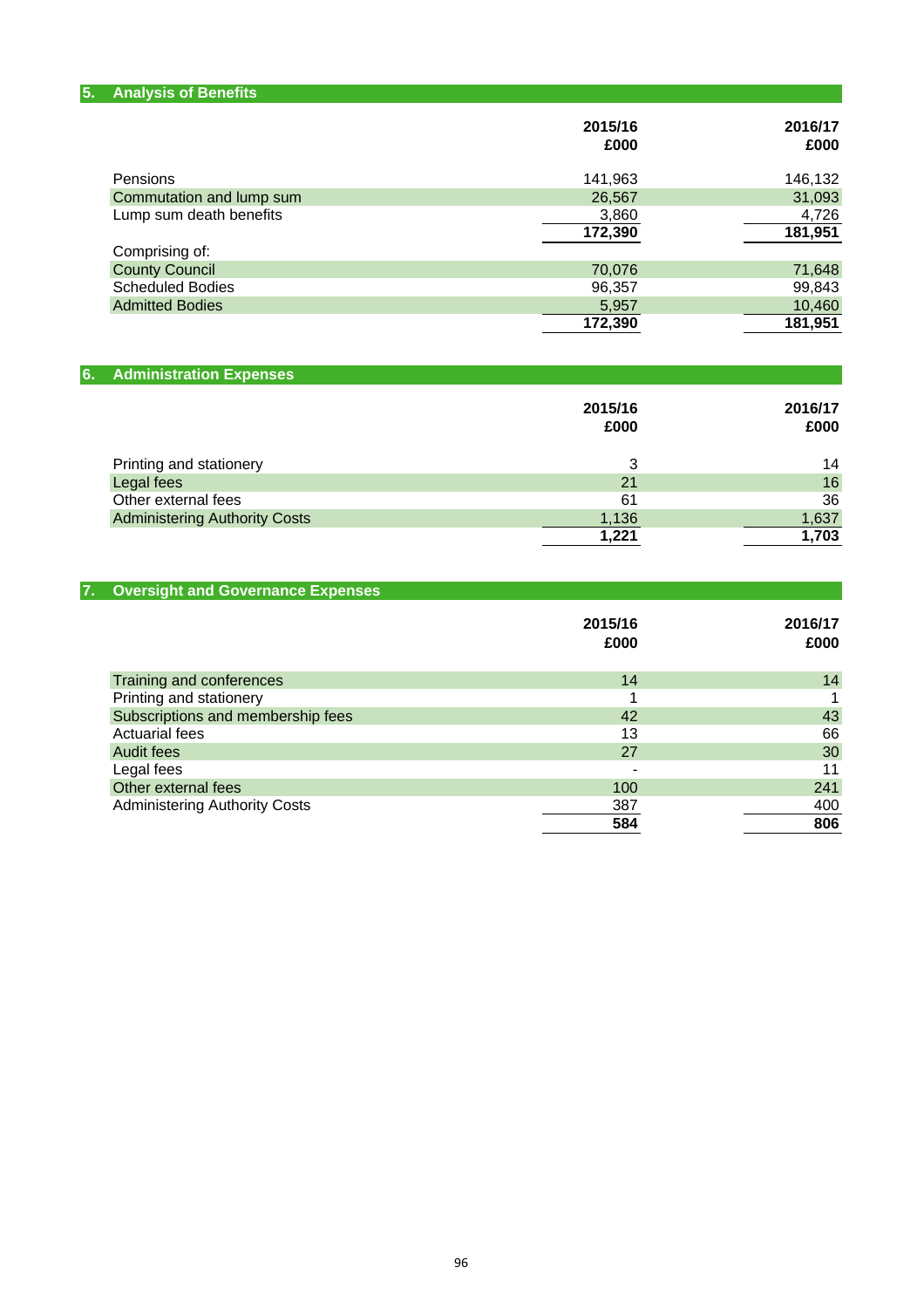| 8.<br><b>Investment Income</b>                                    |                        |                        |
|-------------------------------------------------------------------|------------------------|------------------------|
| Analysis by type of investment                                    | 2015/16<br>£000        | 2016/17<br>£000        |
| Interest from fixed interest securities                           | (17, 483)              | (19, 796)              |
| Income from index-linked securities                               |                        |                        |
| Dividends from equities<br>Income from pooled investment vehicles | (62, 828)<br>(13, 466) | (72, 747)<br>(23, 888) |
| Income from property pooled vehicles                              | (3,484)                | (7,201)                |
| Net rents from property                                           | (13, 244)              | (16,048)               |
| Interest on cash deposits                                         | (771)                  | (813)                  |
| Other                                                             | (1,087)                | (1,788)                |
|                                                                   | (112, 363)             | (142, 281)             |

| (17.746) |
|----------|
| 1.698    |
| (16.048) |
|          |

The future minimum lease payments receivable by the fund are as follows:

|                                                          | 2015/16<br>£000 | 2016/17<br>£000 |
|----------------------------------------------------------|-----------------|-----------------|
| Within one year                                          | 16.887          | 16.974          |
| Between one and five years                               | 58.884          | 61.717          |
| Later than five years                                    | 178.879         | 170.303         |
| Total future lease payments due under existing contracts | 254,650         | 248.994         |

## **9. Investment Management Expenses**

|                                      | 2015/16<br>£000 | 2016/17<br>£000 |
|--------------------------------------|-----------------|-----------------|
| <b>Custody fees</b>                  | 323             | 377             |
| Investment management fees           | 3,473           | 3,823           |
| Other external fees                  | 176             | 160             |
| <b>Administering Authority Costs</b> | 18              | 18              |
| Legal fees                           |                 | 3               |
|                                      | 3,990           | 4,381           |

The investment management fees shown above are those fees attributable to external managers and charged directly to the Fund. Additional fees and charges are incurred through pooled investment vehicles. These have the effect of reducing the fair value of the investments. The estimated embedded costs within pooled investment vehicles were £10.6 million in 2016/17 (£8.1 million in 2015/16).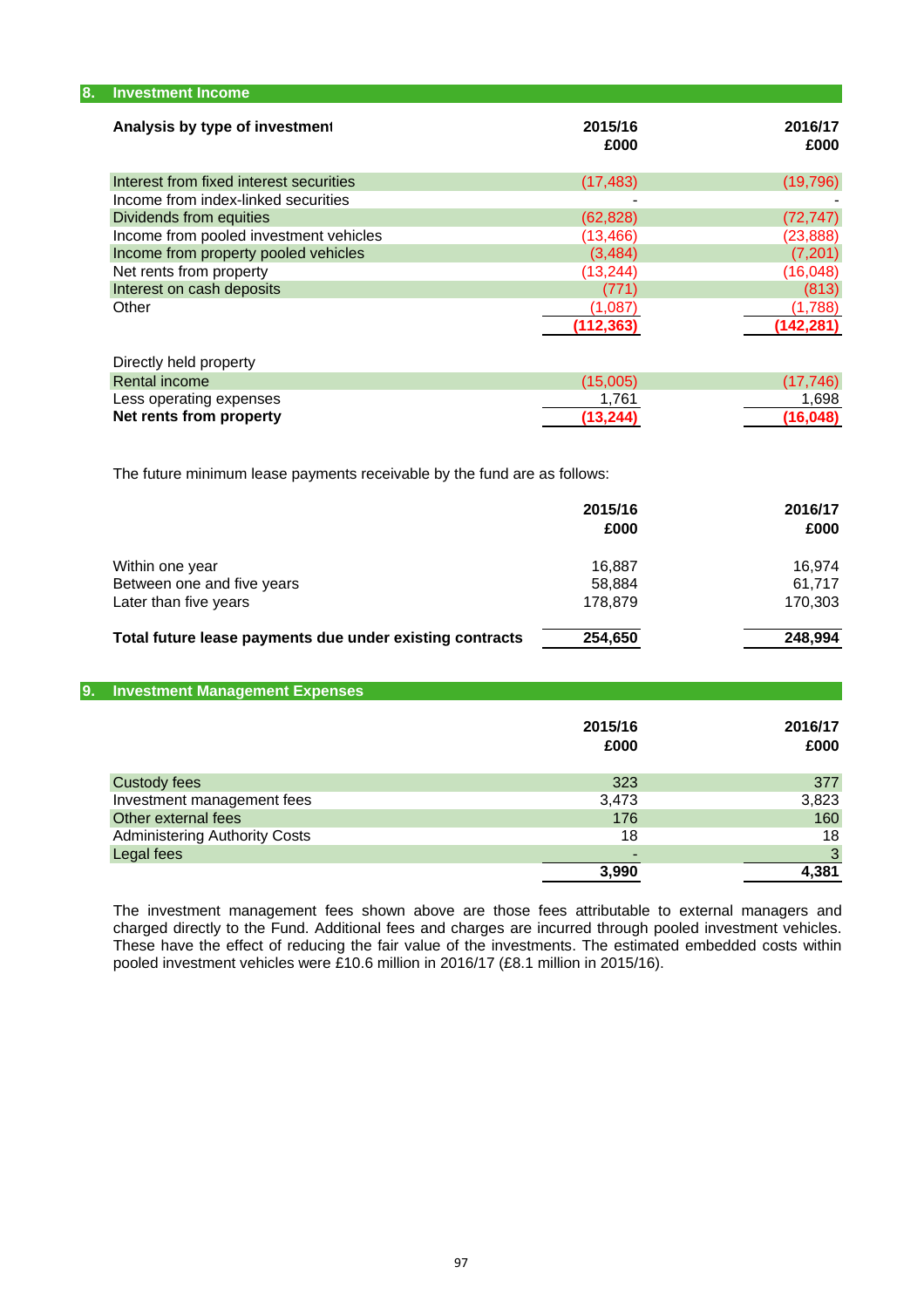| <b>Investment Analysis</b><br>(a)    | 31 March 2016<br>£000 | 31 March 2017<br>£000 |
|--------------------------------------|-----------------------|-----------------------|
| <b>Fixed Interest Securities</b>     |                       |                       |
| <b>UK Public Sector</b>              | 134,871               | 155,841               |
| <b>UK Other</b>                      | 268,934               | 576,684               |
| <b>Overseas Other</b>                | 17,571                | 12,773                |
| Equities                             |                       |                       |
| <b>UK</b>                            | 1,119,160             | 1,177,651             |
| Overseas                             | 763,130               | 815,967               |
| <b>Unlisted</b>                      | 3,610                 | 5,011                 |
| Pooled Investment Vehicles           |                       |                       |
| <b>Unit Trusts</b>                   | 414,435               | 711,405               |
| <b>Other Managed Funds</b>           | 610,683               | 766,303               |
| Pooled Vehicles Invested in Property |                       |                       |
| <b>Property Unit Trusts</b>          | 67,970                | 115,737               |
| <b>Other Managed Funds</b>           | 101,648               | 88,335                |
| Property                             | 343,314               | 367,175               |
| Forward Foreign Exchange             | 168                   |                       |
| Cash and Currency                    | 193,339               | 102,267               |
| <b>Investment Liabilities</b>        |                       |                       |
|                                      |                       |                       |
| <b>Total Investments</b>             | 4,038,833             | 4,895,149             |

The original values of investments are based on purchase cost plus transaction costs. If any investments have been held since 1 April 1974 (when the Authority was given the responsibility for the Fund) these are included at the market value as at that date.

|                                                      | 31 March 2016<br>£000 | 31 March 2017<br>£000 |
|------------------------------------------------------|-----------------------|-----------------------|
| Market Value                                         | 4,038,833             | 4,895,149             |
| <b>Original Value</b>                                | 2,884,394             | 3,337,794             |
| Excess/(Deficit) of Market Value over Original Value | 1,154,439             | 1,557,355             |

in the Fund's Statement of Investment Principles as follows: The Local Government Pension Scheme (Management and Investment of Funds) Regulations 2009 contain a number of restrictions on investments. The limits that are relevant to the Fund are specified

- (a) Not more than 10% of the Fund to be invested in unlisted securities.
- (b) Not more than 10% of the Fund to be invested in a single holding.
- (c) Not more than 25% of the Fund to be invested in securities which are managed by any one body, i.e. in a unit trust type arrangement.
- (d) Not more than 15% of the Fund to be invested in partnerships, with not more than 2% in any one partnership.

No investments have been made contrary to these limits.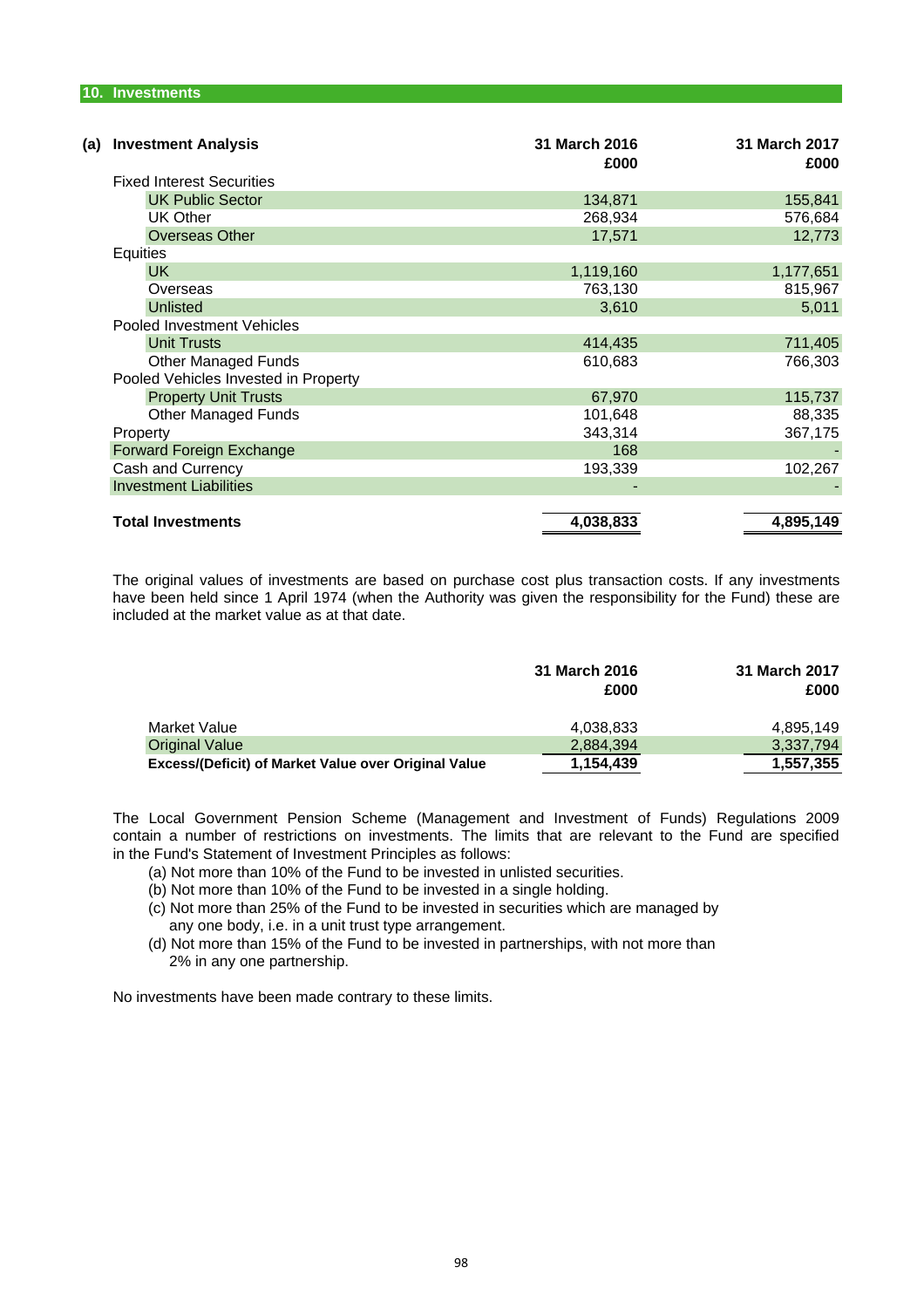## **(b) Reconciliation of Opening and Closing Values of Investments 2016/17**

|                                   | Value at<br>1 April<br>2016<br>£000 | <b>Purchases</b><br>at Cost<br>£000 | <b>Proceeds</b><br>of Sales<br>£000 | Change in<br><b>Market</b><br>Value<br>£000 | Value at<br>31 March<br>2017<br>£000 |
|-----------------------------------|-------------------------------------|-------------------------------------|-------------------------------------|---------------------------------------------|--------------------------------------|
| <b>Fixed Interest Securities</b>  | 421,376                             | 422.114                             | (119, 178)                          | 20,986                                      | 745,298                              |
| Equities                          | 1,885,900                           | 269,143                             | (560,761)                           | 404,347                                     | 1,998,629                            |
| <b>Pooled Investment Vehicles</b> | 1.025.118                           | 269.665                             | (118, 370)                          | 301.295                                     | 1,477,708                            |
| <b>Property Pooled Vehicles</b>   | 169,618                             | 33,009                              | (11, 151)                           | 12,596                                      | 204,072                              |
| Property                          | 343.314                             | 29,810                              | (12.995)                            | 7.046                                       | 367,175                              |
|                                   | 3,845,326                           | 1,023,741                           | (822, 455)                          | 746,270                                     | 4,792,882                            |
| Forward Foreign Exchange          | 168                                 | 64.680                              | (62, 962)                           | (1,886)                                     |                                      |
|                                   | 3,845,494                           | 1,088,421                           | (885, 417)                          | 744.384                                     | 4,792,882                            |
| Cash deposits                     | 193,339                             |                                     |                                     |                                             | 102,267                              |
|                                   | 4,038,833                           |                                     |                                     |                                             | 4,895,149                            |
|                                   |                                     |                                     |                                     |                                             |                                      |

## **Reconciliation of Opening and Closing Values of Investments 2015/16**

|                                   | Value at<br>1 April<br>2015<br>£000 | <b>Purchases</b><br>at Cost<br>£000 | <b>Proceeds</b><br>of Sales<br>£000 | Change in<br><b>Market</b><br>Value<br>£000 | Value at<br>31 March<br>2016<br>£000 |
|-----------------------------------|-------------------------------------|-------------------------------------|-------------------------------------|---------------------------------------------|--------------------------------------|
| <b>Fixed Interest Securities</b>  | 412.853                             | 129,806                             | (110, 463)                          | (10, 820)                                   | 421,376                              |
| Equities                          | 1,983,371                           | 279,351                             | (245, 387)                          | (131, 435)                                  | 1,885,900                            |
| <b>Pooled Investment Vehicles</b> | 1.068.228                           | 52.722                              | (80, 920)                           | (14, 912)                                   | 1,025,118                            |
| <b>Property Pooled Vehicles</b>   | 131,621                             | 24,113                              | (1,590)                             | 15,474                                      | 169,618                              |
| Property                          | 321,700                             | 47.951                              | (48, 444)                           | 22,107                                      | 343,314                              |
|                                   | 3,917,773                           | 533,943                             | (486, 804)                          | (119, 586)                                  | 3,845,326                            |
| Forward Foreign Exchange          | (210)                               | 68.377                              | (68, 578)                           | 579                                         | 168                                  |
|                                   | 3,917,563                           | 602,320                             | (555, 382)                          | (119,007)                                   | 3,845,494                            |
| Cash deposits                     | 131,916                             |                                     |                                     |                                             | 193,339                              |
|                                   | 4,049,479                           |                                     |                                     |                                             | 4,038,833                            |

For Forward Foreign Exchange contracts, the purchase cost and sale proceeds represent the sterling value of the currency purchases and sales at the settlement dates specified in the contracts.

Transaction costs are included in the cost of purchases and sale proceeds. The costs charged directly to the fund, such as fees, commissions and stamp duty, amounted to £2.8 million in 2016/17 (£3.9 million in 2015/16). In addition, indirect costs are incurred through the bid-offer spread on investments. This amount is not separately provided.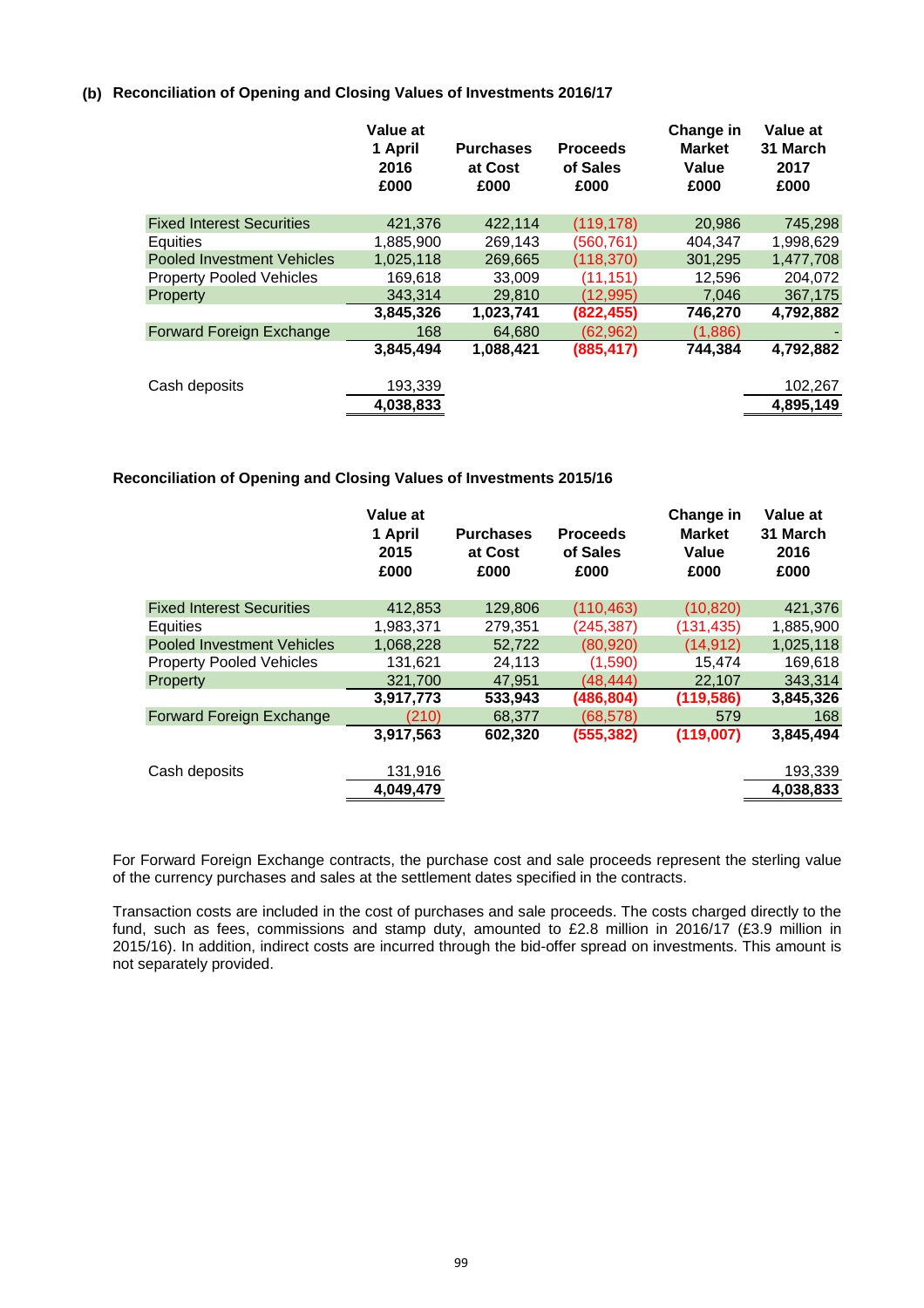## **(c) Management Arrangements**

Assets Statement date is shown below: The assets of the Fund are managed within five portfolios and a breakdown of these as at the Net

|                                | 31 March 2016<br>£000 |        | 31 March 2017<br>£000 |        |
|--------------------------------|-----------------------|--------|-----------------------|--------|
| In-house                       | 1,503,184             | 37.2%  | 1,552,181             | 31.6%  |
| Schroder Investment Management | 1,075,755             | 26.7%  | 1,375,020             | 28.2%  |
| <b>Kames Capital</b>           | 423.862               | 10.5%  | 755.278               | 15.4%  |
| Aberdeen Property Investors    | 351,860               | 8.7%   | 379,860               | 7.8%   |
| <b>Specialist</b>              | 684,172               | 16.9%  | 832,810               | 17.0%  |
| <b>Total</b>                   | 4,038,833             | 100.0% | 4,895,149             | 100.0% |

Specialist portfolios is shown below: A breakdown of material pooled holdings managed by external managers within the In-house and

|                      | 31 March 2016 | 31 March 2017 |  |
|----------------------|---------------|---------------|--|
|                      | £000          | £000          |  |
| In-house             |               |               |  |
| Legal & General      | 285,450       | 332.354       |  |
| <b>Specialist</b>    |               |               |  |
| <b>Kames Capital</b> | 140,772       | 157.879       |  |
| <b>RWC Capital</b>   | 156,510       | 204.874       |  |
| <b>Standard Life</b> | 72.186        | 81.843        |  |

## **(d) Asset Allocation**

The asset allocation of the Fund as at the Net Assets Statement date is shown below:

|                                | 31 March 2016<br>£000 |        | 31 March 2017<br>£000 |        |
|--------------------------------|-----------------------|--------|-----------------------|--------|
|                                |                       |        |                       |        |
| <b>UK Fixed Interest</b>       | 403,806               | 10.0%  | 732,525               | 15.0%  |
| <b>Overseas Fixed Interest</b> | 17,571                | 0.4%   | 12,773                | 0.3%   |
| <b>UK Equities</b>             | 1,256,580             | 31.1%  | 1,294,167             | 26.4%  |
| <b>Overseas Equities:</b>      |                       |        |                       |        |
| US.                            | 552,691               | 13.7%  | 888,602               | 18.2%  |
| Europe                         | 384,583               | 9.5%   | 388,945               | 7.9%   |
| Japan                          | 172,291               | 4.3%   | 194,767               | 4.0%   |
| Pacific Basin                  | 132,329               | 3.3%   | 135,346               | 2.8%   |
| <b>Emerging Markets</b>        | 158,973               | 3.9%   | 252,095               | 5.1%   |
| Global                         | 21,055                | 0.5%   |                       |        |
| <b>UK Property</b>             | 419,830               | 10.4%  | 495,597               | 10.1%  |
| <b>Overseas Property</b>       | 93,101                | 2.3%   | 75,650                | 1.5%   |
| <b>Private Equity</b>          | 83,311                | 2.1%   | 83,402                | 1.7%   |
| Infrastructure                 | 37,931                | 0.9%   | 118,219               | 2.4%   |
| Multi-Asset                    | 111,274               | 2.8%   | 120,794               | 2.5%   |
| Forward Foreign Exchange       | 168                   |        |                       |        |
| Cash                           | 193,339               | 4.8%   | 102,267               | 2.1%   |
| Total                          | 4,038,833             | 100.0% | 4,895,149             | 100.0% |

## **(e) Property**

Direct property is shown at open market value (as defined by the International Valuation Standards Committee) as determined by Savills Commercial Limited. The analysis of property is:

|                              | 31 March 2016<br>£000 | 31 March 2017<br>£000 |
|------------------------------|-----------------------|-----------------------|
| Freehold                     | 328,314               | 350,775               |
| Leasehold more than 50 years | 15,000                | 16,400                |
|                              | 343,314               | 367,175               |
| Original Value               | 280,651               | 302,860               |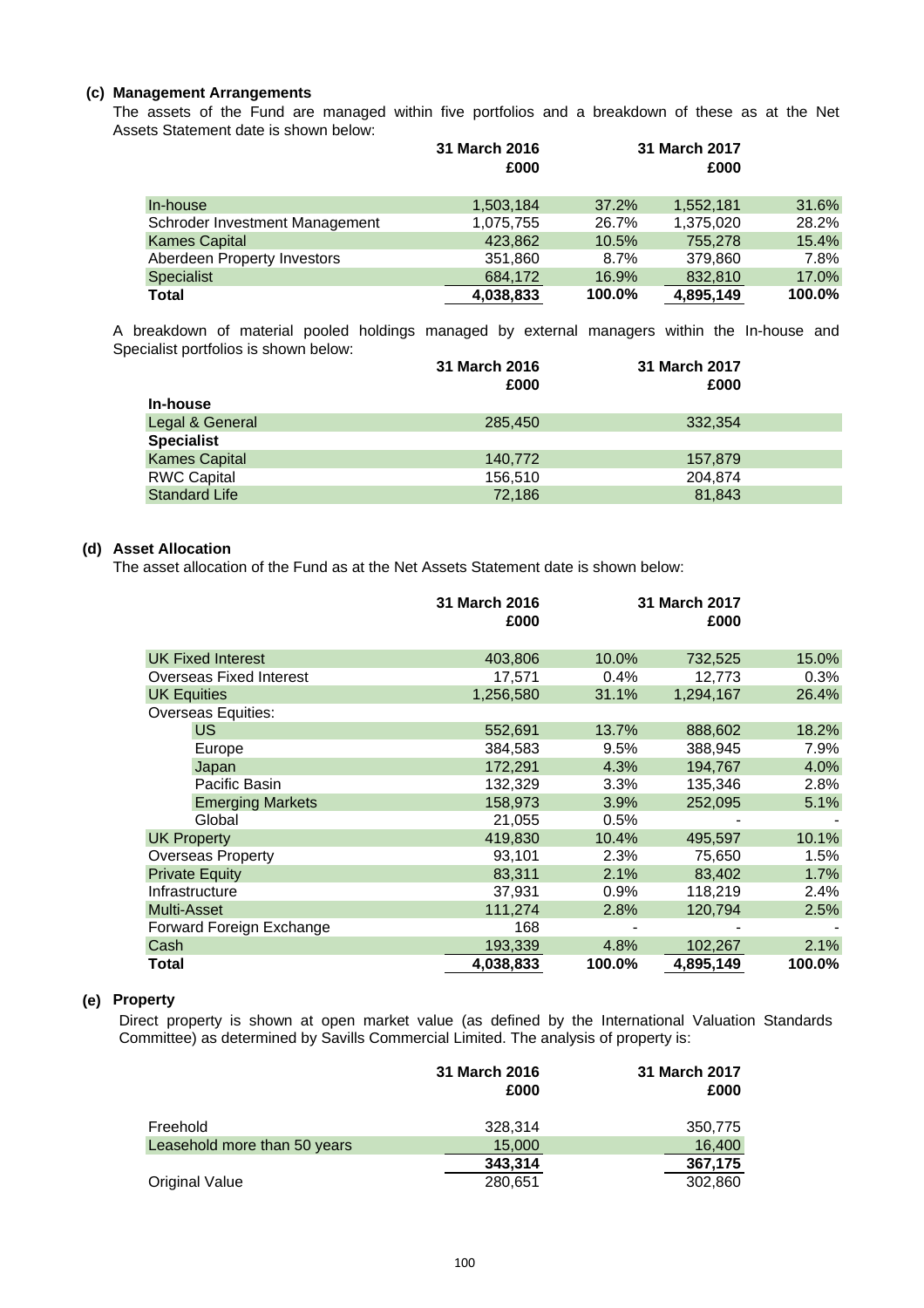Details of movement on directly owned properties is as follow.

|                              | 31 March 2016<br>£000 | 31 March 2017<br>£000 |
|------------------------------|-----------------------|-----------------------|
| <b>Opening balance</b>       | 321,700               | 343,314               |
| Additions:                   |                       |                       |
| Purchases                    | 32,279                | 24,353                |
| New construction             | 6,698                 | 5,246                 |
| Subsequent expenditure       | 8,943                 | 211                   |
| <b>Disposals</b>             | (41,050)              | (13, 725)             |
| Net increase in market value | 14,744                | 7,776                 |
| Other changes in fair value  |                       |                       |
| <b>Closing balance</b>       | 343,314               | 367,175               |

## **(f) Analysis of Pooled Investment Vehicles**

The underlying economic exposure of pooled investment vehicles is shown below:

|                                                 | 31 March 2016<br>£000 | 31 March 2017<br>£000 |
|-------------------------------------------------|-----------------------|-----------------------|
| <b>UK Equities</b><br><b>Overseas Equities:</b> | 176,408               | 168,846               |
| <b>US</b>                                       | 190,387               | 420,577               |
| Japan                                           | 63,473                | 134,213               |
| Europe                                          | 92,575                | 101,558               |
| Pacific Basin                                   | 132,329               | 135,346               |
| <b>Emerging Markets</b>                         | 140,193               | 224,745               |
| Global                                          | 21,055                |                       |
| <b>UK Property</b>                              | 76,517                | 128,422               |
| <b>Overseas Property</b>                        | 93,101                | 75,650                |
| <b>Private Equity</b>                           | 79,701                | 78,390                |
| Infrastructure                                  | 17,723                | 93,239                |
| <b>Multi-Asset</b>                              | 111,274               | 120,794               |
| <b>Total</b>                                    | 1,194,736             | 1,681,780             |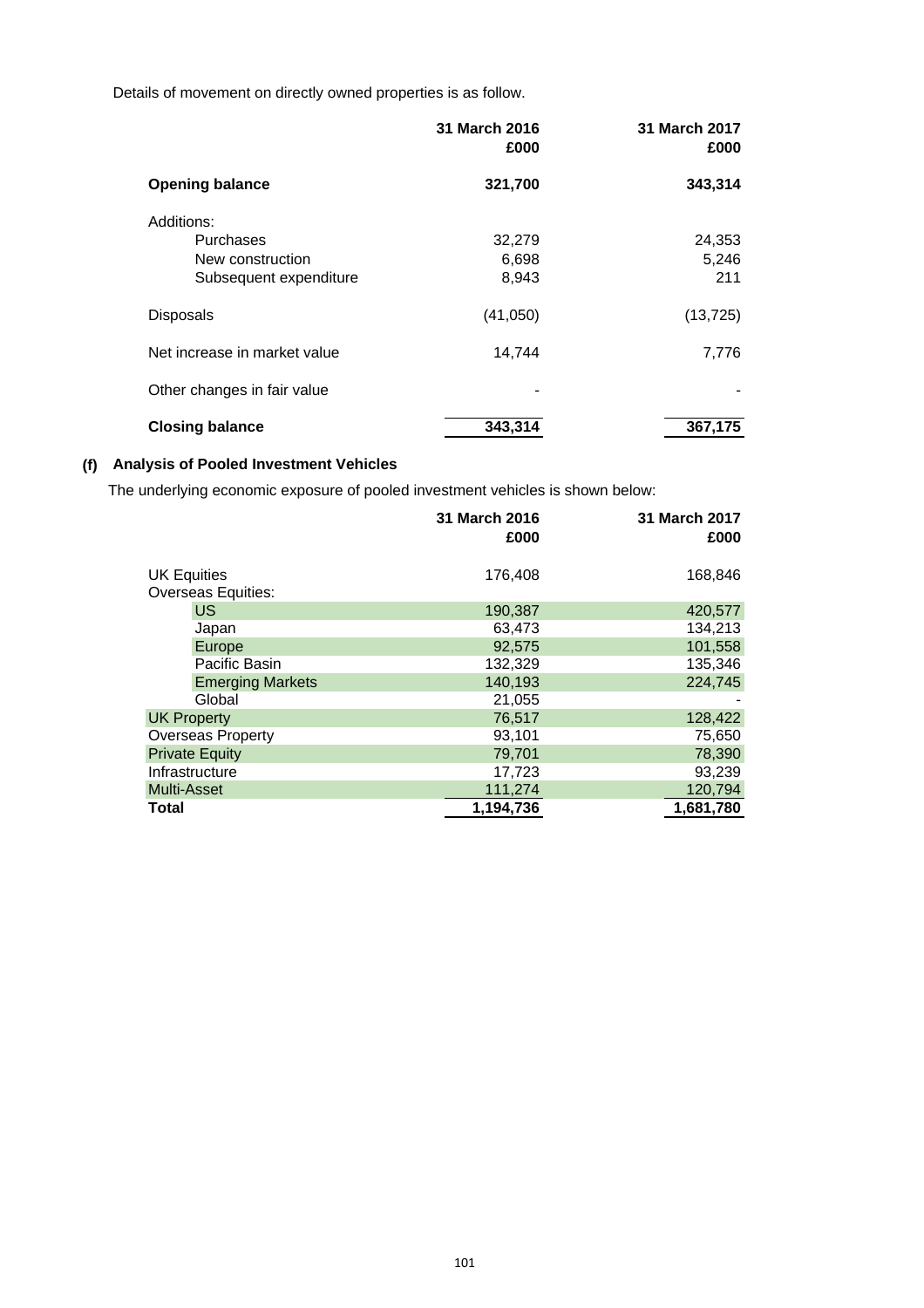## **(g) Private Equity and Infrastructure Funds**

 commitment amounts are shown below in the fund currencies: The Fund has made commitments to a number of private equity and infrastructure funds. The original

|                                              | <b>Currency</b> | <b>Commitment</b> |
|----------------------------------------------|-----------------|-------------------|
| <b>Private Equity Funds</b>                  |                 | millions          |
| Wilton Private Equity Fund LLC               | <b>USD</b>      | 14                |
| Pantheon Europe Fund III                     | <b>EUR</b>      | 10                |
| East Midlands Regional Venture Capital Fund  | <b>GBP</b>      | 5                 |
| <b>Coller International Partners IV</b>      | <b>USD</b>      | 10                |
| Schroders Private Equity Fund of Funds III   | <b>EUR</b>      | 22                |
| <b>DCM Private Equity Fund II</b>            | <b>USD</b>      | 18                |
| Pantheon Europe Fund V                       | <b>EUR</b>      | 15                |
| <b>Coller International Partners V</b>       | <b>USD</b>      | 18                |
| Catapult Growth Fund LP                      | <b>GBP</b>      | $\overline{4}$    |
| <b>Altius Associates Private Equity Fund</b> | <b>USD</b>      | 10                |
| Partners Group Secondary 2008                | <b>EUR</b>      | 13                |
| <b>DCM Private Equity Fund III</b>           | <b>USD</b>      | 16                |
| <b>Coller International Partners VI</b>      | <b>USD</b>      | 16                |
| Altius Associates Private Equity Fund II     | <b>USD</b>      | 15                |
| Foresight Nottingham Fund LP                 | <b>GBP</b>      | 10                |
| Aberdeen SVG Private Equity                  | <b>USD</b>      | 15                |
| DCM Private Equity Fund IV                   | <b>USD</b>      | 16                |
| <b>Coller International VII</b>              | <b>USD</b>      | 16                |
| Pantheon Multi-Strategy                      | <b>EUR</b>      | 14                |
| Capital Dynamics CPEV 15-16                  | <b>GBP</b>      | 10                |
| Capital Dynamics CPEV 16-17                  | <b>GBP</b>      | 10                |
| Capital Dynamics CPEV 17-18                  | <b>GBP</b>      | 10                |
| YFM Equity Partners 2016 LP                  | <b>GBP</b>      | 10                |
| <b>Infrastructure Funds</b>                  |                 |                   |
| Partners Group Global Infrastructure         | <b>EUR</b>      | 12                |
| <b>Altius Real Assets Fund I</b>             | <b>USD</b>      | 15                |
| Hermes GPE Infrastructure Fund LP            | <b>GBP</b>      | 25                |
| AMP Capital Global Infrastructure Fund       | <b>USD</b>      | 21                |
| SL Capital Infrastructure LP                 | <b>GBP</b>      | 15                |
| JP Morgan IIF UK 1                           | <b>USD</b>      | 22                |
| MacQuarie European Infrastructure Fund 5 LP  | <b>EUR</b>      | 30                |

These commitments are drawn by the funds over time as investments are made in underlying companies or assets. The undrawn commitments as at 31 March 2017 were £141.5 million (£93.3 million at 31 March 2016). Of the funds above, the following were new commitments made during 2016/17:

|                                             | <b>Currency</b> | <b>Commitment</b><br>millions |
|---------------------------------------------|-----------------|-------------------------------|
| Capital Dynamics CPEV 15-16                 | <b>GBP</b>      | 10                            |
| Capital Dynamics CPEV 16-17                 | GBP             | 10                            |
| YFM Equity Partners 2016 LP                 | <b>GBP</b>      | 10                            |
| AMP Capital Global Infrastructure Fund      | <b>USD</b>      | 21                            |
| SL Capital Infrastructure LP                | <b>GBP</b>      | 15                            |
| JP Morgan IIF UK 1                          | USD             | 22                            |
| MacQuarie European Infrastructure Fund 5 LP | <b>EUR</b>      | 30                            |
| Capital Dynamics CPEV 17-18                 | <b>GBP</b>      | 10                            |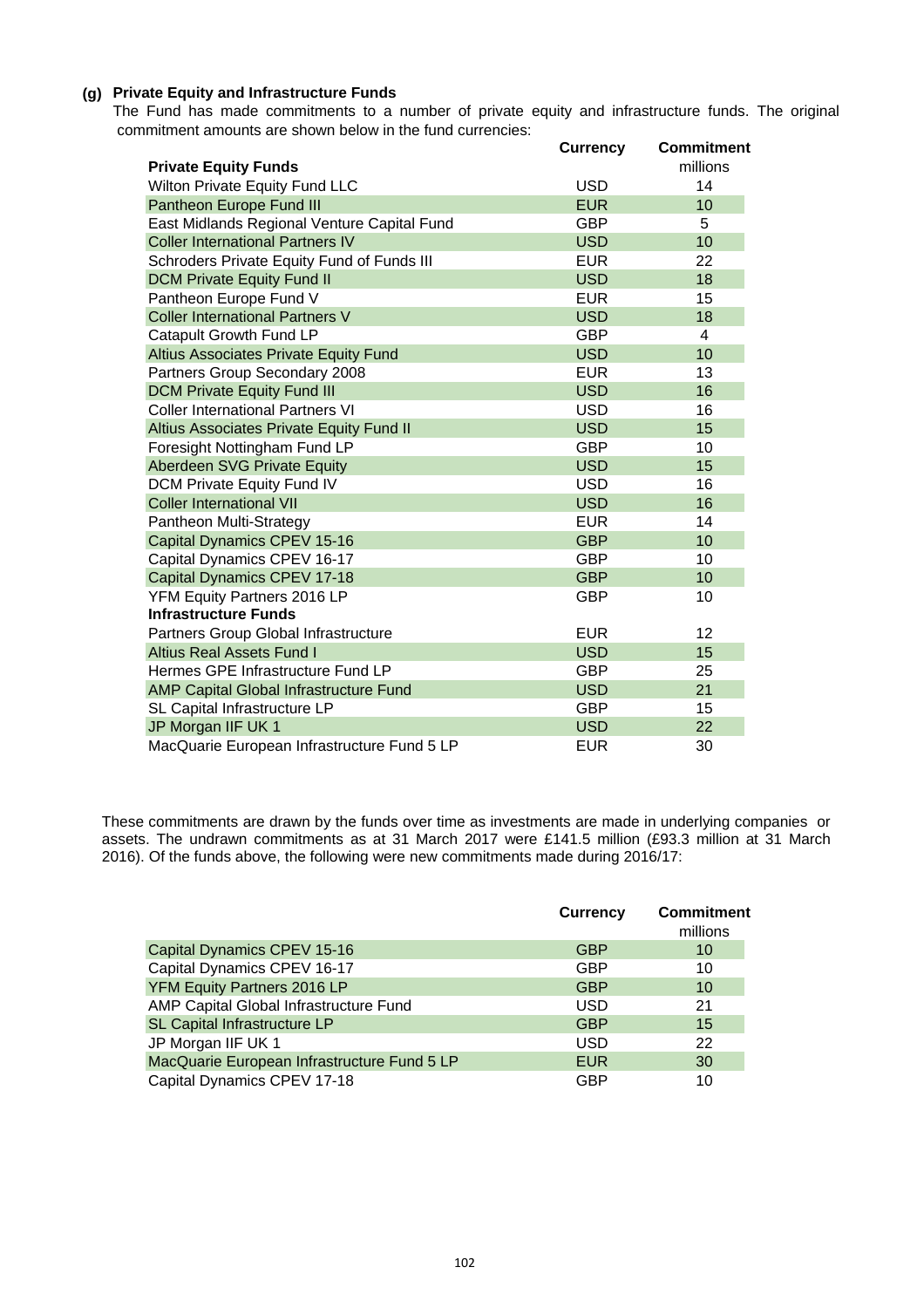## **(h) Analysis of derivatives**

| Open Forward Foreign Exchange contracts at 31 March 2017 |                 |                                              |                 |                           |               |               |
|----------------------------------------------------------|-----------------|----------------------------------------------|-----------------|---------------------------|---------------|---------------|
|                                                          | <b>Currency</b> |                                              | <b>Currency</b> |                           | <b>Asset</b>  | Liability     |
| <b>Settlement</b>                                        | <b>Bought</b>   | <b>Local Value</b><br>000                    | <b>Sold</b>     | <b>Local Value</b><br>000 | Value<br>£000 | Value<br>£000 |
| Up to 3 months                                           | <b>GBP</b>      |                                              | <b>EUR</b>      |                           |               |               |
| Up to 3 months                                           | <b>GBP</b>      |                                              | <b>USD</b>      |                           |               |               |
|                                                          |                 | Total net forward foreign exchange contracts |                 |                           |               |               |
|                                                          |                 |                                              |                 |                           |               |               |
| Open Forward Foreign Exchange contracts at 31 March 2016 |                 |                                              |                 |                           |               |               |
|                                                          | <b>Currency</b> |                                              | <b>Currency</b> |                           | <b>Asset</b>  | Liability     |
| <b>Settlement</b>                                        | <b>Bought</b>   | <b>Local Value</b><br>000                    | <b>Sold</b>     | <b>Local Value</b><br>000 | Value<br>£000 | Value<br>£000 |
| Up to 3 months                                           | <b>GBP</b>      | 2,150                                        | <b>EUR</b>      | (2,750)                   |               | (35)          |
| Up to 3 months                                           | GBP             | 14.323                                       | USD             | (20,300)                  | 203           |               |
|                                                          |                 | Total net forward foreign exchange contracts |                 |                           | 203<br>168    | (35)          |

# **11. Contingent Liabilities**

The fund has 30 private equity and infrastructure funds which have undrawn commitments as at 31 March 2017 of £141.5 million (£93.3 million at 31 March 2016).

#### **12. Other Investment Balances and Liabilities**

|                                     | 31 March 2016<br>£000 | 31 March 2017<br>£000 |
|-------------------------------------|-----------------------|-----------------------|
| Other investment balances           |                       |                       |
| Outstanding investment transactions |                       |                       |
| Investment income                   | 23,802                | 34,094                |
|                                     | 23,802                | 34,094                |
| <b>Investment Liabilities</b>       |                       |                       |
| Outstanding investment transactions | (4,699)               | (325)                 |
| Investment income                   | (3,040)               | (2,964)               |
|                                     | (7,739                | (3,289)               |

## **13. Current Assets and Liabilities**

|                                  | 31 March 2016<br>£000 | 31 March 2017<br>£000 |
|----------------------------------|-----------------------|-----------------------|
| <b>Current assets</b>            |                       |                       |
| Contributions due from employers | 8,829                 | 9,521                 |
| Other                            | 4,369                 | 1,093                 |
|                                  | 13,198                | 10,614                |
| <b>Current Liabilities</b>       |                       |                       |

| Payments in advance | $\sim$ |  |
|---------------------|--------|--|
| Sundry creditors    |        |  |
| Other               |        |  |
|                     |        |  |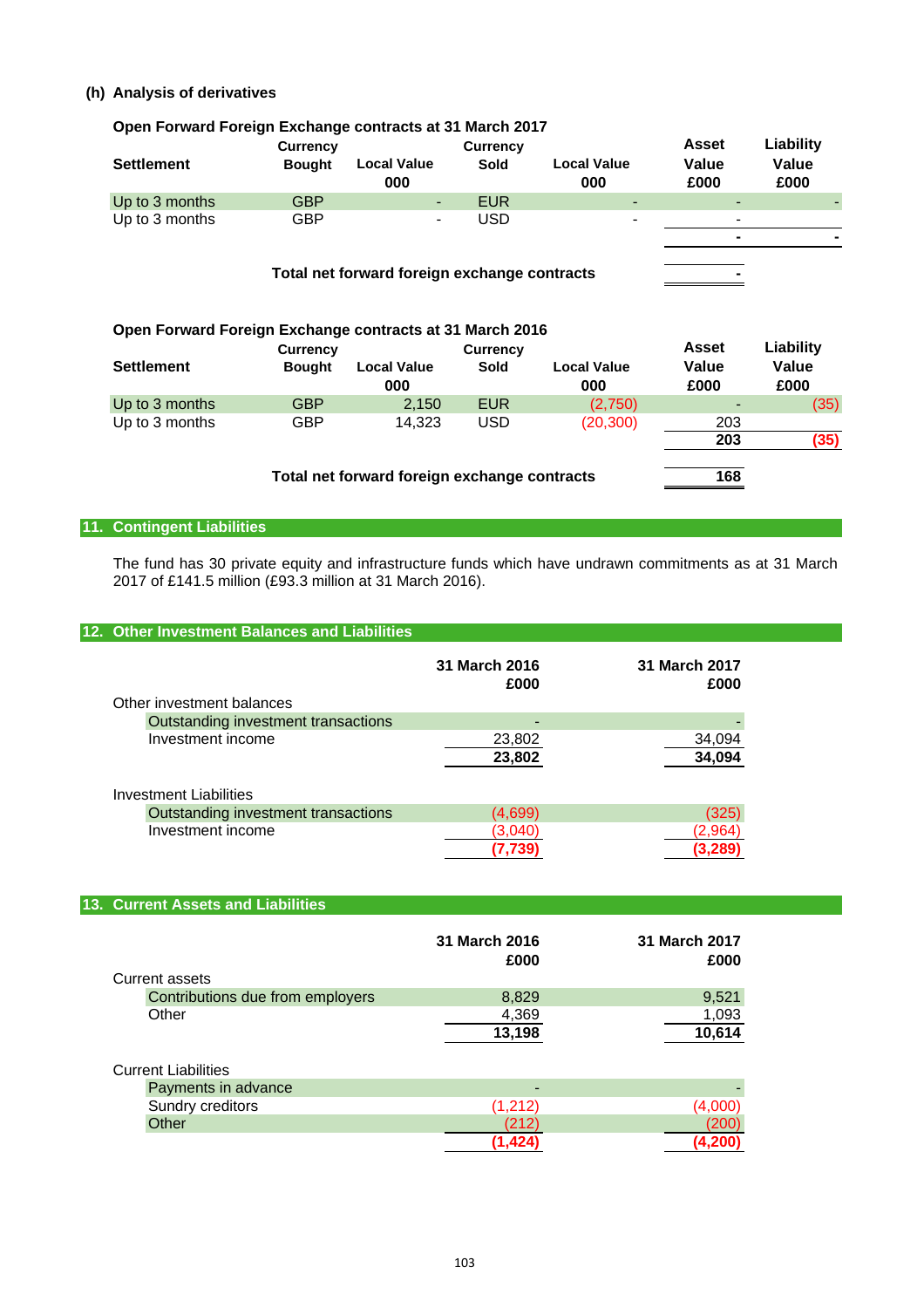## **14. Financial Instruments and Property Investments**

**(a)** The various financial instruments held by the Fund are valued at fair value. The following tables analyse the fair value of financial assets and liabilities by asset class.

|                                   |                                    | 31 March 2017                          |                                    |               |
|-----------------------------------|------------------------------------|----------------------------------------|------------------------------------|---------------|
|                                   | <b>Designated</b>                  | <b>Loans and</b>                       | <b>Financial</b>                   | <b>Totals</b> |
|                                   | at Fair Value                      | <b>Receivables</b>                     | liabilities at                     |               |
|                                   | through                            |                                        | amortised                          |               |
|                                   | profit and loss                    |                                        | cost                               |               |
|                                   | £000                               | £000                                   | £000                               | £000          |
| <b>Financial Assets</b>           |                                    |                                        |                                    |               |
| <b>Fixed Interest Securities</b>  | 745,298                            | $\blacksquare$                         |                                    | 745,298       |
| Equities                          | 1,998,629                          | $\overline{\phantom{0}}$               |                                    | 1,998,629     |
| <b>Pooled Investment Vehicles</b> | 1,477,708                          | $\blacksquare$                         |                                    | 1,477,708     |
| <b>Property Pooled Vehicles</b>   | 204,072                            | $\blacksquare$                         |                                    | 204,072       |
| <b>Forward Foreign Exchange</b>   |                                    |                                        |                                    |               |
| Cash deposits                     | $\qquad \qquad \blacksquare$       | 102,267                                |                                    | 102,267       |
| Other investment balances         | L,                                 | 34,094                                 |                                    | 34,094        |
| <b>Current Assets</b>             |                                    | 10,614                                 |                                    | 10,614        |
|                                   | 4,425,707                          | 146,975                                | ٠                                  | 4,572,682     |
| <b>Financial Liabilities</b>      |                                    |                                        |                                    |               |
| <b>Investment Liabilities</b>     | ÷.                                 | $\blacksquare$                         | (3, 289)                           | (3, 289)      |
| <b>Current Liabilities</b>        | $\blacksquare$                     | $\blacksquare$                         | (4,200)                            | (4,200)       |
|                                   |                                    |                                        | (7, 489)                           | (7, 489)      |
|                                   | 4,425,707                          | 146,975                                | (7, 489)                           | 4,565,193     |
|                                   |                                    |                                        |                                    |               |
|                                   |                                    | 31 March 2016                          |                                    |               |
|                                   | <b>Designated</b><br>at Fair Value | <b>Loans and</b><br><b>Receivables</b> | <b>Financial</b><br>liabilities at | <b>Totals</b> |

|                                   | through<br>profit and loss<br>£000 | £000                     | amortised<br>cost<br>£000 | £000      |
|-----------------------------------|------------------------------------|--------------------------|---------------------------|-----------|
| <b>Financial Assets</b>           |                                    |                          |                           |           |
| <b>Fixed Interest Securities</b>  | 421.376                            | -                        |                           | 421,376   |
| Equities                          | 1,885,900                          |                          |                           | 1,885,900 |
| <b>Pooled Investment Vehicles</b> | 1,025,118                          | $\overline{\phantom{a}}$ |                           | 1,025,118 |
| <b>Property Pooled Vehicles</b>   | 169,618                            | -                        |                           | 169,618   |
| Forward Foreign Exchange          | 168                                | -                        |                           | 168       |
| Cash deposits                     | ۰                                  | 193,339                  |                           | 193,339   |
| Other investment balances         |                                    | 23,802                   |                           | 23,802    |
| <b>Current Assets</b>             |                                    | 13,198                   |                           | 13,198    |
|                                   | 3,502,180                          | 230,339                  | ۰                         | 3,732,519 |
| <b>Financial Liabilities</b>      |                                    |                          |                           |           |
|                                   |                                    |                          |                           |           |

|                               | 3,502,180                | 230,339        | (9, 163) | 3,723,356 |
|-------------------------------|--------------------------|----------------|----------|-----------|
|                               |                          |                |          |           |
|                               | $\blacksquare$           | $\blacksquare$ | (9, 163) |           |
| <b>Current Liabilities</b>    | $\blacksquare$           | $\blacksquare$ | (1.424)  | A2A       |
| <b>Investment Liabilities</b> | $\overline{\phantom{a}}$ | $\blacksquare$ | (7.739)  | (7, 739)  |
|                               |                          |                |          |           |

No financial assets were reclassified during the accounting period.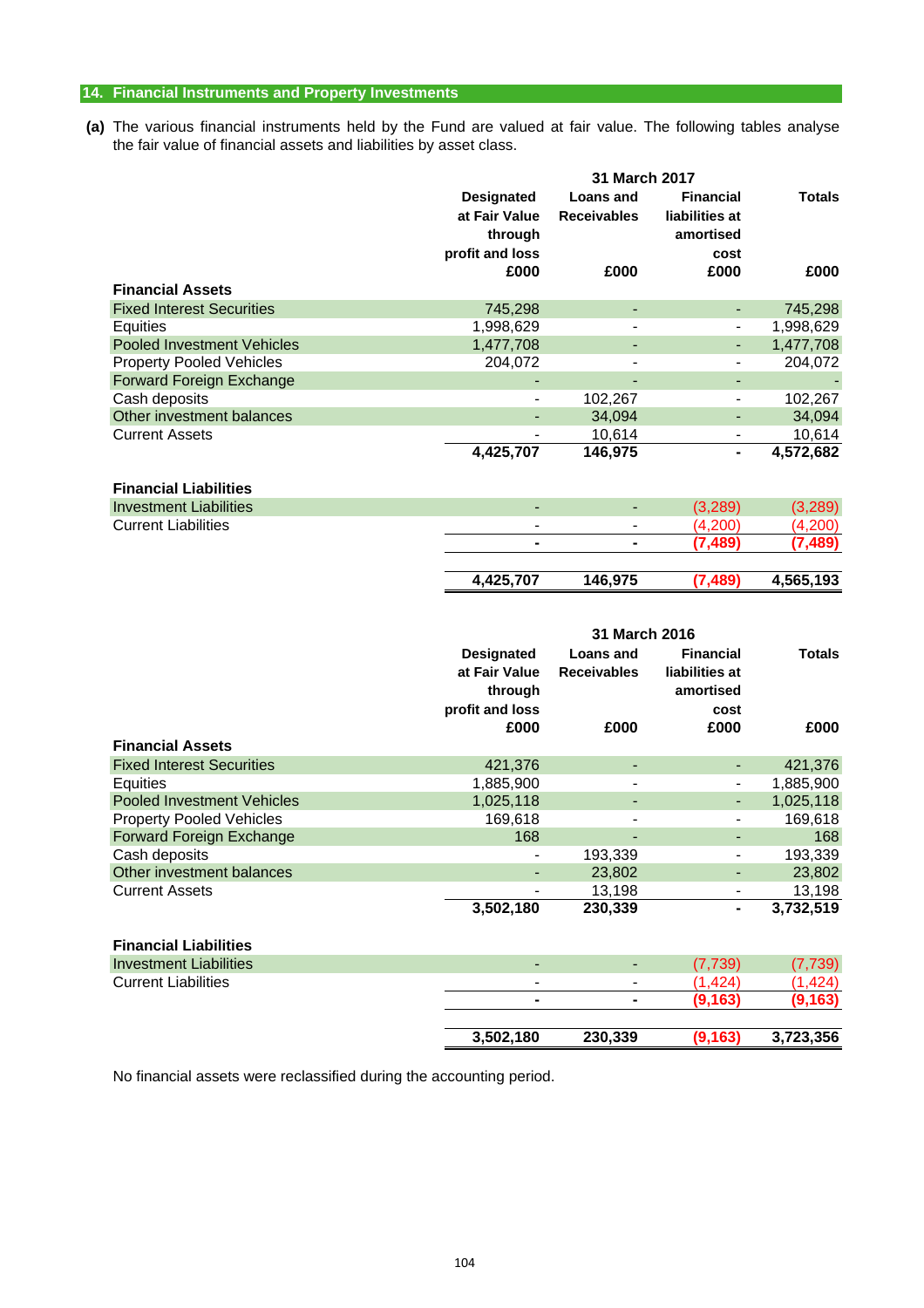## **(b) Valuation of financial instruments and Property Investments carried at fair value**

The valuation of financial instruments has been classified into three levels according to the quality and reliability of information used to determine fair values.

| Level 1                      | Fair values derived from quoted market price.<br>- this includes all quoted equity, fixed interest and index linked instruments. |           |                          |          |              |
|------------------------------|----------------------------------------------------------------------------------------------------------------------------------|-----------|--------------------------|----------|--------------|
| Level 2                      | Fair values derived from valuation techniques based significantly on observable inputs.                                          |           |                          |          |              |
|                              | - this includes all pooled property investments.                                                                                 |           |                          |          |              |
| Level 3                      | Fair values derived from valuation techniques where at least one significant input is not                                        |           |                          |          |              |
|                              | based on observable market data.                                                                                                 |           |                          |          |              |
|                              | - this includes unlisted shares and investments in private equity funds.                                                         |           |                          |          |              |
|                              | - following guidance from IFRS13 Property is included in level 3 from 16-17                                                      |           |                          |          |              |
|                              | <b>As at 31 March 2017</b>                                                                                                       | Level 1   | Level 2                  | Level 3  | Total        |
|                              |                                                                                                                                  | £000      | £000                     | £000     | £000         |
| <b>Financial Assets</b>      |                                                                                                                                  |           |                          |          |              |
|                              | Fair value through profit and loss                                                                                               |           |                          |          |              |
|                              | <b>Financial instruments</b>                                                                                                     | 4,133,222 | 204,072                  | 88,413   | 4,425,707    |
|                              | Freehold and leasehold property                                                                                                  |           |                          | 367,175  | 367,175      |
|                              | Loans and receivables                                                                                                            | 146,975   | $\blacksquare$           |          | 146,975      |
| <b>Total</b>                 |                                                                                                                                  | 4,280,197 | 204,072                  | 455,588  | 4,939,857    |
|                              | <b>Financial Liabilities</b>                                                                                                     |           |                          |          |              |
|                              | Fair value through profit and loss                                                                                               |           |                          |          |              |
| <b>Financial liabilities</b> |                                                                                                                                  | (7, 489)  |                          |          | (7.489       |
| Total                        |                                                                                                                                  |           |                          |          |              |
| <b>Net</b>                   |                                                                                                                                  | 4,272,708 | 204,072                  | 455,588  | 4,932,368    |
|                              |                                                                                                                                  |           |                          |          |              |
|                              | As at 31 March 2016                                                                                                              | Level 1   | Level <sub>2</sub>       | Level 3  | <b>Total</b> |
|                              |                                                                                                                                  | £000      | £000                     | £000     | £000         |
| <b>Financial Assets</b>      |                                                                                                                                  |           |                          |          |              |
|                              | Fair value through profit and loss                                                                                               |           |                          |          |              |
|                              | <b>Financial instruments</b>                                                                                                     | 3,245,641 | 169,618                  | 86,921   | 3,502,180    |
|                              | Freehold and leasehold property                                                                                                  |           |                          | 343,314  | 343,314      |
|                              | Loans and receivables                                                                                                            | 230339    | $\Omega$                 | $\Omega$ | 230339       |
| <b>Total</b>                 |                                                                                                                                  | 3,475,980 | 169,618                  | 430,235  | 4,075,833    |
|                              | <b>Financial Liabilities</b>                                                                                                     |           |                          |          |              |
|                              | Fair value through profit and loss                                                                                               |           | $\overline{a}$           |          |              |
| <b>Financial liabilities</b> |                                                                                                                                  | (9, 163)  | $\overline{\phantom{a}}$ |          | (9.163       |
| Total                        |                                                                                                                                  | (9,163)   |                          |          |              |
| <b>Net</b>                   |                                                                                                                                  | 3,466,817 | 169,618                  | 86,921   | 3,723,356    |
|                              |                                                                                                                                  |           |                          |          |              |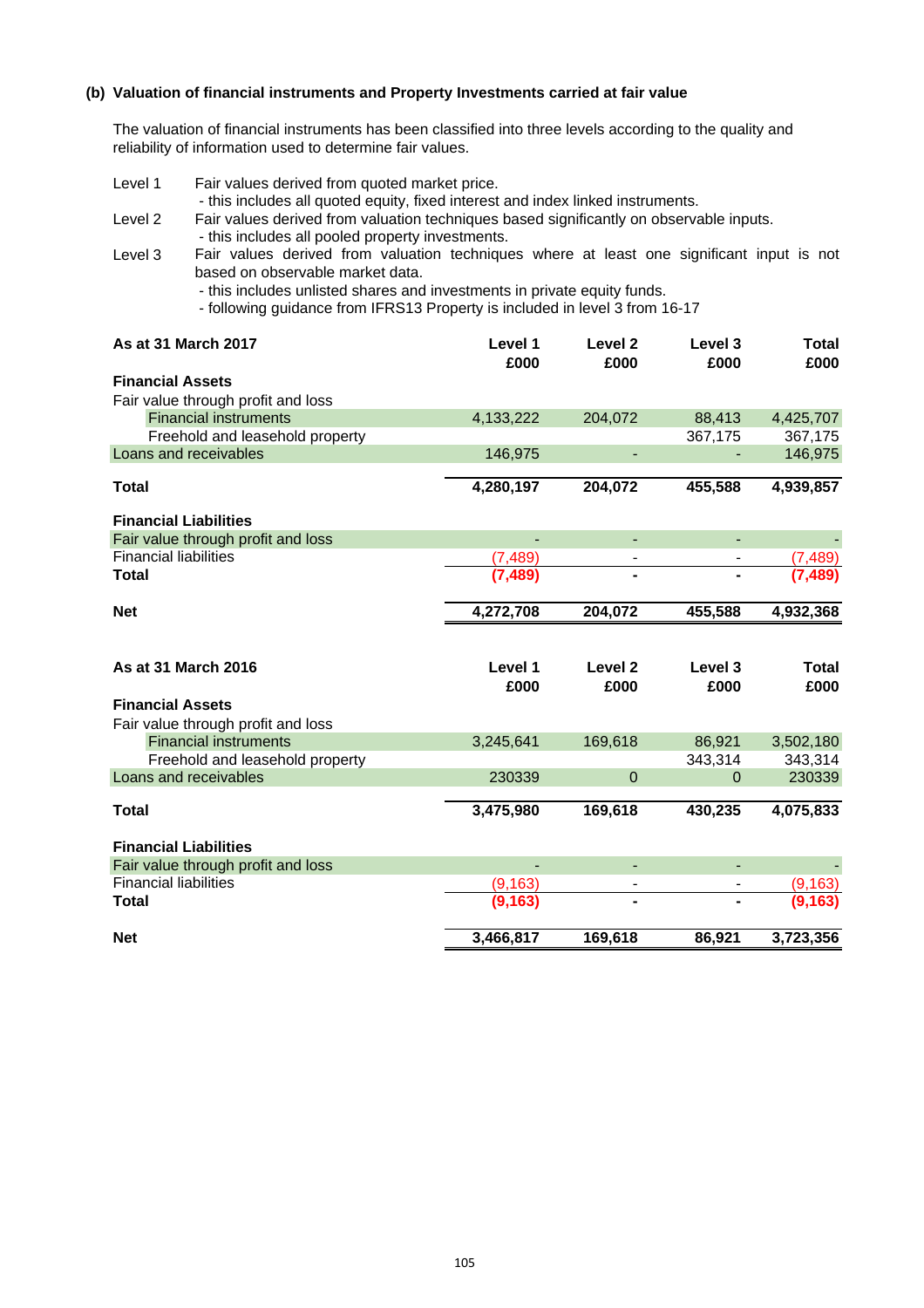## **Sensitivity of assets valued at level 3**

Having analysed historical data and current market trends, and consulted with independent investment advisers, the fund has determined that the valuation methods described above are likely to be accurate to within the following ranges, and has set out the consequent potential impact on the closing vlue of investments held at 31 March 2017.

|                                    | <b>Assessed</b><br>valuation<br>range $(+/-)$ | Value at 31<br><b>March 2017</b><br>£000 | Value on<br>increase<br>£000 | Value on<br>decrease<br>£000 |
|------------------------------------|-----------------------------------------------|------------------------------------------|------------------------------|------------------------------|
| Freehold and leasehold property    | 5%                                            | 367.175                                  | 385.534                      | 348,816                      |
| Private equity and unlisted shares | 15%                                           | 88.413                                   | 101.675                      | 75.151                       |
| <b>Total</b>                       |                                               | 455,588                                  | 487.209                      | 423,967                      |

## **(c) Nature and extent of risks arising from financial instruments**

The aims of the Fund are to:

- manage employers' liabilities effectively
- ensure that sufficient resources are available to meet all liabilities as they fall due
- maximise the returns from investments within reasonable risk parameters
- enable employer contribution rates to be kept as nearly constant as possible and at reasonable cost to the taxpayers, scheduled, resolution and admitted bodies.

The key risks to the achievement of these aims, as well as measures to mitigate those risks, are set out in the various Fund policies (available at www.nottspf.org.uk) including:

- Statement of Investment Principles
- Funding Strategy Statement
- Governance Compliance Statement
- Risk Management Strategy and Risk Register

The Risk Register identifies the highest risks as arising from:

- Fund assets are assessed as insufficient to meet long term liabilities
- Standing data and permanent records are not accurate
- Significant variations from assumptions used in the actuarial valuation

Actions have been agreed to mitigate these risks.

The Fund's primary risk is that its assets fall short of its long term liabilities. The Funding Strategy Statement states that the funding objectives are to:

- Set levels of employer contribution that will build up a fund of assets that will be sufficient to meet all future benefit payments from the Fund
- Build up the required assets in such a way that employer contribution rates are kept as low and stable as possible.

| The most significant effect on the funding level arises from changes in the discount rate used by the |           |           |           |  |
|-------------------------------------------------------------------------------------------------------|-----------|-----------|-----------|--|
| actuaries. The sensitivity analysis below (prepared by the Fund's actuaries) shows the impact of a    |           |           |           |  |
| Adjustment to discount rate                                                                           | $+0.1\%$  | $0.0\%$   | -0.1%     |  |
| Present Value of Total Obligation (£000)                                                              | 8.172.512 | 8.332.963 | 8.496.725 |  |

The Fund deficit at the last triennial valuation was £621 million. With no other change in assumptions, an increase in the discount rate of around 0.5% would reduce the deficit to £100 million.

For the first time in 2013/14 there was a net withdrawal from dealings with members. The net withdrawal in 2014/15 would have been marginal but for the transfer out in respect of the Nottinghamshire Probation Trust. The net withdrawal in 2015/16 was again marginal, but in 2016/17 is somewhat larger, but still more than covered by investment income.

The Fund continues to receive significant investment income and is therefore unlikely to need to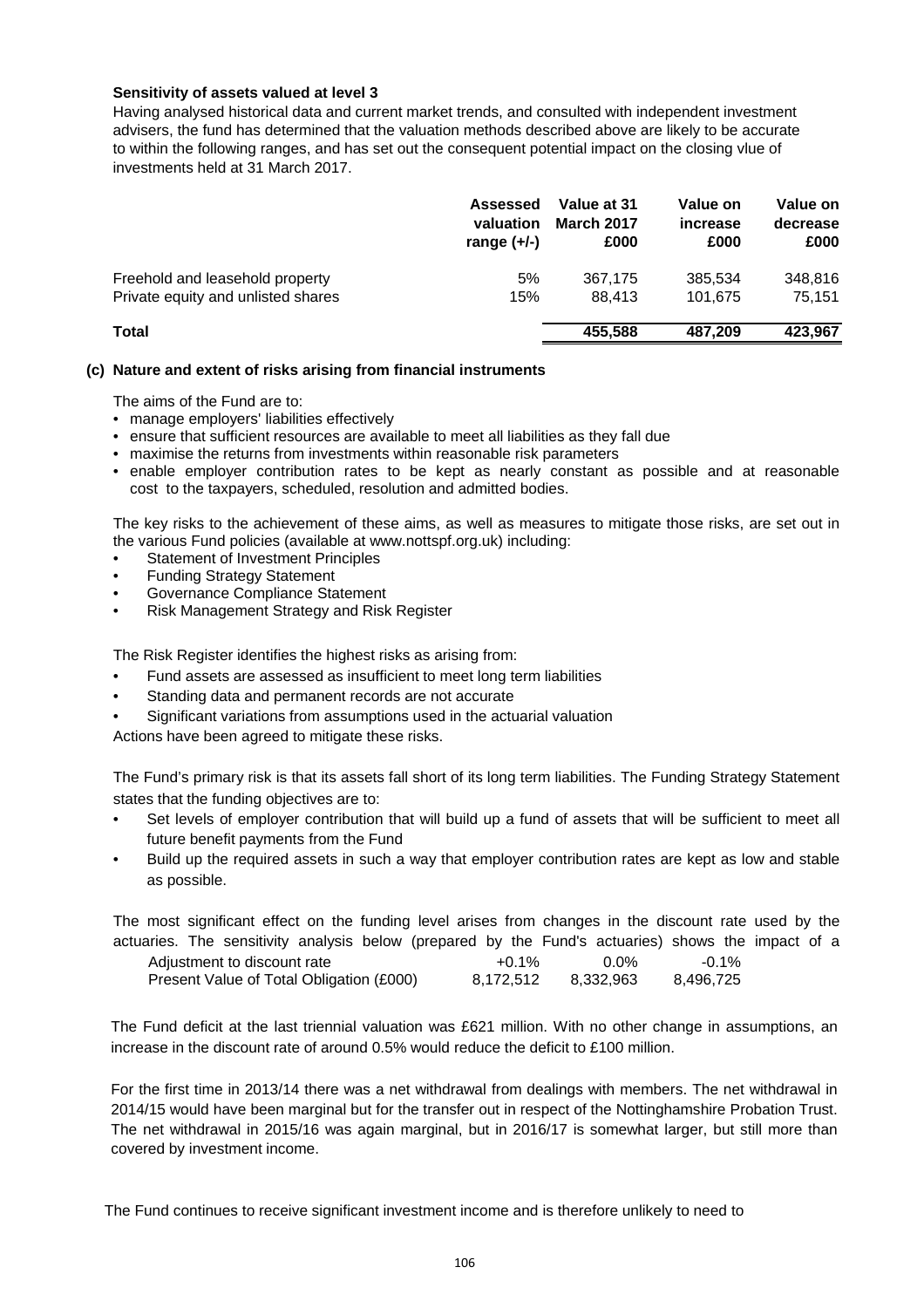sell assets in order to meet pension benefits. This allows the Fund to implement a long term investment strategy and minimise the impact of short term fluctuations in investment and currency markets. The strategy, and the assumptions that underpin it, are reviewed on a regular basis and cash flows are monitored closely to ensure there is sufficient liquidity to meet forecast cash flows.

The investment strategy is aimed at achieving best returns in line with the requirements of the triennial valuation whilst minimising risk and overall variability in future employers' contribution rates. A key part of managing the investment risk is by ensuring an adequate number of suitably qualified investment managers and by requiring managers to hold a diversified spread of assets. The level of risk in the equities block is managed by a balance between passive and active management.

Policies are reviewed regularly to reflect changes in activity and in market conditions. Responsibility for reviewing and revising the policies rests with the Nottinghamshire Pension Fund Committee.

## **15. Members Additional Voluntary Contributions**

The Nottinghamshire Fund provides an additional voluntary contribution (AVC) scheme to enable members to purchase additional benefits. Contributions are paid over to, and invested separately by, the two scheme providers, Prudential and Scottish Widows. The contributions are not included in the Fund's accounts in accordance with regulation 4(2)(b) of the Local Government Pension Scheme (Management and Investment of Funds) Regulations 2009. The value of the separately invested AVCs is shown below:

|                 | 31 March 2016<br>£000 | 31 March 2017<br>£000 |
|-----------------|-----------------------|-----------------------|
| Prudential      | 32,802                | 34,085                |
| Scottish Widows | 3.221                 | 4.261                 |
|                 | 36,023                | 38,346                |

## **16. Related Party Transactions**

Under IAS 24, a party is related to an entity if:

- the party is a member of the key management personnel
- the party is a post-employment benefit plan for the benefit of employees of the entity.

The purpose of related party disclosures is to provide information on transactions and balances that could have an effect on the operations or financial position of an entity. For example, related parties may enter into transactions that unrelated parties would not and transactions between related parties may not be made at the same amounts as between unrelated parties.

Disclosures are required for:

- the nature of the related party relationship
- key management personnel compensation
- information about the transactions and outstanding balances necessary for an understanding of the potential effect of the relationship on the financial statements.

Nottinghamshire County Council is the administering authority for the Local Government Pension Scheme (LGPS) within Nottinghamshire and is one of the major employers within the scheme. Information regarding key management personnel is provided within the main accounts of Nottinghamshire County Council. Members and officers of the Council involved in managing the Fund are allowed to be members of the LGPS. All transactions between Nottinghamshire County Council and the Fund and all benefit payments from the Fund are in accordance with the regulations governing the LGPS. There are no transactions therefore that are made on a different basis from those with non-related parties.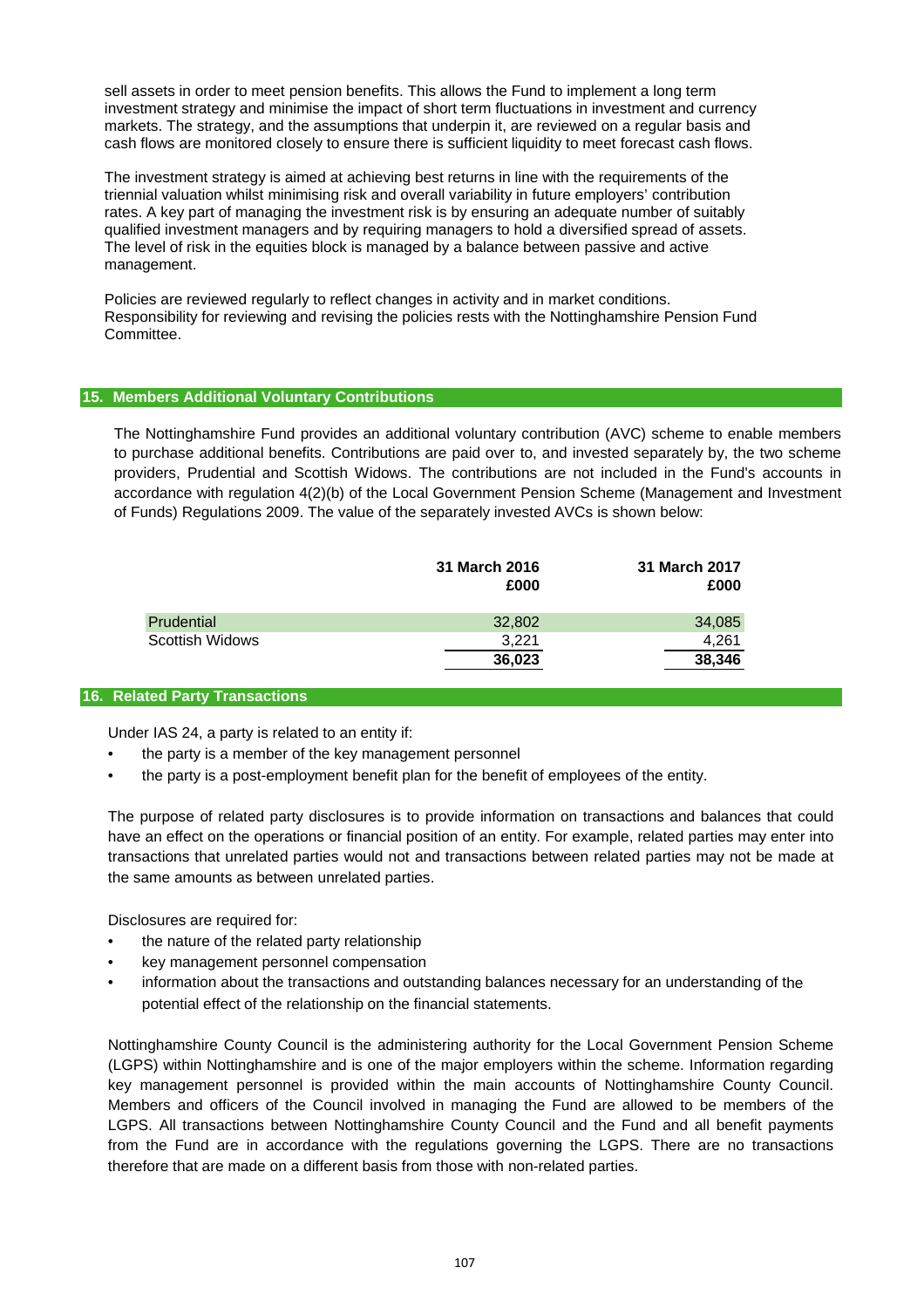# **GLOSSARY OF TERMS**

| <b>Accruals</b>                                                      | The concept that income and expenditure are recognised<br>as they are earned or incurred, not as money happens to<br>be received or paid.                                                                                                                                                                         |
|----------------------------------------------------------------------|-------------------------------------------------------------------------------------------------------------------------------------------------------------------------------------------------------------------------------------------------------------------------------------------------------------------|
| <b>Actuary</b>                                                       | An actuary is an expert on pension scheme assets and<br>liabilities. The Local Government Pension Scheme<br>actuary reassesses the rate of employer contributions to<br>the Pension Fund every three years.                                                                                                       |
| <b>Added Years</b>                                                   | Additional years of service awarded to increase benefits<br>of employees taking early retirement.                                                                                                                                                                                                                 |
| <b>ASCH&amp;PP</b>                                                   | Department for Adult Social Care, Health and Public<br>Protection                                                                                                                                                                                                                                                 |
| <b>Amortisation</b>                                                  | The process of charging asset consumption in relation to<br>Intangible Assets to the Comprehensive Income &<br>Expenditure Statement over a suitable period of time.                                                                                                                                              |
| <b>Balance Sheet</b>                                                 | The accounting statement which sets out the Council's<br>total net assets and how they were financed.                                                                                                                                                                                                             |
| <b>Budget</b>                                                        | The Council's statement of spending plans and policies<br>for a financial year, expressed in financial terms.                                                                                                                                                                                                     |
| <b>Capital Adjustment Account (CAA)</b>                              | This account absorbs the timing differences between the<br>consumption of non-current assets and the financing<br>arrangements in respect of their acquisition, creation or<br>enhancement throughout their useful life.                                                                                          |
| <b>Capital Financing Requirement (CFR)</b>                           | The Capital Financing Requirement is a measure of the<br>capital expenditure incurred historically by the Authority<br>that has yet to be financed.                                                                                                                                                               |
| <b>Capital Grants Receipts in Advance</b>                            | Under the Code, grants and contributions for capital<br>schemes are recognised as income when they become<br>unless<br>receivable<br>conditions<br>apply<br>to<br>the<br>grant/contribution. In which case the grant/contribution<br>is classified as capital grants receipts in advance on the<br>balance sheet. |
| <b>Carbon Reduction Commitment</b><br><b>Efficiency Scheme (CRC)</b> | The CRC Efficiency Scheme is a mandatory scheme<br>aimed at improving energy efficiency and cutting<br>public and private<br>emissions<br>in<br>large<br>sector<br>organisations.                                                                                                                                 |
| <b>Cash Flow Statement</b>                                           | Summarises the inflows and outflows of cash arising<br>from transactions with third parties for capital and<br>revenue purposes.                                                                                                                                                                                  |
| <b>CFCS</b>                                                          | Department for Children, Family and Cultural Services                                                                                                                                                                                                                                                             |
| <b>Clinical Commissioning Groups (CCG)</b>                           | The Clinical Commissioning Groups took over from<br>Primary Care Trusts (PCT) with effect from 1 April 2013.                                                                                                                                                                                                      |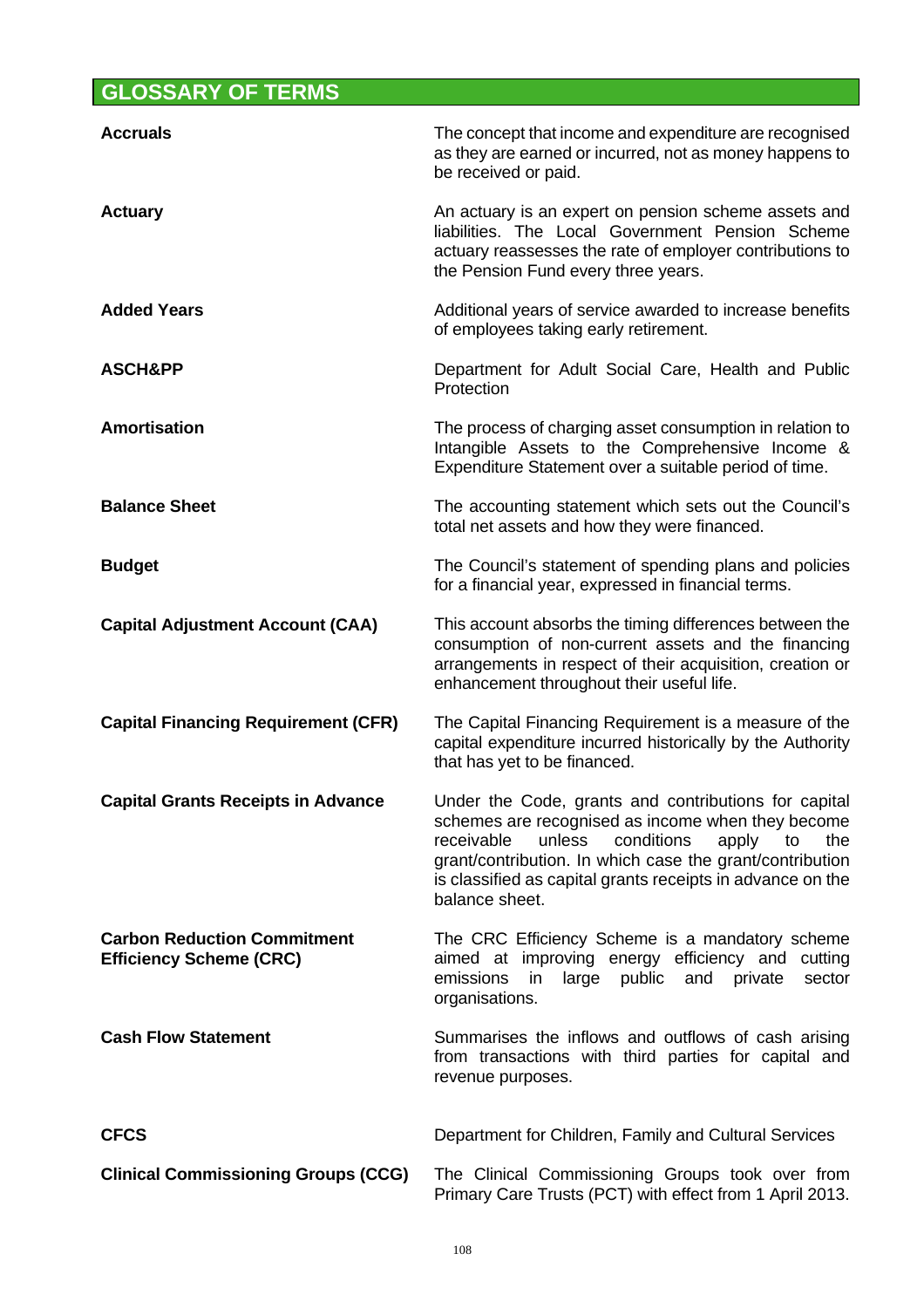| <b>Comprehensive Income and</b><br><b>Expenditure Statement (CI&amp;ES)</b> | Consolidates all the gains and losses experienced during<br>the financial year.                                                                                                                                                                                                                              |
|-----------------------------------------------------------------------------|--------------------------------------------------------------------------------------------------------------------------------------------------------------------------------------------------------------------------------------------------------------------------------------------------------------|
| <b>Community Assets</b>                                                     | Assets such as historical structures and artefacts that the<br>Authority intends to hold in perpetuity, that have no<br>determinable useful life, and that may have restrictions<br>on their disposal.                                                                                                       |
| <b>Creditors</b>                                                            | Persons or bodies owed monies by the Authority that<br>have not been paid by the end of the financial year.                                                                                                                                                                                                  |
| <b>DCLG</b>                                                                 | Department for Communities and Local Government.                                                                                                                                                                                                                                                             |
| <b>Debtors</b>                                                              | Persons or bodies owing sums to the Authority that have<br>not been paid by the end of the financial year.                                                                                                                                                                                                   |
| <b>Depreciation</b>                                                         | A charge to reflect the consumption of benefits in relation<br>to tangible fixed assets.                                                                                                                                                                                                                     |
| <b>Expenditure and</b><br><b>Funding</b><br><b>Analysis</b><br>(EFA)        | A statement to show the net expenditure in the CIES<br>statement highlighting the adjustment between funding<br>and accounting basis.                                                                                                                                                                        |
| <b>Earmarked Reserves</b>                                                   | Reserves set aside for a specific purpose.                                                                                                                                                                                                                                                                   |
| <b>Financial Instruments</b>                                                | A financial instrument is any contract that gives rise to a<br>financial asset of one entity and a financial liability of<br>another. For instance, financial assets could be bank<br>deposits, loans receivable, shares etc, whilst financial<br>liabilities could be borrowings, financial guarantees etc. |
| <b>General Fund</b>                                                         | The account which absorbs the accumulated balances<br>for the cost of providing services funded from<br><b>Council Tax and Government Grants.</b>                                                                                                                                                            |
| <b>IAS</b>                                                                  | International Accounting Standard.                                                                                                                                                                                                                                                                           |
| <b>IFRS</b>                                                                 | International Financial Reporting Standard.                                                                                                                                                                                                                                                                  |
| <b>IFRIC</b>                                                                | The International Financial Reporting Interpretations<br>Committee provides interpretations of IFRS.                                                                                                                                                                                                         |
| <b>Infrastructure Assets</b>                                                | Assets such as roads and bridges, expenditure on which<br>is recoverable only by continued use of the asset. These<br>assets, by their nature, have no practical prospect of<br>being decommissioned and sold or applied to alternative<br>uses.                                                             |
| <b>Impairments</b>                                                          | An impairment or loss of value may arise on an asset<br>upon revaluation. Assets which may be impaired are<br>those in the categories of Property, Plant and Equipment<br>and Intangible Assets.                                                                                                             |
| <b>Intangible Assets</b>                                                    | Identifiable assets that lack physical substance and are<br>expected to yield benefits to the Authority and the<br>services it provides, e.g. software.                                                                                                                                                      |
| <b>LASAAC</b>                                                               | Partnership between CIPFA (England, Northern Ireland<br>and Wales) and the Local Authority (Scotland) Accounts<br>Advisory Committee.<br>109                                                                                                                                                                 |